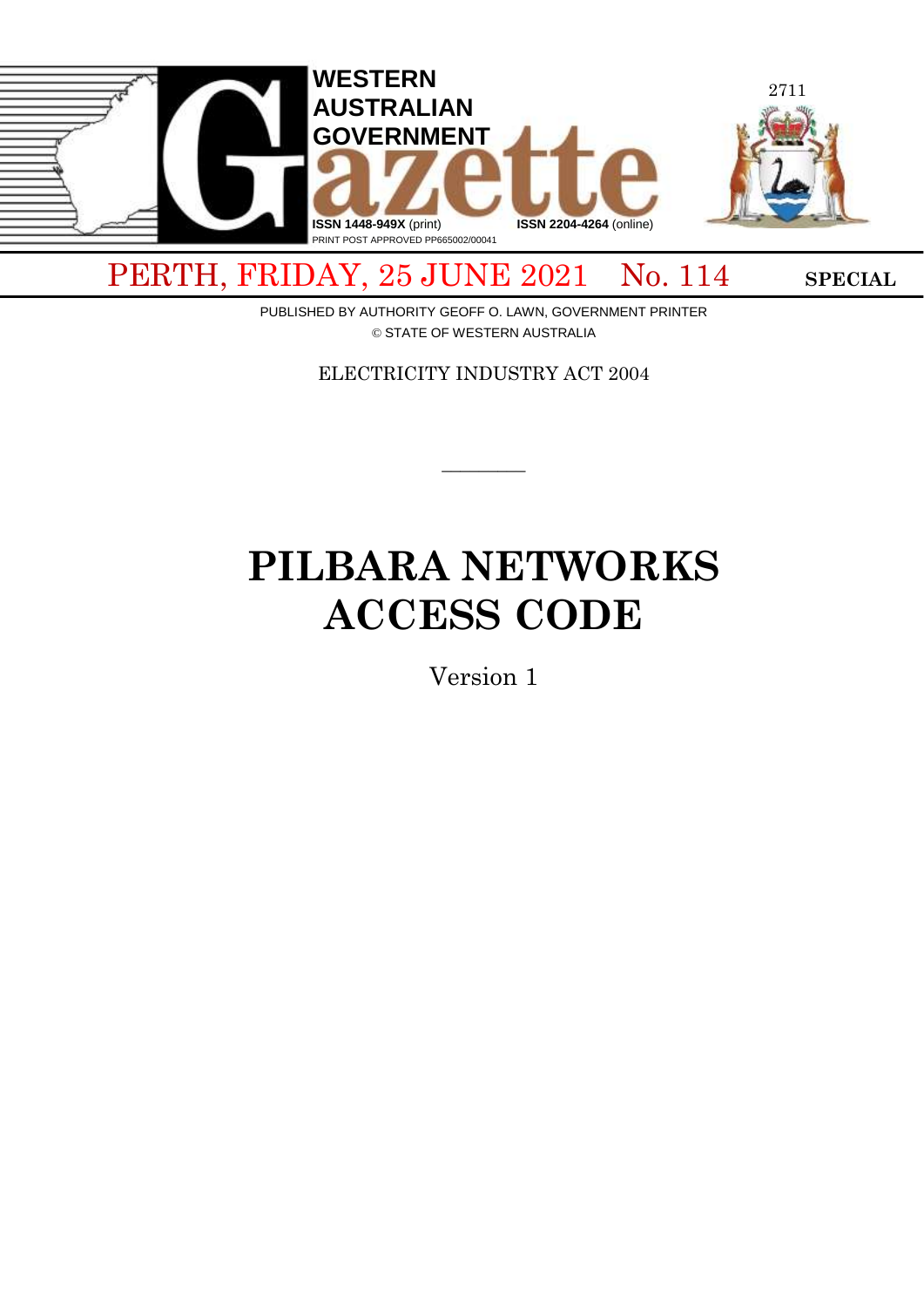# **Approval by Minister**

I, Bill Johnston MLA, Minister for Energy for the State of Western Australia, under section 120A(1) of the *Electricity Industry Act 2004* hereby establish the Pilbara Networks Access Code contained in this document.

In accordance with section 41 of the *Interpretation Act 1984*, this Code comes into operation on the day of its publication in the Gazette.

————

BILL JOHNSTON, MLA.

Dated at Perth this 21st day of June, 2021.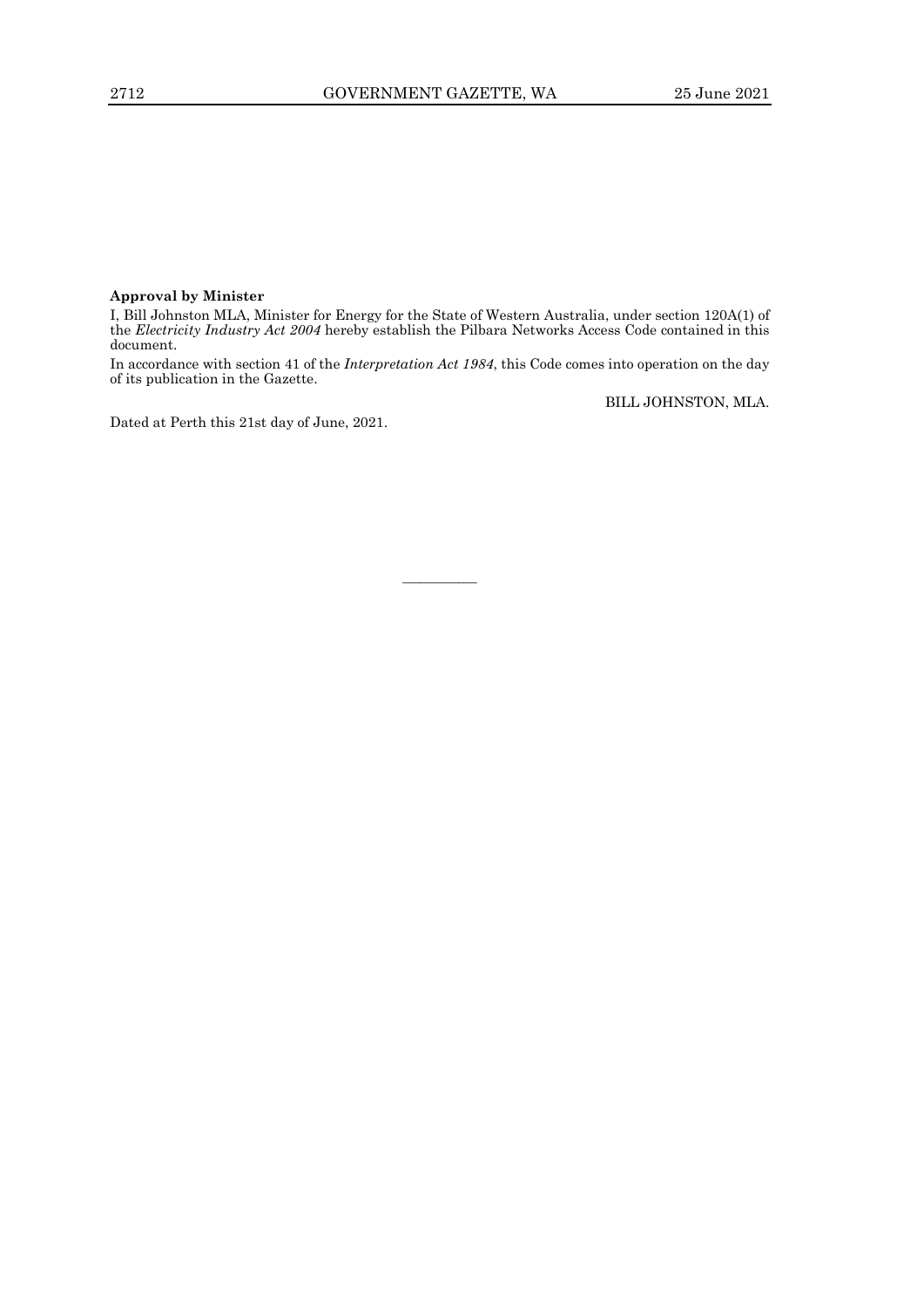# **ELECTRICITY INDUSTRY ACT 2004**

# **PILBARA NETWORKS ACCESS CODE**

Version 1

# TABLE OF CONTENTS

# **INTRODUCTION**

*Chapter 1—Introductory*

Subchapter 1.1—Commencement and application

Subchapter 1.2—Interpretation

Subchapter 1.3—Key concepts

Subchapter 1.4—Multiple parties

#### *Chapter 2—General Principles*

#### *Chapter 3—Light regulation for Pilbara networks*

Subchapter 3.1—Light regulation by prescription

- Subchapter 3.2—Light regulation by form of regulation decision
- Subchapter 3.3—Light regulation by opting in

Subchapter 3.4—Miscellaneous

#### *Chapter 4—Network Service Provider to publish information*

- Subchapter 4.1—Preliminary
- Subchapter 4.2—Timing of publication
- Subchapter 4.3—Information about services and prices
- Subchapter 4.4—Information about network development and planning
- Subchapter 4.5—Information about access

#### *Chapter 5—Pricing*

Subchapter 5.1—Introductory

- Subchapter 5.2—Determine target revenue (step 1)
- Subchapter 5.3—Establish tariff setting methodology (step 2)
- Subchapter 5.4—Price list (step 3)
- Subchapter 5.5—Other pricing matters

## *Chapter 6—Access application and process*

*Chapter 7—Arbitration of access disputes*

Subchapter 7.1—Administration

- Subchapter 7.2—Commencement and termination
- Subchapter 7.3—Parties
- Subchapter 7.4—The arbitrator and the arbitral panel
- Subchapter 7.5—Procedure
- Subchapter 7.6—Evidence and experts
- Subchapter 7.7—Determinations
- Subchapter 7.8—Costs and appeal
- Subchapter 7.9—Enforcement of this Chapter 7

#### *Chapter 8—Ringfencing*

- Subchapter 8.1—General
- Subchapter 8.2—Associate arrangements
- Subchapter 8.3—Ringfencing rules
- Subchapter 8.4—Network specific objectives and deferral
- Subchapter 8.5—Compliance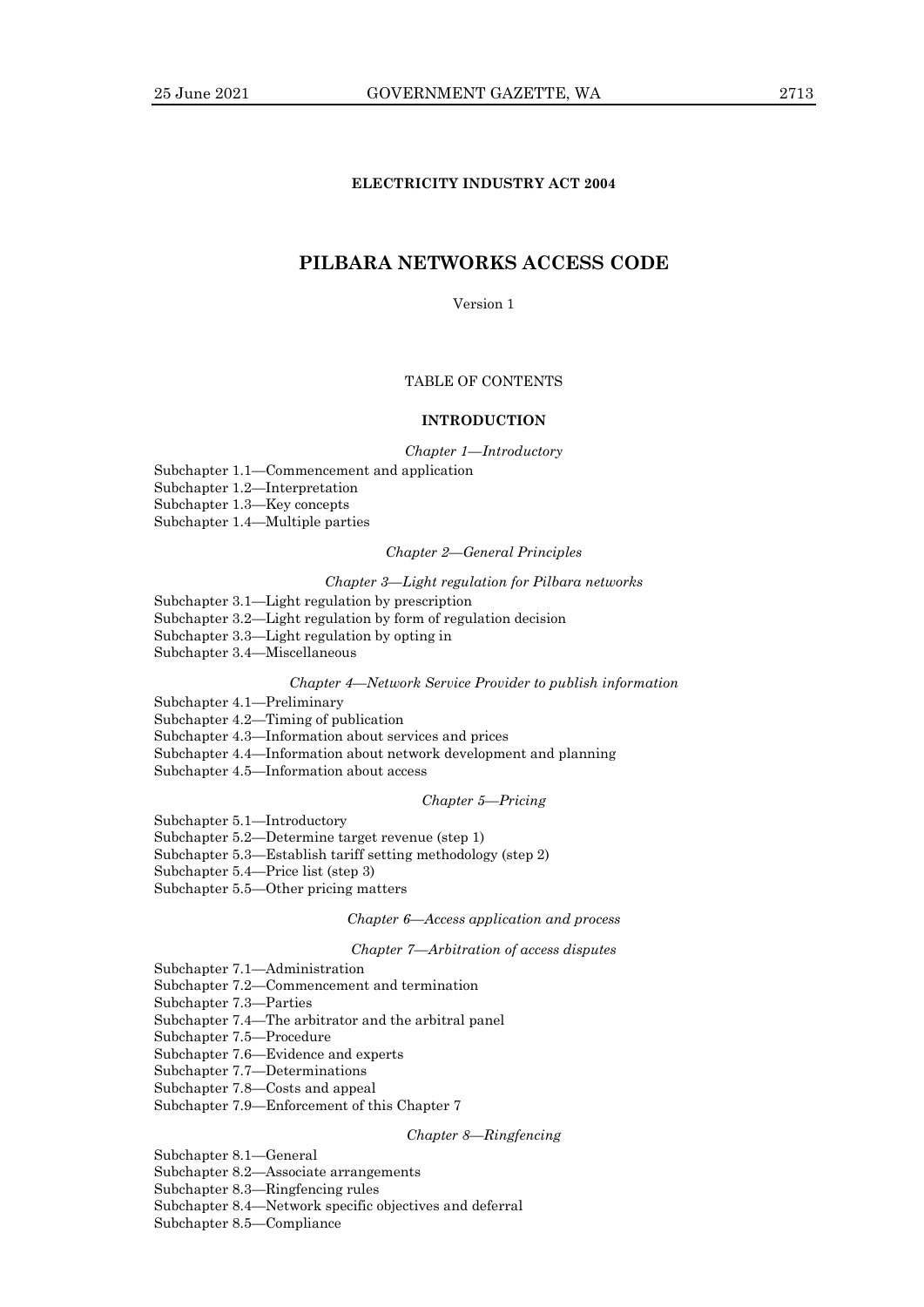## *Chapter 9—Miscellaneous*

Subchapter 9.1—Horizon Power coastal network and Alinta Port Hedland network transition

Subchapter 9.2—Authority Cost Recovery

Subchapter 9.3—ISO Cost Recovery

Subchapter 9.4—Publication

Subchapter 9.5—Confidential information

*—Standard and expedited consultation processes*

*—Authority's costs*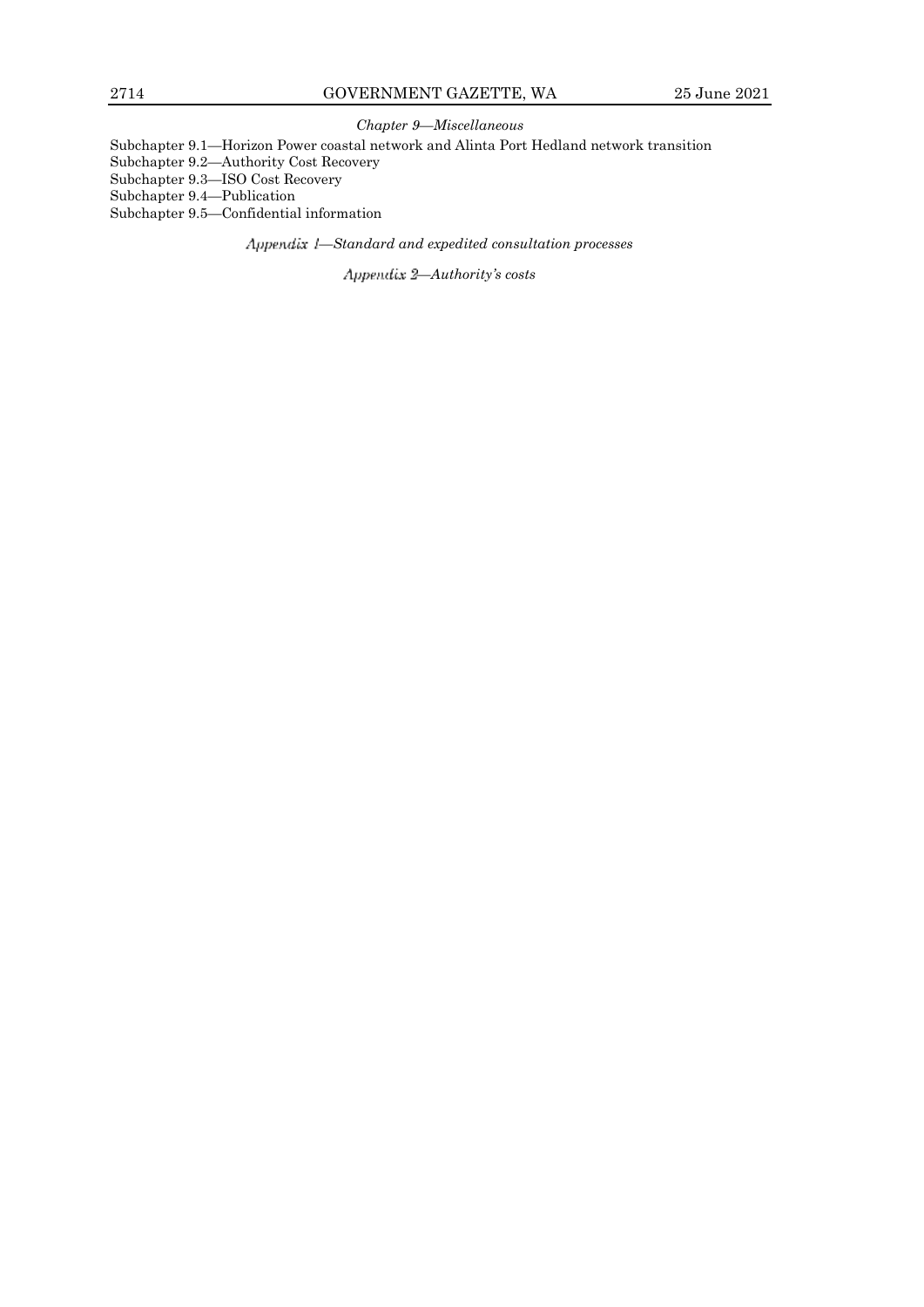## DETAILED TABLE OF CONTENTS

#### **INTRODUCTION**

#### *Chapter 1—Introductory*

Subchapter 1.1—Commencement and application

- 1. This Code
- 2. Citation
- 3. Commencement
- 4. Augmentations of a light regulation network
- Subchapter 1.2—Interpretation
	- 5. Glossary
		- 6. Other rules of interpretation
- Subchapter 1.3—Key concepts
	- 7. Form of regulation factors
	- 8. Revenue and pricing principles
	- 9. System description requirements
	- 10. Limited discretion for decision makers in certain circumstances

Subchapter 1.4—Multiple parties

- 11. Passive owners, operators or controllers of light regulation networks deemed to provide or intend to provide services
- 12. Things done by one NSP to be treated as being done by all of an NSP group

### *Chapter 2—General Principles*

- 13. Pilbara electricity objective
- 14. Freedom to contract
- 15. NSP functions and obligation to use reasonable endeavours to provide access to covered services
- 16. Requirement to undertake work and funding of work

#### *Chapter 3—Light regulation for Pilbara networks*

Subchapter 3.1—Light regulation by prescription

- 17. Horizon Power coastal network
- 18. Alinta Port Hedland network

Subchapter 3.2—Light regulation by form of regulation decision

- 19. Application by NSP to be lightly regulated
- 20. Application (other than by NSP) for light regulation network to be fully regulated
- 21. Application requirements for form of regulation decision
- 22. Minister to make form of regulation decision
- 23. Principles governing form of regulation decisions
- 24. Concurrent applications for revocation of coverage and imposition of full regulation
- 25. Minister may dismiss application
- 26. When a form of regulation decision takes effect
- 27. Contracts preserved
- 28. How applications and disputes in progress are managed
- 29. Light regulation ceases on cessation of coverage
- 30. NSP may elect that light regulation network is fully regulated

## Subchapter 3.3—Light regulation by opting in

- 31. Opting in to light regulation
- 32. Opting out of light regulation
- 33. NSP of light regulation network may elect to cover augmentations

Subchapter 3.4—Miscellaneous

34. Extensions of time under this Chapter

#### *Chapter 4—Network Service Provider to publish information*

Subchapter 4.1—Preliminary

- 35. Access information standard
- 36. Obligation to publish information
- 37. Light regulation—consultation on published information, but no approval required
- Subchapter 4.2—Timing of publication

38. Timing of first publication

# Subchapter 4.3—Information about services and prices

- 39. First pricing period for certain light regulation networks
- 40. Services and pricing policy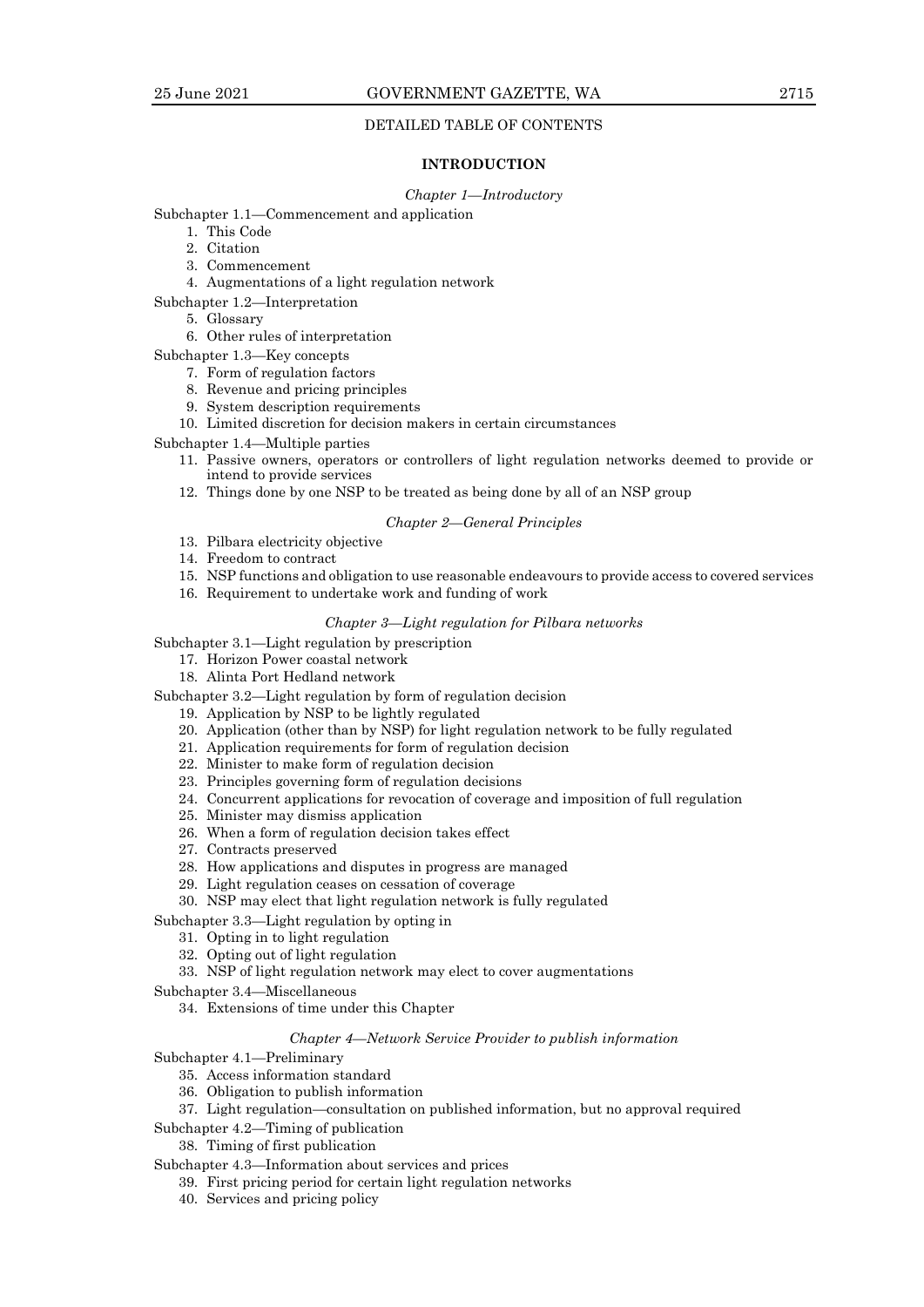Subchapter 4.4—Information about network development and planning 41. Network Development Policy

Subchapter 4.5—Information about access

42. User access guide

## *Chapter 5—Pricing*

Subchapter 5.1—Introductory

- 43. Pricing arrangements for light regulation networks
- 44. Three-step process for determining prices
- 45. Revenue and pricing principles and Pilbara electricity objective
- 46. Real or nominal pricing

Subchapter 5.2—Determine target revenue (step 1)

- 47. Building block approach to target revenue
- 48. Temporary access contributions may be added to target revenue
- 49. Target revenue may be adjusted during a pricing period
- 50. Adjustments to target revenue at the start of a new pricing period
- 51. No double recovery
- 52. Initial capital base—Horizon Power coastal network
- 53. Initial capital base—any other light regulation network
- 54. Roll-forward of capital base for subsequent pricing periods
- 55. New facilities investment test
- 56. Pre-approval
- 57. Rate of return—Horizon Power coastal network and Alinta Port Hedland network
- 58. Rate of return
- 59. Depreciation (return of capital)
- 60. Non-capital costs

Subchapter 5.3—Establish tariff setting methodology (step 2)

- 61. Selection of reference services
- 62. Tariff setting methodology
- 63. Elements and objectives of tariff setting methodology
- 64. Postage stamp charges in certain cases
- 65. Temporary access contributions must be included as tariff component for network users
- Subchapter 5.4—Price list (step 3)
	- 66. NSP must develop price list

Subchapter 5.5—Other pricing matters

- 67. Prudent discounts and discounts for distributed generating works
- 68. Non-reference tariffs
- 69. Grandfathering of existing agreements for tariff setting

#### *Chapter 6—Access application and process*

- 70. Access applications
- 71. Access offer
- 72. Supplementary services
- 73. Negotiations

#### *Chapter 7—Arbitration of access disputes*

- Subchapter 7.1—Administration
	- 74. Meaning of "arbitrator's determination"
	- 75. Authority's role
	- 76. Authority to maintain pool of potential arbitrators
	- 77. Publication of information
	- 78. Confidentiality
	- 79. Functions

# 80. Commercial Arbitration Act does not apply

Subchapter 7.2—Commencement and termination

- 81. Dispute notice
- 82. Notifications following dispute notice
- 83. Trivial or vexatious claims
- 84. Withdrawal of a dispute notice
- 85. Mediation
- 86. Determination of an expedited matter
- Subchapter 7.3—Parties
	- 87. Parties to an arbitration
	- 88. Consolidation, joinder and other third party participation
	- 89. Arbitrator may join the ISO as a party if absolutely necessary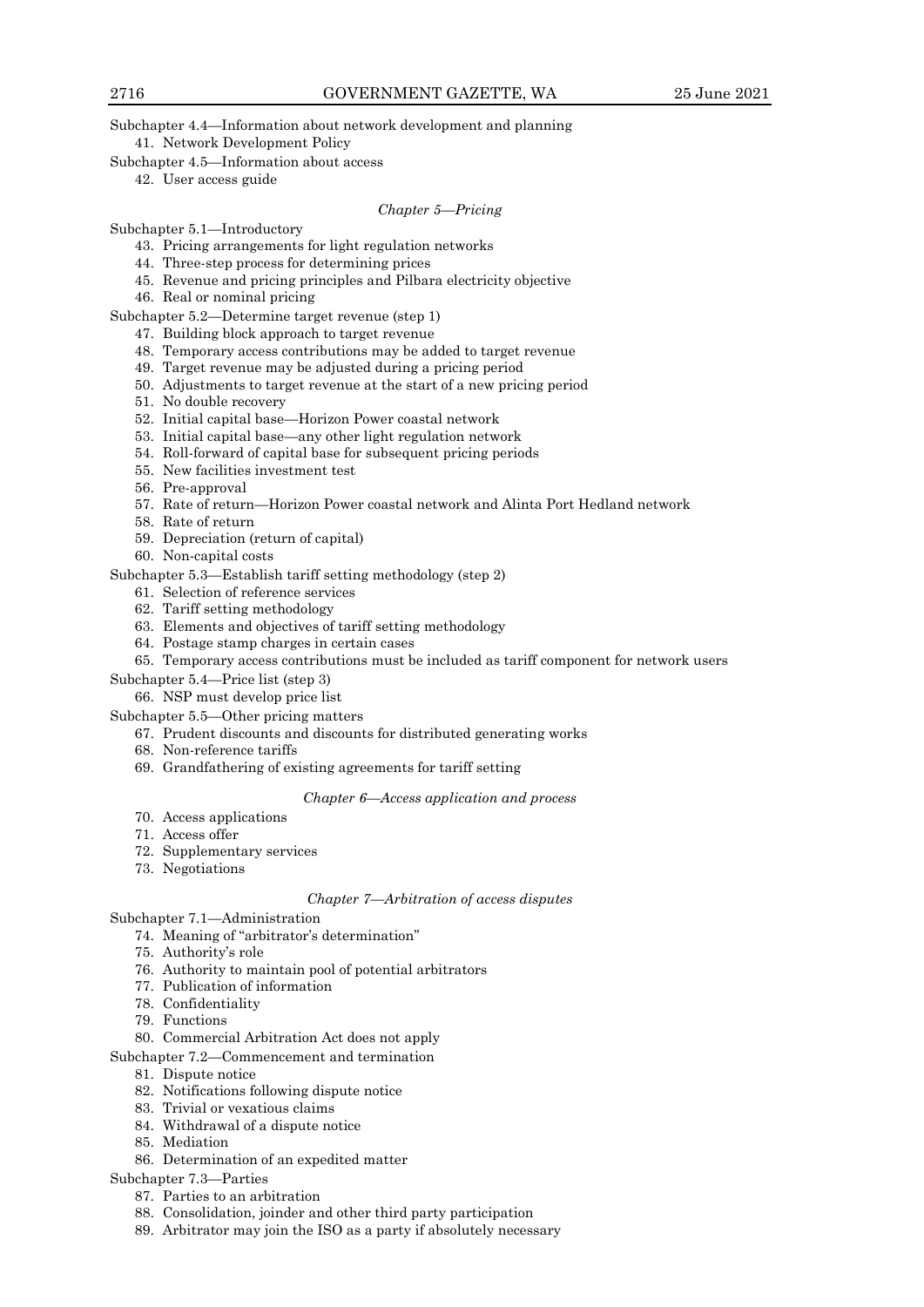Subchapter 7.4—The arbitrator and the arbitral panel

- 90. Appointing the arbitrator
- 91. [Not used]
- 92. Arbitrator may convene an arbitral panel
- 93. Operation of the arbitral panel
- 94. Impartiality and independence of arbitral panel member
- 95. Change of panel expert
- 96. Change of arbitrator
- 97. Effect of appointment of new arbitrator or panel expert on evidence previously given and determinations previously made
- Subchapter 7.5—Procedure
	- 98. Expedition, informality and efficiency
	- 99. Natural justice
	- 100. Arbitrator's procedural powers
	- 101. Precedent
	- 102. Programming
	- 103. Hearing to be in private
	- 104. Contempt
- Subchapter 7.6—Evidence and experts
	- 105. Arbitrator may inform itself as it sees fit
	- 106. Submissions
	- 107. Arbitrator may obtain information from Authority or ISO
	- 108. Power to take evidence on oath or affirmation, issue summons
	- 109. Failing to attend as a witness, answer questions, etc
	- 110. Intimidation etc.
	- 111. Documents and evidence
	- 112. Procedure if arbitrator appoints expert
	- 113. Arbitrator may engage the ISO's assistance

Subchapter 7.7—Determinations

- 114. Factors the arbitrator must take into account
- 115. Determinations which may be made
- 116. Restrictions on determinations
- 117. Recommendations on access matters generally
- 118. General requirements for determinations
- 119. Interim determinations
- 120. Final determinations
- 121. Determination is binding
- 122. Applicant's election after determination
- 123. Correction of errors
- Subchapter 7.8—Costs and appeal

124. Costs

- 125. Appeal to Court
- Subchapter 7.9—Enforcement of this Chapter 7
	- 126. Supreme Court may make orders

#### *Chapter 8—Ringfencing*

- Subchapter 8.1—General
	- 127. Ringfencing policy objective
	- 128. General obligation in relation to ringfencing policy objective
	- 129. Application of this chapter to vertically-integrated businesses

Subchapter 8.2—Associate arrangements

- 130. Associate arrangements must be in writing
- 131. NSP's internal associate arrangements must be in writing
- 132. Requirements for associate arrangements
- Subchapter 8.3—Ringfencing rules
	- 133. NSP must adopt ringfencing rules
	- 134. Content of ringfencing rules
	- 135. Authority to approve ringfencing rules
	- 136. [Not used]
	- 137. Review of ringfencing rules
- Subchapter 8.4—Network specific objectives and deferral
	- 138. Determination of specific objectives
	- 139. Deferral of ringfencing publication date
	- 140. Interim ringfencing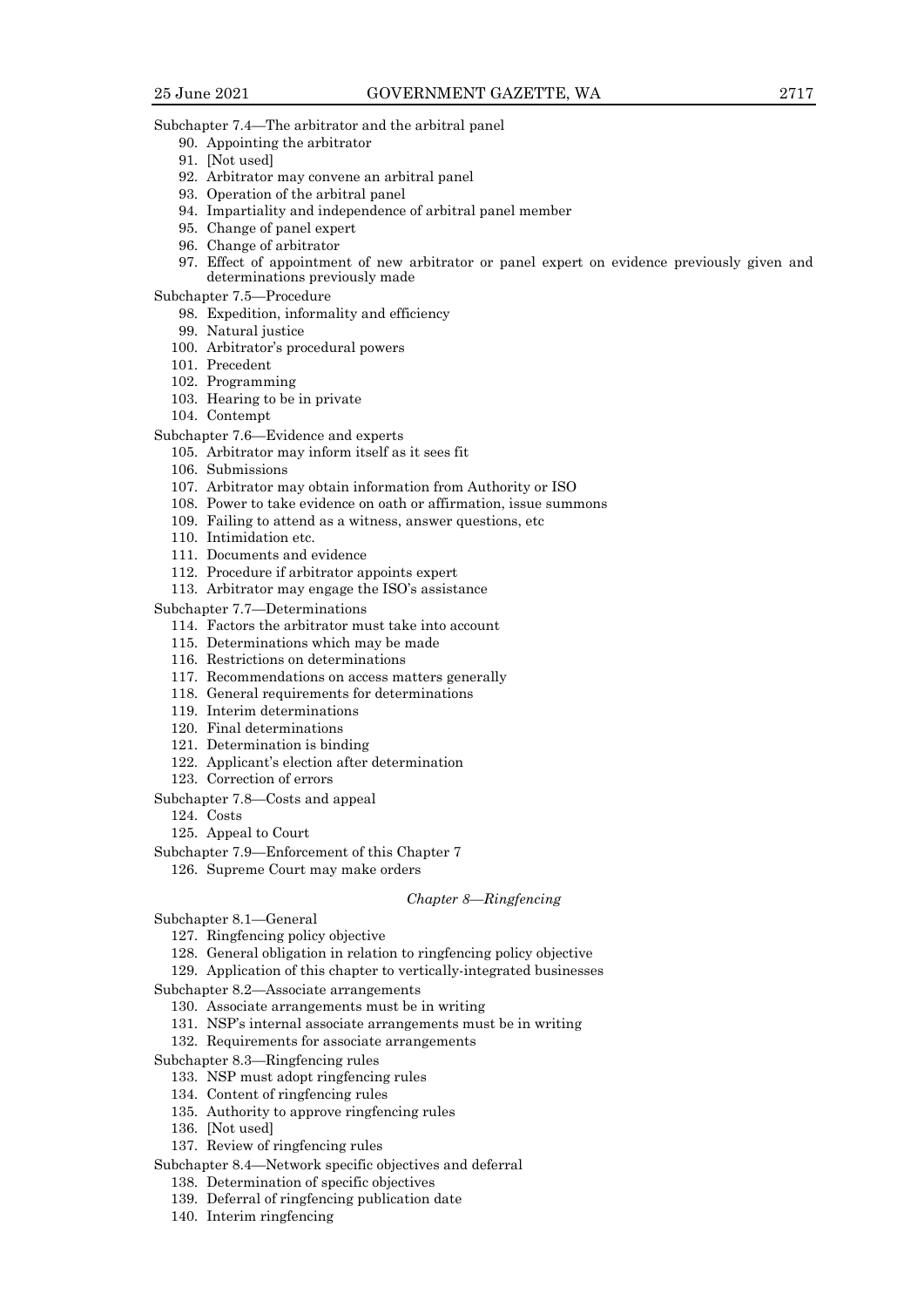Subchapter 8.5—Compliance

141. Compliance monitoring and compliance reporting

#### *Chapter 9—Miscellaneous*

## Subchapter 9.1—Horizon Power coastal network and Alinta Port Hedland network transition

- 142. Obligation to negotiate access during transition
- 143. Transition pricing
- 144. No access disputes during transition
- 145. Contracts preserved

Subchapter 9.2—Authority Cost Recovery

- 146. Standing charges, liability for and amount of
- 147. Standing charges, assessment and payment of
- 148. Specific charges, liability for and amount of
- 149. Authority document, fee for
- 150. Unpaid amounts, recovery of
- 151. Authority's annual report, matters to be included in
- 152. No double recovery

#### Subchapter 9.3—ISO Cost Recovery

153. ISO cost recovery

- Subchapter 9.4—Publication
	- 154. Meaning of "publish"
	- 155. Authority's subscriber database
- Subchapter 9.5—Confidential information
	- 156. Confidentiality objective
	- 157. Definitions
	- 158. Information which is not confidential
	- 159. Restriction on use of confidential information
	- 160. Restriction on disclosure of confidential information
	- 161. Permitted disclosure—In performance of a function
	- 162. Permitted disclosure—General
	- 163. Permitted disclosure—To a governance entity
	- 164. Permitted disclosure—Non-confidential parts of documents
	- 165. Pre-disclosure process
	- 166. Intermediate disclosers
	- 167. Protection for disclosure under this Code

*—Standard and expedited consultation processes*

*—Authority's costs*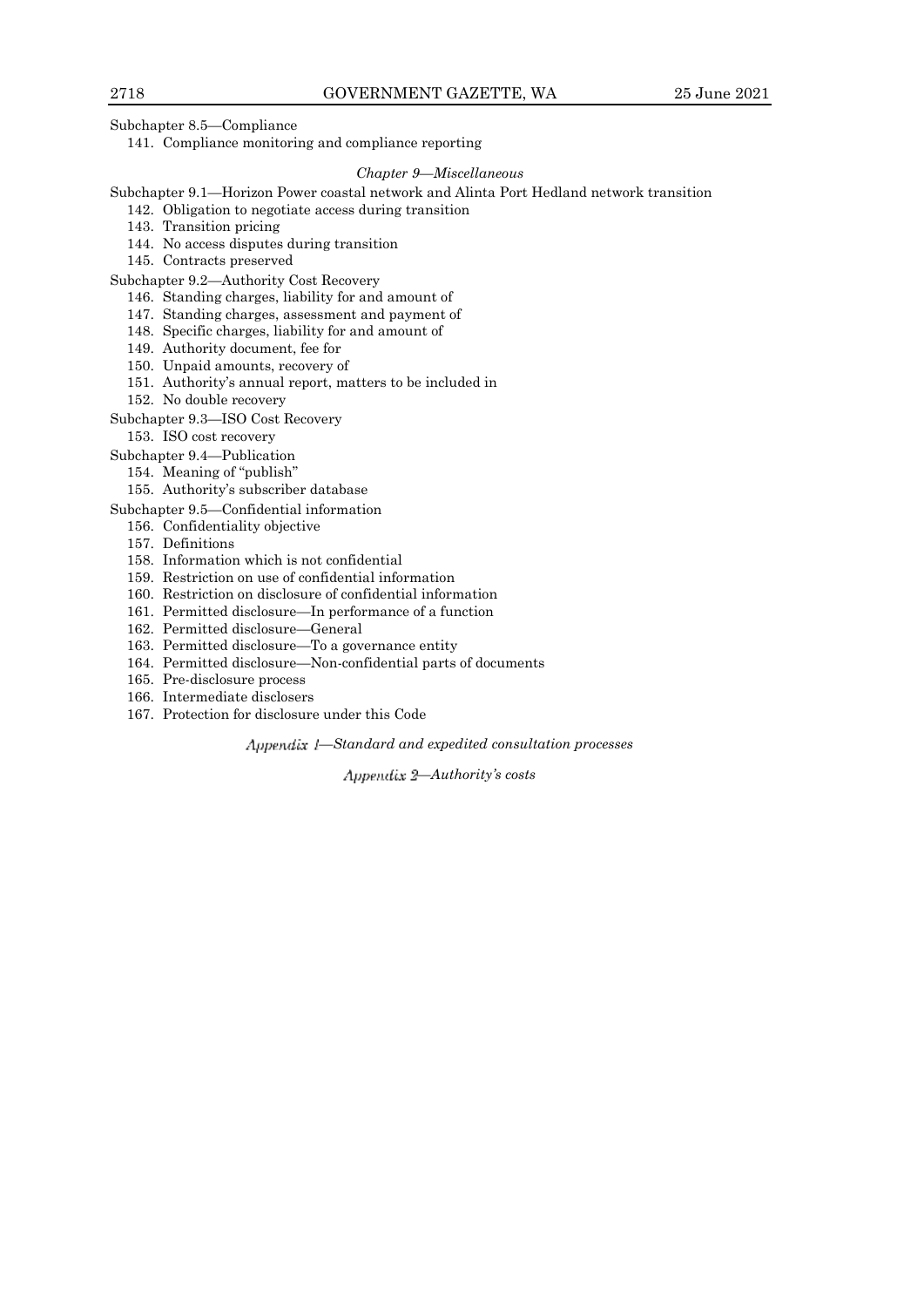# **ELECTRICITY INDUSTRY ACT 2004**

# **PILBARA NETWORKS ACCESS CODE**

Version 1

# **INTRODUCTION**

This Code is made by the Minister under Part 8A of the *Electricity Industry Act 2004* ("**Act**").

This Code may be amended from time to time in accordance with the procedure set out in sections 120H to 120J of the Act and must be reviewed every 5 years under section 120ZG of the Act.

The Code aims to be capable of certification as an effective *access* regime under Part IIIA of the *Competition and Consumer Act 2010.*

This Code establishes a framework for third party *access* to *Pilbara networks* with the objective to promote efficient investment in, and efficient operation and use of, *services* of *Pilbara networks* for the long-term interests of consumers of electricity in the Pilbara region in relation to-

- price, quality, safety, reliability and security of supply of electricity; and
- the reliability, safety and security of any *interconnected Pilbara system*.

Regulations made under section 120V of the Act may prescribe penalties for failure to comply with certain provisions of this Code.

# **CHAPTER 1– INTRODUCTORY**

*Subchapter 1.1—Commencement and application*

# **1. This Code**

(1) This Code is made by the Minister under Part 8A of the *Electricity Industry Act 2004* (**"Act"**). (2) This Code may be amended from time to time in accordance with the procedure set out in

sections 120H to 120J of the Act and must be reviewed every 5 years under section 120ZG of the Act.

# **2. Citation**

This Code may be cited as the *Pilbara Networks Access Code*.

#### **3. Commencement**

This Code comes into operation on the date on which it is published in the Gazette.

#### **4. Augmentations of a light regulation network**

(1) An *augmentation* of a *light regulation network* which is owned by the *NSP* (or an *associate* of the *NSP*) is part of the *light regulation network* from the time the *augmentation* is commissioned where—

- (a) the *augmentation* is an extension of the geographic footprint of the *light regulation network* and comprises—
	- (i) a *distribution system*; or
	- (ii) a *transmission system* less than 10km in length;

or

- (b) the *augmentation* comprises an expansion of the capacity of the *light regulation network*; or
- (c) the *NSP* opts in under section 4(3); or
- (d) in the case of the *Horizon Power coastal network*—the Minister decides under section 3.1B of the *ENAC* that a *network interconnected* with the *Horizon Power coastal network* is to be part of the *Horizon Power coastal network*.

{Note: This subsection (1) allows for automatic extensions of coverage of a light regulation network in relation to augmentations. It is always open to an NSP to seek revocation of coverage in accordance with the ENAC.}

(2) Section 4(1)(a) does not apply where the *augmentation* comprises the *connection* of a *Pilbara network* (or *interconnected Pilbara system*) which *connects generating works* with more than 30 MW of generation capacity.

{Note: If the *new connection* is a power system in its own right, i.e. contains generation, then it will not automatically be covered. A person seeking *access* would need to make a fresh *coverage application*, unless the *NSP* opts in to coverage under subsection (3).}.

(3) Despite section 4(2), the *NSP* of a *light regulation network* may at any time opt to have an *augmentation* treated as part of the *light regulation network* by *publishing* an updated *system description* which includes the *augmentation.*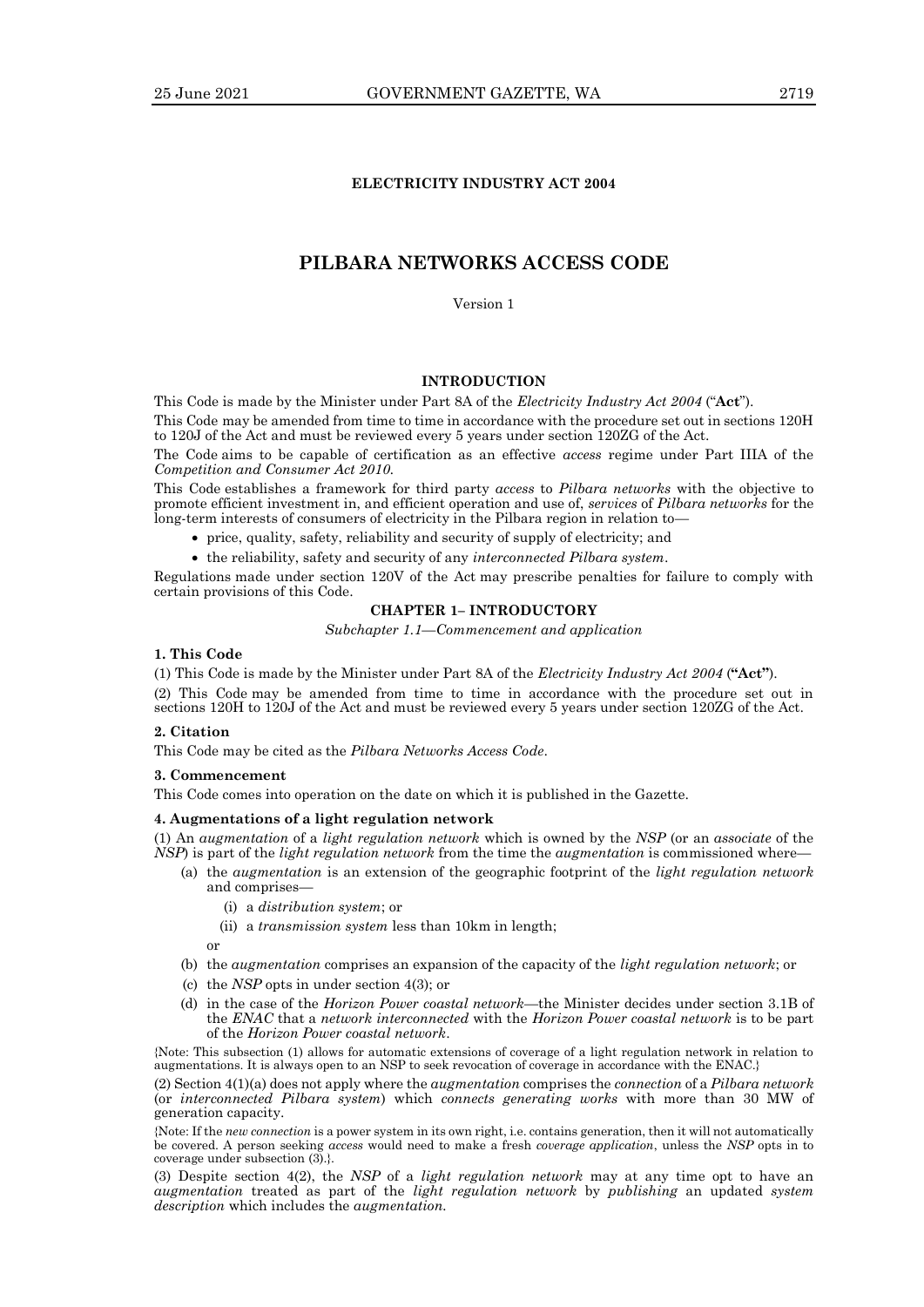*Subchapter 1.2—Interpretation*

# **5. Glossary**

In this Code, unless the contrary intention appears—

| Label                          | <b>Definition</b>                                                                                                                                                                                                                                                                                                                                                                                                                                                                                                                                                                                                                                                                                                                                                                                                                                                                                                                                                                                                                                                                                                                                                                                                                                                                                                 |  |  |  |  |
|--------------------------------|-------------------------------------------------------------------------------------------------------------------------------------------------------------------------------------------------------------------------------------------------------------------------------------------------------------------------------------------------------------------------------------------------------------------------------------------------------------------------------------------------------------------------------------------------------------------------------------------------------------------------------------------------------------------------------------------------------------------------------------------------------------------------------------------------------------------------------------------------------------------------------------------------------------------------------------------------------------------------------------------------------------------------------------------------------------------------------------------------------------------------------------------------------------------------------------------------------------------------------------------------------------------------------------------------------------------|--|--|--|--|
| $\rm Access$                   | is defined in the Act.                                                                                                                                                                                                                                                                                                                                                                                                                                                                                                                                                                                                                                                                                                                                                                                                                                                                                                                                                                                                                                                                                                                                                                                                                                                                                            |  |  |  |  |
|                                | {Note: At the time this Code was made, the definition in section 3 of the                                                                                                                                                                                                                                                                                                                                                                                                                                                                                                                                                                                                                                                                                                                                                                                                                                                                                                                                                                                                                                                                                                                                                                                                                                         |  |  |  |  |
|                                | Act was—                                                                                                                                                                                                                                                                                                                                                                                                                                                                                                                                                                                                                                                                                                                                                                                                                                                                                                                                                                                                                                                                                                                                                                                                                                                                                                          |  |  |  |  |
|                                | "access" in relation to services, has a meaning corresponding with<br>the meaning that it has when used in that context in the                                                                                                                                                                                                                                                                                                                                                                                                                                                                                                                                                                                                                                                                                                                                                                                                                                                                                                                                                                                                                                                                                                                                                                                    |  |  |  |  |
|                                | Competition and Consumer Act 2010 (Commonwealth).}                                                                                                                                                                                                                                                                                                                                                                                                                                                                                                                                                                                                                                                                                                                                                                                                                                                                                                                                                                                                                                                                                                                                                                                                                                                                |  |  |  |  |
| access application             | means-                                                                                                                                                                                                                                                                                                                                                                                                                                                                                                                                                                                                                                                                                                                                                                                                                                                                                                                                                                                                                                                                                                                                                                                                                                                                                                            |  |  |  |  |
|                                | (a) an application lodged with an $NSP$ under this Code to establish<br>an <i>access contract</i> ; or                                                                                                                                                                                                                                                                                                                                                                                                                                                                                                                                                                                                                                                                                                                                                                                                                                                                                                                                                                                                                                                                                                                                                                                                            |  |  |  |  |
|                                | (b) an application lodged with an NSP under this Code to modify<br>an <i>access contract</i> or to modify any other <i>contract</i> for <i>services</i><br>where such modification would result in a change to the <i>services</i><br>provided including—                                                                                                                                                                                                                                                                                                                                                                                                                                                                                                                                                                                                                                                                                                                                                                                                                                                                                                                                                                                                                                                         |  |  |  |  |
|                                | (i) an increase to the contract maximum demand; or<br>(ii) an extension of the term (other than in accordance with                                                                                                                                                                                                                                                                                                                                                                                                                                                                                                                                                                                                                                                                                                                                                                                                                                                                                                                                                                                                                                                                                                                                                                                                |  |  |  |  |
|                                | any existing options to extend the term); or<br>(iii) a new <i>connection point</i> ; and                                                                                                                                                                                                                                                                                                                                                                                                                                                                                                                                                                                                                                                                                                                                                                                                                                                                                                                                                                                                                                                                                                                                                                                                                         |  |  |  |  |
|                                | (c) includes any additional information provided by the <i>applicant</i><br>in relation to the application.                                                                                                                                                                                                                                                                                                                                                                                                                                                                                                                                                                                                                                                                                                                                                                                                                                                                                                                                                                                                                                                                                                                                                                                                       |  |  |  |  |
| access contract                | has the same meaning as 'Pilbara access agreement' does in Part 8A of                                                                                                                                                                                                                                                                                                                                                                                                                                                                                                                                                                                                                                                                                                                                                                                                                                                                                                                                                                                                                                                                                                                                                                                                                                             |  |  |  |  |
|                                | the Act, and includes an <i>associate arrangement</i> .<br>{Note: At the time this Code was made, the definition in section 120 of                                                                                                                                                                                                                                                                                                                                                                                                                                                                                                                                                                                                                                                                                                                                                                                                                                                                                                                                                                                                                                                                                                                                                                                |  |  |  |  |
|                                | the Act was—                                                                                                                                                                                                                                                                                                                                                                                                                                                                                                                                                                                                                                                                                                                                                                                                                                                                                                                                                                                                                                                                                                                                                                                                                                                                                                      |  |  |  |  |
|                                | "Pilbara access agreement" means an agreement under the<br>Pilbara Networks Access Code between a network service<br>provider and another person for that person to have access to<br>services of a covered Pilbara network.                                                                                                                                                                                                                                                                                                                                                                                                                                                                                                                                                                                                                                                                                                                                                                                                                                                                                                                                                                                                                                                                                      |  |  |  |  |
|                                | {Note: An access contract is not limited to a contract for the transfer of<br>electricity, and may include a contract for other <i>services</i> such as<br>connection, interconnection and metering.                                                                                                                                                                                                                                                                                                                                                                                                                                                                                                                                                                                                                                                                                                                                                                                                                                                                                                                                                                                                                                                                                                              |  |  |  |  |
| access dispute                 | means-<br>(a) any dispute, between an <i>applicant</i> and the <i>NSP</i> , in connection<br>with one or more aspects of <i>access to services</i> of a <i>light</i><br><i>regulation network</i> , but does not include a dispute between a<br><i>user</i> and the <i>NSP</i> under or in connection with a <i>contract for</i><br><i>services</i> ; and<br>(b) any dispute between a person and an NSP under or in<br>connection with Chapter 8.<br>{Note: An <i>access dispute</i> can include such matters as whether the<br><i>applicant</i> or the NSP has complied with applicable requirements<br>regarding the access application, whether the NSP has correctly<br>processed the <i>access application</i> in accordance with the <i>user</i> access<br><i>guide</i> , the terms and prices for <i>access</i> , technical requirements for<br><i>connection</i> , constraints, exemptions from the <i>harmonised technical</i><br><i>rules</i> , and any other matter in connection with an <i>access application</i> on<br>which an NSP and <i>applicant</i> cannot reach agreement.<br>An access dispute may also include matters under this Code which are<br>not directly related to an <i>access application</i> but are related to<br>facilitating access to services such as ringfencing rules.} |  |  |  |  |
| access information<br>standard | is defined in section $35(2)$ .                                                                                                                                                                                                                                                                                                                                                                                                                                                                                                                                                                                                                                                                                                                                                                                                                                                                                                                                                                                                                                                                                                                                                                                                                                                                                   |  |  |  |  |
| access offer                   | means an offer to provide <i>access</i> to a <i>covered service</i> that complies with<br>section 71.                                                                                                                                                                                                                                                                                                                                                                                                                                                                                                                                                                                                                                                                                                                                                                                                                                                                                                                                                                                                                                                                                                                                                                                                             |  |  |  |  |
| Alinta Port                    | means the <i>network</i> comprising—                                                                                                                                                                                                                                                                                                                                                                                                                                                                                                                                                                                                                                                                                                                                                                                                                                                                                                                                                                                                                                                                                                                                                                                                                                                                              |  |  |  |  |
| <b>Hedland network</b>         | (a) the <i>network</i> as at the <i>code commencement</i> date used for<br>connecting Alinta's Port Hedland and Boodarie power stations<br>with each other, and with Horizon Power's Wedgefield and<br>Murdoch substations: and                                                                                                                                                                                                                                                                                                                                                                                                                                                                                                                                                                                                                                                                                                                                                                                                                                                                                                                                                                                                                                                                                   |  |  |  |  |
|                                | (b) any <i>augmentation</i> of the <i>network</i> which forms part of the<br><i>network</i> under section 4(1).                                                                                                                                                                                                                                                                                                                                                                                                                                                                                                                                                                                                                                                                                                                                                                                                                                                                                                                                                                                                                                                                                                                                                                                                   |  |  |  |  |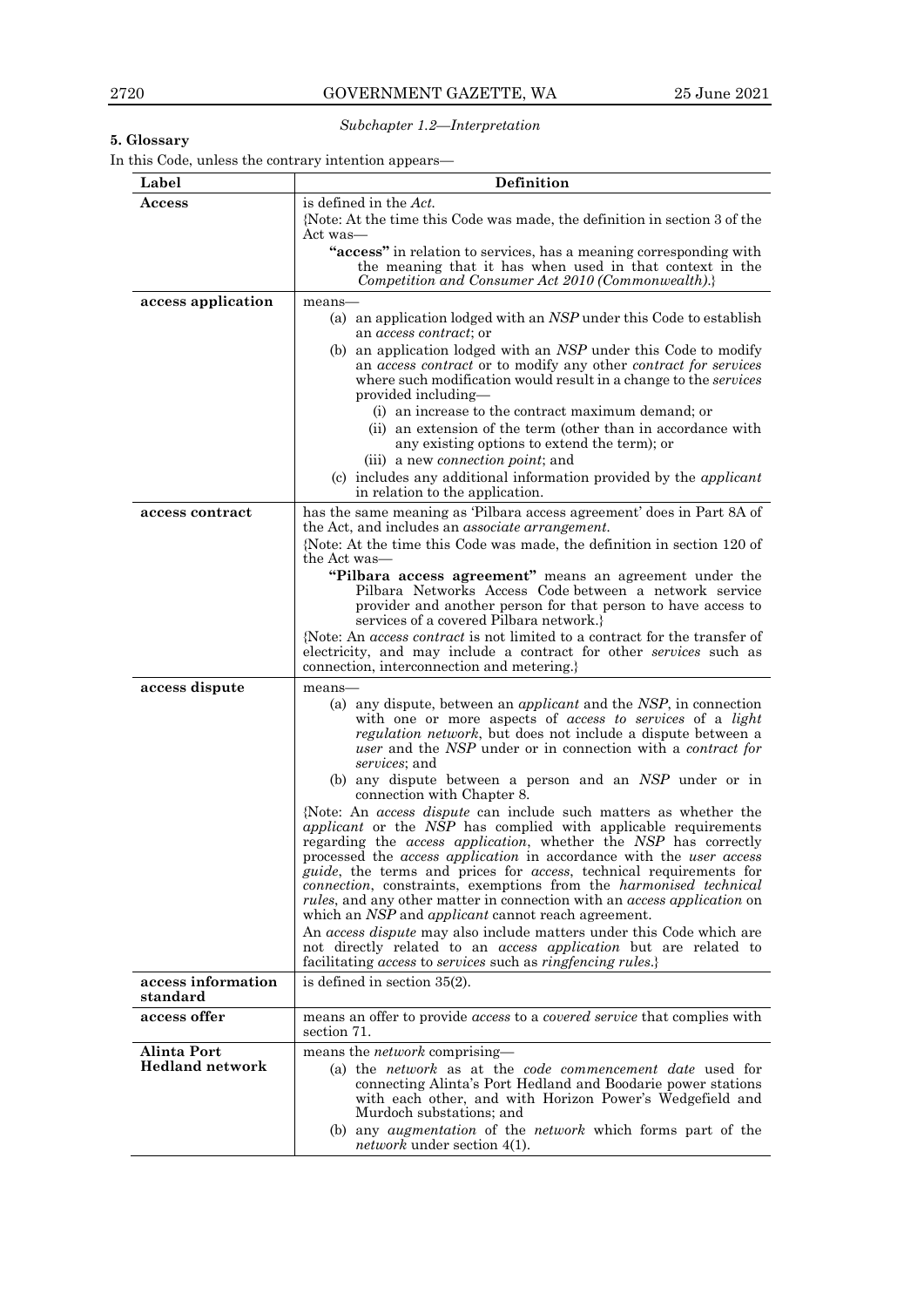| Label                                 | Definition                                                                                                                                                                                                                                                                                                                                                                                                                                                                                                                                                                                                                                                                                                                                                                                                                                                         |  |  |  |
|---------------------------------------|--------------------------------------------------------------------------------------------------------------------------------------------------------------------------------------------------------------------------------------------------------------------------------------------------------------------------------------------------------------------------------------------------------------------------------------------------------------------------------------------------------------------------------------------------------------------------------------------------------------------------------------------------------------------------------------------------------------------------------------------------------------------------------------------------------------------------------------------------------------------|--|--|--|
|                                       | means alternatives to part or all of a network augmentation or new                                                                                                                                                                                                                                                                                                                                                                                                                                                                                                                                                                                                                                                                                                                                                                                                 |  |  |  |
| alternative options                   | facilities investment (whether capital-related costs or non-capital costs),<br>including <i>stand-alone</i> power systems, storage works, demand-side<br>management and generation solutions (such as distributed generation),<br>either instead of or in combination with network augmentation or new<br><i>facilities investment.</i>                                                                                                                                                                                                                                                                                                                                                                                                                                                                                                                            |  |  |  |
| applicant                             | means a person (who may be a user) who seeks access to a light<br><i>regulation network</i> to establish or modify an <i>access contract</i> , and<br>includes a prospective <i>applicant</i> .                                                                                                                                                                                                                                                                                                                                                                                                                                                                                                                                                                                                                                                                    |  |  |  |
| arbitral panel                        | means a panel convened by the <i>arbitrator</i> under section 92.                                                                                                                                                                                                                                                                                                                                                                                                                                                                                                                                                                                                                                                                                                                                                                                                  |  |  |  |
| arbitral panel<br>member              | has the meaning in section $94(1)$ .                                                                                                                                                                                                                                                                                                                                                                                                                                                                                                                                                                                                                                                                                                                                                                                                                               |  |  |  |
| arbitration                           | means arbitration of an <i>access dispute</i> under Chapter 7.                                                                                                                                                                                                                                                                                                                                                                                                                                                                                                                                                                                                                                                                                                                                                                                                     |  |  |  |
| arbitrator                            | in relation to an access dispute, means the person appointed to<br>determine the <i>access dispute</i> under Chapter 7, either sitting alone, or as<br>chair of an <i>arbitral panel</i> .                                                                                                                                                                                                                                                                                                                                                                                                                                                                                                                                                                                                                                                                         |  |  |  |
|                                       | {Note: The "arbitrator" in this Code is not to be confused with the<br>"arbitrator" as defined in the Act.}                                                                                                                                                                                                                                                                                                                                                                                                                                                                                                                                                                                                                                                                                                                                                        |  |  |  |
| arbitrator's<br>determination         | has the meaning in section 74.                                                                                                                                                                                                                                                                                                                                                                                                                                                                                                                                                                                                                                                                                                                                                                                                                                     |  |  |  |
| associate                             | means in relation to a person and subject to section 129, has the<br>meaning it would have under Division 2 of Part 1.2 of the Corporations<br>Act 2001 of the Commonwealth if sections 13, 16(2) and 17 of that<br>Act were repealed, except that a person will not be considered to be an<br>associate of an NSP solely because that person proposes to enter, or has<br>entered, into a contract, arrangement or understanding with the NSP<br>for the provision of a <i>covered service</i> .<br>{Note: Reference must be made to the Corporations Act 2001 (Cth) to<br>determine whether one person is an associate of another person. At the<br>Code commencement date, the following are examples of persons who<br>are associates of a body corporate under the Corporations Act 2001<br>$(Cth)$ —<br>- a director or secretary of the body corporate; and |  |  |  |
|                                       | - a related body corporate of the body corporate; and<br>another body corporate that can control or influence the<br>composition of the board or the conduct of the affairs of a body                                                                                                                                                                                                                                                                                                                                                                                                                                                                                                                                                                                                                                                                              |  |  |  |
|                                       | corporate.}                                                                                                                                                                                                                                                                                                                                                                                                                                                                                                                                                                                                                                                                                                                                                                                                                                                        |  |  |  |
| associate<br>arrangement              | means a contract, arrangement or understanding by which an NSP<br>provides, or otherwise makes available, <i>covered services</i> to, or for the<br>benefit of, an <i>associate</i> and includes a <i>deemed associate arrangement</i> .                                                                                                                                                                                                                                                                                                                                                                                                                                                                                                                                                                                                                           |  |  |  |
| augmentation                          | in relation to a <i>light regulation network</i> , means an increase in the<br>capability of the <i>light regulation network</i> to provide <i>covered services</i> .                                                                                                                                                                                                                                                                                                                                                                                                                                                                                                                                                                                                                                                                                              |  |  |  |
| Australian<br>Standards               | means the standards published by Standards Association of Australia<br>(Standards Australia) from time to time.                                                                                                                                                                                                                                                                                                                                                                                                                                                                                                                                                                                                                                                                                                                                                    |  |  |  |
| Authority                             | means the Economic Regulation Authority established by the Economic<br>Regulation Authority Act 2003.                                                                                                                                                                                                                                                                                                                                                                                                                                                                                                                                                                                                                                                                                                                                                              |  |  |  |
| Authority's<br>subscriber<br>database | means the database established and maintained by the Authority under<br>section $155(3)$ .                                                                                                                                                                                                                                                                                                                                                                                                                                                                                                                                                                                                                                                                                                                                                                         |  |  |  |
| bidirectional point                   | means a point on a <i>light regulation network</i> which is, or is to be,<br>identified as such (explicitly or by inference) in a <i>contract for services</i> at<br>which, subject to the <i>contract for services</i> , electricity is expected to be,<br>on a regular basis, both transferred into the <i>light regulation network</i><br>and transferred out of the <i>light regulation network</i> .                                                                                                                                                                                                                                                                                                                                                                                                                                                          |  |  |  |
| business day                          | means a day that is not a Saturday, Sunday or public holiday<br>throughout Western Australia.                                                                                                                                                                                                                                                                                                                                                                                                                                                                                                                                                                                                                                                                                                                                                                      |  |  |  |
| capital base                          | for a <i>light regulation network</i> , means the value of the <i>network</i> assets<br>that are used to provide covered services on the light regulation network<br>prescribed or determined under section 52, 53, 54 or Chapter 7 as<br>applicable.                                                                                                                                                                                                                                                                                                                                                                                                                                                                                                                                                                                                              |  |  |  |
| capital                               | means a payment or provision in kind made, or to be made, by a user                                                                                                                                                                                                                                                                                                                                                                                                                                                                                                                                                                                                                                                                                                                                                                                                |  |  |  |
| contribution                          | either in respect of any <i>new facilities investment</i> in <i>required work</i> or<br>under a <i>headworks</i> scheme.                                                                                                                                                                                                                                                                                                                                                                                                                                                                                                                                                                                                                                                                                                                                           |  |  |  |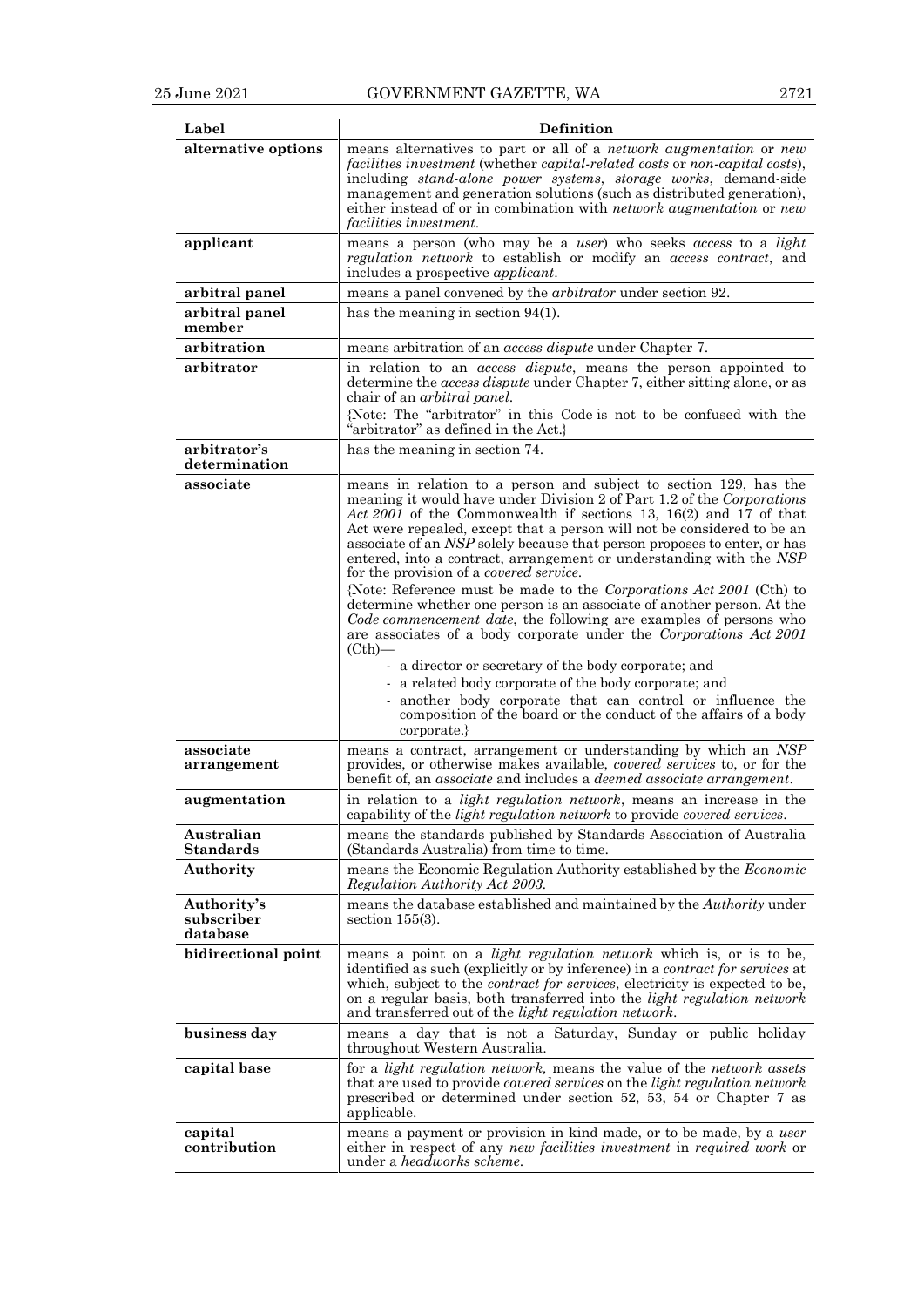| Label                       | <b>Definition</b>                                                                                                                                                                                                                                                                                                                                                                                                |  |  |  |  |
|-----------------------------|------------------------------------------------------------------------------------------------------------------------------------------------------------------------------------------------------------------------------------------------------------------------------------------------------------------------------------------------------------------------------------------------------------------|--|--|--|--|
| capital-related             | in relation to <i>covered services</i> provided by an NSP by means of a <i>light</i>                                                                                                                                                                                                                                                                                                                             |  |  |  |  |
| costs                       | <i>regulation network</i> for a period of time, means—                                                                                                                                                                                                                                                                                                                                                           |  |  |  |  |
|                             | (a) a return on the <i>capital base</i> of the <i>light regulation network</i> ; and<br>(b) depreciation of the <i>capital base</i> of the <i>light regulation network</i> .                                                                                                                                                                                                                                     |  |  |  |  |
| charge                      | for a <i>user</i> for a <i>covered service</i> , means the amount that is payable by the                                                                                                                                                                                                                                                                                                                         |  |  |  |  |
|                             | <i>user</i> to the <i>NSP</i> for the <i>covered service</i> , calculated by applying the <i>tariff</i><br>for the <i>covered service</i> .                                                                                                                                                                                                                                                                      |  |  |  |  |
| charging                    |                                                                                                                                                                                                                                                                                                                                                                                                                  |  |  |  |  |
| parameters                  | means the constituent elements of a <i>tariff</i> .                                                                                                                                                                                                                                                                                                                                                              |  |  |  |  |
| code                        | means the date on which this Code is published in the Gazette.                                                                                                                                                                                                                                                                                                                                                   |  |  |  |  |
| commencement<br>date        |                                                                                                                                                                                                                                                                                                                                                                                                                  |  |  |  |  |
| commercially                | means all confidential or commercially sensitive information in relation                                                                                                                                                                                                                                                                                                                                         |  |  |  |  |
| sensitive<br>information    | to, as applicable—<br>(a) an <i>applicant</i> or <i>customer</i> which is developed by or comes into                                                                                                                                                                                                                                                                                                             |  |  |  |  |
|                             | the possession of an NSP including a <i>network business's</i> present<br>and future dealings with the <i>applicant</i> , or <i>customer</i> , but<br>excludes aggregated information that does not relate to an<br>identifiable <i>applicant</i> or <i>customer</i> ; or<br>(b) an NSP which comes into the possession of another $NSP$ for the<br>purposes of performing a function under the Pilbara networks |  |  |  |  |
|                             | <i>rules</i> ; or<br>(c) an $NSP$ which is developed by or comes into the possession of<br>an <i>applicant</i> or <i>customer</i> , but excludes information required by<br>this Code to be <i>published</i> or aggregated information that does<br>not relate to the identifiable NSP.                                                                                                                          |  |  |  |  |
|                             | {Note: This concept is used in ringfencing. The more general defined<br>term is <i>confidential information</i> .}                                                                                                                                                                                                                                                                                               |  |  |  |  |
| committed                   | in the context of an NSP committing to expenditure, means doing an act<br>which is more than merely preparatory to undertaking the expenditure,<br>including by entering into-                                                                                                                                                                                                                                   |  |  |  |  |
|                             | (a) a significant obligation which is legally binding; or<br>(b) an obligation which would have significant commercial<br>repercussions if cancelled, discontinued or dishonoured;                                                                                                                                                                                                                               |  |  |  |  |
|                             | but does not include merely-<br>(c) undertaking preparatory system or other studies; or<br>(d) engaging in preparatory planning, design or costing activities;<br>or<br>(e) obtaining an approval, unless the approval falls within (a) or (b)                                                                                                                                                                   |  |  |  |  |
|                             | above.                                                                                                                                                                                                                                                                                                                                                                                                           |  |  |  |  |
| complainant                 | means a person who commences an <i>access dispute</i> by lodging a <i>dispute</i><br>notice under section $81(1)$ .                                                                                                                                                                                                                                                                                              |  |  |  |  |
| confidential<br>information | has the meaning in section 157, and in Chapter 7 is given additional<br>meaning by section $78(1)$ .                                                                                                                                                                                                                                                                                                             |  |  |  |  |
| connect                     | means to form a physical link to or through a <i>light regulation network</i> .                                                                                                                                                                                                                                                                                                                                  |  |  |  |  |
| connection point            | means a point on a <i>light regulation network</i> which is, or is to be,<br>identified (explicitly or by inference) in, a <i>contract for services</i> as being<br>an entry point, exit point, interconnection point or bidirectional point.                                                                                                                                                                    |  |  |  |  |
| constraint rules            | is defined in the Pilbara networks rules.                                                                                                                                                                                                                                                                                                                                                                        |  |  |  |  |
| consume                     | means to consume electricity.                                                                                                                                                                                                                                                                                                                                                                                    |  |  |  |  |
| consumer                    | means a person who <i>consumes</i> electricity.                                                                                                                                                                                                                                                                                                                                                                  |  |  |  |  |
|                             | {Note: A consumer may also be a user, if it acquires a covered service<br>from an NSP. A consumer may also include a generator of electricity or<br>an NSP where they consume electricity.}                                                                                                                                                                                                                      |  |  |  |  |
| contract for<br>services    | means an agreement between an NSP and another person for the<br>person to have <i>access</i> to <i>services</i> , and includes an <i>access contract</i> .<br>{Note: The expression <i>contract for services</i> is broader than <i>access</i><br>contract, because it catches all such contracts and not merely those<br>entered into under this Code.                                                          |  |  |  |  |
| contribution                | means a <i>capital contribution</i> or a <i>non-capital contribution</i> .                                                                                                                                                                                                                                                                                                                                       |  |  |  |  |
| contributions<br>policy     | means a policy in a <i>network development policy</i> under section 41(2)<br>dealing with <i>contributions</i> by <i>users</i> .                                                                                                                                                                                                                                                                                 |  |  |  |  |
| Coordinator                 | means the Coordinator of Energy referred to in section 4 of the <i>Energy</i><br>Coordination Act 1994.                                                                                                                                                                                                                                                                                                          |  |  |  |  |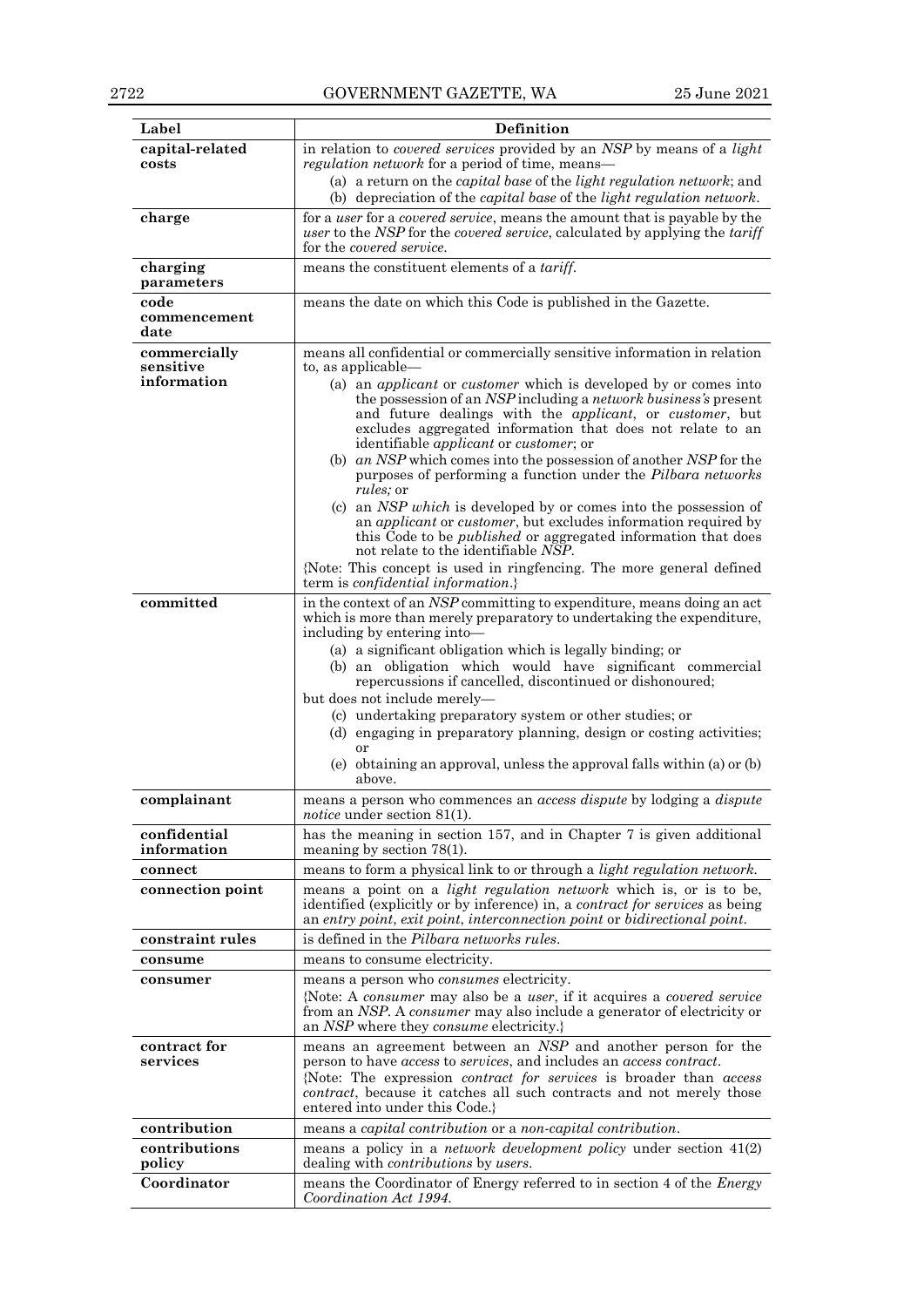| Label                           | <b>Definition</b>                                                                                                                                                                                                                                                                                                                                                                                                                                                                                           |  |  |  |
|---------------------------------|-------------------------------------------------------------------------------------------------------------------------------------------------------------------------------------------------------------------------------------------------------------------------------------------------------------------------------------------------------------------------------------------------------------------------------------------------------------------------------------------------------------|--|--|--|
| core function costs             | for a <i>quarter</i> , means costs that—                                                                                                                                                                                                                                                                                                                                                                                                                                                                    |  |  |  |
|                                 | (a) are incurred by the <i>Authority</i> in the <i>quarter</i> in connection with<br>performing its functions under section 120ZG of the Act,<br>regulation 34 of the <i>regulations</i> and under this Code; and<br>(b) cannot be recovered through the imposition of <i>specific charges</i>                                                                                                                                                                                                              |  |  |  |
| coverage                        | under section 148.<br>means an application under section 3.8 of the <i>ENAC</i> requesting that the                                                                                                                                                                                                                                                                                                                                                                                                         |  |  |  |
| application                     | whole or part of a <i>Pilbara network</i> be covered.                                                                                                                                                                                                                                                                                                                                                                                                                                                       |  |  |  |
| coverage decision               | for a coverage application for a Pilbara network, means either or both of<br>the "draft coverage decision" under section 3.17 of the ENAC by the<br>Minister and the <i>final coverage decision</i> under section 3.21 of the <i>ENAC</i><br>by the Minister.                                                                                                                                                                                                                                               |  |  |  |
| covered network                 | has the meaning given in section 3 of the Act.<br>{Note: At the time this definition was inserted in this Code, the<br>definition of covered network in section 3 of the Act was—<br>"covered network" means network infrastructure facilities                                                                                                                                                                                                                                                              |  |  |  |
|                                 | $that-$<br>(a) were covered by the Code [ie. the ENAC] immediately<br>before the day on which the Electricity Industry<br>Amendment Act 2019 section 4(3) comes into operation<br>and that have not ceased to be a covered network; or<br>(b) the Minister has decided under the Code [ie. the ENAC]<br>are to be a covered network and that have not ceased to<br>be a covered network: or<br>(c) are prescribed in the Pilbara Networks<br>Access<br>Code under section $120B(a)$ to be a covered Pilbara |  |  |  |
|                                 | network and that have not ceased to be so prescribed; or<br>(d) a network service provider has opted, under the Pilbara<br>Networks Access Code, to be regulated under Part 8A and<br>$that-$<br>(i) have not ceased to be so regulated under that code<br>as a consequence of an option by the network<br>service provider for the facilities to cease to be so<br>regulated; or                                                                                                                           |  |  |  |
|                                 | (ii) have not otherwise ceased to be a covered network.}                                                                                                                                                                                                                                                                                                                                                                                                                                                    |  |  |  |
| covered Pilbara<br>network      | has the meaning given in section 3 of the Act and for the purposes of<br>this Code includes both a <i>network</i> and a right of the NSP to use a<br><i>network</i> (to the extent of that right of use).<br>{Note: At the time this definition was inserted in this Code, the<br>definition of covered Pilbara network in section 3 of the Act was—<br>"covered Pilbara network" means a covered network that is<br>located wholly or partly in the Pilbara region.                                        |  |  |  |
| covered service                 | means a service provided by means of a light regulation network, but                                                                                                                                                                                                                                                                                                                                                                                                                                        |  |  |  |
|                                 | does not include an <i>excluded service</i> .<br>{Note: This Code uses the expression <i>covered service</i> to describe what is<br>sometimes called a 'regulated service'. It can be distinguished from an<br>excluded service.<br>Covered services subdivide into reference services and non-reference<br>services.                                                                                                                                                                                       |  |  |  |
| customer                        | means a-                                                                                                                                                                                                                                                                                                                                                                                                                                                                                                    |  |  |  |
|                                 | (a) <i>user</i> ; or<br>(b) end-use customer in the end-use customer's capacity as indirect<br>customer for <i>covered services</i> .                                                                                                                                                                                                                                                                                                                                                                       |  |  |  |
| decision maker                  | means-<br>(a) for the purposes of Appendix 1, a person who, under this Code,<br>is obliged to consult the public on a matter for consultation; and<br>(b) for the purposes of section 10, the <i>arbitrator</i> or the <i>Authority</i> .                                                                                                                                                                                                                                                                   |  |  |  |
| deemed associate<br>arrangement | has the meaning in section 131.                                                                                                                                                                                                                                                                                                                                                                                                                                                                             |  |  |  |
| dispute notice                  | means notice that an <i>access dispute</i> exists and contains the information<br>listed in section $81(2)$ .                                                                                                                                                                                                                                                                                                                                                                                               |  |  |  |
| distributed<br>generating works | means generating works with an entry point to a light regulation<br>network at a nominal voltage of less than 66 kV and no entry point to a<br><i>light regulation network</i> at a nominal voltage of 66 kV or higher.                                                                                                                                                                                                                                                                                     |  |  |  |
| distribution system             | means any apparatus, equipment, plant or buildings used, or to be used,<br>for, or in connection with, the transportation of electricity at nominal<br>voltages of less than 66 kV.                                                                                                                                                                                                                                                                                                                         |  |  |  |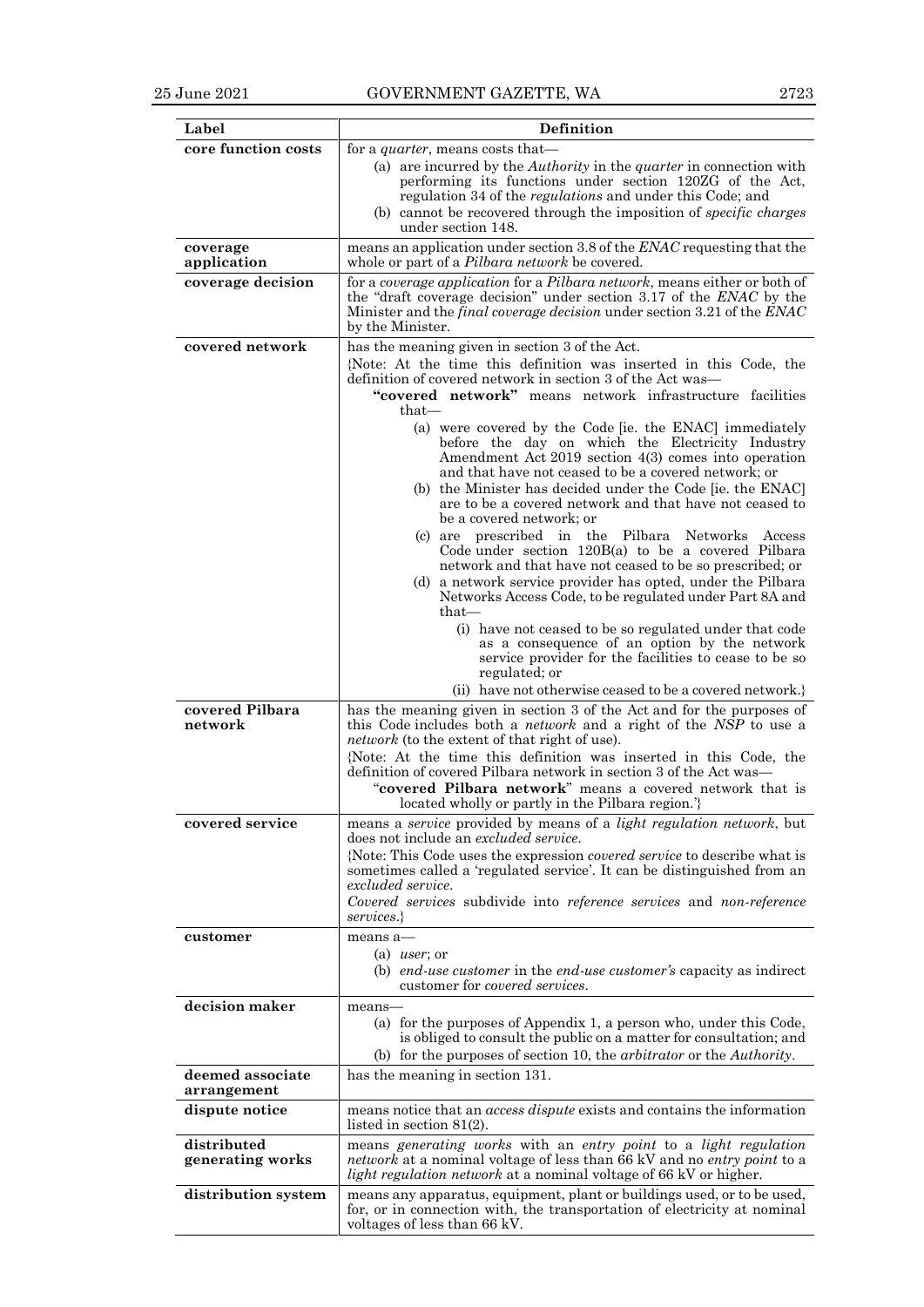| Label                                | Definition                                                                                                                                                                                                                                                                                                                                                                  |  |  |  |
|--------------------------------------|-----------------------------------------------------------------------------------------------------------------------------------------------------------------------------------------------------------------------------------------------------------------------------------------------------------------------------------------------------------------------------|--|--|--|
| <b>Electricity Review</b><br>Board   | means the "Board" as defined in the Act.<br>{Note: At the time this definition was inserted in this Code, the                                                                                                                                                                                                                                                               |  |  |  |
|                                      | definition of Board in section 3 of the Act referred to section 49 of the<br>Energy Arbitration and Review Act 1998 which provided—<br>"Board" means the Western Australian Electricity Review Board<br>established by section 50. <sup>2</sup>                                                                                                                             |  |  |  |
| <b>ENAC</b>                          | means the Electricity Networks Access Code 2004 for the time being in<br>force under section 104 of the Act.<br>{Note: The Act refers to the ENAC as "the Code".}                                                                                                                                                                                                           |  |  |  |
| end-use customer                     | means a consumer who obtains the benefit of covered services through a<br>user.                                                                                                                                                                                                                                                                                             |  |  |  |
| entry point                          | means a point on a <i>light regulation network</i> which is, or is to be,<br>identified as such (explicitly or by inference) in a <i>contract for services</i> at<br>which, subject to the <i>contract for services</i> , electricity is more likely to be<br>transferred into the <i>light regulation network</i> than transferred out of the<br>light regulation network. |  |  |  |
| excluded service                     | means a service provided by means of a light regulation network, which<br>meets the following criteria-<br>(a) the supply of the <i>service</i> is subject to effective competition; and<br>(b) the cost of the <i>service</i> is able to be excluded from consideration<br>for price control purposes without departing from the Pilbara<br>electricity objective.         |  |  |  |
| exit point                           | means a point on a <i>light regulation network</i> which is, or is to be,<br>identified as such (explicitly or by inference) in a <i>contract for services</i> at<br>which, subject to the <i>contract for services</i> , electricity is more likely to be<br>transferred out of the <i>light regulation network</i> than transferred into the<br>light regulation network. |  |  |  |
| expedited<br>consultation<br>process | means the expedited consultation process set out in Appendix 1.                                                                                                                                                                                                                                                                                                             |  |  |  |
| expedited<br>determination           | in respect of an <i>access dispute</i> , means the determination of an <i>expedited</i><br><i>matter</i> under section 86.                                                                                                                                                                                                                                                  |  |  |  |
| expedited matter                     | has the meaning in section $86(1)$ .                                                                                                                                                                                                                                                                                                                                        |  |  |  |
| final determination                  | in respect of an <i>access dispute</i> , means a final determination by the<br><i>arbitrator</i> of the <i>access dispute</i> .<br>{Note: Section 115 sets out the <i>arbitrator's determinations</i> which may<br>be made.                                                                                                                                                 |  |  |  |
| final coverage<br>decision           | for a coverage application for a network, means a final decision under<br>section 3.21 of the <i>ENAC</i> by the Minister on the <i>coverage application</i><br>that the network be a covered network or not be a covered network.                                                                                                                                          |  |  |  |
| final revocation<br>decision         | for a revocation application for a network, means a final decision by the<br>Minister on a <i>revocation application</i> under section 3.21 of the <i>ENAC</i> (as<br>modified under section 3.31 of the <i>ENAC</i> ) that a <i>network</i> be a <i>covered</i><br><i>network</i> or not be a <i>covered network</i> .                                                     |  |  |  |
| first pricing period                 | for a <i>light regulation network</i> means the first <i>pricing period</i> specified in<br>the NSP's services and pricing policy published in accordance with<br>Chapter 4.                                                                                                                                                                                                |  |  |  |
| force majeure                        | operating on a person, means a fact or circumstance beyond the person's<br>control and which a <i>reasonable and prudent person</i> would not be able to<br>prevent or overcome.                                                                                                                                                                                            |  |  |  |
| form of regulation<br>decision       | means a decision by the Minister as to whether a <i>covered Pilbara</i><br>network is to be fully regulated or lightly regulated.                                                                                                                                                                                                                                           |  |  |  |
| form of regulation<br>factors        | has the meaning given by section 7.                                                                                                                                                                                                                                                                                                                                         |  |  |  |
| full discretion                      | is defined in section $10(2)$ .                                                                                                                                                                                                                                                                                                                                             |  |  |  |
| full regulation<br>network           | means a covered network which is regulated by Part 8 of the Act.<br>{Note: A fully regulated network will have an access arrangement under<br>the $ENAC$ .                                                                                                                                                                                                                  |  |  |  |
| fully regulated                      | in relation to a <i>network</i> , means that the <i>network</i> is a <i>full regulation</i><br>network.                                                                                                                                                                                                                                                                     |  |  |  |
| further<br>investigations            | means investigations to determine the <i>terms</i> and conditions for<br>provision of <i>covered services</i> sought by an <i>applicant</i> in a manner that is<br>technically feasible and consistent with the safe and reliable operation<br>of the <i>light regulation network</i> .                                                                                     |  |  |  |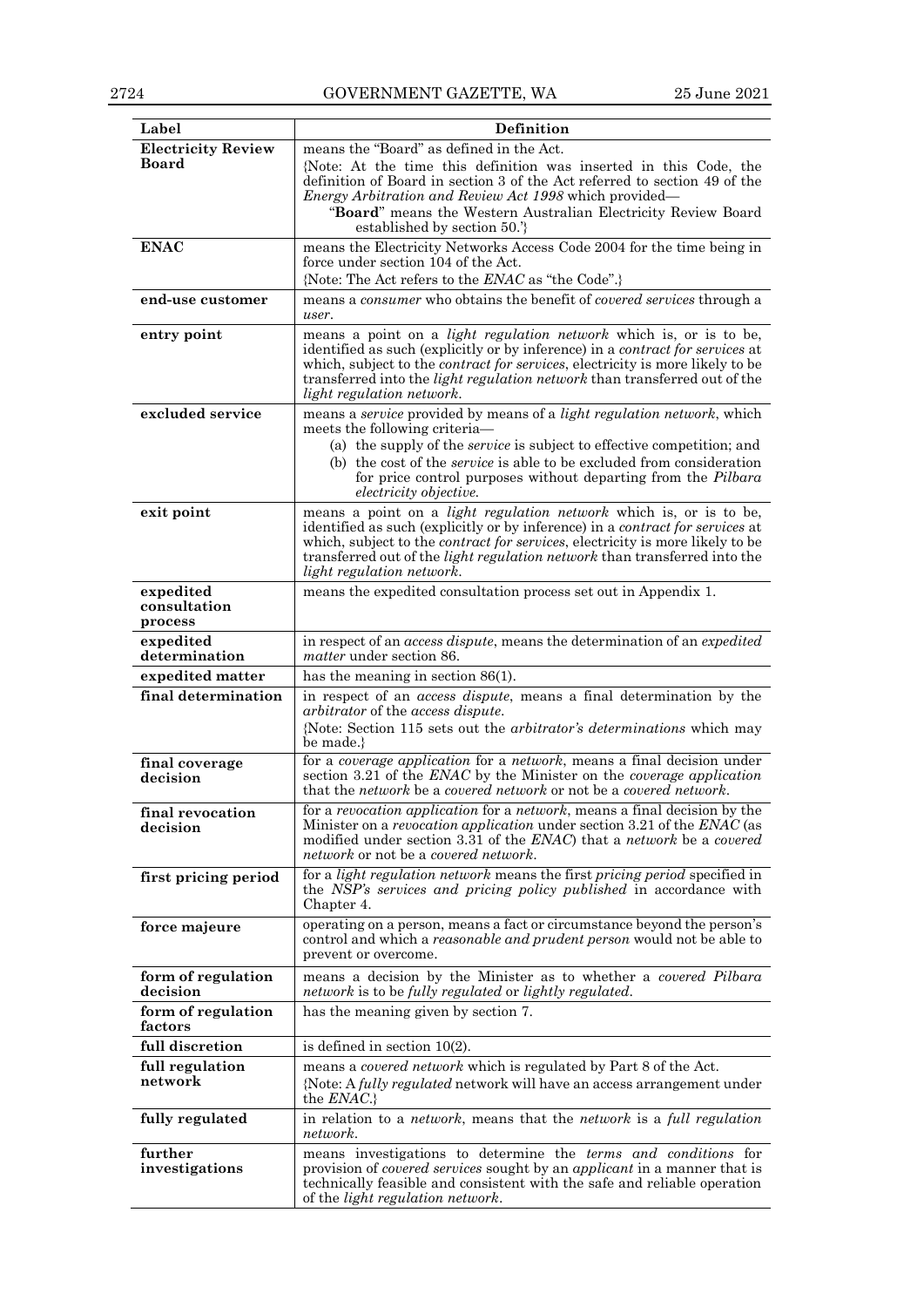| Label                                   | Definition                                                                                                                                                                                                                                 |  |  |  |  |
|-----------------------------------------|--------------------------------------------------------------------------------------------------------------------------------------------------------------------------------------------------------------------------------------------|--|--|--|--|
| generating works                        | has the meaning given in section 3 of the Act.                                                                                                                                                                                             |  |  |  |  |
|                                         | {Note: At the time this definition was inserted in this Code, the                                                                                                                                                                          |  |  |  |  |
|                                         | definition in section 3 of the Act was—<br>"generating works" means any wires, apparatus, equipment,                                                                                                                                       |  |  |  |  |
|                                         | plant or buildings used, or to be used, for, or in connection with,                                                                                                                                                                        |  |  |  |  |
|                                         | or to control, the generation of electricity;                                                                                                                                                                                              |  |  |  |  |
| good electricity<br>industry practice   | means the exercise of that degree of skill, diligence, prudence and<br>foresight that a skilled and experienced person would reasonably                                                                                                    |  |  |  |  |
|                                         | exercise under comparable conditions and circumstances consistent                                                                                                                                                                          |  |  |  |  |
|                                         | with applicable <i>written laws</i> and <i>statutory instruments</i> and applicable<br>recognised codes, standards (including relevant Australian Standards)                                                                               |  |  |  |  |
|                                         | and guidelines.                                                                                                                                                                                                                            |  |  |  |  |
| harmonised<br>technical rules           | is defined in the Pilbara networks rules.                                                                                                                                                                                                  |  |  |  |  |
| headworks scheme                        | means a scheme under which a class of present and future users who do                                                                                                                                                                      |  |  |  |  |
|                                         | or may reasonably be expected to benefit from certain <i>work</i> or a certain<br><i>alternative option</i> contribute collectively towards its <i>capital-related cost</i> ,<br><i>non-capital cost</i> or both.                          |  |  |  |  |
|                                         | {Example: Some <i>network</i> operators have a "rural feeder" scheme in                                                                                                                                                                    |  |  |  |  |
|                                         | which each new user connecting to certain rural distribution networks<br>pays a headworks charge in respect of deeper <i>network</i> reinforcement,                                                                                        |  |  |  |  |
|                                         | whether or not the particular <i>user's connection</i> made any such                                                                                                                                                                       |  |  |  |  |
|                                         | reinforcement necessary.                                                                                                                                                                                                                   |  |  |  |  |
| <b>Horizon Power</b><br>coastal network | means the <i>network</i> comprising-<br>(a) the <i>network</i> which became a <i>covered network</i> as a result of the                                                                                                                    |  |  |  |  |
|                                         | Minister's "final coverage decision" of 2 February 2018 under<br>the <i>ENAC</i> ; and                                                                                                                                                     |  |  |  |  |
|                                         | (b) any other <i>network</i> owned by <i>Regional Power Corporation</i> and<br><i>interconnected</i> as at the <i>code commencement date</i> with the<br><i>network</i> in paragraph (a); and                                              |  |  |  |  |
|                                         | (c) any <i>augmentation</i> as at the code commencement date of a<br><i>network</i> in paragraph (a) or (b); and                                                                                                                           |  |  |  |  |
|                                         | (d) any <i>augmentation</i> of the <i>network</i> which forms part of the<br><i>network</i> under section 4(1).                                                                                                                            |  |  |  |  |
|                                         | {Note: The Minister's decision defined the <i>network</i> as all of the<br>infrastructure<br>facilities<br>electrically<br>interconnected<br>network                                                                                       |  |  |  |  |
|                                         | (transmission and distribution) owned by Horizon Power and located in<br>the Pilbara region of Western Australia. For the avoidance of doubt, this<br>includes—                                                                            |  |  |  |  |
|                                         | "(a) all of Horizon Power's network infrastructure in the West<br>Pilbara area, which supplies customers located in and around<br>Karratha, including the connections to the Port of Dampier,<br>Cape Lambert, Point Samson and Roebourne; |  |  |  |  |
|                                         | (b) all of Horizon Power's network infrastructure in the East<br>Pilbara area, which supplies customers in and around greater<br>Port Hedland, including the connections to the port operations                                            |  |  |  |  |
|                                         | of BHP Billiton and Fortescue Metals Group;<br>(c) the transmission line that connects Horizon Power's network                                                                                                                             |  |  |  |  |
|                                         | infrastructure in the West Pilbara and East Pilbara areas; and                                                                                                                                                                             |  |  |  |  |
|                                         | (d) the transmission line that runs from Port Hedland to the site of<br>the former mining town of Goldsworthy."}                                                                                                                           |  |  |  |  |
| information owner                       | has the meaning in section 157.                                                                                                                                                                                                            |  |  |  |  |
| interconnected                          | means a state in which two <i>networks</i> are or become <i>connected</i> , such that<br>electricity can be transferred between them.                                                                                                      |  |  |  |  |
| interconnected<br>Pilbara system        | has the meaning given in the Act.<br>{Note: At the time this Code was made, the definition in section 120 of<br>the Act was—                                                                                                               |  |  |  |  |
|                                         | "interconnected Pilbara<br>system" means<br>system<br>a<br>οf<br>interconnected Pilbara networks, including the following when<br>connected to an interconnected Pilbara network—                                                          |  |  |  |  |
|                                         | (a) generating works and associated works;                                                                                                                                                                                                 |  |  |  |  |
|                                         | $(b)$ loads;<br>(c) facilities, including electricity storage facilities.                                                                                                                                                                  |  |  |  |  |
| interconnection<br>point                | means a point on a <i>network</i> at which an <i>interconnector connects</i> to the<br>network.                                                                                                                                            |  |  |  |  |
| interconnector                          | is defined in the Pilbara networks rules.                                                                                                                                                                                                  |  |  |  |  |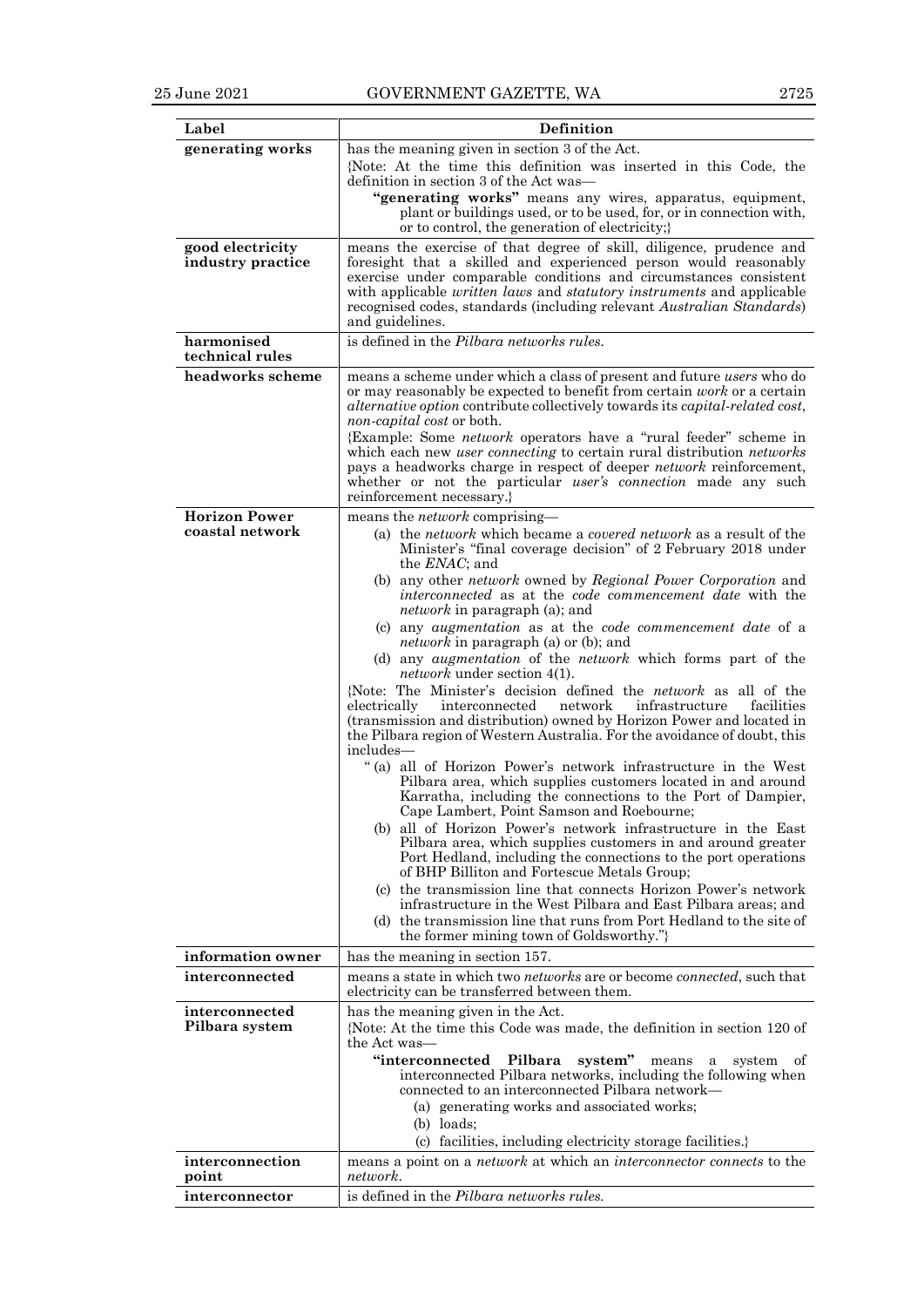| Label                                    | <b>Definition</b>                                                                                                                                                                                                                                                                                                                                                                                                           |  |  |  |  |
|------------------------------------------|-----------------------------------------------------------------------------------------------------------------------------------------------------------------------------------------------------------------------------------------------------------------------------------------------------------------------------------------------------------------------------------------------------------------------------|--|--|--|--|
| interim<br>determination                 | in respect of an <i>access dispute</i> , means an interim determination by the<br><i>arbitrator</i> of any or all matters in the <i>access dispute</i> which has effect as<br>determined by the <i>arbitrator</i> pending a <i>final determination</i> .<br>{Note: Section 115 sets out the arbitrator's determinations which may<br>be made.                                                                               |  |  |  |  |
| <b>ISO</b>                               | means the Pilbara ISO as defined in regulation 14 of the regulations.                                                                                                                                                                                                                                                                                                                                                       |  |  |  |  |
| light regulation<br>commencement<br>date | in relation to any light regulation network other than the Alinta Port<br><i>Hedland network</i> and the <i>Horizon Power coastal network</i> means the<br>$later of-$                                                                                                                                                                                                                                                      |  |  |  |  |
|                                          | (a) the date the <i>light regulation network</i> is first used for the<br>transmission or distribution of electricity; and<br>(b) the date the Pilbara network becomes a light regulation<br>network.                                                                                                                                                                                                                       |  |  |  |  |
| light regulation<br>network              | means a covered Pilbara network which is regulated by Part 8A of the<br>Act.                                                                                                                                                                                                                                                                                                                                                |  |  |  |  |
| lightly regulated                        | in relation to a <i>network</i> , means that the <i>network</i> is a <i>light regulation</i><br>network.                                                                                                                                                                                                                                                                                                                    |  |  |  |  |
| limit advice                             | is defined in the <i>Pilbara networks rules</i> .                                                                                                                                                                                                                                                                                                                                                                           |  |  |  |  |
| limited discretion                       | is defined in section $10(1)$ .                                                                                                                                                                                                                                                                                                                                                                                             |  |  |  |  |
| maintain                                 | includes (as necessary and as applicable) renew, replace or update.                                                                                                                                                                                                                                                                                                                                                         |  |  |  |  |
| matter for<br>consultation               | means a document, determination or decision that, under this Code, is<br>required to be or may be the subject of public consultation.                                                                                                                                                                                                                                                                                       |  |  |  |  |
| network                                  | has the meaning given to "network infrastructure facilities" in the Act.<br>{Note: At the time this Code was made, the definition in section 3 of the<br>Act was—                                                                                                                                                                                                                                                           |  |  |  |  |
|                                          | "network infrastructure facilities"—<br>(a) means electricity infrastructure used, or to be used, for<br>the purpose of transporting electricity from generators of<br>electricity to other electricity infrastructure or to end<br>users of electricity; and<br>(b) includes stand-alone power systems, or storage works,<br>used, or to be used, as an adjunct to electricity<br>infrastructure.}                         |  |  |  |  |
| network assets                           | in relation to a <i>Pilbara network</i> , means the apparatus, equipment, plant<br>and buildings used to provide or in connection with providing covered<br>services on the Pilbara network.                                                                                                                                                                                                                                |  |  |  |  |
| network business                         | means the part of an NSP's business and functions which are<br>responsible for the operation and maintenance of a <i>light regulation</i><br>network and the provision of covered services by means of the light<br>regulation network.                                                                                                                                                                                     |  |  |  |  |
| network<br>development policy            | means the policy of an NSP which contains the details referred to in<br>section 41.                                                                                                                                                                                                                                                                                                                                         |  |  |  |  |
| network limit                            | is defined in the Pilbara networks rules.                                                                                                                                                                                                                                                                                                                                                                                   |  |  |  |  |
| new connection                           | is defined in the <i>Pilbara networks rules</i> .                                                                                                                                                                                                                                                                                                                                                                           |  |  |  |  |
| new facility                             | means any capital asset developed, constructed or acquired to enable<br>the NSP to provide <i>covered services</i> and to avoid doubt, includes <i>stand</i> -<br>alone power systems or other assets required for the purpose of<br>facilitating competition in retail markets for electricity.                                                                                                                            |  |  |  |  |
| new facilities<br>investment             | for a new facility, means the capital costs incurred in developing,<br>constructing and acquiring the <i>new facility</i> .                                                                                                                                                                                                                                                                                                 |  |  |  |  |
| new facilities<br>investment test        | for a <i>light regulation network</i> , means the test established under<br>section 55.                                                                                                                                                                                                                                                                                                                                     |  |  |  |  |
| new pricing period                       | in respect of the start of a pricing period, means the pricing period which<br>is commencing.                                                                                                                                                                                                                                                                                                                               |  |  |  |  |
| non-capital<br>contribution              | means a payment or provision in kind made, or to be made, by a user<br>either in respect of any <i>non-capital costs</i> of <i>required work</i> or under a<br>headworks scheme.                                                                                                                                                                                                                                            |  |  |  |  |
| non-capital costs                        | in relation to covered services provided by an NSP by means of a light<br><i>regulation network</i> for a period of time, means all costs incurred in<br>providing the covered services for the period of time which are not new<br>facilities investment or capital-related costs, including those operating,<br>maintenance and administrative costs which are not new facilities<br>investment or capital-related costs. |  |  |  |  |
| non-reference<br>service                 | means a covered service that is not a reference service.                                                                                                                                                                                                                                                                                                                                                                    |  |  |  |  |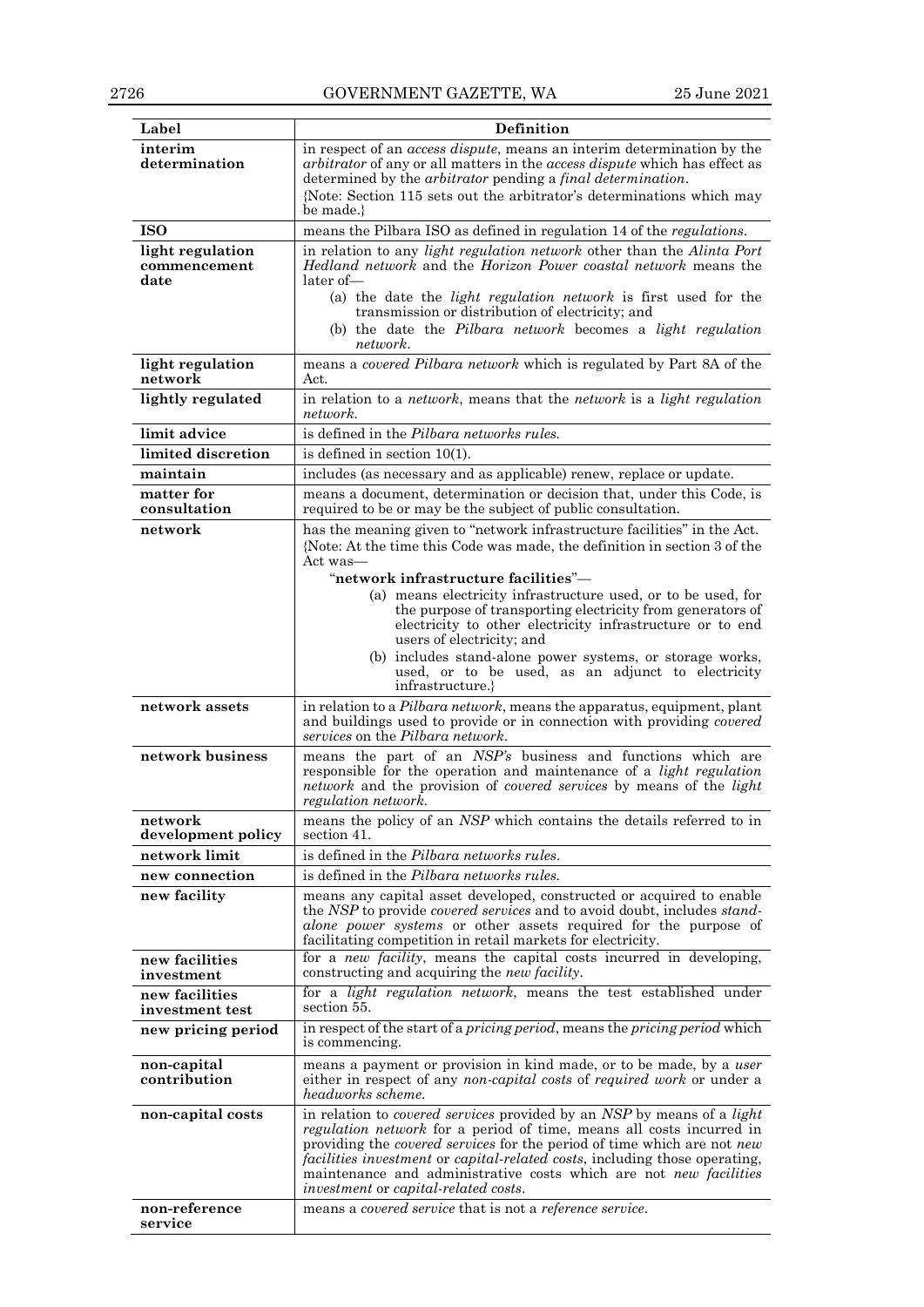| Label                     | <b>Definition</b>                                                                                                                                       |  |  |  |
|---------------------------|---------------------------------------------------------------------------------------------------------------------------------------------------------|--|--|--|
| <b>NSP</b>                | subject to section 11, has the meaning given to "Pilbara network service"                                                                               |  |  |  |
|                           | provider" in the Act.                                                                                                                                   |  |  |  |
|                           | {Note: At the time this Code was made, the definition in section 120 of<br>the Act was—                                                                 |  |  |  |
|                           | "Pilbara network service provider" means a person who-                                                                                                  |  |  |  |
|                           | (a) owns, controls or operates a Pilbara network or any part<br>of a Pilbara network; or                                                                |  |  |  |
|                           | (b) proposes to own, control or operate a Pilbara network or<br>any part of a Pilbara network.}                                                         |  |  |  |
| <b>NWIS</b>               | means the <i>interconnected Pilbara system</i> which includes the <i>Horizon</i>                                                                        |  |  |  |
| {short for "North         | Power coastal network.                                                                                                                                  |  |  |  |
| West<br>interconnected    |                                                                                                                                                         |  |  |  |
| system"}                  |                                                                                                                                                         |  |  |  |
| other business            | means the part or parts of an NSP's business which are not the <i>network</i>                                                                           |  |  |  |
|                           | business, and includes any part or parts of the NSP's business and<br>functions which acquire <i>covered services</i> from the <i>network</i> business. |  |  |  |
| panel expert              | means a member of an <i>arbitral panel</i> appointed under section 92(8)(b).                                                                            |  |  |  |
| Pilbara electricity       | means the "Pilbara electricity objective" as defined in the Act.                                                                                        |  |  |  |
| objective                 | {Note: At the time this Code was made, the definition in section $119(2)$<br>of the Act was—                                                            |  |  |  |
|                           | The objective of this Part (the <i>Pilbara electricity objective</i> ) is to                                                                            |  |  |  |
|                           | promote efficient investment in, and efficient operation and use of,<br>services of Pilbara networks for the long-term interests of consumers of        |  |  |  |
|                           | electricity in the Pilbara region in relation to-                                                                                                       |  |  |  |
|                           | (a) price, quality, safety, reliability and security of supply of                                                                                       |  |  |  |
|                           | electricity; and<br>(b) the reliability, safety and security of any interconnected Pilbara                                                              |  |  |  |
|                           | system.                                                                                                                                                 |  |  |  |
|                           | Regulation 4 of the <i>regulations</i> sets out 'have regard to' matters, when<br>applying this objective.}                                             |  |  |  |
| Pilbara network           | has the meaning given in the Act.                                                                                                                       |  |  |  |
|                           | {Note: At the time this Code was made, the definition in section 3 of the                                                                               |  |  |  |
|                           | Act was—<br>"Pilbara network" means network infrastructure facilities that                                                                              |  |  |  |
|                           | are located wholly or partly in the Pilbara region.}                                                                                                    |  |  |  |
| Pilbara networks<br>rules | has the meaning given in the Act.                                                                                                                       |  |  |  |
|                           | {Note: At the time this Code was made, the definition in section 3 of the<br>Act was—                                                                   |  |  |  |
|                           | "Pilbara networks rules" means the Pilbara networks rules for                                                                                           |  |  |  |
|                           | the time being in force under Part 8A Division 3.                                                                                                       |  |  |  |
| pool member               | means a member of the pool of potential arbitrators established under<br>section $75(1)(a)$ .                                                           |  |  |  |
| prescribed<br>customer    | means a <i>customer</i> who is a prescribed customer for the purposes of<br>section 54(3) of the <i>Electricity</i> Corporations Act 2005.              |  |  |  |
| prescribed rate           | in relation to interest on amounts not paid within an allowed period,<br>means the interest rate that is 5 percentage points higher than—               |  |  |  |
|                           | (a) the rate quoted on Reuters Screen BBSW as the Bank Bill                                                                                             |  |  |  |
|                           | Reference Rate (Mid Rate) for a one month bill at or about 10<br>a.m. (Sydney time) on the first day after the allowed period; or                       |  |  |  |
|                           | (b) if a rate is not quoted as described in paragraph (a)—the rate                                                                                      |  |  |  |
|                           | determined by the <i>Authority</i> having regard to comparable<br>indices then available.                                                               |  |  |  |
| previous pricing          | in respect of the start of a pricing period, means the pricing period which                                                                             |  |  |  |
| period                    | is ending.                                                                                                                                              |  |  |  |
| price list                | means the schedule of tariffs for a light regulation network.                                                                                           |  |  |  |
| pricing period            | means the defined future period, which must not be more than 5 years,<br>for which a <i>services and pricing policy</i> is applicable.                  |  |  |  |
|                           |                                                                                                                                                         |  |  |  |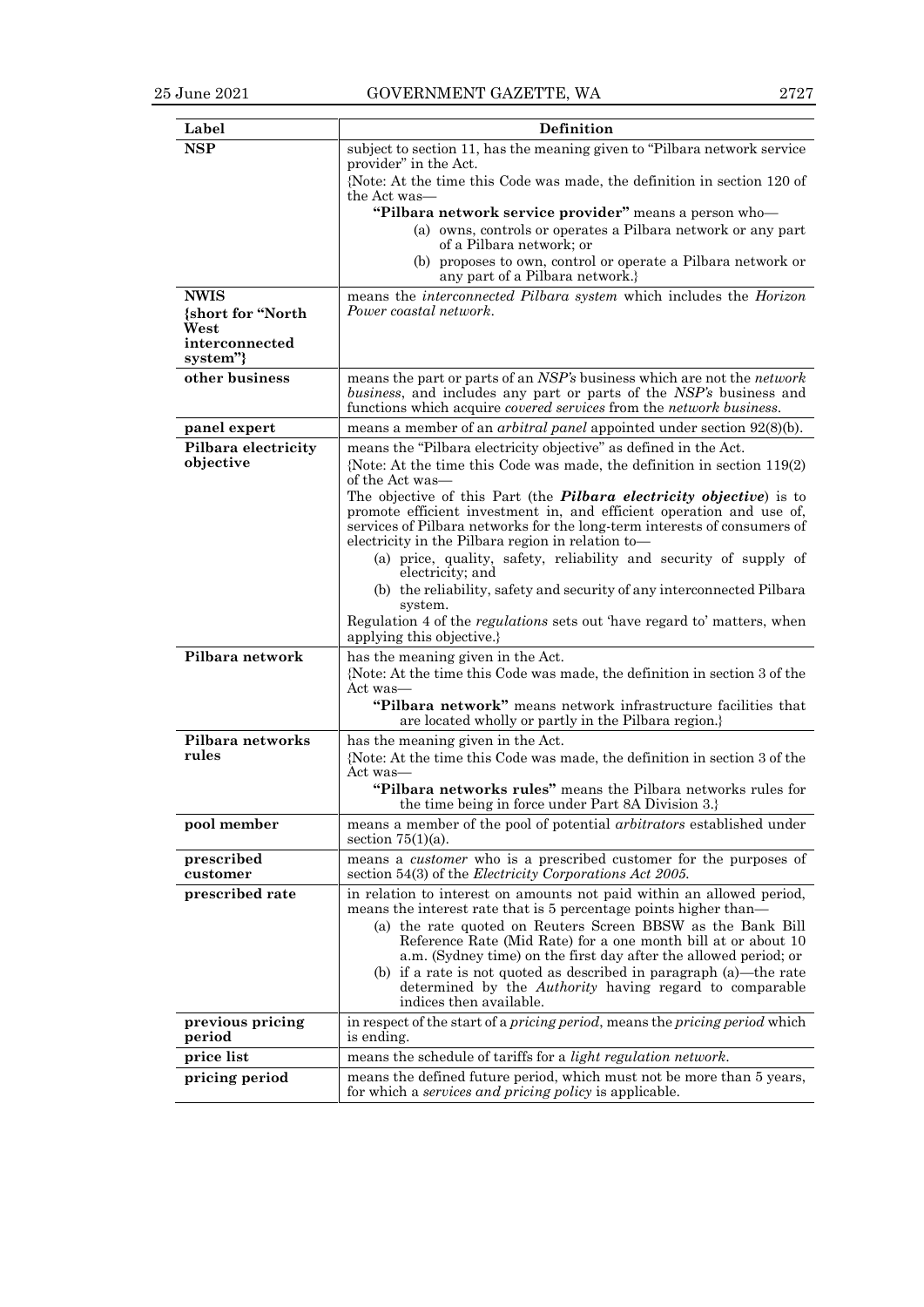| Label                                | Definition                                                                                                                                                                                                                                                                                                                                                           |  |  |  |
|--------------------------------------|----------------------------------------------------------------------------------------------------------------------------------------------------------------------------------------------------------------------------------------------------------------------------------------------------------------------------------------------------------------------|--|--|--|
| priority                             | means in relation to-                                                                                                                                                                                                                                                                                                                                                |  |  |  |
|                                      | (a) an <i>access application</i> , the priority that the <i>applicant</i> has, as<br>against any other <i>applicant</i> with a competing access<br>application, to obtain access to covered services as determined<br>in accordance with the user access guide; or                                                                                                   |  |  |  |
|                                      | (b) an "access application" under the $ENAC$ , the priority that the<br>"applicant" has, as against any other "applicant" with a<br>competing "access application", to obtain access to "covered<br>services" as determined by the "applications and queuing<br>policy" (as each of those terms are defined in the <i>ENAC</i> ) for the<br>covered Pilbara network. |  |  |  |
| publish                              | means, where a person is required to publish a thing—that the person<br>must make the thing available on a publicly available part of the<br>person's website.                                                                                                                                                                                                       |  |  |  |
| quarter                              | means the period of 3 months that begins on 1 July, 1 October,<br>1 January or 1 April.                                                                                                                                                                                                                                                                              |  |  |  |
| queuing policy                       | has the meaning in section $42(2)(f)$ .                                                                                                                                                                                                                                                                                                                              |  |  |  |
| rate of return                       | for a light regulation network means the value determined under<br>section 57, 58 or, where applicable, Chapter 7.                                                                                                                                                                                                                                                   |  |  |  |
| reasonable and<br>prudent person     | means a person acting in good faith and in accordance with good<br><i>electricity industry practice.</i>                                                                                                                                                                                                                                                             |  |  |  |
| reasons                              | in relation to a decision or other determination, means a written<br>statement of the reasons for deciding or determining including, as<br>applicable-                                                                                                                                                                                                               |  |  |  |
|                                      | (a) findings on material questions of fact relied on by the person in<br>reaching the decision or determination; and<br>(b) reference to the evidence on which findings of fact are based;<br>and                                                                                                                                                                    |  |  |  |
|                                      | (c) identification of the steps in the decision-making process,<br>explanation of the link between the findings of fact and the final<br>decision or determination and a description of the role of policy<br>or guidelines in the decision-making process.                                                                                                          |  |  |  |
| reference service                    | means a covered service designated by a services and pricing policy to be<br>a reference service, and which is provided on the corresponding<br>reference terms and conditions.                                                                                                                                                                                      |  |  |  |
| reference tariff                     | means the <i>tariff</i> specified in a <i>price list</i> for a <i>reference service</i> .                                                                                                                                                                                                                                                                            |  |  |  |
| reference terms<br>and conditions    | means the <i>terms</i> and <i>conditions</i> specified in the <i>services</i> and <i>pricing</i><br><i>policy</i> on which a <i>reference service</i> will be provided at a <i>reference tariff.</i>                                                                                                                                                                 |  |  |  |
| <b>Regional Power</b><br>Corporation | means the body established by the Electricity Corporations Act 2005<br>section $4(1)(d)$ .                                                                                                                                                                                                                                                                           |  |  |  |
| regulatory change<br>event           | means a change in a written law or statutory instrument that-<br>(a) occurs during the course of a <i>pricing period</i> ; and<br>(b) substantially affects the manner in which the NSP provides<br><i>covered services</i> ; and                                                                                                                                    |  |  |  |
|                                      | (c) materially increases or materially decreases the costs of<br>providing those covered services.                                                                                                                                                                                                                                                                   |  |  |  |
| related business                     | means the business of generating, purchasing or selling electricity, but<br>does not include generating, purchasing or selling electricity to the<br>extent necessary-<br>(a) for the safe and reliable operation of a <i>light regulation network</i> ;                                                                                                             |  |  |  |
|                                      | (b) to enable an NSP to provide balancing and ancillary services in<br>connection with a <i>light regulation network</i> ; or                                                                                                                                                                                                                                        |  |  |  |
| related market                       | (c) to comply with an obligation under the Pilbara networks rules.                                                                                                                                                                                                                                                                                                   |  |  |  |
|                                      | means the market in which a <i>related business</i> of an <i>NSP</i> , or an <i>associate</i><br>of an NSP, participates.                                                                                                                                                                                                                                            |  |  |  |
| regulations                          | means the Electricity Industry (Pilbara Networks) Regulations 2021.                                                                                                                                                                                                                                                                                                  |  |  |  |
| required work                        | means work which is necessary in order to provide a covered service<br>under an <i>access contract</i> and includes anything the subject of an<br>arbitrator's determination under section $115(2)(c)$ .                                                                                                                                                             |  |  |  |
| revenue and<br>pricing principles    | means the revenue and pricing principles in section 8.                                                                                                                                                                                                                                                                                                               |  |  |  |
| revocation<br>application            | means an application for revocation of <i>coverage</i> made under section 3.8<br>(as modified under section 3.31) of the ENAC.                                                                                                                                                                                                                                       |  |  |  |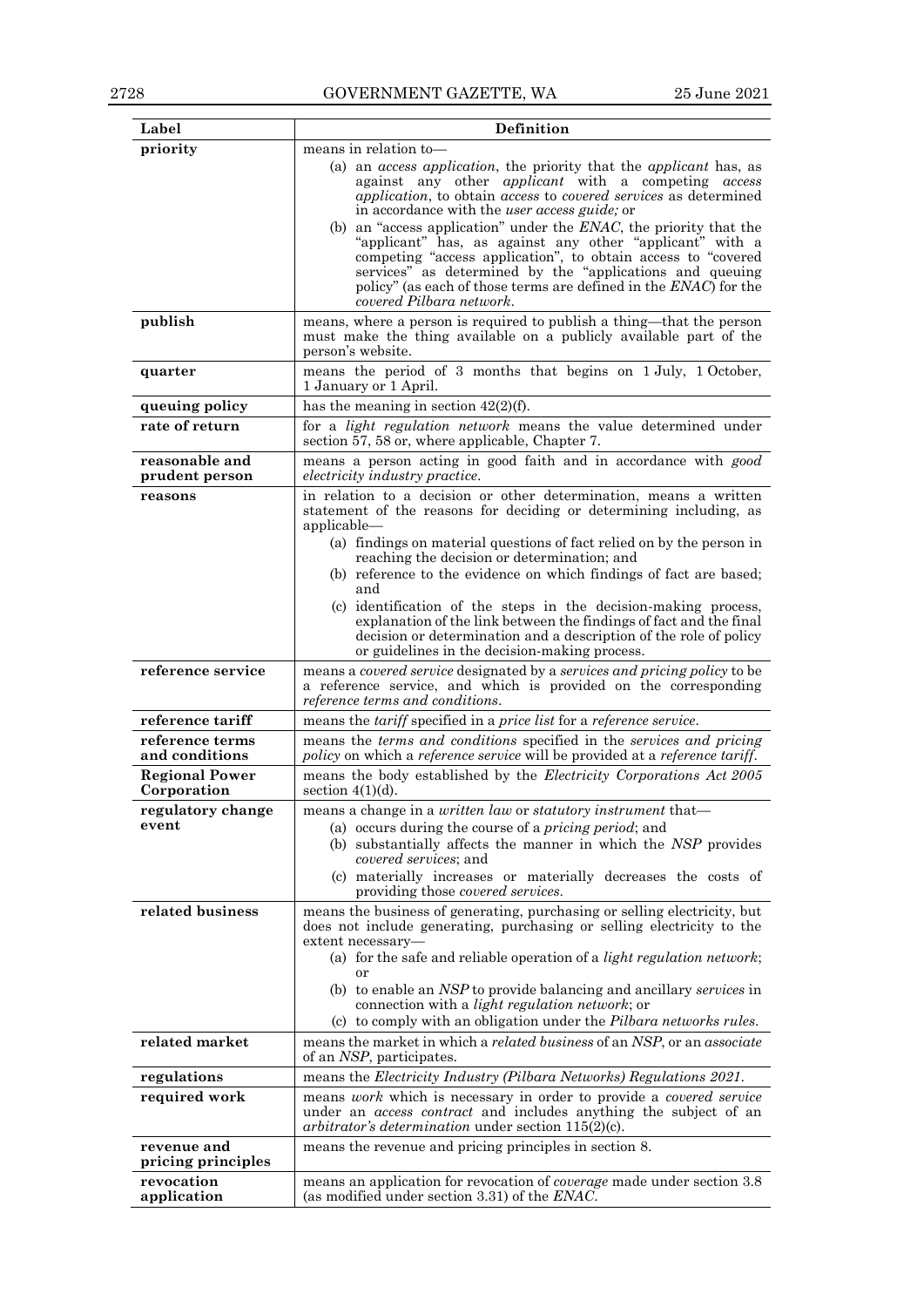| Label                                    | Definition                                                                                                                                                                                                                                                                                                                                                                                                                                                                                                                                                                           |  |  |  |
|------------------------------------------|--------------------------------------------------------------------------------------------------------------------------------------------------------------------------------------------------------------------------------------------------------------------------------------------------------------------------------------------------------------------------------------------------------------------------------------------------------------------------------------------------------------------------------------------------------------------------------------|--|--|--|
| revocation decision                      | for a revocation application for a network, means either or both of the<br>"draft revocation decision" under section 3.17 (as modified under<br>section 3.31) of the ENAC by the Minister and the final revocation<br>decision under section 3.21 of the ENAC by the Minister.                                                                                                                                                                                                                                                                                                       |  |  |  |
| ringfencing<br>approval                  | has the meaning in section $135(4)$ or section $135(6)(b)(iii)$ , as applicable.                                                                                                                                                                                                                                                                                                                                                                                                                                                                                                     |  |  |  |
| ringfencing<br>commencement<br>date      | means the date <i>ringfencing rules</i> are expressed to take effect in<br>accordance with section 133(2).                                                                                                                                                                                                                                                                                                                                                                                                                                                                           |  |  |  |
| ringfencing<br>publication date          | (a) in relation to a covered Pilbara network that is a light regulation<br>network on the code commencement date, the date which is 6<br>months after the later of 1 July 2021 and the code<br>commencement date; or                                                                                                                                                                                                                                                                                                                                                                 |  |  |  |
|                                          | (b) in respect of any other <i>light regulation network</i> , the date which<br>is 6 months after the date on which a form of regulation decision<br>that a covered Pilbara network is to be lightly regulated takes<br>effect.                                                                                                                                                                                                                                                                                                                                                      |  |  |  |
| ringfencing rules                        | means rules <i>published</i> by an NSP which contain the measures set out<br>in section $134(1)$ .                                                                                                                                                                                                                                                                                                                                                                                                                                                                                   |  |  |  |
| services                                 | has the meaning given to that term in the Act, and service has a<br>corresponding meaning.<br>{Note: At the time this Code was made, the definition in section 3 of the<br>Act was—                                                                                                                                                                                                                                                                                                                                                                                                  |  |  |  |
|                                          | "services" means—<br>(a) the transport of electricity, and other services, provided<br>by means of network infrastructure facilities; and                                                                                                                                                                                                                                                                                                                                                                                                                                            |  |  |  |
|                                          | (b) services ancillary to those services.}<br>{Note: For example, <i>services</i> may include <i>connection services</i> , being the<br>right to connect to a network at a connection point or services to transfer<br>electricity into or out of a covered Pilbara network at an entry point, exit<br>point or bidirectional point.                                                                                                                                                                                                                                                 |  |  |  |
| services and<br>pricing policy           | means the policy of an NSP which contains the details referred to in<br>section 40.                                                                                                                                                                                                                                                                                                                                                                                                                                                                                                  |  |  |  |
| small use customer                       | means a customer within the meaning of section 78 of the Act (for the<br>purposes of Part 6 of the Act).                                                                                                                                                                                                                                                                                                                                                                                                                                                                             |  |  |  |
|                                          | {Note: At the time this Code was made, the definition in section 78 of<br>the Act for the purposes of Part 6 of the Act was—                                                                                                                                                                                                                                                                                                                                                                                                                                                         |  |  |  |
|                                          | "customer" means a customer who consumes not more than 160<br>MWh of electricity per annum.}                                                                                                                                                                                                                                                                                                                                                                                                                                                                                         |  |  |  |
| specific charge                          | means a charge payable under section 148.                                                                                                                                                                                                                                                                                                                                                                                                                                                                                                                                            |  |  |  |
| stand-alone cost of<br>service provision | in relation to a <i>customer</i> or group of <i>customers</i> , a <i>covered service</i> and a<br>specified period of time, means that part of <i>total costs</i> that the NSP<br>would incur in providing the <i>covered service</i> to the <i>customer</i> or group of<br>customers for the period of time, if the covered service was the sole<br><i>covered service</i> provided by the NSP and the <i>customer</i> or group of<br><i>customers</i> was the sole <i>customer</i> or group of <i>customers</i> supplied by the<br><i>NSP</i> during the specified period of time. |  |  |  |
| stand-alone power<br>system              | has the meaning given to that term in the Act.<br>{Note: At the time this Code was made, the definition in section 3 of the<br>Act was—                                                                                                                                                                                                                                                                                                                                                                                                                                              |  |  |  |
|                                          | "stand-alone<br>system"<br>power<br>means<br>wires,<br>apparatus,<br>equipment, plant or buildings (including generating works, a<br>distribution system and any storage works)—                                                                                                                                                                                                                                                                                                                                                                                                     |  |  |  |
|                                          | (a) which together are used, or to be used, for, or in<br>connection with, or to control, the supply of electricity to<br>a single customer or not more than a prescribed number<br>of customers; and                                                                                                                                                                                                                                                                                                                                                                                |  |  |  |
|                                          | (b) which are not connected to another electricity network<br>(other than that of the customer or customers).}                                                                                                                                                                                                                                                                                                                                                                                                                                                                       |  |  |  |
| standard                                 | means the standard consultation process set out in Appendix 1.                                                                                                                                                                                                                                                                                                                                                                                                                                                                                                                       |  |  |  |
| consultation<br>process                  |                                                                                                                                                                                                                                                                                                                                                                                                                                                                                                                                                                                      |  |  |  |
| standing charge                          | means a charge payable under section 147.                                                                                                                                                                                                                                                                                                                                                                                                                                                                                                                                            |  |  |  |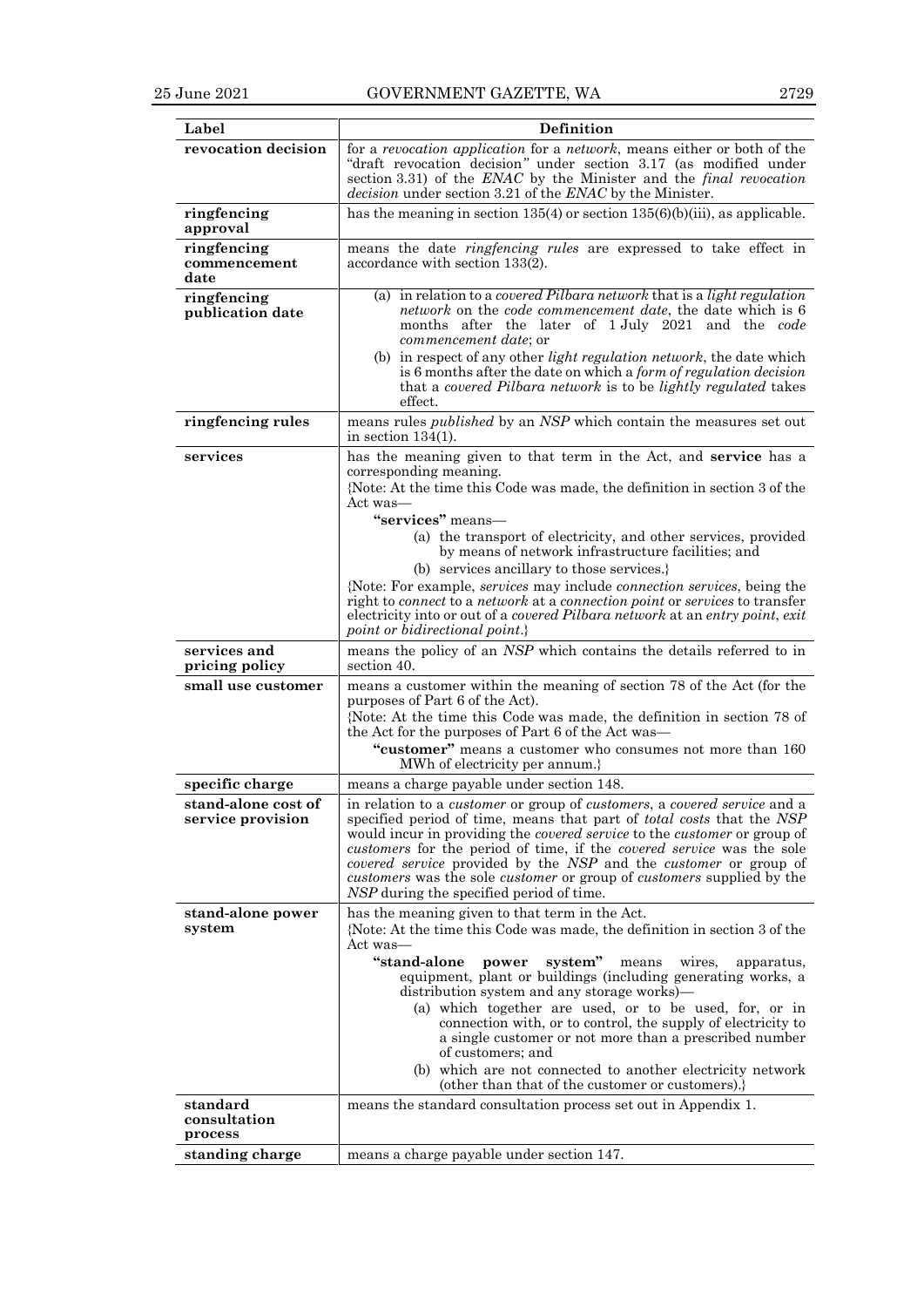| Label                              | Definition                                                                                                                                                                                                                                          |  |  |  |
|------------------------------------|-----------------------------------------------------------------------------------------------------------------------------------------------------------------------------------------------------------------------------------------------------|--|--|--|
| statutory                          | means all relevant instruments made under a written law including all                                                                                                                                                                               |  |  |  |
| instruments                        | directions, notices, orders and other instruments given or made under                                                                                                                                                                               |  |  |  |
|                                    | a <i>written law</i> and includes, as existing from time to time—                                                                                                                                                                                   |  |  |  |
|                                    | (a) orders made under section 8 of the Act; and                                                                                                                                                                                                     |  |  |  |
|                                    | (b) licences granted, renewed or transferred under section 19 of the<br>Act: and                                                                                                                                                                    |  |  |  |
|                                    | (c) standard form contracts approved under section 51 of the Act;<br>and                                                                                                                                                                            |  |  |  |
|                                    | (d) orders made under section $181(3)$ of the <i>Electricity Corporations</i><br>Act 2005; and                                                                                                                                                      |  |  |  |
|                                    | (e) approved policies as defined in section 60 of the Act; and<br>(f) last resort supply plans approved under section 73 of the Act as<br>amended under sections 74 and 75 of the Act; and<br>(g) the Pilbara networks rules; and<br>(h) this Code. |  |  |  |
|                                    |                                                                                                                                                                                                                                                     |  |  |  |
| storage works                      | has the meaning given to it in the Act.<br>{Note: At the time this Code was made, the definition in section 3 of the<br>Act was—                                                                                                                    |  |  |  |
|                                    | "storage works" means any wires, apparatus, equipment, plant or<br>buildings used, or to be used, for, or in connection with, or to<br>control, a <i>storage activity</i> .                                                                         |  |  |  |
|                                    | The definition of "storage activity" was—                                                                                                                                                                                                           |  |  |  |
|                                    | "storage activity" means an activity comprising all of the<br>following-                                                                                                                                                                            |  |  |  |
|                                    | (a) receiving energy in the form of electricity;                                                                                                                                                                                                    |  |  |  |
|                                    | (b) storing the received energy in any form;                                                                                                                                                                                                        |  |  |  |
|                                    | (c) discharging the stored energy in the form of electricity.                                                                                                                                                                                       |  |  |  |
| sub-transmission                   | means any apparatus, equipment, plant or buildings used, or to be used,                                                                                                                                                                             |  |  |  |
| system                             | for, or in connection with, the transportation of electricity at nominal<br>voltages of 22kV or higher but less than 66kV dedicated to a single<br>connection point above 15 MVA.                                                                   |  |  |  |
| supplementary<br>service           | is defined in section $72(2)$ .                                                                                                                                                                                                                     |  |  |  |
| <b>Supreme Court</b>               | means the Supreme Court of Western Australia.                                                                                                                                                                                                       |  |  |  |
| system description                 | means a system description which complies with the system description<br><i>requirements.</i>                                                                                                                                                       |  |  |  |
| system description<br>requirements | means the requirements set out in section 9.                                                                                                                                                                                                        |  |  |  |
| TAC eligible                       | means a customer's exit point on the Horizon Power coastal network at                                                                                                                                                                               |  |  |  |
| customer exit point                | which electricity is <i>consumed</i> by a <i>customer</i> who is not a <i>prescribed</i><br>customer.                                                                                                                                               |  |  |  |
| target revenue                     | for a <i>light regulation network</i> for a <i>pricing period</i> , means as determined<br>in accordance with sections 47 to 60.                                                                                                                    |  |  |  |
| tariff                             | for a covered service, means the criteria that determine the charge that<br>is payable by a user to the NSP.                                                                                                                                        |  |  |  |
| tariff setting<br>methodology      | is defined in section 62.                                                                                                                                                                                                                           |  |  |  |
| terms and<br>conditions            | includes price and non-price terms and conditions.                                                                                                                                                                                                  |  |  |  |
| total costs                        |                                                                                                                                                                                                                                                     |  |  |  |
|                                    | in relation to <i>covered services</i> provided by an NSP by means of a <i>light</i><br>regulation network for a period of time, means—                                                                                                             |  |  |  |
|                                    | (a) <i>capital-related costs</i> determined under section $47(1)(a)$ ; and<br>(b) <i>non-capital costs</i> determined under section $47(1)(b)$ .                                                                                                    |  |  |  |
| transmission<br>system             | means any apparatus, equipment, plant or buildings used, or to be used,<br>for, or in connection with, the transportation of electricity at nominal<br>voltages of 66 kV or higher.                                                                 |  |  |  |
| user                               | means a person, who is a party to a <i>contract for services</i> with an NSP,<br>and in connection with a <i>deemed associate arrangement</i> , includes the<br>NSP's other business.                                                               |  |  |  |
| user access guide                  | means a user access guide which contains the details referred to in<br>section 42.                                                                                                                                                                  |  |  |  |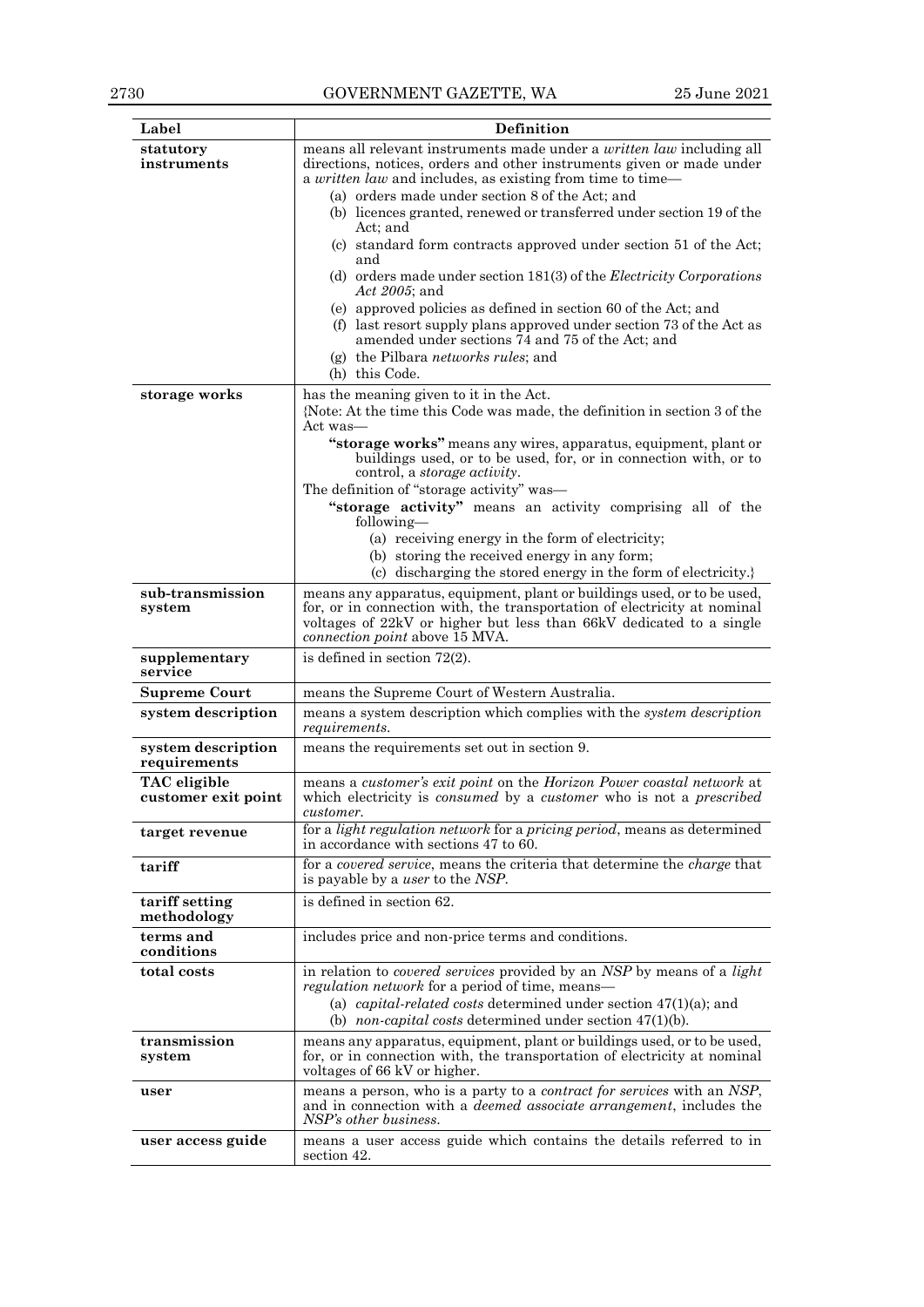| Label       | <b>Definition</b>                                                                                                                                                                                                                                                                                                                                                                                                 |
|-------------|-------------------------------------------------------------------------------------------------------------------------------------------------------------------------------------------------------------------------------------------------------------------------------------------------------------------------------------------------------------------------------------------------------------------|
| work        | means any activity or undertaking in connection with the light<br><i>regulation network</i> , whether of a capital or non-capital nature, including<br>the planning, designing, development, approval, construction,<br>acquisition and commissioning of <i>new facilities</i> and new <i>network</i> assets<br>and the procurement or provision of any good or service.                                          |
| written law | (a) all Western Australian Acts and all Western Australian<br>subsidiary legislation for the time being in force; and<br>(b) all Commonwealth Acts and all Commonwealth subsidiary<br>legislation for the time being in force, where the term<br>subsidiary legislation has the meaning given to it under the<br><i>Interpretation Act 1984</i> , if "Commonwealth Act"<br>were<br>substituted for "written law". |

#### **6. Other rules of interpretation**

(1) This Code is a written law under the *Electricity Industry Act 2004*, and unless the contrary intention appears the *Interpretation Act 1984* applies to it.

(2) In this Code, unless the contrary intention is apparent—

- (a) **including** and similar expressions are not words of limitation; and
- (b) where a word or expression is given a particular meaning, other parts of speech and grammatical forms of that word or expression have a corresponding meaning; and
- (c) a reference to a law includes any amendment or re-enactment of it that is for the time being in force, and includes all laws made under it from time to time; and
- (d) where italic typeface has been applied to some words and expressions, it is solely to indicate that those words or expressions may be defined in section 5 or elsewhere in this Code, and in interpreting this Code the fact that italic typeface has or has not been applied to a word or expression is to be disregarded, to avoid doubt, nothing in this section 6(2) limits the application of section 5; and
- (e) where information in this Code is set out in braces (namely { and }), whether or not preceded by the expression Note, Outline or Example, the information—
	- (i) is provided for information only and does not form part of this Code; and
	- (ii) is to be disregarded in interpreting this Code; and
	- (iii) might not reflect amendments to this Code or other documents or *written laws*,
	- and
- (f) a reference to—
	- (i) this Code includes any Appendix to this Code; and
	- (ii) a section, Chapter or Appendix is a reference to a section of, Chapter of or Appendix to this Code, and
	- (iii) a clause is a reference to a clause in an Appendix to this Code,

and

- (g) without limiting section  $6(1)$ 
	- (i) where in this Code the word may is used in conferring a power, such word shall be interpreted to imply that the power may be exercised or not, at discretion; and
	- (ii) where in this Code the word must is used in conferring a function, such word shall be interpreted to mean that the function so conferred must be performed.
- (3) In this Code, references to—
	- (a) *access* to a *light regulation network* is a reference to *access* to *services* of that *network*; and
	- (b) *lightly regulated* is a reference to *access* to the *services* of the relevant *light regulation network* being *lightly regulated*; and
	- (c) the *NSP*, are to the *NSP* for the *Pilbara network* in question.

### *Subchapter 1.3—Key concepts*

# **7. Form of regulation factors**

The *form of regulation factors* are—

- (1) the presence and extent of any barriers to entry in a market for *network services*;
- (2) the presence and extent of any *network* externalities (that is, interdependencies) between a *service* provided by an *NSP* and any other *service* provided by the *NSP*;
- (3) the presence and extent of any *network* externalities (that is, interdependencies) between a *service* provided by an *NSP* and any other service provided by the *NSP* in any other market;
- (4) the extent to which any market power possessed by an *NSP* is, or is likely to be, mitigated by any countervailing market power possessed by a *user* or *applicant*;
- (5) the presence and extent of any substitute, and the elasticity of demand, in a market for a *service* in which an *NSP* provides that *service*;
- (6) the presence and extent of any substitute for, and the elasticity of demand in a market for, electricity or gas (as the case may be);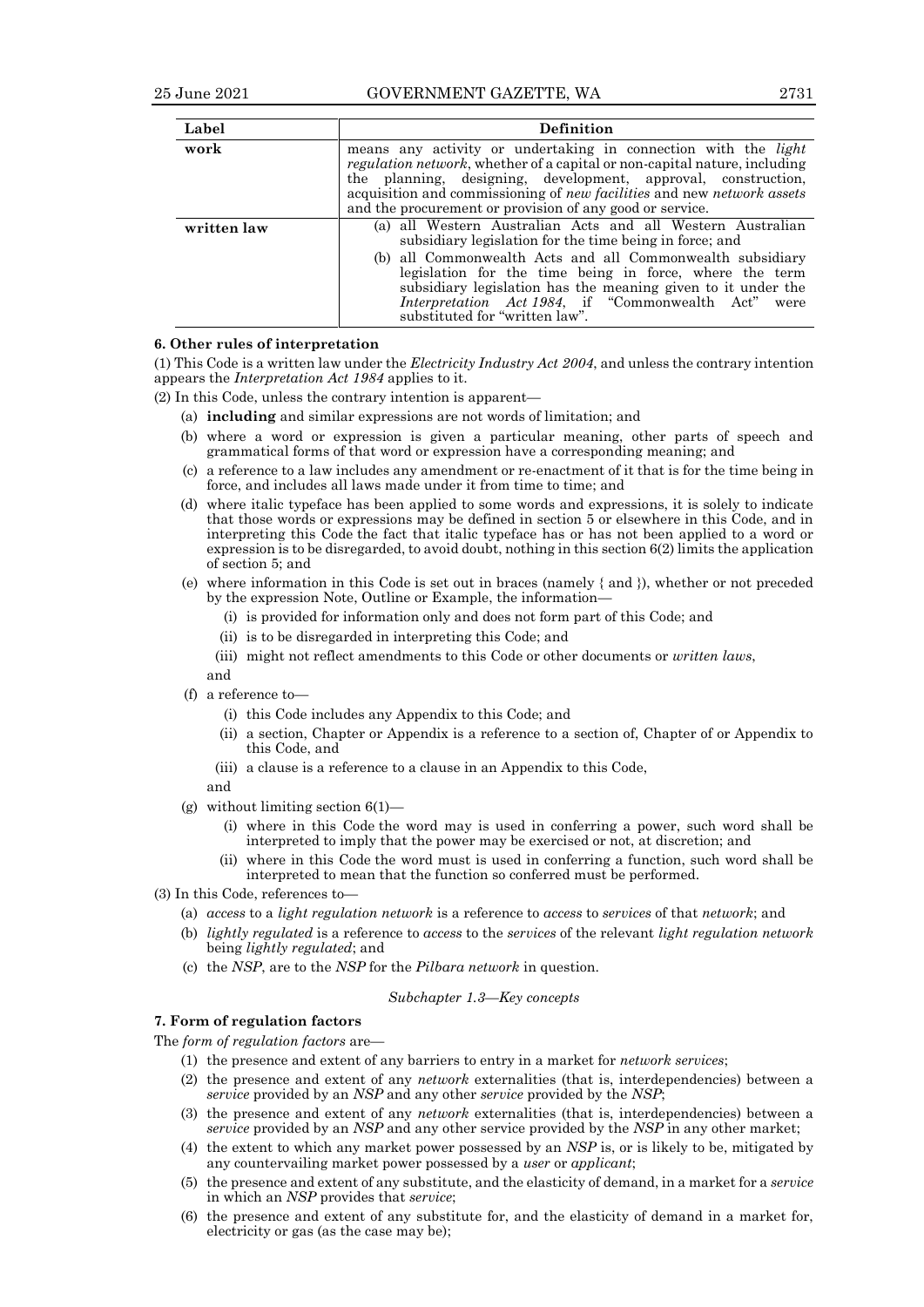- (7) the extent to which there is information available to an *applicant* or *user*, and whether that information is adequate, to enable the *applicant* or *user* to negotiate on an informed basis with an *NSP* for the provision of a *service* to them by the *NSP*;
- (8) the impact of the regulatory burden resulting from the *covered Pilbara network* being *fully regulated* or *lightly regulated* on the *NSP's* (or its *associates*) business other than its *network business*.

## **8. Revenue and pricing principles**

(1) The *revenue and pricing principles* that apply to *light regulation networks* are set out in sections 8(2) to 8(5).

(2) An *NSP* of a *light regulation network* should be provided with a reasonable opportunity to recover at least the efficient costs it incurs in—

- (a) providing *covered services*; and
- (b) complying with regulatory obligations, but excluding any costs it incurs in connection with *access disputes*.

(3) An *NSP* of a *light regulation network* should be provided with effective incentives in order to promote economic efficiency with respect to the *covered services* it provides. The economic efficiency that should be promoted includes—

- (a) efficient investment in the *light regulation network*;
- (b) the efficient provision of *covered services*; and
- (c) the efficient use of the *light regulation network.*

(4) The price for provision of a *covered service* should allow for a return commensurate with the regulatory and commercial risks involved in providing the *covered service* to which that price relates.

- (5) Regard should be had to the economic costs and risks of the potential for—
	- (a) under and over investment in a *light regulation network*; and
	- (b) under and over utilisation of the *light regulation network*.

## **9. System description requirements**

The **"system description requirements"** for a *light regulation network* are that the description is *maintained* up to date and includes at least—

- (1) a map showing the geographical extent of the *light regulation network*; and
- (2) a simplified single line diagram of the *light regulation network* that shows the location of key facilities; and
- (3) if applicable, all *constraint rules* which may affect *access* to or use of the *network*; and
- (4) current *limit advice* provided to the *ISO* under the *Pilbara networks rules*; and
- (5) any other key technical constraints in the *light regulation network* that will or are reasonably likely to materially affect *access* to or use of the *network*; and
- (6) reasonable information about the *light regulation network's* capacity in key locations.

#### **10. Limited discretion for decision makers in certain circumstances**

(1) If a provision of this Code states that a *decision maker* has **"limited discretion"** in respect of a matter, then the *decision maker* must not *require changes* to an *NSP's proposal* in respect of that matter, if the *decision maker* is satisfied that the *proposal*—

- (a) complies with applicable requirements of this Code and the Act; and
- (b) is consistent with applicable criteria (if any) prescribed by or under this Code and the Act.

{Note: *Limited discretion* means that if the *NSP's proposal* complies with the legal requirements, the *arbitrator* or *Authority* cannot intervene merely because they see a preferable way of dealing with the matter—compare section  $10(\dot{2})$ .

*Limited discretion* is used in some pricing matters in Chapter 5, and in relation to ringfencing in Chapter 8.

Example: See section 59. Because the *arbitrator* has *limited discretion* with respect to depreciation, the *arbitrator* cannot insist on a change to an aspect of a depreciation schedule unless the *arbitrator* considers the change necessary to correct non-compliance with a provision of this Code or the Act, or an inconsistency between the schedule and the applicable criteria. Even though the *arbitrator* might consider the change desirable to achieve more complete conformity between the schedule and the principles and objectives of this Code and the Act, the *arbitrator* would not be entitled to give effect to that view in the *arbitrator's determination*.}

(2) In all other cases, a *decision maker* has a discretion (**"full discretion"**) to *require changes* to an *NSP's proposal* if, in the *decision maker's* opinion, a preferable alternative exists that—

(a) complies with applicable requirements of this Code and the Act; and

(b) is consistent with applicable criteria (if any) prescribed by or under this Code and the Act.

(3) For the purposes of this section—

- (a) **"proposal"**, in respect of an *NSP*, includes any matter which the *NSP* is required or permitted under this Code to determine, derive, calculate, *publish*, propose or otherwise bring into existence; and
- (b) **"require changes"**, in respect of an *NSP's proposal*, includes—
	- (i) make or require changes to the *proposal*; and
	- (ii) withhold its consent to or approval of the *proposal*; and
	- (iii) make a decision or other determination adverse to the *proposal*.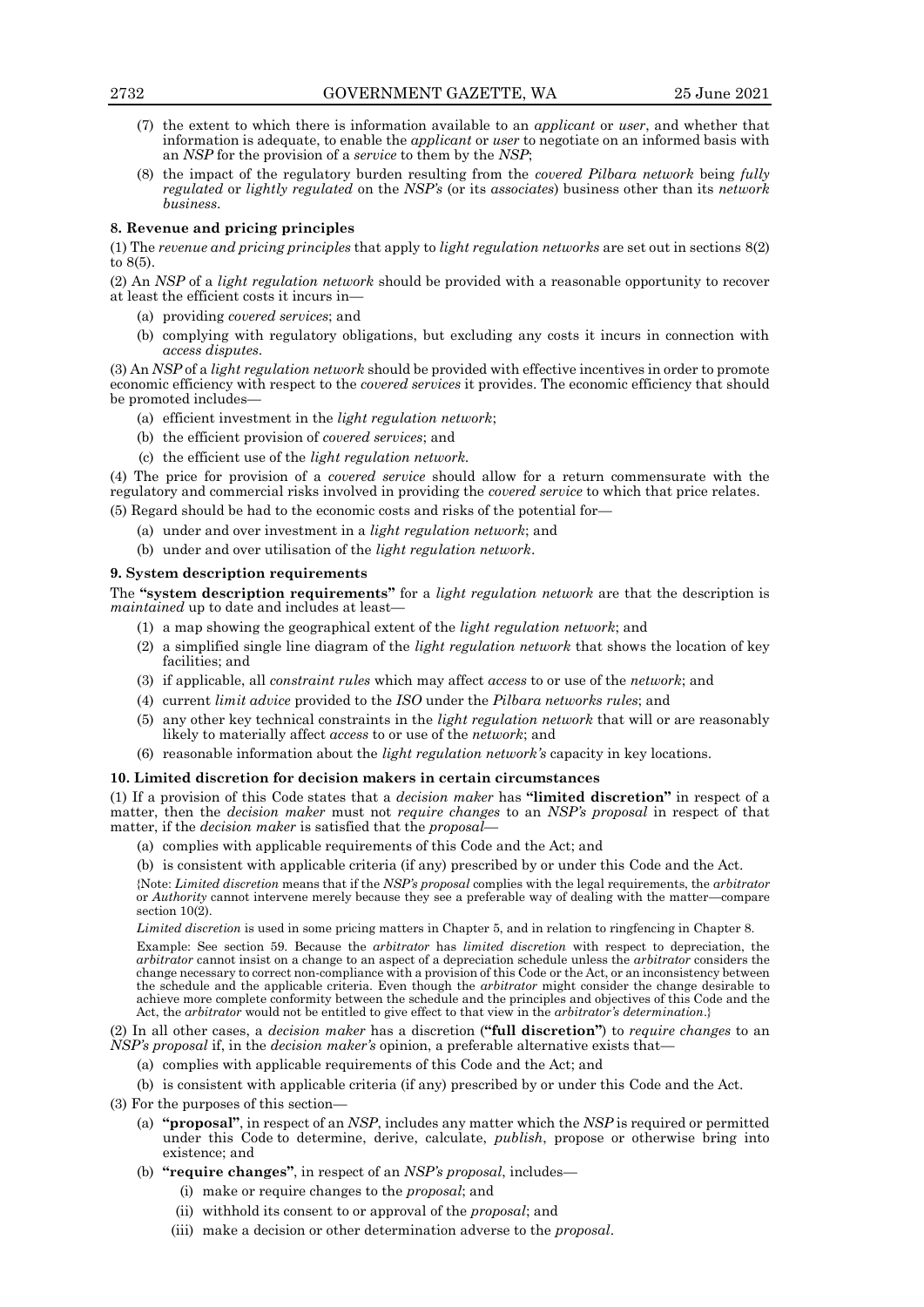# *Subchapter 1.4—Multiple parties*

#### **11. Passive owners, operators or controllers of light regulation networks deemed to provide or intend to provide services**

- (1) This section applies to a person who owns, controls or operates a *light regulation network* but does not provide or intend to provide *services* by means of that *network*.
- (2) The person is, for the purposes of this Code, deemed to provide or intend to provide *services* by means of the *network* even if the person does not, in fact, do so.

#### **12. Things done by one NSP to be treated as being done by all of an NSP group**

(1) This section applies if—

- (a) more than one *NSP* (an **"NSP group"**) owns, controls or operates a *covered Pilbara network* (or a part of a *covered Pilbara network*); and
- (b) under this Code an *NSP* is required or allowed to do a thing.

(2) An *NSP* of the *NSP group* (the **"complying NSP"**) may do the thing on behalf of the other *NSPs* of the *NSP group* if the *complying NSP* has been given the requisite authority from all of the *NSPs* of the *NSP group* to do that thing on behalf of the *NSP group*.

(3) Unless the *regulations*, this Code or the *Pilbara networks rules* provide otherwise—

- (a) on the doing of a thing referred to in section 12(2) by a *complying NSP*, the *NSPs* of the *NSP group* on whose behalf the *complying NSP* does that thing, must each be taken to have done the thing done by the *complying NSP*; and
- (b) on the omission to do a thing referred to in section 12(2) by a *complying NSP*, the *NSPs* of the *NSP group* on whose behalf the *complying NSP* omits to do that thing, must each be taken to have omitted the thing omitted by the *complying NSP*; and
- (c) if a provision of this Code refers to the *NSP* bearing any costs, the provision applies as if the provision referred to any *NSP* in the *NSP group* bearing any costs.

(4) This section does not apply to a thing required or allowed to be done under sections 115 or 120S of the Act or Chapter 8 of this Code.

# **CHAPTER 2—GENERAL PRINCIPLES**

#### **13. Pilbara electricity objective**

(1) A person or body must, in performing a function under this Code, seek to do so in a manner that will or is likely to contribute to the achievement of the *Pilbara electricity objective* whether or not the provision refers expressly to the *Pilbara electricity objective*.

{Note: At the time this Code was made, section 119(2) read—

The objective of this Part (the *Pilbara electricity objective*) is to promote efficient investment in, and efficient operation and use of, services of Pilbara networks for the long-term interests of consumers of electricity in the Pilbara region in relation to—

- (a) price, quality, safety, reliability and security of supply of electricity; and
- (b) the reliability, safety and security of any interconnected Pilbara system.}

(2) In determining whether the performance of a function meets the *Pilbara electricity objective*, the person or body is to have regard to the matters in regulation 4 of the *regulations.*

{Note: At the time this Code was made, the matters in regulation 4 read—

- (a) the contribution of the Pilbara resources industry to the State's economy;
- (b) the nature and scale of investment in the Pilbara resources industry;
- (c) the importance to the Pilbara resources industry of a secure and reliable electricity supply;
- (d) the nature of electricity supply in the Pilbara region, including whether or not regulatory approaches used outside the Pilbara region are appropriate for that region, Pilbara network users and Pilbara networks;
- (e) any other matter the person or body considers relevant.}

#### **14. Freedom to contract**

(1) Subject to this Code and to—

- (a) *published ringfencing rules* for a *network business* under Chapter 8; and
- (b) the *Pilbara networks rules*, including any applicable *harmonised technical rules*,

an *NSP* and a *user* or *applicant* may negotiate regarding, and may make and implement, an *access contract* for *access* to any *service*.

{Note: This provision confirms the Code's central emphasis on negotiated outcomes.}

 $(2)$  Section 14 $(1)$  does not-

(a) permit an *NSP*, *user* or *applicant* to do anything which a *written law* prohibits; or

(b) by implication limit the rights, powers or obligations of an *NSP*, *user* or *applicant*.

(3) Nothing in this Code except—

(a) the provisions of Chapter 8 and any *published ringfencing rules* for a *network business*; and

(b) section 14(5),

limits—

(c) the *services* an *NSP* may agree to provide to a *user* or *applicant*; or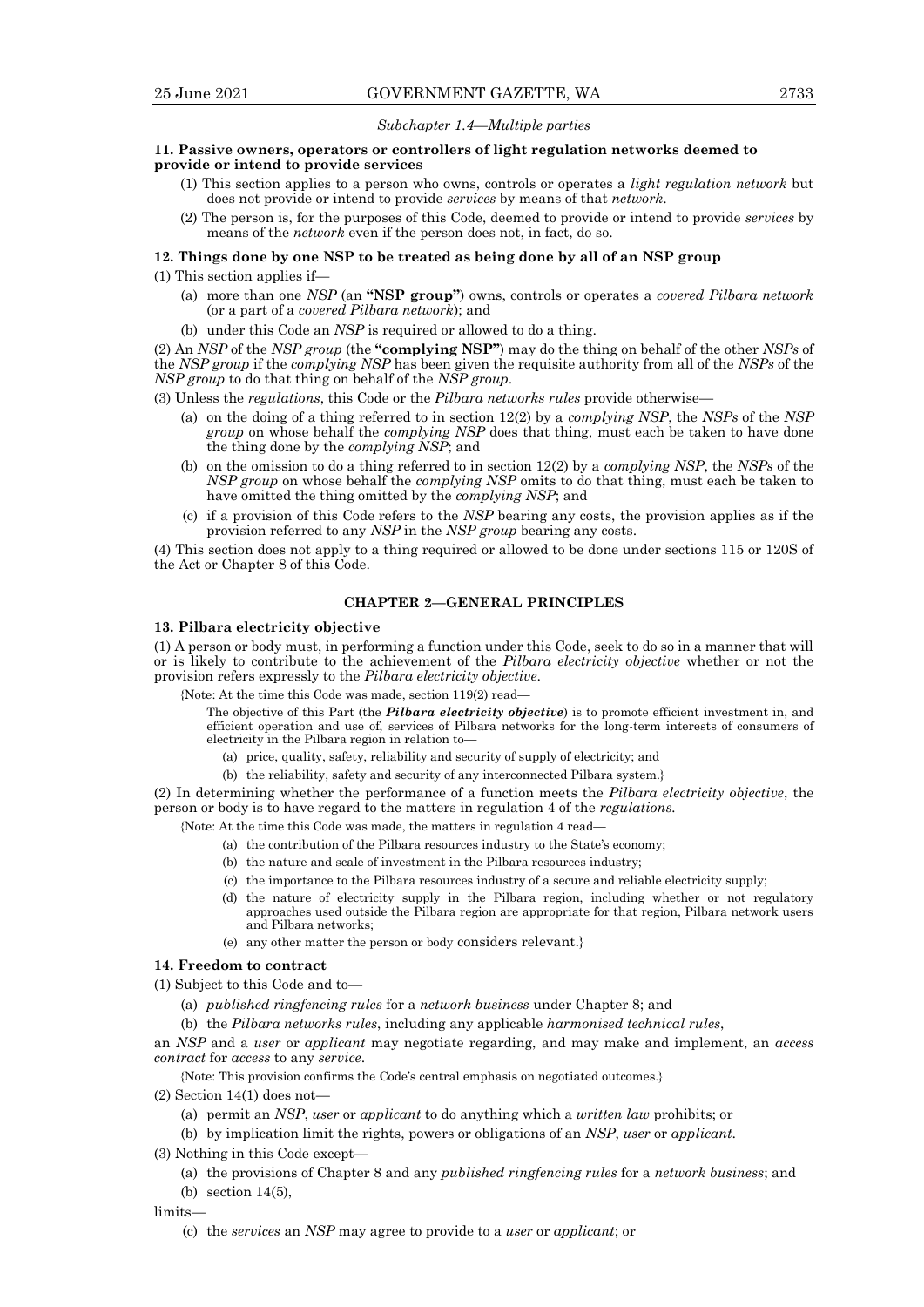- (d) the terms for, or connected with, the provision of *services* which may be agreed between an *NSP* and a *user* or *applicant*; or
- (e) the *covered services* which may be the subject of an *access dispute* or *arbitrator's determination* under Chapter 7; or
- (f) the terms for, or connected with, the provision of *covered services* which may be the subject of an *access dispute* or *arbitrator's determination* under Chapter 7; or
- (g) any other matters which may be the subject of an *access dispute*.

(4) Nothing in this Code prevails over or modifies the provisions of an *access contract,* except for—

- (a) the provisions of Chapter 8 and any *published ringfencing rules* for a *network business*; and
- (b) section  $14(5)$ ; and
- (c) an *arbitrator's determination*.

(5) A person must not seek to impose, and an *arbitrator* must not approve, any contractual term that restricts a *user, applicant* or *NSP* from raising matters with the *Authority* or the *arbitrator* or disclosing proposed or existing *access* conditions or other contract terms or information to the *Authority*, *arbitrator* or, for the purposes of any review of this Code, the Minister or the Minister's delegates.

(6) In exercising a right to disclose proposed or existing *access* conditions or other contract terms or information under section 14(5), a *user*, *applicant* or *NSP* must use reasonable endeavours to only disclose the conditions, terms or information as are reasonably necessary for the purposes set out in section 14(5). An *arbitrator* may approve a contractual term which contains appropriate preliminary measures for the purposes of this section 14(6).

(7) All things done or omitted to be done under this Code or purported to be done or omitted to be done under this Code by an *NSP* or a *user*, including any processes, inputs, terms or assumptions relating to a thing done, omitted or purported to be done or omitted to be done by an *NSP* or a *user* under this Code, or otherwise relating to *access* to *services* of a *light regulation network*, may be the subject of an *access dispute*.

(8) A dispute between an *NSP* and a *user* under or in connection with a *contract for services* is not an *access dispute*.

## **15. NSP functions and obligation to use reasonable endeavours to provide access to covered services**

(1) It is a function of an *NSP* to perform its obligations under this Code, including the *NSP's* obligations under an *access contract* and an *arbitrator's determination*.

(2) An *NSP* for a *light regulation network* must use all reasonable endeavours to accommodate an *applicant's*—

- (a) request to obtain *covered services*; and
- (b) requests in connection with the negotiation of an *access contract*.
- (3) Without limiting section 15(1), an *NSP* must—
	- (a) comply with its *network development policy* and *services and pricing policy* for its *light regulation network* and must expeditiously and diligently process *access applications*; and
	- (b) negotiate in good faith with an *applicant* regarding the terms for an *access contract*; and
	- (c) to the extent reasonably practicable in accordance with *good electricity industry practice*, permit an *applicant* to acquire a *covered service* containing only those elements of the *covered service* which the *applicant* wishes to acquire; and
	- (d) to the extent reasonably practicable, specify a separate *tariff* for an element of a *covered service*  if requested by an *applicant*, which *tariff* must be determined in accordance with Chapter 5.

# **16. Requirement to undertake work and funding of work**

(1) Subject to section 16(2), the *NSP* must undertake and fund any *required work*.

(2) If one or more *contributions* are required to be made under the *contributions policy* in respect of *required work*, then the *NSP* may refuse to undertake and fund any relevant *required work* under section 16(1)—

- (a) in respect of an *access application*, unless the *applicant* and the *NSP* reach agreement on, or the *arbitrator* determines, the terms on which the *applicant* will make the *contributions* under an *access contract*; and
- (b) if the *access contract* provides that one or more *contributions* must be provided before the *required work* will commence, until the *user* provides the *contributions* in accordance with the *access contract.*

# **CHAPTER 3—LIGHT REGULATION FOR PILBARA NETWORKS**

*Subchapter 3.1—Light regulation by prescription*

# **17. Horizon Power coastal network**

The *network* comprising—

- (a) the *network* which became a *covered network* as a result of the Minister's "final coverage decision" of 2 February 2018 under the *ENAC*; and
- (b) any other *network* owned by *Regional Power Corporation* and *interconnected* as at the *code commencement date* with the *network* referred to in section 17(a); and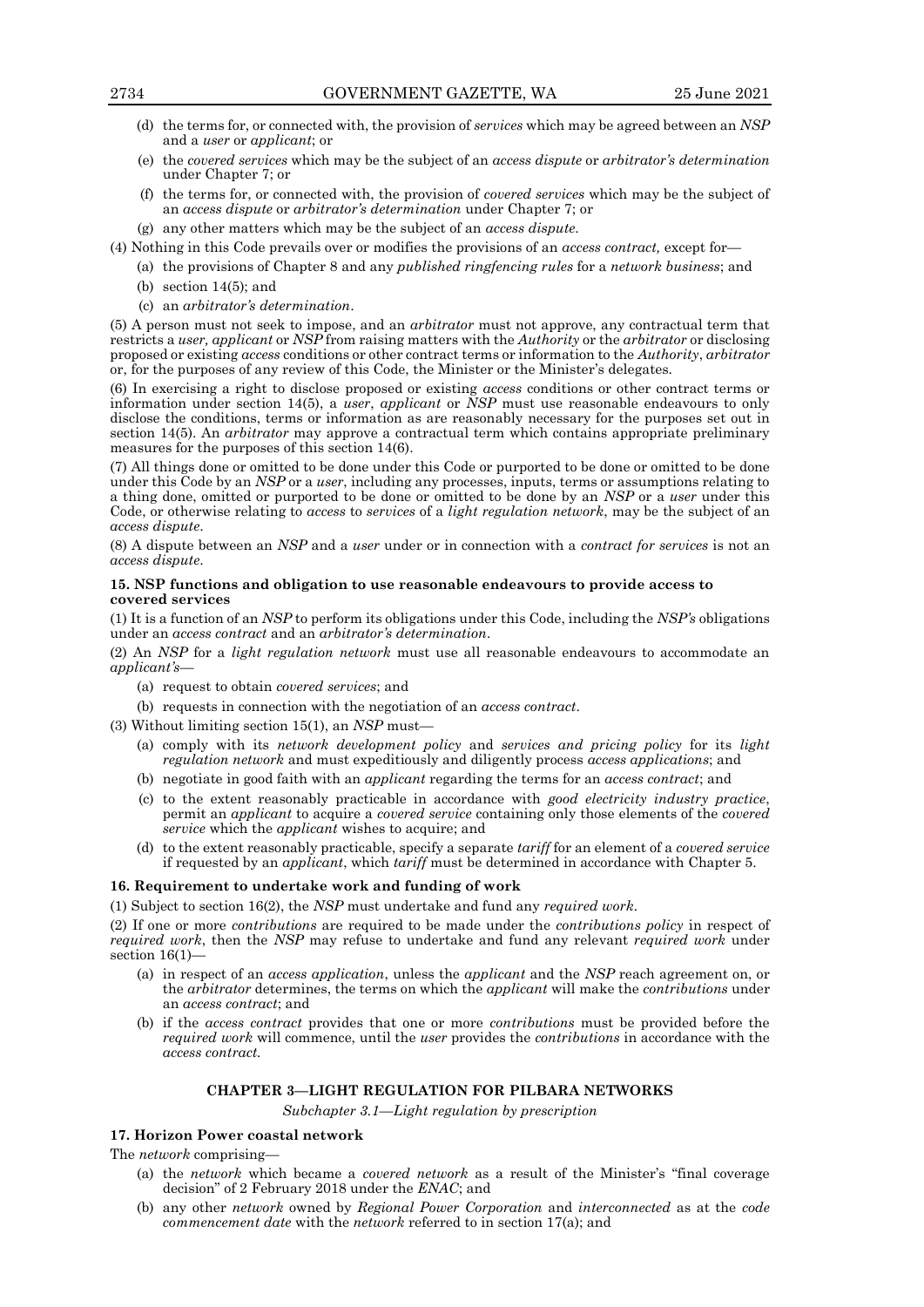(c) any *augmentation* as at the *code commencement date* of a *network* referred to in section 17(a) or 17(b),

is a *covered Pilbara network* regulated under Part 8A of the Act with effect from the later of 1 July 2021 and the *code commencement date*, unless—

- (d) *coverage* is revoked under section 3.30 of the *ENAC*; or
- (e) a *form of regulation decision* is made under section 22(1)(b) to make it a *full regulation network*; or
- (f) the *NSP* makes an election under section 30 to be *fully regulated*.

#### **18. Alinta Port Hedland network**

The *network, as at the code commencement date,* used for connecting Alinta's Port Hedland and Boodarie power stations with each other, and with Horizon Power's Wedgefield and Murdoch substations is a *covered Pilbara network* regulated under Part 8A of the Act with effect from the later of 1 July 2021 and the *code commencement date*, unless—

- (a) *coverage* is revoked under section 3.30 of the *ENAC*; or
- (b) a *form of regulation decision* is made under section 22(1)(b) to make it a *full regulation network;*  or
- (c) the *NSP* makes an election under section 30 to be *fully regulated*.

*Subchapter 3.2– Light regulation by form of regulation decision* Division 1—Application for form of regulation decision

#### **19. Application by NSP to be lightly regulated**

- (1) An *NSP* may apply to the Minister for a *form of regulation decision* that—
	- (a) a *covered Pilbara network* to which an access arrangement under the *ENAC* applies be *lightly regulated*; or
	- (b) a *Pilbara network* in respect of which a *coverage application* has been made under Chapter 3 of the *ENAC* be *lightly regulated*.

(2) An application may only be made in respect of the whole of the *covered Pilbara network* or that part of the *Pilbara network* the subject of the *coverage application*, as applicable.

## **20. Application (other than by NSP) for light regulation network to be fully regulated**

(1) A person other than the *NSP* may apply to the Minister for a *form of regulation decision* that a *light regulation network* should be a *full regulation network*.

(2) Subject to section 20(3), an application under section 20(1) cannot be made if any of the following apply—

- (a) the *light regulation network* was designated a *light regulation network* under section 17 or section 18 and has been so for less than 5 years; or
- (b) a *form of regulation decision* designated the *Pilbara network* as a *light regulation network* and the *network* has been so for less than 5 years; or
- (c) the *Pilbara network* is deemed a *light regulation network* as a result of the *NSP* opting for the *Pilbara network* to be *lightly regulated* under section 31, and the *network* has been so for less than 10 years.

(3) Despite section 20(2), the Minister may grant consent, which may be subject to conditions, for the person to apply for a *form of regulation decision* if—

- (a) in the case of a *light regulation network* referred to in section 20(2)(a) or 20(2)(b), the Minister determines, in the Minister's discretion, that—
	- (i) the status of the *Pilbara network* as a *light regulation network* has failed to provide *access* so as to achieve the *Pilbara electricity objective* (whether due to a material change in circumstances affecting the *light regulation network* or otherwise); or
	- (ii) the *NSP* has committed a serious or recurring breach of this Code;

or

(b) in the case of a *light regulation network* referred to in section 20(2)(c), the Minister determines, in the Minister's discretion that the *NSP* has committed a serious or recurring breach of this Code.

(4) If the Minister grants consent under section 20(3)(b) in respect of a *light regulation network*, the person making the application must also make a concurrent *coverage application* under the *ENAC*.

#### **21. Application requirements for form of regulation decision**

- (1) An application for a *form of regulation decision* must—
	- (a) be in writing; and
	- (b) state the applicant's name and contact details; and
	- (c) identify the relevant *NSP*; and
	- (d) identify the *Pilbara network* in respect of which the *form of regulation decision* is sought; and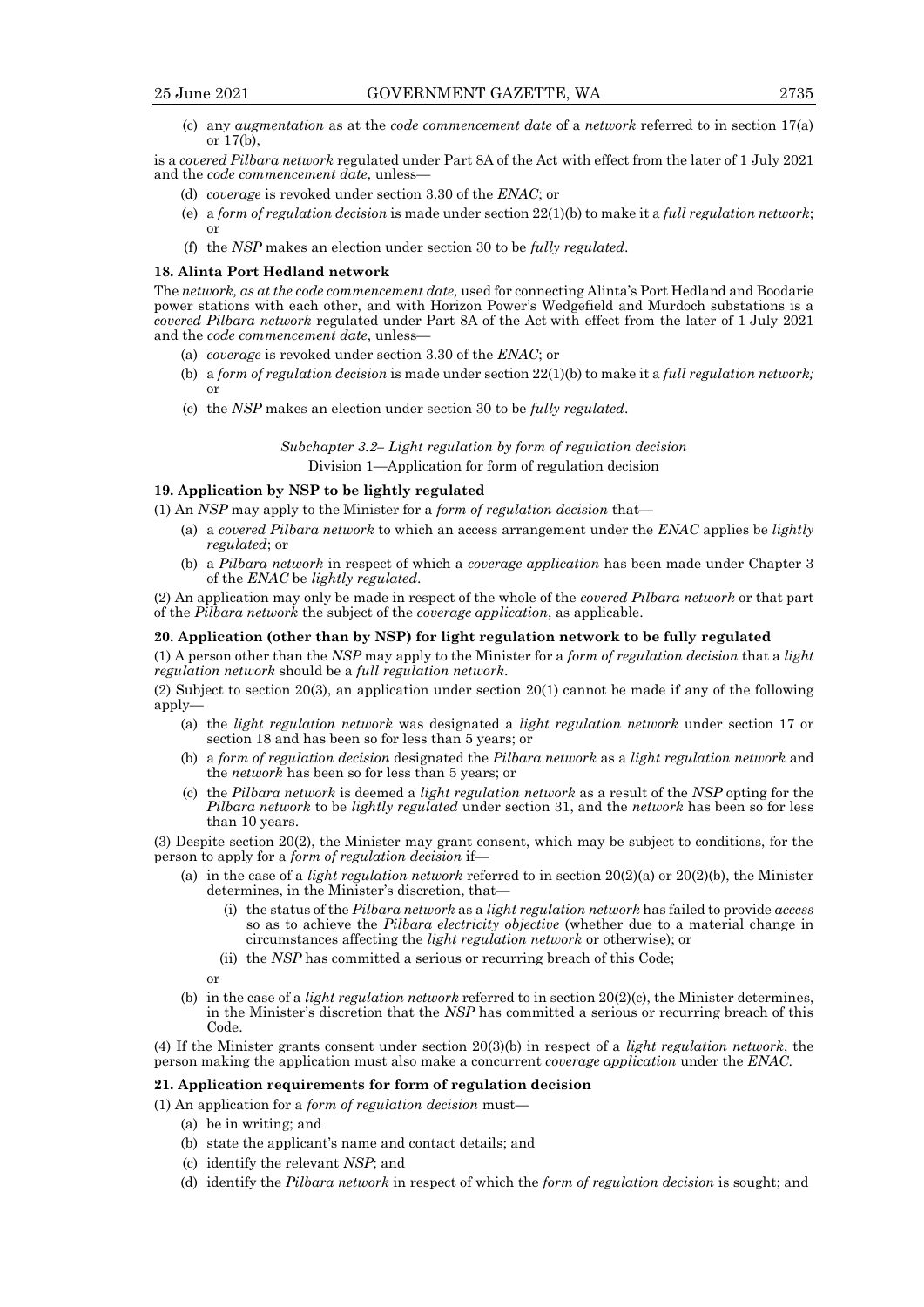- (e) include the applicant's grounds for asserting that the *Pilbara network* should be *lightly regulated* or *fully regulated*, as relevant; and
- (f) include other information and materials on which the applicant relies in support of the application.

(2) Where the person applying for a *form of regulation decision* is the *NSP*, the application must also include the following information—

- (a) a description of the *Pilbara network* which at least complies with the *system description requirements*; and
- (b) a description of all *covered services* provided or to be provided by means of the *Pilbara network*; and
- (c) the capacity of the *Pilbara network* and the extent to which that capacity is currently utilised; and
- (d) an indication of any other sources of energy available to *customers* from the *Pilbara network*; and
- (e) a description of the following relationships—
	- (i) the identity of the parties with an interest in the *Pilbara network* and the nature and extent of each interest, including whether they are an owner, operator or controller of the *Pilbara network*;
	- (ii) any relationship between any of those parties and a *customer* of *covered services* in a location or geographical area *served* by the *Pilbara network*;
	- (iii) any relationship between any of those parties and the owner, operator or controller of any other *Pilbara network* serving any one or more of the same locations or the same geographical area; and
- (f) an estimate of the annual cost to the *NSP* of regulation on the basis of the *Pilbara network* being *lightly regulated* and on the basis of the *Pilbara network* being *fully regulated*; and
- (g) any other information the *NSP* considers relevant to the application of the *Pilbara electricity objective* or the *form of regulation factors* in the circumstances of the present case.

(3) The Minister may request further information in support of the application before making a *form of regulation decision.* The person making the application must provide any further information within 10 *business days* of the Minister's request unless the Minister allows a longer time period.

#### Division 2—Form of regulation decision

#### **22. Minister to make form of regulation decision**

(1) If an application is made under section 19 or 20, the Minister must make a *form of regulation decision* either—

- (a) that the *Pilbara network* is, or is to remain, a *light regulation network*; or
- (b) that the *Pilbara network* is, or is to remain, a *full regulation network*.
- (2) The Minister must make a *form of regulation decision*
	- (a) within 4 months after receiving an application (unless section 24 applies); or
	- (b) in the case of a *Pilbara network* subject to a *coverage application*, at the same time as the Minister makes the *coverage decision*.

(3) In respect of a *Pilbara network* subject to a *coverage application*, if the Minister's *final coverage decision* under the *ENAC* is that the *Pilbara network* not be covered, the Minister must not make a *form of regulation decision*.

(4) A *form of regulation decision* must be made in accordance with this Code and in making a *form of regulation decision* in relation to a *Pilbara network*, the Minister must proceed in accordance with—

- (a) section 23; and
- (b) the *standard consultation process*.
- (5) A *form of regulation decision* must—
	- (a) be in writing; and
	- (b) identify the *Pilbara network*, to which the *form of regulation decision* relates; and
	- (c) include a reference to a website at which the description of the *Pilbara network* can be inspected; and
	- (d) state the terms of the *form of regulation decision* and the *reasons* for it; and
	- (e) in respect of a decision made at the same time as a *coverage decision*, be attached to the *coverage decision*; and
	- (f) in respect of any other decision, be given to the affected *NSP* and the *Authority.*
- (6) The Minister must *publish* the *form of regulation decision*.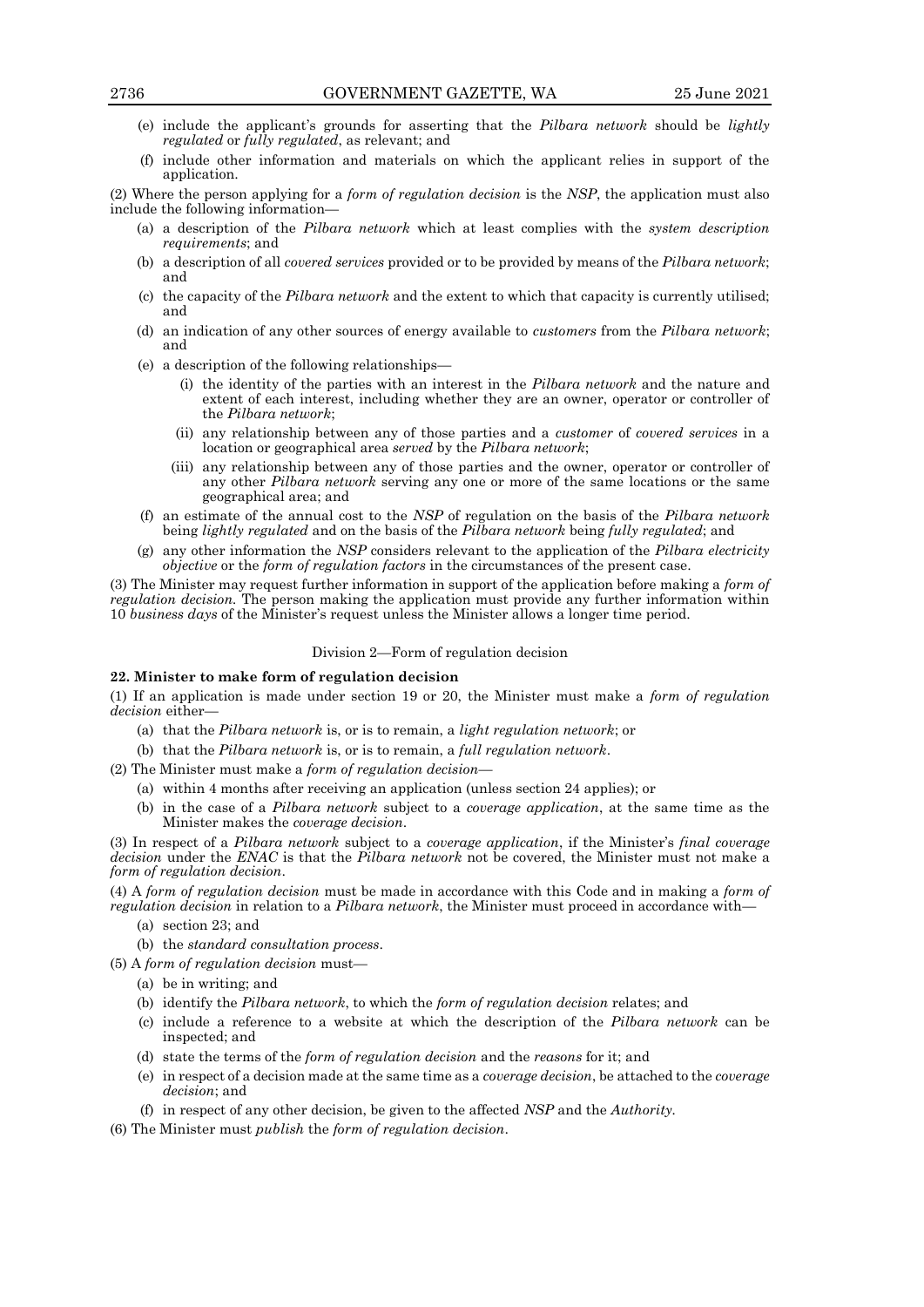## **23. Principles governing form of regulation decisions**

- (1) In making a *form of regulation decision*, the Minister must consider—
	- (a) the likely effectiveness of the forms of regulation provided for under the *ENAC* and this Code to regulate the *Pilbara network* (the subject of the decision) and to promote—
		- (i) the *Pilbara electricity objective* (having regard to the factors specified in section 13(2)); and
		- (ii) *access* to the *Pilbara network*;

and

- (b) the effect of being *fully regulated* and *lightly regulated* on—
	- (i) the likely costs that may be incurred by an efficient *NSP*; and
	- (ii) the likely costs that may be incurred by efficient *users* and efficient *applicant*s; and
	- (iii) the likely costs of *end-use customers*.
- (2) In doing so, the Minister—
	- (a) must have regard to the *form of regulation factors*; and
	- (b) may have regard to any other matters the Minister considers relevant.

#### **24. Concurrent applications for revocation of coverage and imposition of full regulation**

- (1) If an application is made under section 20 and—
	- (a) at the time Minister receives the application, the Minister has received a *revocation application* under the *ENAC*, in respect of the *light regulation network*; or
	- (b) after the time the Minister receives the application but before the Minister makes a decision with respect to the application, the Minister receives a *revocation application* under the *ENAC*,

the Minister must make the decision under section 22,

- (c) at the same time as the *final revocation decision*; and
- (d) within the time the Minister must make the *final revocation decision*.

(2) If the Minister's *final revocation decision* under the *ENAC* is that the *network* ceases to be a *covered network*, the Minister must not make a *form of regulation decision*.

#### **25. Minister may dismiss application**

If the Minister receives an application under section 20 which the Minister considers to have been made on trivial or vexatious grounds, then, without further consideration, the Minister may dismiss the application, in which case the Minister must not make a *form of regulation decision*.

#### **26. When a form of regulation decision takes effect**

(1) A *form of regulation decision* takes effect—

- (a) in the case of a *form of regulation decision* made concurrently with a *final coverage decision* on the day the relevant *coverage decision* takes effect; or
- (b) in the case of a *form of regulation decision* that—
	- (i) a *light regulation network* is to remain a *light regulation network*; or
	- (ii) a *full regulation network* is to remain a *full regulation network*—

immediately upon the Minister making the *form of regulation decision*; or

(c) subject to section 28(3), in any other case—60 *business days* after the *form of regulation decision* is made.

{Note: A *form of regulation decision* that a *light regulation network* is to be *fully regulated*, cannot take effect until conclusion of the Chapter 4 process under the *ENAC*.}

- (2) A *form of regulation decision* continues in operation until—
	- (a) it is revoked in accordance with this Code; or
	- {Note: See section 30.}
	- (b) a new *form of regulation decision* in respect of the *Pilbara network* comes into effect; or
	- (c) the *Pilbara network* ceases to be a *covered network*.

Division 3—Transitional matters relating to form of regulation decision

# **27. Contracts preserved**

(1) Subject to section 14(4), if a *form of regulation decision* that a *covered Pilbara network* is to be *lightly regulated* takes effect under section 26(1)(a), then any existing *contracts for services* to the relevant *Pilbara network,* will continue in accordance with their terms, including for the duration of any option periods provided for in any such contracts (subject to any variations the parties may agree from time to time).

(2) If the Minister makes a *form of regulation decision* that a *Pilbara network* which was previously *fully regulated* is to be *lightly regulated*, then any existing *contracts for services* in respect of the *Pilbara network*, will continue, in accordance with their terms, including for the duration of any option periods provided for in any such contracts (subject to any variations the parties may agree from time to time).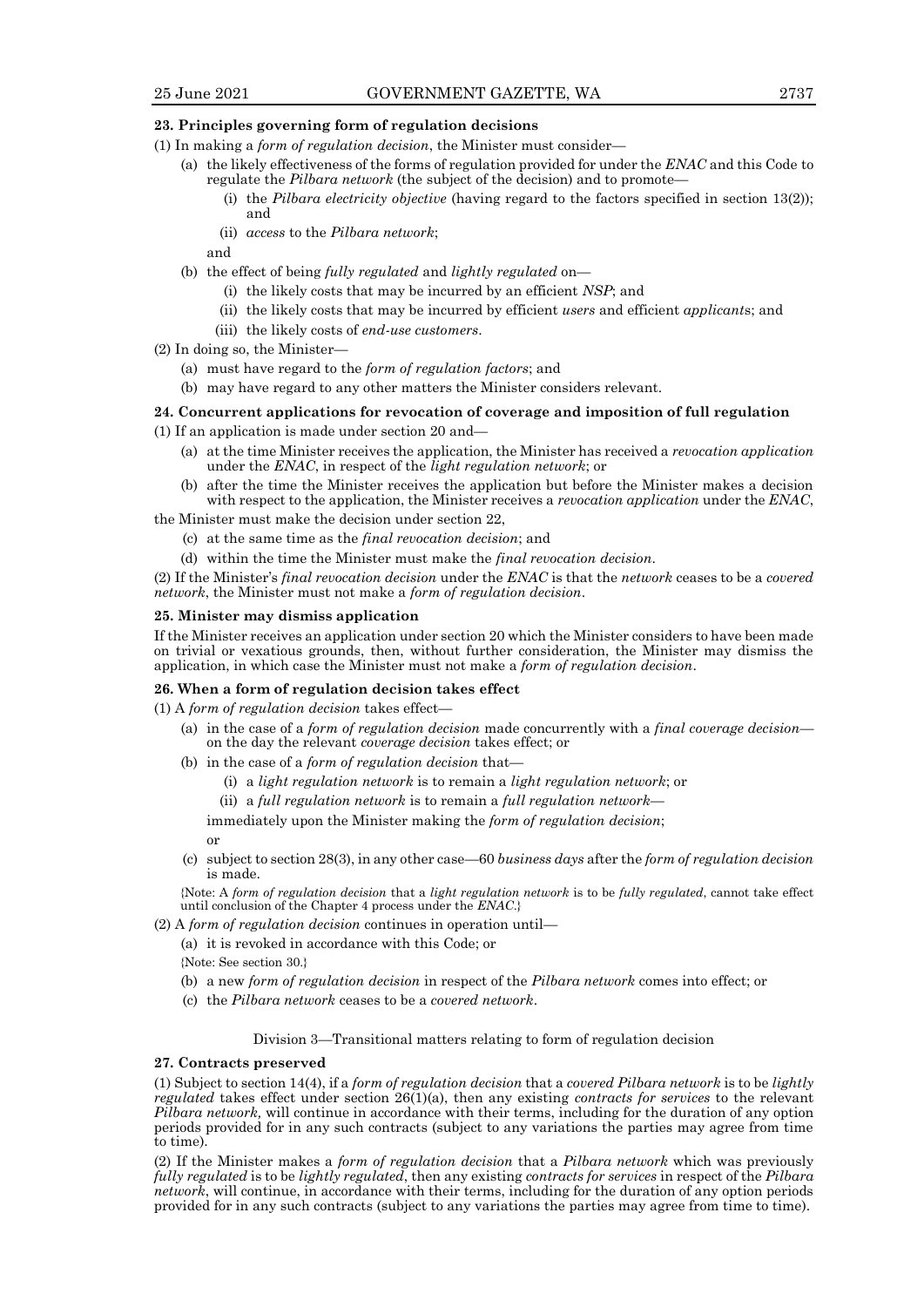(3) If a contract which is continued under section 27(2) depends upon a regulated outcome under the *ENAC* (for example, because it adopts a regulated tariff from time to time) then the *arbitrator* has jurisdiction to hear a dispute in respect of the relevant contract and the provisions of Chapter 7 will apply to such dispute with appropriate modification.

(4) Section 27(3) applies in addition to any other dispute resolution mechanism included in a contract, and the *arbitrator* has jurisdiction to determine the effect of this section 27(4).

(5) If the Minister makes a *form of regulation decision* that a *Pilbara network* which was previously *lightly regulated* is to be *fully regulated*, then any *contracts for services* in respect of the *Pilbara network* will continue in accordance with their terms, including for the duration of any option periods provided for in any such contracts (subject to any variations the parties may agree from time to time).

#### **28. How applications and disputes in progress are managed**

(1) Following a *form of regulation decision* that a *Pilbara network* be *lightly regulated* any "access application" (as that term is defined in the *ENAC*) made before the date of the *form of regulation decision,* is to be transitioned to being *lightly regulated* under this Code and—

- (a) the application's *priority* under this Code remains the same as its *priority* under the *ENAC*; and
- (b) the *applicant* and the *NSP* must meet expeditiously and negotiate in good faith with a view to agreeing any amendments or additional information needed in respect of the *access application*  as a result of the transition, and failing agreement the question may be the subject of an *access dispute* under this Code; and
- (c) any "access dispute" (as that term is defined in the *ENAC*) notified to the *Authority* before the date of the *form of regulation decision,* is to be transitioned to be determined by *arbitration* under this Code, in which case the *arbitrator* under this Code may make such orders as the *arbitrator* deems necessary in respect of the transition.

(2) If the Minister makes a *form of regulation decision* that a *Pilbara network* which was previously *lightly regulated* is to be *fully regulated,* the *NSP* must submit to the *Authority*, as applicable, either—

- (a) (if the *Pilbara network* has not previously had an "access arrangement" (as defined in the *ENAC*)) a proposed access arrangement and access arrangement information under section 4.1 of the *ENAC*; or
- (b) (if the *Pilbara network* has previously had an "access arrangement" (as defined in the *ENAC*) proposed revisions to an access arrangement and proposed revised access arrangement information under section 4.48 of the *ENAC*.

(3) The *form of regulation decision* that a *Pilbara network* is *fully regulated* does not take effect until, as applicable, the access arrangement start date or revisions commencement date at the conclusion of the *ENAC* Chapter 4 process in respect of the submission referred to in section 28(2).

(4) Following a *form of regulation decision* that a *Pilbara network* which was previously *lightly regulated* is to be *fully regulated*, any *access application* made under this Code before the date of the *form of regulation decision,* is to be transitioned to be determined under the *ENAC* and the *access application* has effect for the purposes of the *ENAC* as though it was an "access application" (as defined in the *ENAC*) lodged under the *NSP's* "access arrangement" (as defined in the *ENAC*); and—

- (a) the application's *priority* under the *ENAC* remains the same as its *priority* under this Code; and
- (b) the *applicant* and the *NSP* must meet expeditiously and negotiate in good faith with a view to agreeing any amendments or additional information needed in respect of the "access application" as a result of the transition, and failing agreement the question may be the subject of an *access dispute* under the *ENAC*; and
- (c) any *access dispute* notified to the *Authority* before the date of the *form of regulation decision,* is to be transitioned to be determined in accordance with Chapter 10 of the *ENAC*, in which case the *arbitrator* under this Code may make such orders as the *arbitrator* deems necessary in respect of the transition.

# **29. Light regulation ceases on cessation of coverage**

If a *light regulation network* ceases to be a *covered network*, it also ceases to be a *light regulation network*.

# **30. NSP may elect that light regulation network is fully regulated**

(1) The *NSP* of a *light regulation network* may elect that the *network* be *fully regulated* by notice to the Minister.

(2) A notice under section 30(1) must be in writing.

(3) On receiving a notice under section 30(1), the Minister must, without delay, *publish* notice of receipt of that notice.

(4) On publication of a notice under section 30(3) the *NSP* must submit to the *Authority*, as applicable, either—

- (a) (if the *network* has not previously had an "access arrangement" as defined in the *ENAC*)) a proposed access arrangement and access arrangement information under section 4.1 of the *ENAC*; or
- (b) (if the *network* has previously had an "access arrangement" as defined in the *ENAC*)) proposed revisions to an access arrangement and proposed revised access arrangement information under section 4.48 of the *ENAC*.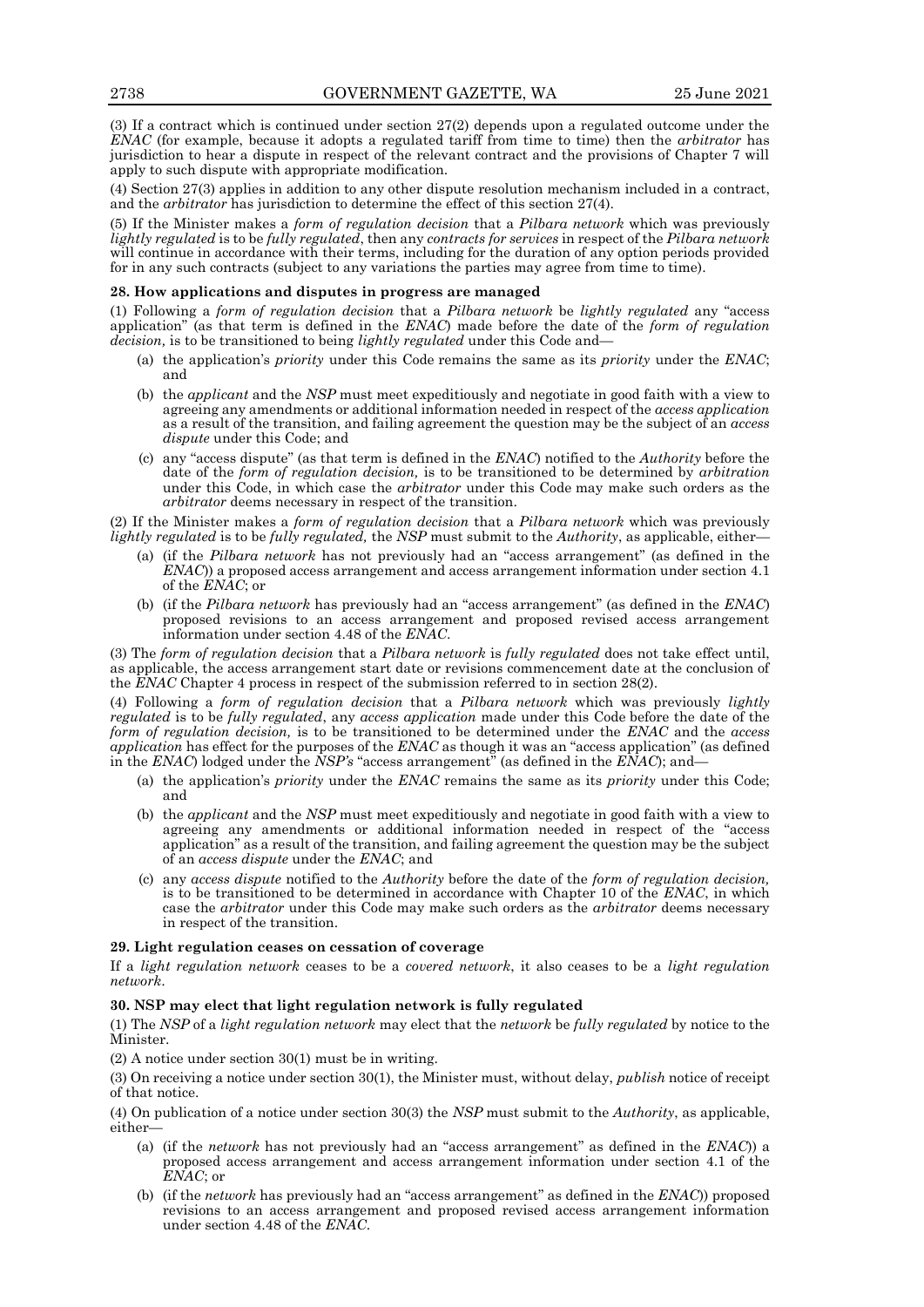(5) The *form of regulation decision* which determined that the *Pilbara network* was a *light regulation network* is, by force of this section, revoked on, as applicable, the access arrangement start date or revisions commencement date at the conclusion of the *ENAC* Chapter 4 process in respect of the submission referred to in section 30(4).

(6) On the revocation of the *form of regulation decision* the *Pilbara network* becomes a *full regulation network*.

#### *Subchapter 3.3—Light regulation by opting in*

# **31. Opting in to light regulation**

(1) An *NSP* of a *Pilbara network* which is not a *covered network* and which is not the subject of a *coverage application* may notify the Minister that it wishes to opt in for the *Pilbara network* to be *lightly regulated*.

(2) A notice under section 31(1) must be in writing.

(3) On receiving a notice under section 31(1), the Minister must, without delay, *publish* that notice.

(4) On publication of a notice under section 31(3), the *Pilbara network* will be deemed to be *a light regulation network* for the purposes of this Code.

(5) If a *Pilbara network*—

- (a) is deemed to be a *light regulation network* under section 31(4) above; and
- (b) has not provided a notice that it will cease being a *light regulation network* in accordance with section 32,

then a *coverage application* can be made before the end of a period of 10 years from the date of the publication of the notice under section 31(3) but only if the coverage sought in the *coverage application* is to commence from, or after, the end of that 10 year period.

(6) Section 31(5) does not apply if the Minister has determined that the *NSP* has committed a serious or recurring breach of its obligations under this Code in accordance with section 20(3)(b), and *published* a notice to that effect.

(7) Despite a *Pilbara network* being deemed a *light regulation network* under this section 31, any existing contracts for *access* to the relevant *Pilbara network,* will continue in accordance with their terms, including for the duration of any option periods provided for in any such contracts (subject to any variations the parties may agree from time to time).

#### **32. Opting out of light regulation**

(1) An *NSP* of a *Pilbara network* which is deemed to be a *light regulation network* under section 31 may elect that the *Pilbara network* will cease being *lightly regulated* by notice to the Minister.

 $(2)$  A notice under section 32(1)-

- (a) must be in writing; and
- (b) subject to section 32(4), takes effect on the date 12 months after the date it is given.

(3) On receiving a notice under section 32(1), the Minister must, without delay, *publish* that notice.

(4) If an *NSP* gives a notice under section 32(1) and there is a *coverage application* pending at the time the notice is given or a *coverage application* is made at any time before the notice takes effect, the Minister may extend the period during which the *Pilbara network* will be *lightly regulated* until a *coverage decision* is made, if the Minister considers that there is a reasonable prospect that the coverage criteria in section 3.5 of the *ENAC* will be met.

(5) Despite the giving of a notice by an *NSP* under section 32(1), if an *applicant* has lodged an *access application* before the date on which the notice under section 32(1) was given, then the *Pilbara network* is deemed to be *lightly regulated* until that *access application*, including any *access dispute*, is concluded.

(6) Any *access contracts* entered into during the period the *Pilbara network* was deemed to be a *lightly regulated* under section 31, 32(4) or 32(5) will continue in accordance with their terms, including for the duration of any option periods provided for in any such contracts (subject to any variations the parties may agree from time to time).

#### **33. NSP of light regulation network may elect to cover augmentations**

(1) An *NSP* of a *light regulation network* may by updating the *system description* for that *network* elect that an *augmentation* of the *light regulation network* be deemed part of the *light regulation network*.

(2) Section 33(1) does not apply to any *augmentation* to which section 4 applies.

### *Subchapter 3.4—Miscellaneous*

#### **34. Extensions of time under this Chapter**

(1) Subject to section 34(2), the Minister may extend any deadline, or provide for stages in the making of a *form of regulation decision* in addition to those provided for, in this Chapter, but only if, and only to the extent that, the Minister first determines that—

- (a) a longer period of time is essential for due consideration of all the matters under consideration; and
- (b) the Minister has taken all reasonable steps to fully utilise the times and processes provided for in this Chapter.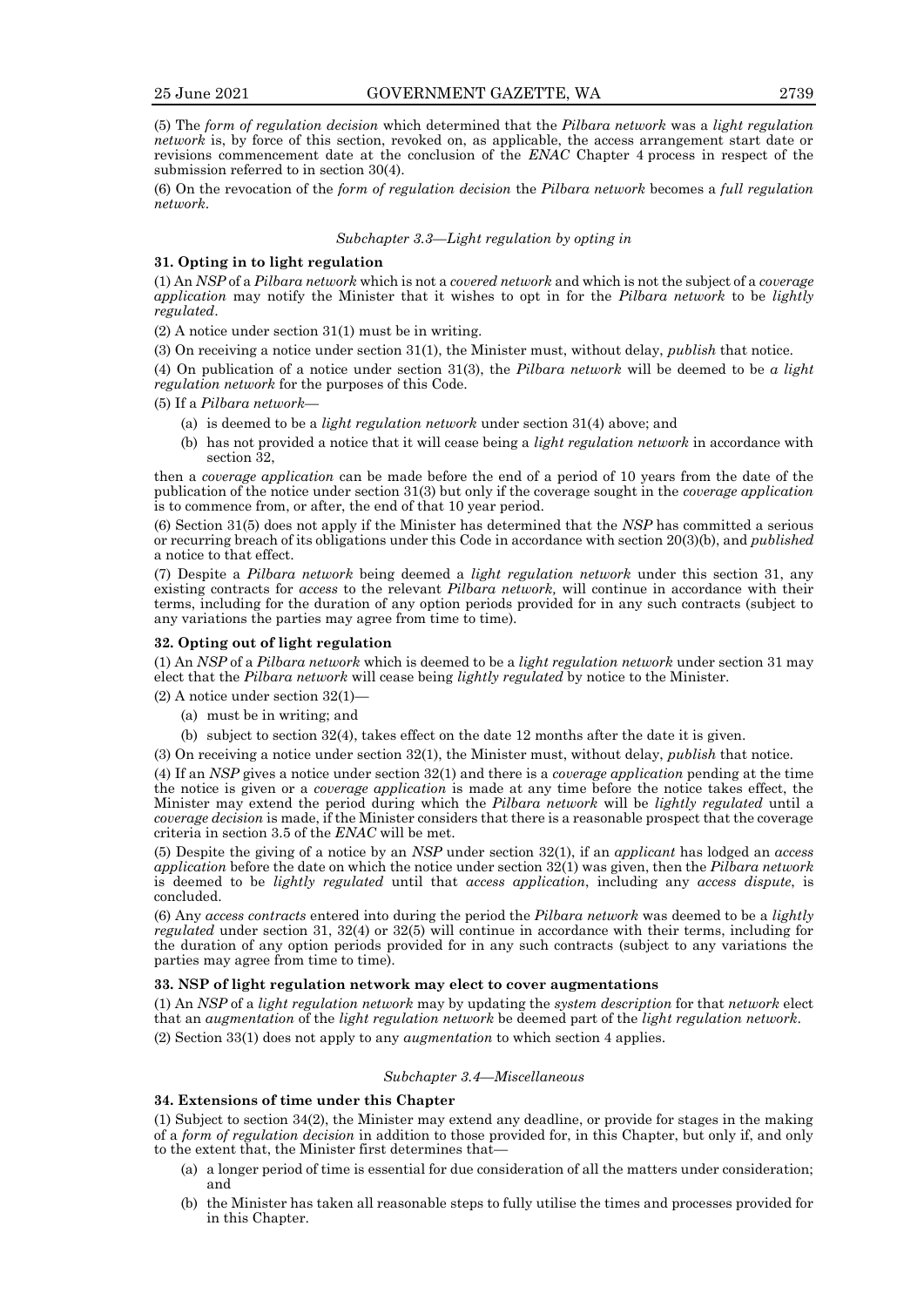(2) The Minister—

- (a) must not exercise the power in section 34(1) to extend any deadline unless, before the day on which the time would otherwise have expired, the Minister *publishes* the decision to extend the deadline; and
- (b) may exercise the power in section 34(1) to extend a deadline on more than one occasion but the total time for the extension of a relevant deadline cannot exceed the period originally specified in this Chapter for the relevant deadline.

## **CHAPTER 4—NETWORK SERVICE PROVIDER TO PUBLISH INFORMATION**

*Subchapter 4.1—Preliminary*

## **35. Access information standard**

(1) An *NSP* required by this Chapter to prepare, *publish* and *maintain* information must do so in accordance with the *access information standard*.

(2) The *access information standard* means that the information—

- (a) is not false or misleading in a material particular; and
- (b) in relation to information of a technical nature, is prepared, *published* and *maintained* in accordance with *good electricity industry practice*; and
- (c) in relation to a forecast or estimate, is supported by a statement of the basis of the forecast or estimate and is arrived at on a reasonable basis; and
- (d) in relation to information relevant to *tariffs*, is sufficient to enable *applicants* to understand how the *tariffs* set out in the *price list* comply with this Code and reflect the matters set out in Chapter 5.

(3) Where an *NSP* becomes aware that information required to be *published* by it under this Chapter does not comply with the *access information standard* or this Chapter, the *NSP* must *publish* information that does comply as soon as practicable after the *NSP* becomes aware of the noncompliance.

(4) Information *published* under this Chapter must include the date of publication, the date to which the information is current and, if the information replaces an earlier version as provided for by section 35(3), notice of that fact.

# **36. Obligation to publish information**

(1) An *NSP* for a *light regulation network* must in accordance with this Code prepare, *publish* and *maintain* the following instruments in respect of the *light regulation network*—

- (a) a *system description*;
- (b) a *services and pricing policy* under section 40;
- (c) a *network development policy* under section 41;
- (d) a *user access guide*, under section 42.

(2) The information referred to in section 36(1) must be *published* at the times prescribed under Subchapter 4.2.

# **37. Light regulation—consultation on published information, but no approval required**

(1) An *NSP* is not required to seek or obtain any consent or approval before *publishing* information under section 36, but—

- (a) must undertake the *standard consultation process* before first *publishing* a class of information under section 36; and
- (b) subject to sections 37(2) and 37(3), must undertake the *standard consultation process* before *publishing* any update, amendment or replacement to information previously *published* under section 36.

(2) If the *NSP* acting reasonably, in consultation with the *ISO* where appropriate, determines that an update, amendment or replacement referred to in section  $37(1)(b)$  is of a minor nature and affects the interests of only a limited class of persons, the *NSP* may limit its consultation to only that class of persons before *publishing* it.

(3) If an update, amendment or replacement referred to in section 37(1)(b) is to implement a document on which another *decision maker* has already undertaken public consultation under this Code or the *Pilbara networks rules*, then the *NSP* may proceed in accordance with the *expedited consultation process*.

(4) The *arbitrator* has *limited discretion* in an *access dispute* relating to consultation under this section 37.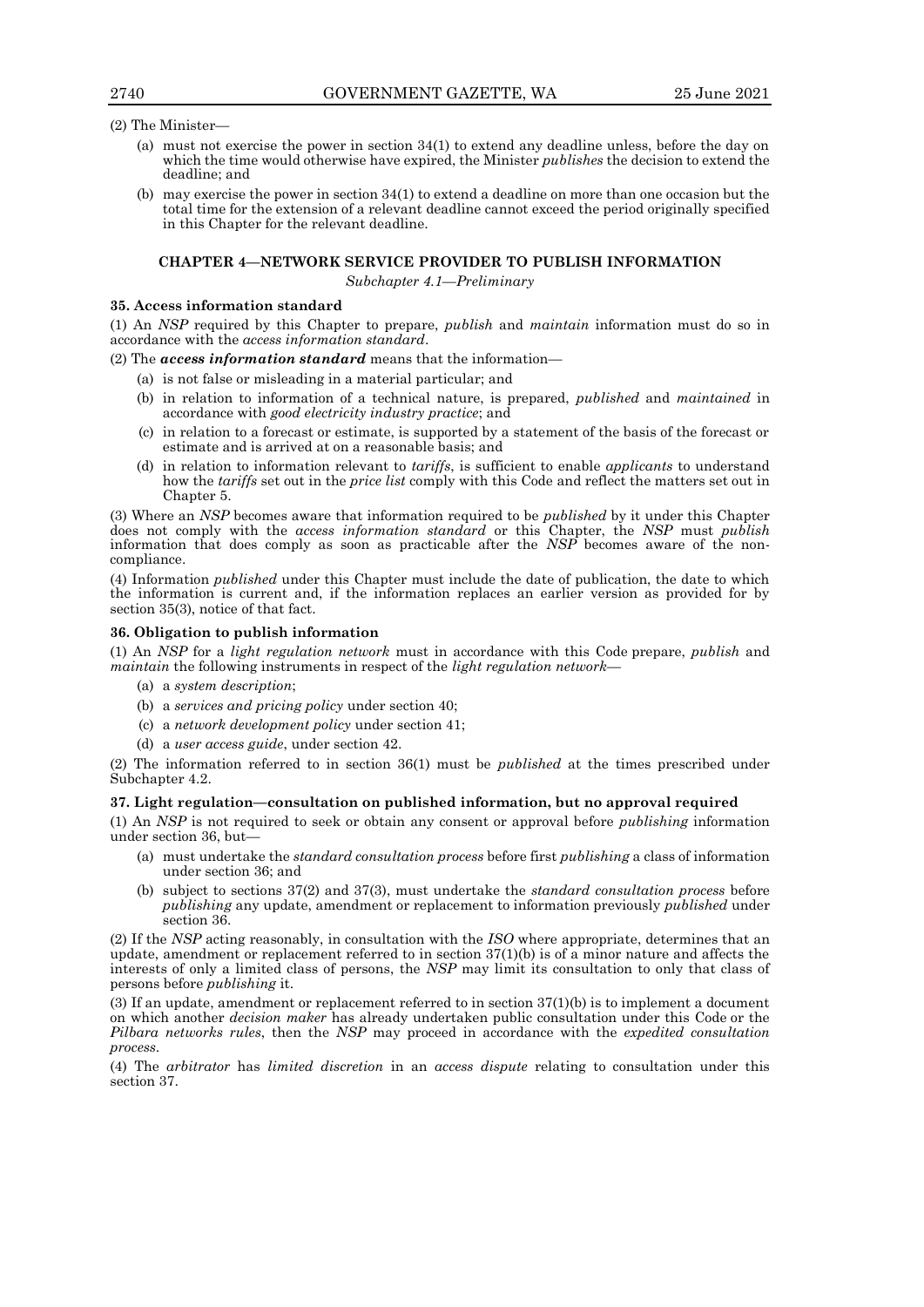### *Subchapter 4.2—Timing of publication*

#### **38. Timing of first publication**

(1) The *NSP* for a *light regulation network* must first *publish* information required by Chapter 4 in the following timeframes—

| Information                 | <b>First publication for</b><br>Alinta Port Hedland<br>network and Horizon<br>Power coastal<br>network | <b>First publication</b>                                                                                                                  |
|-----------------------------|--------------------------------------------------------------------------------------------------------|-------------------------------------------------------------------------------------------------------------------------------------------|
| system description          | 7 January 2022                                                                                         | No later than 40 business days after<br>the <i>light</i> regulation commencement<br><i>date</i> for the <i>light regulation network</i> . |
| services and pricing policy | 7 January 2022                                                                                         | No later than 12 months after the<br>light regulation commencement date<br>for the <i>light regulation network</i> .                      |
| network development policy  | 7 January 2022                                                                                         | No later than 12 months after the<br>light regulation commencement date<br>for the <i>light regulation network</i> .                      |
| user access guide           | 7 January 2022                                                                                         | No later than 12 months after the<br>light regulation commencement date<br>for the <i>light regulation network</i> .                      |

(2) If an *NSP* extends any time limits in respect of the *standard consultation process* under Appendix 1, this must not result in the extension to the timeframes in section 38(1).

#### *Subchapter 4.3—Information about services and prices*

#### **39. First pricing period for certain light regulation networks**

(1) The *first pricing period* for the *Horizon Power coastal network and Alinta Port Hedland network* is a maximum period of five years from the later of 1 July 2021 and the *code commencement date*.

(2) If the period referred to in section 39(1), would result in the *first pricing period* ending on a date which is not the end of the financial year of the relevant *NSP*, then the relevant *NSP* may extend the *first pricing period* to the end of that financial year.

#### **40. Services and pricing policy**

- (1) The *NSP* of a *light regulation network* must ensure that its *services and pricing policy* sets out—
	- (a) the *pricing period*; and
	- (b) subject to section 40(6), each *reference service* to be offered on the *light regulation network*, and *reference terms and conditions* for each such *service* in accordance with section 40(2); and
	- {Note: The *reference terms and conditions* may be in the form of a standard form or model access contract.}
	- (c) the *target revenue* for the *pricing period* together with reasonable details of how it was calculated, consistent with the requirements of Chapter 5; and
	- (d) the methodology for adjustment of the *target revenue* during a *pricing period* in accordance with section 49 (if applicable); and
	- (e) its *tariff setting methodology*; and
	- (f) its *price list*; and
	- (g) the circumstances under which the *price list* will be reviewed for each year of the *pricing period*; and
	- (h) a *prudent discount policy* as required by section 67(4).

(2) The *reference terms and conditions* for each *reference service* must comply with section 61, and must include at least—

- (a) *service* characteristics and quality; and
- (b) the *user's* operational and technical performance obligations; and
- (c) duration; and
- (d) curtailment regime; and
- (e) risk and liability regime; and
- (f) payment terms; and
- (g) prudential requirements.

(3) The *NSP* of a *light regulation network* must review the *services and pricing policy* before the start of each *new pricing period*.

(4) As part of the review, the *NSP* must—

- (a) *publish* a documented proposal addressing the matters specified in section 40(1) together with—
	- (i) an explanation and justification of those matters; and
	- (ii) a demonstration of how they comply with this Code; and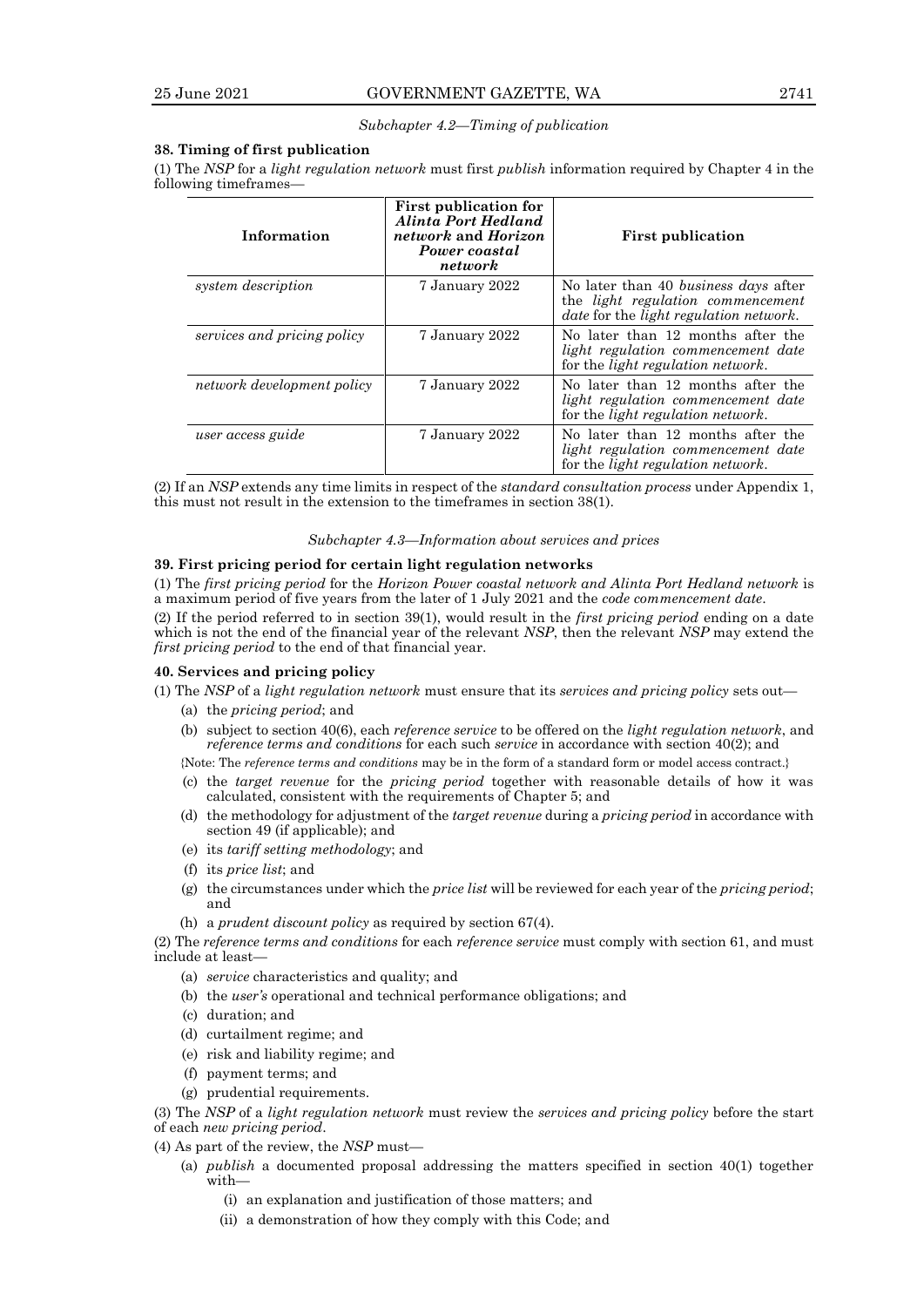(iii) without limiting section 40(4)(a)(ii), a demonstration of how its *tariff setting methodology* meets the *revenue and pricing principles*;

#### and

(b) proceed in accordance with the *standard consultation process.*

(5) Following the review, the *NSP* must update the *services and pricing policy* with any amendments to apply from the start of the *new pricing period.*

(6) An *applicant* may, in an *access dispute*, either—

- (a) adopt the *reference terms and conditions* for a *reference service* as a starting position for the *arbitrator*, in which case—
	- (i) the *arbitrator* is to use them as a starting position when determining terms, conditions and *tariffs*; but
	- (ii) the adoption does not limit the *applicant's* right to request departures from the *reference terms and conditions* in respect of its own *access*, as it sees fit;

or

(b) reject the *reference terms and conditions* for a *reference service* as a starting position for the *arbitrator*, in which case the *arbitrator* may have regard to the *reference terms and conditions* but is not to use them as a basis for determining terms, conditions and *tariffs* in the course of the *arbitration*.

#### *Subchapter 4.4—Information about network development and planning*

# **41. Network Development Policy**

- (1) The *NSP* of a *light regulation network* must ensure that the *network development policy* sets out—
	- (a) information regarding, and setting benchmarks for, network planning and the technical standard and reliability of delivered electricity, comprising—
		- (i) its "network planning criteria" as defined in, and in accordance with, the *Pilbara networks rules*; and
		- (ii) information about limits, constraints and likely outages; and
		- (iii) any other information as required,
		- to ensure that the information provided under this section  $41(1)(a)$  is —
		- (iv) consistent with *good electricity industry practice*; and
		- (v) sufficiently detailed and complete to enable an *applicant* or *user* to determine the value represented by a particular *reference service* when considered together with the other information *published* by the *NSP* under this Chapter 4;

and

(b) a *contributions policy* in accordance with section 41(2).

(2) A *contributions policy*—

- (a) must set out principles for—
	- (i) determining when the *NSP* may require a *user* to pay a *contribution* in respect of *required work*; and
	- (ii) determining the amount of any such *contribution*; and
	- (iii) determining how any *contributions* are to be accounted for when calculating *reference tariffs*; and
	- (iv) ensuring that there is no double recovery of costs as a result of any *capital contributions* associated with *new facilities investment* being included in the *capital base*;

and

(b) despite Section 63(2) but otherwise subject to this Code including section 62(4), may contain a *headworks scheme.*

#### *Subchapter 4.5—Information about access*

## **42. User access guide**

(1) The *NSP* of a *light regulation network* must ensure that the *user access guide* provides sufficient clarity in terms of process and timelines for the making of an *access application*, arrangements for *further investigations*, the making of an *access offer* and negotiations, such that—

- (a) all process steps and requirements are clearly specified; and
- (b) wherever practicable, timelines are clearly specified, or if timing must be flexible, the process for determining a timeline is clearly specified; and
- (c) *applicants* can hold the *NSP* accountable to those processes and timelines, including when timing is flexible; and
- (d) where timing is flexible, *applicants* are provided with reasonable information as to the required steps to progress the *access application* and the targeted time frames in which those steps should occur; and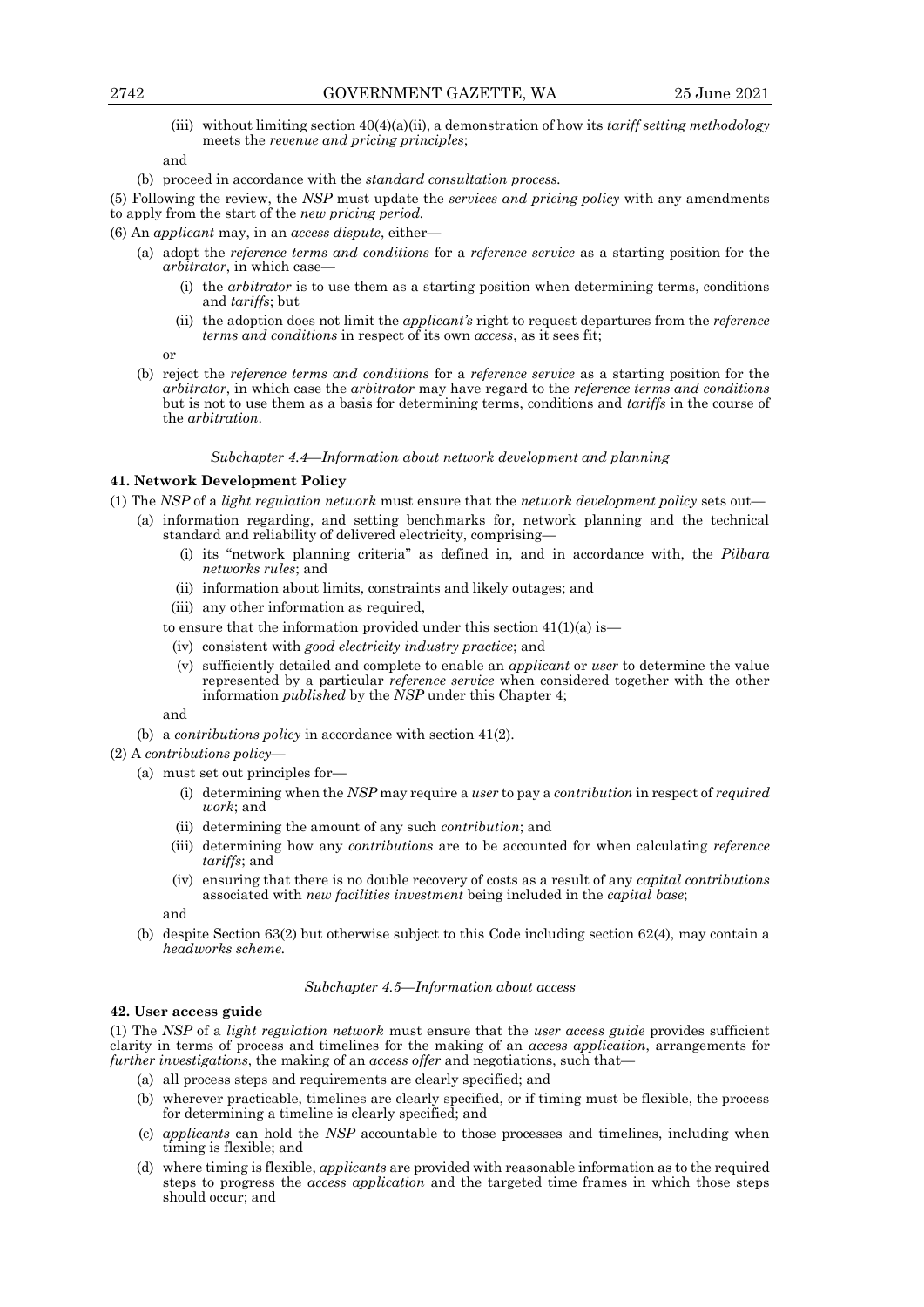- (e) the *NSP* is required to notify an *applicant* where timelines or targeted timelines cannot be met, including *reasons* for the delay, new timelines or targeted timelines, and measures it is implementing to avoid further delay.
- (2) In particular, a *user access guide* must—
	- (a) identify the *NSP* for *the light regulation network* and, where there is more than one *NSP* for the *light regulation network*, identify the *NSP* responsible for dealing with preliminary enquiries and *access applications*; and
	- (b) set out the contact details for an officer of the *NSP* to whom preliminary enquiries and *access applications* can be sent; and
	- (c) to the extent reasonably practicable, balance the interests of the *NSP* and reasonably foreseeable requirements of *users* and *applicants* generally; and
	- (d) describe the process for making an *access application*, the information to be included with the *access application* (subject to section 42(3)) and the *NSP's* required response times; and
	- (e) include the basis for determining how reasonable costs to be paid by the *applicant* in respect of preliminary enquires will be calculated; and
	- (f) set out a process (**"queuing policy"**) for managing multiple or competing applications in accordance with the *Pilbara electricity objective* and, if applicable, section 42(11); and
	- (g) describe and delineate the roles and responsibilities of the *NSP* and the *ISO* regarding the processing and modelling of *access applications* in accordance with this Code and the *Pilbara networks rules*; and
	- (h) describe the arrangements for undertaking *further investigations*, including the basis for determining reasonable costs to be paid by the *applicant* in respect of *further investigations*; and
	- (i) explain how the *NSP* will deal with and use any *confidential information* exchanged between the *NSP* and the *applicant* in accordance with Subchapter 9.5; and
	- (j) describe the process for preparing an *access offer* and for requesting negotiations in relation to an *access offer,* including timelines; and
	- (k) describe the process for terminating an *access application* where the *access application* has become dormant due to a failure by the *applicant* to satisfactorily progress the *access application*. As a minimum, the process must-
		- (i) require the *NSP* to give the *applicant* a notice requiring the *applicant* to provide information to the *NSP* demonstrating why the dormant *access application* should not be terminated; and
		- (ii) not allow the termination of a dormant *access application* until at least 3 years after the date of the *access application*; and
		- (iii) not allow termination where the *access application's* lack of progress is due to the *NSP* not progressing the *access application*;

but

(iv) the process may, following a period of 12 months from the date of the *access application*, allow the *NSP* to make a prudent assessment of how likely an *applicant* is to progress a dormant *access application* and the *NSP* is not considered to be in breach of this Code if the *NSP* makes planning decisions in good faith based on the outcomes of that assessment;

and

- (l) include a statement of the obligation to negotiate in good faith and the right to refer an *access dispute* to *arbitration*; and
- (m) describe the arrangements for the exchange of information during negotiations; and
- (n) facilitate the operation of the *Pilbara networks rules*.

(3) The information to be included with the *access application* as specified in a *user access guide* under section 42(2)(d) must be no more than is reasonably required to enable the *NSP* to assess the *access application* and make an *access offer*.

(4) Subject to section 42(3) in each instance, the *user access guide* may require the following—

(a) the *connection points* where the *applicant* is seeking *access*; and

(b) if applicable—models and modelling inputs as required under the *Pilbara networks rules*; and

- (c) to the extent not addressed under section  $42(4)(b)$ 
	- (i) relevant technical details for any *new connection* to the *light regulation network*; and
	- (ii) details regarding sources of generation to be used by the *applicant*; and
	- (iii) details regarding the *applicant's* load pattern; and
	- (iv) details regarding the *applicant's* time of peak demand; and
	- (v) details regarding the *applicant's* maximum load swings (intra-day, intra-week and intrahour).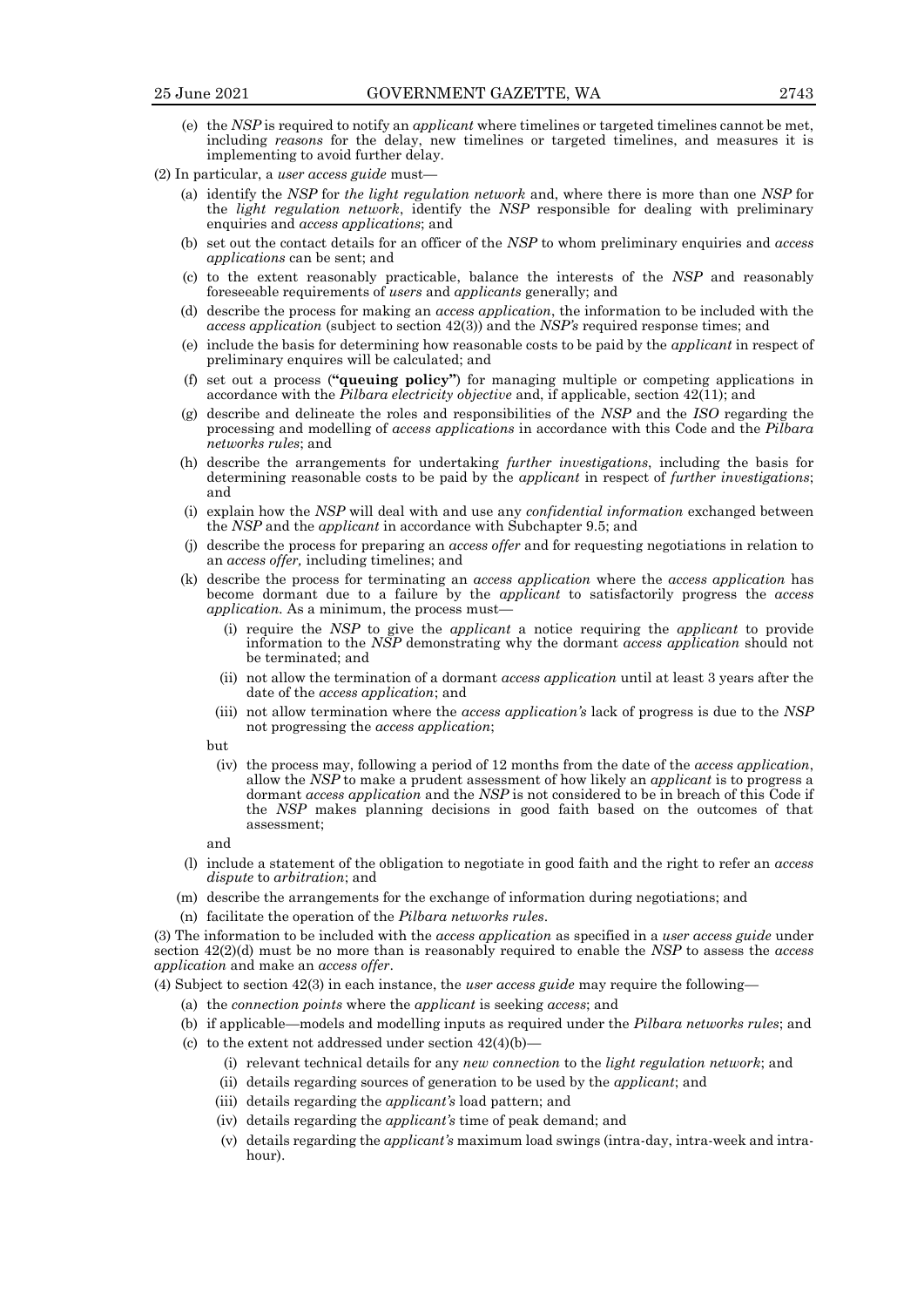(5) A *user access guide* must require the *NSP* to process an *access application* expeditiously and diligently and, subject to section 42(6), must set a maximum timeframe in which the *NSP* is to give an *access offer* to the *applicant*. This timeframe should generally be no more than—

- (a) 30 *business days* after receipt of a completed *access application* if no *further investigations* are required; or
- (b) 60 *business days* after receipt of a completed *access application* where *further investigations* are required.
- {Note: Section 71 allows these timeframes to be extended in some circumstances.}

(6) The *user access guide* may specify that the timeframes in section 42(5) do not apply to *access applications* which require modelling to be undertaken by the *ISO* as referred to in section 70(8) and in such cases the relevant timeframes will be determined by the *ISO*—

- (a) if the *Pilbara networks rules* provide timeframes, or a means of, or process for, determining timeframes—in accordance with the *Pilbara networks rules;* and
- (b) otherwise—in consultation with the *NSP* and the *applicant*.

(7) A *user access guide* must facilitate an expedited process for processing *access applications* wherever possible, in particular where other *users* are not impacted by the *access application*.

(8) A *user access guide*—

- (a) must not contain anything inconsistent with this Code or the *Pilbara electricity objective*; and
- (b) must not operate or be applied by an *NSP* in a manner that prevents or delays an *applicant* from referring an *access dispute* to *arbitration*.

(9) The same *user access guide* may apply to one or more of the *NSP's light regulation networks*.

(10) The *NSP* for a *light regulation network* must *publish* a revised version of the *user access guide* for the *light regulation network* as soon as practicable after the *NSP* becomes aware of facts or circumstances that require material updates to the guide.

(11) A *queuing policy* may (but is not required to) adopt an approach by which some or all rights of competing *access applications* are determined by reference to the time at which the *access applications* were lodged or satisfied some other requirement, but if so, the *queuing policy*—

- (a) must also provide transparent information to each affected *applicant* about its *access application's* position in the queue; and the position in the queue of all other *access applications* whose satisfaction, delay or progression might affect the timing or terms of *access*; and
- (b) ensure that *access applications* which are in a position to progress are not blocked or unreasonably delayed or disadvantaged by *access applications* which are not in a position to progress.

# **CHAPTER 5—PRICING**

## *Subchapter 5.1—Introductory*

#### **43. Pricing arrangements for light regulation networks**

(1) The *charges* to be paid for *access* to *services* of a *light regulation network* are to be determined by negotiation between the *applicant* and the *NSP* under the Act and this Code, and failing agreement by *arbitration* under Chapter 7.

(2) The pricing arrangements set out in this Chapter 5 are designed to produce a *price list* for *reference services*, to be used as a starting point for price negotiations and *arbitration* for *covered services*.

(3) This Chapter 5 does not apply to price negotiations and *arbitration* for an *excluded service*, but the *tariff* for an *excluded service* is to be consistent with the *revenue and pricing principles* and the *Pilbara electricity objective*.

(4) The *NSP* for a *light regulation network* may determine the prices to be set out in a *price list* by using different pricing arrangements to those set out in this Chapter 5 provided those pricing arrangements—

(a) apply the *revenue and pricing principles*; and

(b) meet the *Pilbara electricity objective*.

{Note: For example, where an *NSP* for a *light regulation network* provides a *supplementary service* to a *user* which involves no or minimal *capital-related costs* but significant *non-capital costs* then a different pricing arrangement to the building block cost of service model set out in Chapter 5 may better meet the *Pilbara electricity objective* whilst applying the *revenue and pricing principles*.}

#### **44. Three-step process for determining prices**

- (1) The prices set out in a *price list* are to be calculated by—
	- (a) **step 1**—calculating the *target revenue* for the *light regulation network* in accordance with sections 47 to 60*;* and then
	- (b) **step 2**—developing *tariff-setting methodologies* and applying them to derive *tariffs* that are expected to deliver that *target revenue*; and then
	- (c) **step 3**—applying the *tariff-setting methodologies* to derive a *price list*.

# **45. Revenue and pricing principles and Pilbara electricity objective**

(1) In doing anything or making any determination under this Chapter 5, including determining any *access dispute*—

(a) the *revenue and pricing principles* must be applied; and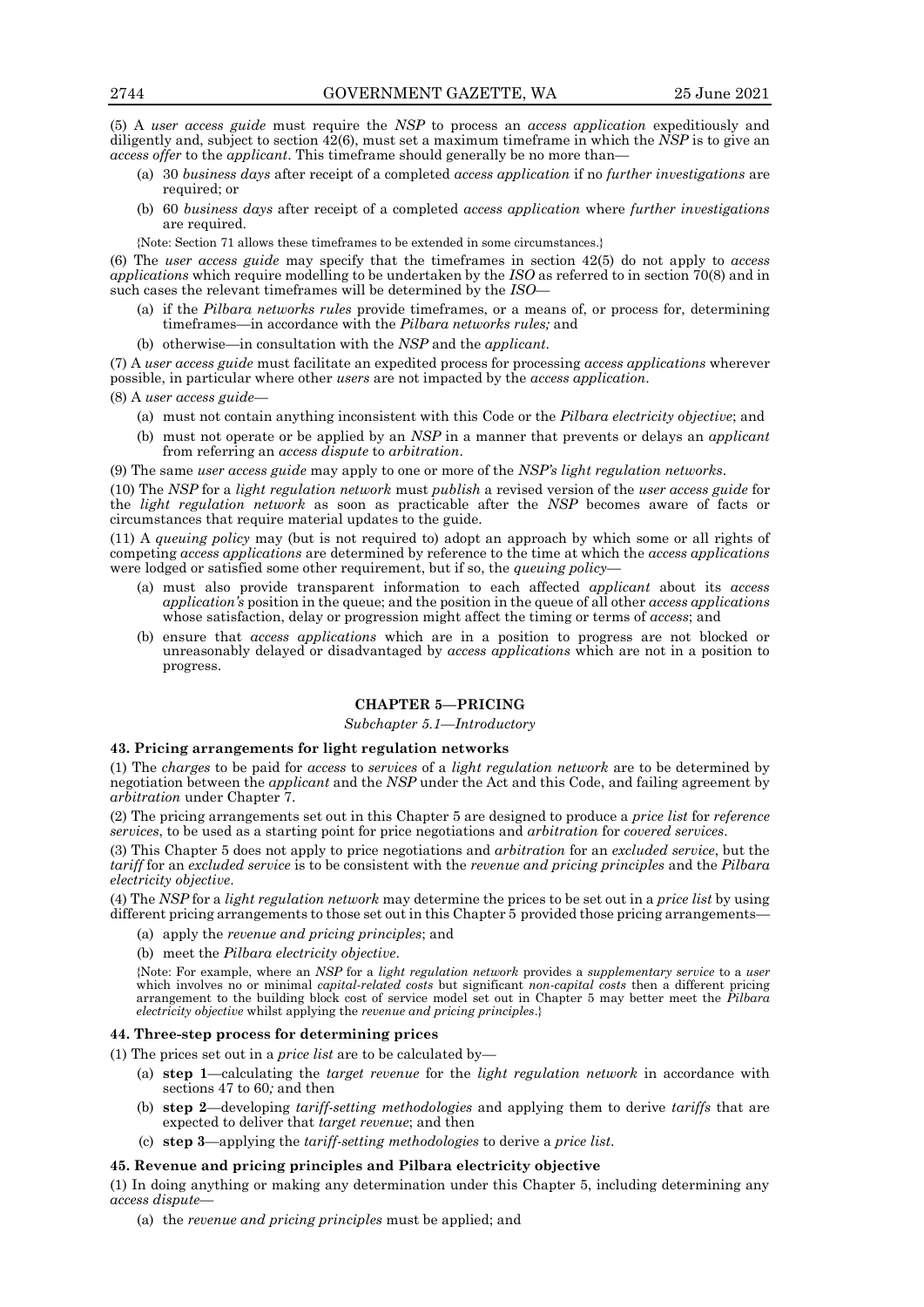(b) the thing must be done or the determination must be made in a manner that will or is likely to contribute to the achievement of the *Pilbara electricity objective*.

#### **46. Real or nominal pricing**

Pricing for a *light regulation network* may be determined on a real or nominal basis but the methodology chosen by the *NSP* must be applied consistently.

#### *Subchapter 5.2—Determine target revenue (step 1)*

# **47. Building block approach to target revenue**

(1) The *target revenue* for each year (or other interval) in a *pricing period* is to be determined using the building block approach in which the building blocks are—

- (a) **"capital-related costs"** calculated by—
	- (i) (**return on capital**) calculating a return on the *capital base* for the *pricing period* by applying the *rate of return* as determined under section 57 or 58; and adding
	- (ii) (**return of capital**) depreciation for the *pricing period* under section 59);

{Note: The *capital base* is determined at the start of the *pricing period* as set out in or as determined by sections 52 to 54 (as applicable).}

plus

(b) **"non-capital costs"** determined under section 60; plus

(c) an amount (if any) determined under section 48.

(2) The *target revenue* for each year (or other interval) in a *pricing period* may include *capital-related costs* in relation to forecast *new facilities investment* which at the time of inclusion are reasonably expected to satisfy the *new facilities investment test* when the forecast *new facilities investment* is made. (3) The *target revenue* is to be determined for each *year* (or other interval) in a *pricing period* at start of the relevant *pricing period*.

{Note: The *target revenue* will be determined for each year in a *pricing period*. The *target revenue* for each year cannot be adjusted during the *pricing period* except in accordance with section 49.}

(4) The amount determined under section 47(1) is a target, not a ceiling or a floor.

{Note: Most, but not all, elements of the *target revenue* can be the subject of an *access dispute*. This is set out in the following sections.}

#### **48. Temporary access contributions may be added to target revenue**

If the *NSP* for the *Horizon Power coastal network* is or will be required, by a notice made under section 129N(1) of the Act, to pay a temporary access contribution into the Temporary Access Contribution Account during a *pricing period*, then an amount may be added to the *target revenue* for the *Horizon Power coastal network* for the *pricing period* which—

(1) must not exceed the total of the temporary access contributions which are or will be required to be paid under the notice, including any amount that was payable or paid before the commencement of the *pricing period* and not already included in the *target revenue*; and

(2) must be separately identified in the *services and pricing policy* as being under this section 48.

#### **49. Target revenue may be adjusted during a pricing period**

(1) The *NSP* for a *light regulation network* may include in its *services and pricing policy*, a methodology to determine adjustments to the *target revenue* during the relevant *pricing period* in respect of costs for which no allowance was made in the *target revenue*.

(2) The methodology referred to in section 49(1), may only adjust the *target revenue* for a year (or other interval) during a *pricing period*, in respect of costs incurred by the *NSP* as a result of—

- (a) a *force majeure* event; where—
	- (i) the *NSP* was unable to, or is unlikely to be able to recover some or all of the costs under its insurance policies*;* and
	- (ii) at the time of the *force majeure* event, the *NSP* had insurance to the standard of a *reasonable and prudent person*;

or

- (b) in the case of the *Regional Power Corporation*, a significant restructure of that corporation; or
- (c) significant changes in loads on the *light regulation network*; or
- (d) a *regulatory change event*.

(3) Nothing in this section 49 requires the amount added to be equal to the amount of the unrecovered costs.

(4) An amount can only be added to the *target revenue* under this section 49 in respect of costs, to the extent the amount is efficient, prudent and justifiable.

#### **50. Adjustments to target revenue at the start of a new pricing period**

(1) If during a *pricing period,* the *NSP*—

- (a) incurred costs in respect of any matters in section 49(2); and
- (b) was unable to recover some or all of those costs during that *pricing period*,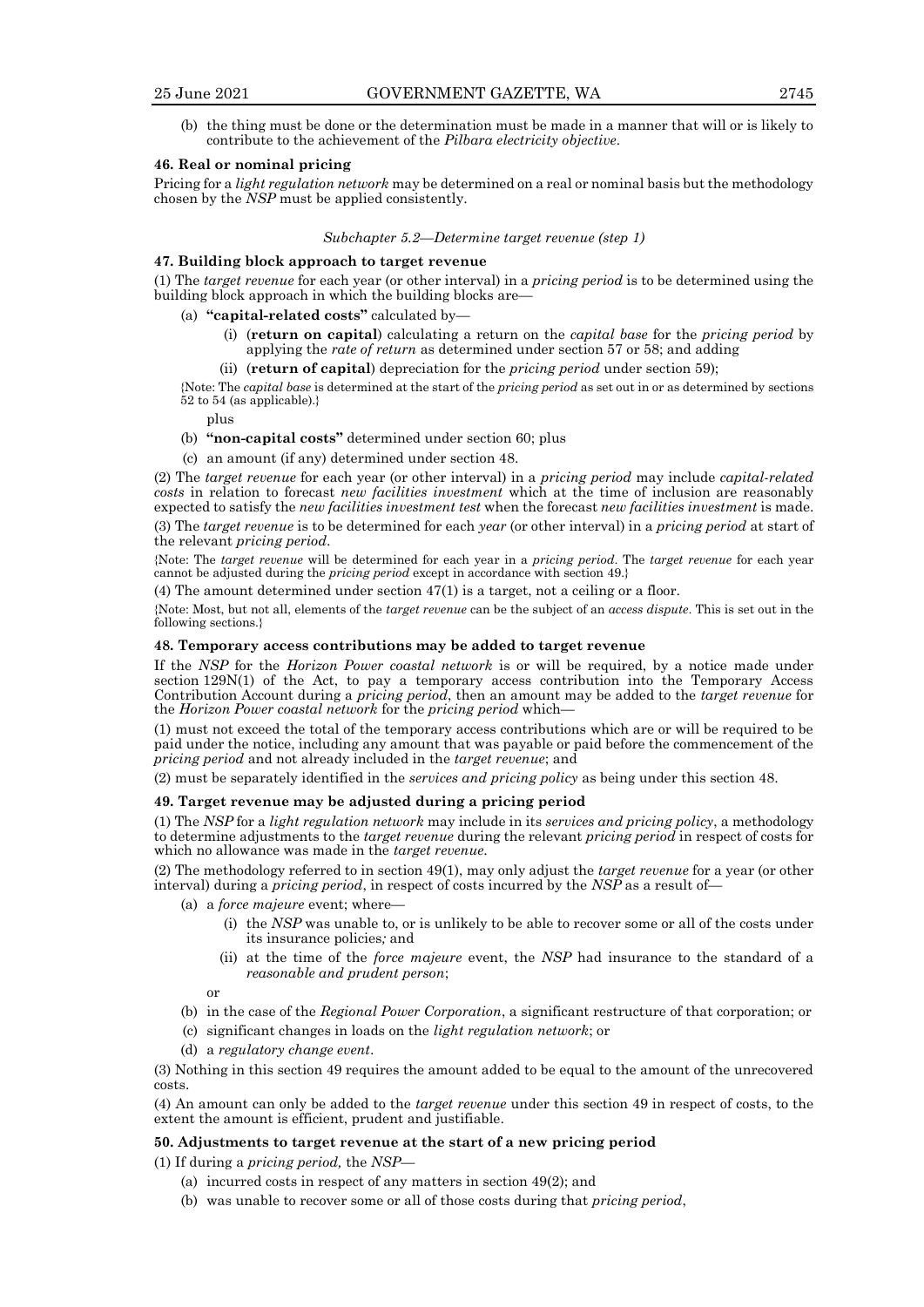then the *NSP* may adjust the *target revenue* for a year (or other interval) at the start of a *new pricing period* to recover those costs.

(2) Nothing in section 50(1)—

- (a) requires the amount added to be equal to; or
- (b) permits the amount to be greater than,

the amount of the unrecovered costs.

(3) An amount can only be added to the *target revenue* under section 50(1) in respect of costs, to the extent the amount is efficient, prudent and justifiable.

(4) The *NSP* for a *light regulation network* must adjust the *target revenue* for the *new pricing period* for any difference between—

- (a) *capital-related costs* actually incurred during the *previous pricing period* in respect of *new facilities investment* which meet the *new facilities investment test*; and
- (b) *capital-related* costs which were included in the *target revenue* during the *previous pricing period* in respect of forecast *new facilities investment* as permitted by section 47(2)*.*

(5) The adjustment in section 50(4) must also remove any surplus or shortfall associated with any difference between the *capital-related costs* in respect of forecast *new facilities investment* and *capitalrelated costs* actually incurred.

#### **51. No double recovery**

The *NSP's services and pricing policy* must contain a mechanism designed to ensure that there is no double recovery of costs as a result of either—

(1) the inclusion of *capital-related costs* in relation to forecast *new facilities investment* in the *target revenue*; or

(2) any adjustments to the *target revenue*.

## **52. Initial capital base—Horizon Power coastal network**

(1) The *capital base* for the *Horizon Power coastal network* to be used from the start of the *first pricing period* for that *network* is \$535 million.

(2) The *capital base* set out in section 52(1) must not be the subject of an *access dispute* and must not otherwise be the subject of civil proceedings.

(3) The value of *network assets* prescribed to various asset classes and which make up the total *capital base* in section 52(1) must be set out in the *services and pricing policy* and, despite section 52(2), may be the subject of an *access dispute* but the *arbitrator* has *limited discretion* in determining any *access dispute* on the composition of such *capital base*.

#### **53. Initial capital base—any other light regulation network**

(1) For a *light regulation network* other than the *Horizon Power coastal network*, the *NSP* must determine the *capital base* to be used from the start of the *first pricing period* for that *network*, in accordance with this section 53.

(2) The initial *capital base* determined under section 53(1) must be an objectively reasonable asset valuation of the *light regulation network*, having regard (in addition to the matters set out in section 45) to—

- (a) the depreciated optimised replacement cost (**"DORC"**) of the *network assets*; and
- (b) the depreciated actual cost (**"DAC"**) of the *network assets*; and
- (c) the desirability of avoiding material *tariff* adjustments between succeeding years.

(3) The initial *capital base* determined under section 53(1) normally should not fall outside the *DAC* and *DORC* values as defined in section 53(2).

## **54. Roll-forward of capital base for subsequent pricing periods**

(1) The *NSP* must determine the *capital base* for a *light regulation network* to be used from the start of each *pricing period* after the *first pricing period*, as follows—

- (a) start with the *capital base* used from the start of the *previous pricing period*; then
- (b) add *new facilities investment* from the *previous pricing period* which satisfy the *new facilities investment test*; and

subtract the following—

- (c) depreciation over the *previous pricing period* (to be calculated in accordance with the relevant provisions of the *services and pricing policy* governing the calculation of depreciation over the *previous pricing period*); and
- {Note see section 59.}
- (d) an amount for redundant assets to the extent necessary to ensure that *network assets* which have ceased to contribute in any material way to the provision of *covered services* are not included in the *capital base*; and
- (e) the disposal value of *network assets* disposed of during the *previous pricing period*.

(2) Subject to section 54(3), the *capital base* for a *light regulation network* must not include any amount in respect of forecast *new facilities investment.*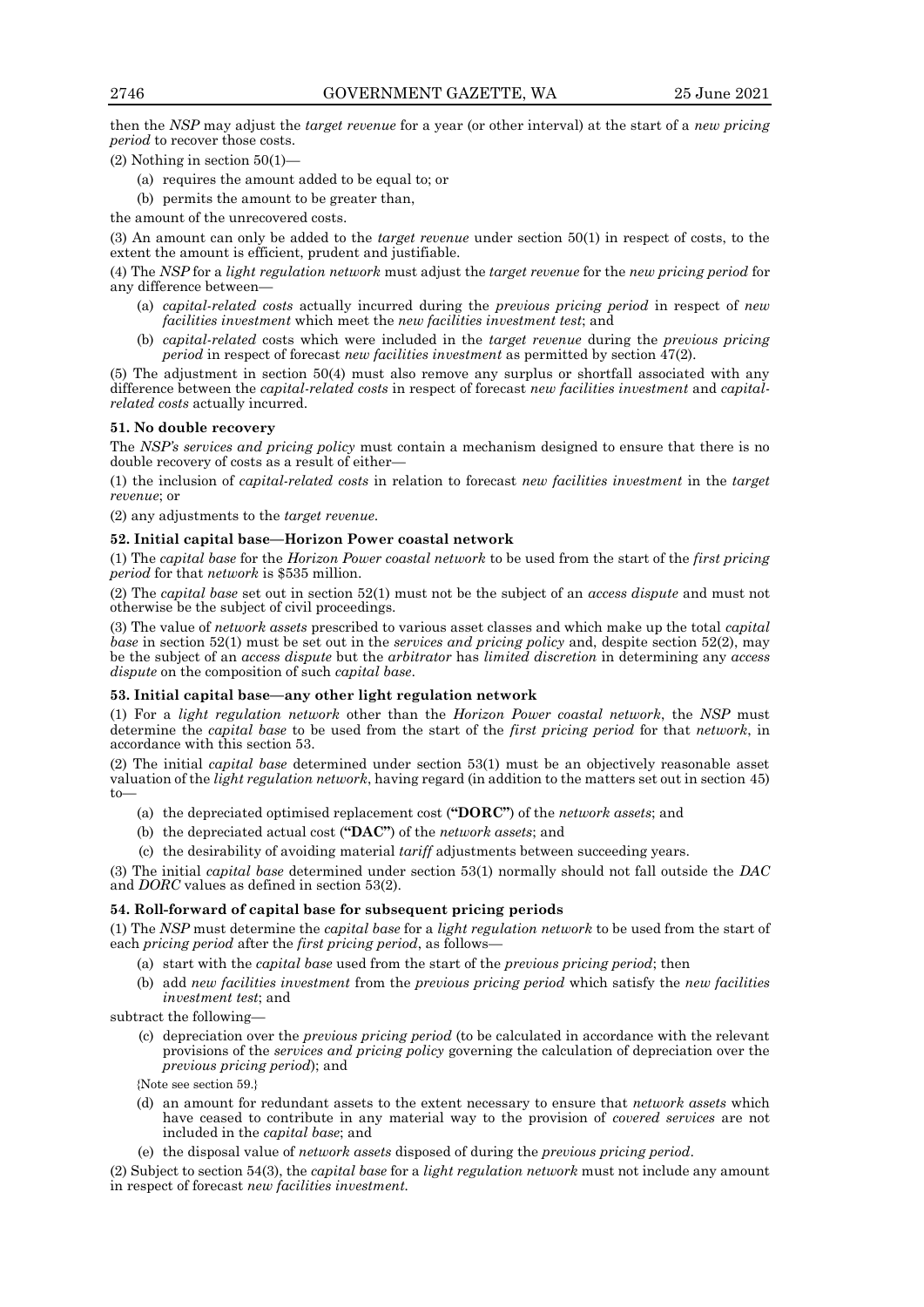(3) In developing the *capital base* for a *pricing period*, the *capital base* for a *light regulation network* may include forecast *new facilities investment* which—

(a) has not yet occurred but is forecast to occur before the start date of the *new pricing period;* and

(b) at the time of inclusion is reasonably expected to satisfy the *new facilities investment test*. {Note: The *NSP* will develop the *capital base* for the *new pricing period* before the start of that *pricing period*. Forecast *new facilities investment* may actually have occurred by the start date of the *new pricing period*. Under this section, such *new facilities investment* may be included in the *capital base* for a *light regulation network*.}

(4) To the extent forecast *new facilities investment* is included in the *capital base* under section 54(3) but such *new facilities investment* has not actually occurred by the start of the *new pricing period*, then the NSP must within 30 *business days* of the start of the *new pricing period*—

- (a) remove the forecast *new facilities investment* from the *capital base*; and
- (b) to the extent the inclusion of the forecast *new facilities investment* is included in *tariffs*, adjust those *tariffs* to remove any surplus or shortfall associated with the inclusion of the forecast *new facilities investment*.

(5) In any *access dispute* related to a matter or determination under this section 54—

- (a) the *arbitrator* must only take into account information and analysis that the *NSP* could reasonably be expected to have considered or undertaken at the time that it *committed* to the relevant capital expenditure; and
- (b) the *new facilities investment test* must not be applied to exclude from the *capital base* any *new facilities investment* which—
	- (i) has been pre-approved under section 56; or
	- (ii) was *committed* to more than 5 years before the *access dispute* is notified.

#### **55. New facilities investment test**

(1) *New facilities investment* satisfies the *new facilities investment test* if it is both *prudent* and *justified*, as follows—

- (a) the *new facilities investment* is **"prudent"** if it does not exceed the amount that would be invested by a prudent *NSP*, acting efficiently and in accordance with *good electricity industry practice*, having regard, without limitation, to-
	- (i) whether the *new facility* exhibits economies of scale or scope; and
	- (ii) whether incremental capacity can be added to the *new facility*; and
	- (iii) whether the lowest sustainable cost of delivering *covered service*s forecast to be provided over a reasonable period may require the installation of a *new facility* with capacity sufficient to meet the forecast supply, having regard to the *revenue and pricing principles* and the *Pilbara electricity objective*;

and

- (b) the *new facilities investment* is **"justified"** if one or more of the following conditions is satisfied—
	- (i) the anticipated incremental revenue for the *new facility* is expected to at least recover the *new facilities investment*; or
	- (ii) the *new facility* provides a net benefit to those who generate, transport and *consume* electricity in the *light regulation network* or the *light regulation network* and any *interconnected Pilbara system* over a reasonable period of time that reasonably justifies higher *reference tariffs*; or
	- (iii) the *new facility* is necessary to *maintain* the safety or reliability of the *light regulation network* or its ability to provide contracted *covered services*.

(2) The determination of whether *new facilities investment* satisfies the *new facilities investment test* is only to take into account information and analysis that the *NSP* could reasonably be expected to have considered or undertaken at the time that it *committed* to the relevant capital expenditure.

#### **56. Pre-approval**

(1) Subject to section 56(2), the *NSP* may at any time apply to the *Authority* for the *Authority* to determine one or more of the following—

- (a) whether actual *new facilities investment* meets the *new facilities investment test*; or
- (b) whether forecast *new facilities investment,* would, if made in the manner forecast, meet the *new facilities investment test* when made.

(2) An *NSP* may only apply for a determination under section 56(1) in respect of actual or forecast *new facilities investment* with a value that exceeds either—

- (a) 10% of the value of the *capital base* of the *light regulation network*; or
- (b) \$10 million.

(3) If an application is made to the *Authority* under section 56(1), then the *Authority* must make and *publish* a determination (subject to such conditions as the *Authority* may consider appropriate).

(4) Before making a determination under section 56(3), the *Authority* must consult the public in accordance with the *standard consultation process*.

(5) The effect of a determination under section 56(2) is to bind the *arbitrator* in respect of an *access dispute* regarding *new facilities investment*, but in the case of forecast *new facilities investment* under section 56(1)(b), the *arbitrator* is only bound if the *new facilities investment* has proceeded as proposed.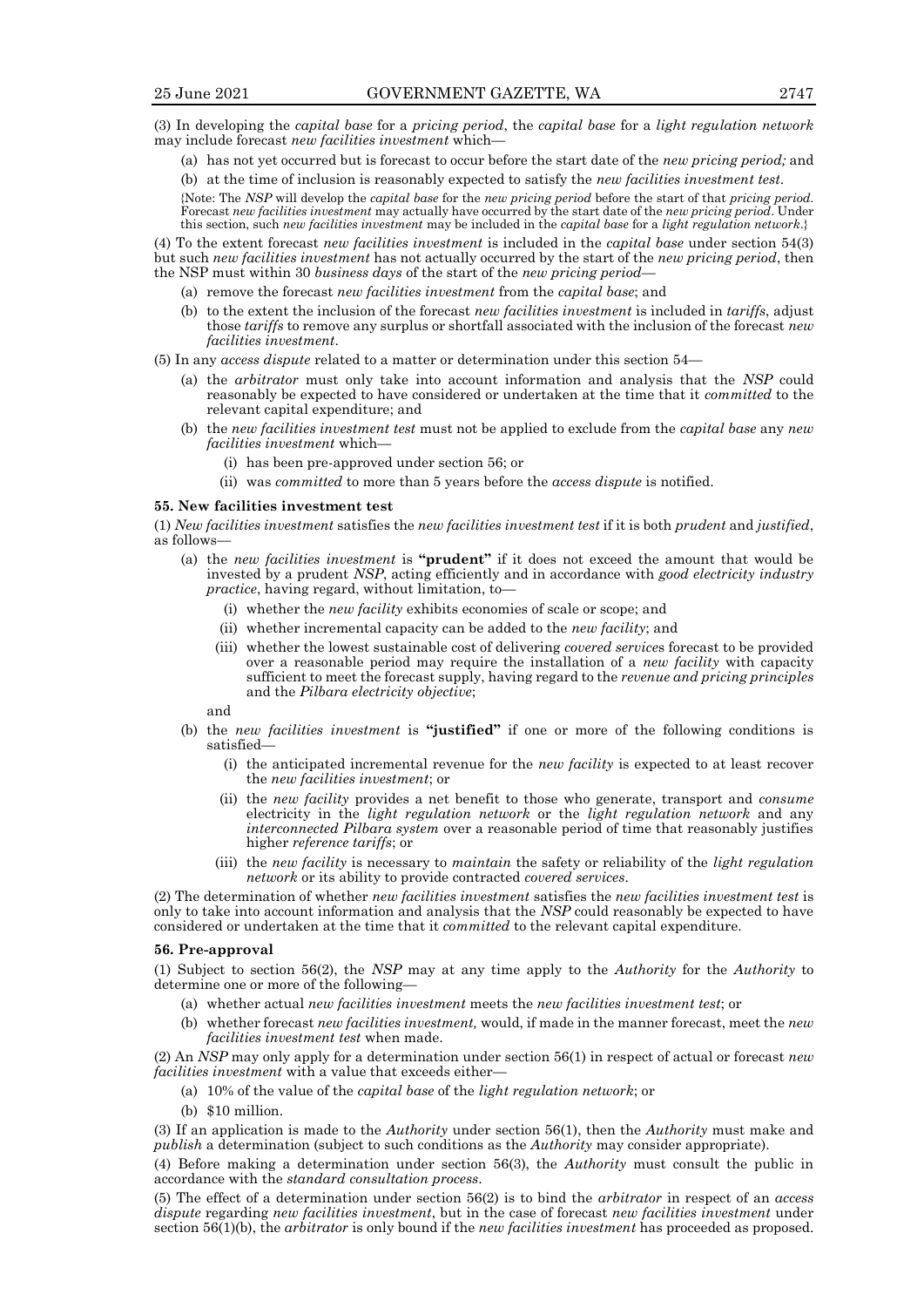## **57. Rate of return—Horizon Power coastal network and Alinta Port Hedland network**

(1) The *Authority* must, within six months of the *code commencement date*, determine the *rate of return* to be applied under section 47(1)(a)(i) to the *capital base for the first pricing period* for each of the *Horizon Power coastal network* and the *Alinta Port Hedland network*.

(2) A determination under section 57(1) must—

- (a) be commensurate with the regulatory and commercial risks involved in providing *covered services*; and
- (b) have regard to regulatory precedent on rates of return in the electricity and other industries, but—
	- (i) undertake a specific assessment for the particular *light regulation network* based on its unique circumstances and any matters prescribed under regulation 4 of the *regulations*; and
	- (ii) not assume that the circumstances of each *light regulation network* are the same;
	- and
- (c) use a pre-tax version of the cost of capital; and
- (d) be undertaken in accordance with the *standard consultation process*.

(3) Subject to any review by the *Electricity Review Board* under section 130 of the Act, the determination under section  $57(1)$  is binding on-

- (a) the *NSP* of the relevant *light regulation network*; and
- (b) the *arbitrator*,

in respect of the *first pricing period*, and must not be the subject of an *access dispute* or otherwise be the subject of civil proceedings.

### **58. Rate of return**

(1) Except to the extent section 57 applies, the *NSP* for a *light regulation network* must determine, for a *pricing period,* and include in its *services and pricing policy*, the *rate of return* to be applied to the *capital base* under section 47(1)(a)(i), together with the methodology used to determine that *rate of return*.

(2) A determination under section 58(1)—

- (a) must be commensurate with the regulatory and commercial risks involved in providing *covered services*; and
- (b) have regard to regulatory precedent on rates of return in the electricity and other industries, but—
	- (i) undertake a specific assessment for the particular *light regulation network* based on its unique circumstances and any matters prescribed under regulation 4 of the *regulations;*  and
	- (ii) not assume that the circumstances of each *light regulation network* are the same; and
- (c) use a pre-tax version of the cost of capital.

### **59. Depreciation (return of capital)**

(1) The *NSP* of a *light regulation network* must determine and include in its *services and pricing policy*, its criteria and methodology for the depreciation, including a depreciation schedule, for each *pricing period* to be applied under section 47(1)(a)(ii), of the *network assets* comprising the *capital base*.

(2) The depreciation criteria and methodology should be designed—

- (a) so that *reference tariffs* will vary, over time, in a way that promotes efficient growth in the market for *reference services*; and
- (b) so that each *network asset* or group of *network assets* is depreciated over the economic life of that *network asset* or group of *network assets*; and
- (c) so as to allow, as far as reasonably practicable, for adjustment reflecting changes in the expected economic life of a particular *network asset*, or a particular group of *network assets*; and
- (d) so that (subject to the rules about capital redundancy in section 54), a *network asset* is depreciated only once (that is, that the amount by which the *network asset* is depreciated over its economic life does not exceed the value of the *network asset* at the time of its inclusion in the *capital base* (adjusted, if the accounting method used by the *NSP* (as referred to in section 46 permits, for inflation)); and
- (e) so as to allow for the *NSP's* reasonable needs for cash flow to meet financing, *non-capital costs* and other costs.

(3) Compliance with section 59(2) may involve a deferral of a substantial proportion of the depreciation, particularly where—

- (a) the present market for *covered services* is relatively immature; and
- (b) the *reference tariffs* have been calculated on the assumption of significant market growth; and
- (c) the *light regulation network* has been designed and constructed so as to accommodate future growth in demand.

(4) The *arbitrator* has *limited discretion* in *determining* any *access dispute* related to a determination under section 59(1).

{Note: See section 10(1) regarding *limited discretion*.}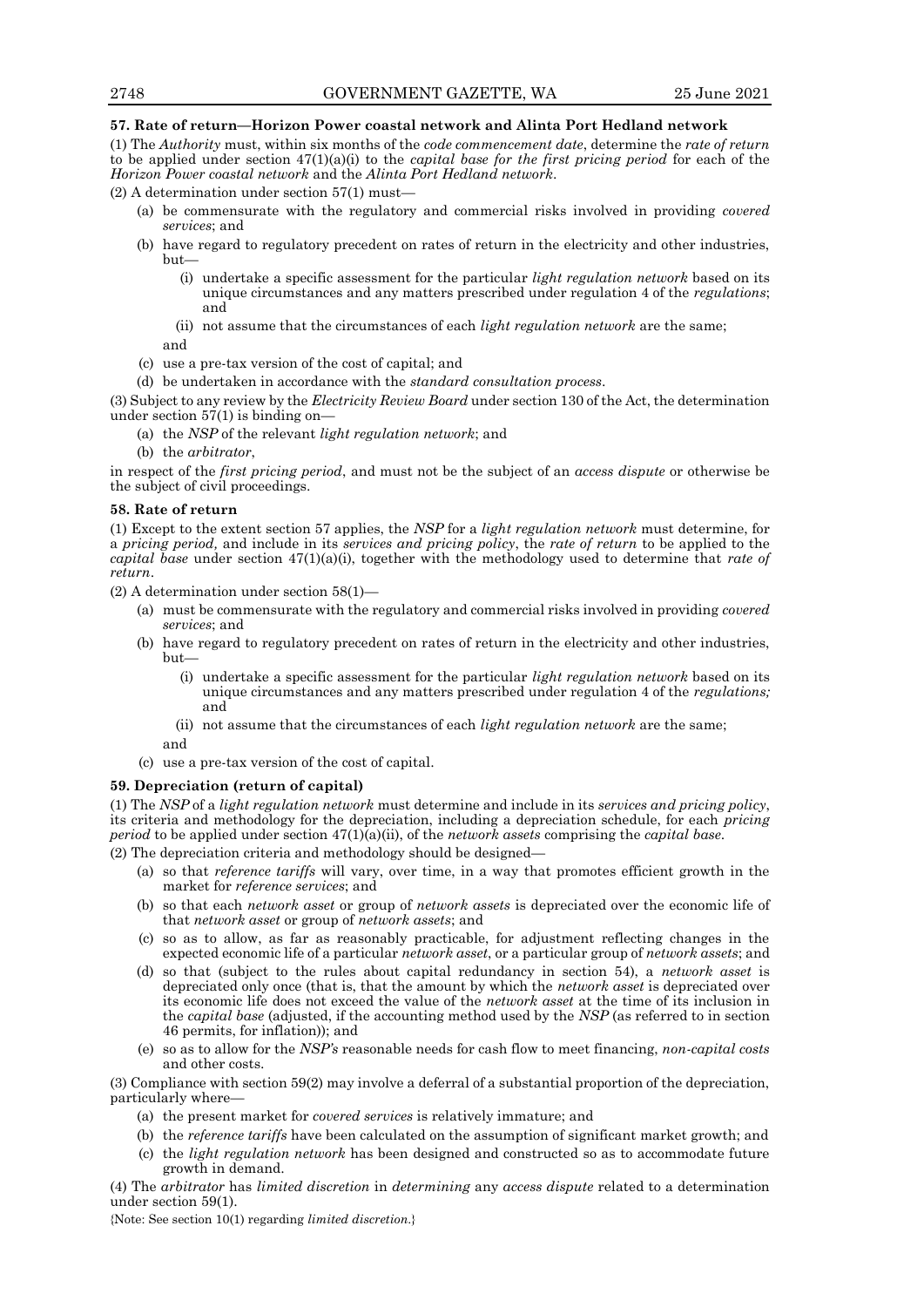#### **60. Non-capital costs**

(1) The *non-capital costs* component of *total costs* for a *light regulation network* to be applied under section 47(1)(b) must only include those *non-capital costs* (including any *non-capital costs* associated with pursuing *alternative options*)—

- (a) that do not exceed the amount that would be incurred by a prudent *NSP*, acting efficiently, in accordance with *good electricity industry practice*, to achieve the lowest sustainable cost of delivering *covered service*s having regard to the *revenue and pricing principles* and *Pilbara electricity objective;* and
- (b) in respect of an *alternative option* if at least one of the following conditions is satisfied—
	- (i) the additional revenue for the *alternative option* is expected to at least recover the *alternative option non-capital costs*; or
	- (ii) the *alternative option* provides a net benefit to those who generate, transport and *consume* electricity in the *light regulation network* or the *light regulation network* and any *interconnected Pilbara system* over a reasonable period of time that reasonably justifies higher *reference tariffs*; or
	- (iii) the *alternative option* is necessary to *maintain* the safety or reliability of the *light regulation network* or its ability to provide contracted *covered services*.

(2) The *non-capital costs* component of *total costs* must not include any costs of the *NSP* incurred or forecast to be incurred in respect of *access disputes*.

(3) In any such *access dispute* related to a matter referred to in section 60(1), the *arbitrator* must only take into account information and analysis that the *NSP* could reasonably be expected to have considered or undertaken at the time that it *committed* to the relevant *non-capital costs.*

## *Subchapter 5.3—Establish tariff setting methodology (step 2)*

# **61. Selection of reference services**

- (1) The *NSP* of a *light regulation network* must ensure that at all times its *services and pricing policy*
	- (a) specifies at least one *reference service* (including *reference terms and conditions*); and
	- (b) specifies a *reference service* (including *reference terms and conditions*) for each *covered service* that is likely to be sought by (or the benefit of which is likely to be sought by) either or both of—
		- (i) a significant number of *customers and applicants*; or
		- (ii) a substantial proportion of the market for *services* in the *light regulation network*;

and

(c) to the extent reasonably practicable, specifies *reference services* in such a manner that a *user* or *applicant* is able to acquire by way of one or more *reference services* only those elements of a *covered service* that the *user* or *applicant* wishes to acquire.

(2) The *arbitrator* has jurisdiction to hear a dispute under a *contract for services* which relates to the application of the *price list* for *reference services* and the provisions of Chapter 7 apply to the *arbitrator's* hearing of such dispute with appropriate modification.

# **62. Tariff setting methodology**

(1) In this Code **"tariff setting methodology"**—

- (a) means the structure of *tariffs* for all or part of the relevant *pricing period*, which determines how *target revenue* is allocated across and within *covered services*; and
- (b) includes all methodologies, processes, assumptions, inputs and criteria used in developing that structure and applying it to determine *tariffs*.

(2) The *NSP* of a *light regulation network* must ensure that it determines and includes in its *services and pricing policy*, a *tariff setting methodology* in accordance with Section 63.

(3) The *arbitrator* has *limited discretion* in *determining* an *access dispute* related to a *tariff setting methodology*.

{Note: See section 10(1) regarding *limited discretion*.}

(4) The *tariff setting methodology* for a *light regulation network* must have regard to the *Pilbara electricity objective* and must apply the *revenue and pricing principles*.

#### **63. Elements and objectives of tariff setting methodology**

(1) The *tariff setting methodology* for a *light regulation network* must include the following elements—

- (a) the structures for each proposed *reference tariff*; and
- (b) the *charging parameters* for each proposed *reference tariff*; and
- (c) a description of the approach that the *NSP* will take in setting each *reference tariff* in each *price list* during the relevant *pricing period.*

(2) Subject to sections 64 and 65, the *tariff setting methodology* must have the objective that the *reference tariffs* that an *NSP* charges in respect of its provision of *reference services* should reflect the *NSP's* efficient costs of providing those *reference services*.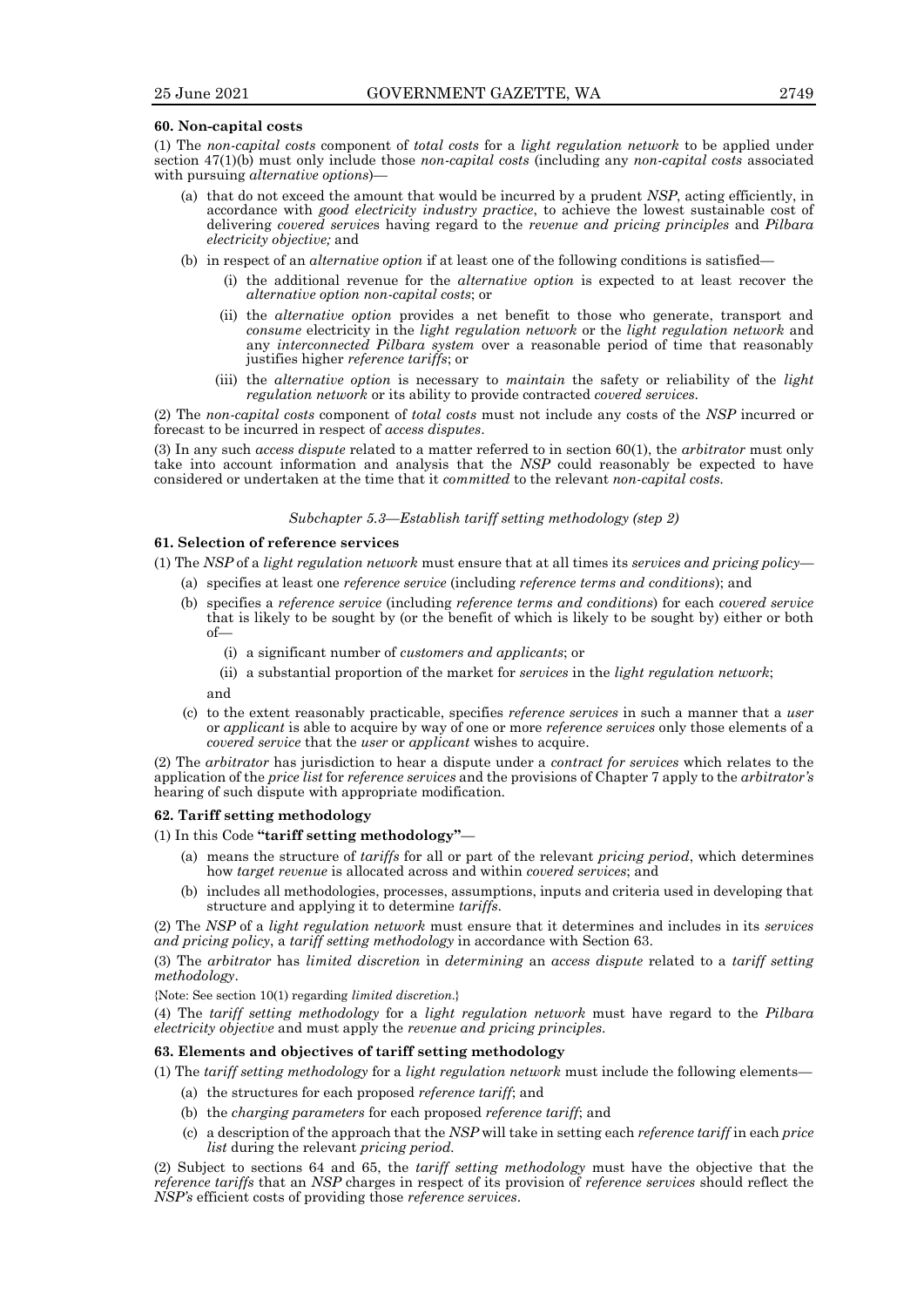(3) Subject to section 65, for each *reference tariff,* the revenue expected to be recovered must lie on or between—

- (a) an upper bound representing the *stand-alone cost of service provision* for *customers* to whom or in respect of whom that *reference tariff* applies; and
- (b) a lower bound representing the avoidable cost of not serving the *customers* to whom or in respect of whom that *reference tariff* applies.

(4) The structure of *reference tariffs* must, to the extent practicable, be consistent with the *Pilbara electricity objective*, accommodate the reasonable requirements of *users* collectively and *end-use customers* collectively.

(5) Each *reference tariff* must be based on the forward-looking efficient costs of providing the *reference service* to which it relates with the method of calculating such cost and the manner in which that method is applied to be determined having regard to—

- (a) the additional costs likely to be associated with meeting demand from *end-use customers* that are currently on that *reference tariff* at times of greatest utilisation of the relevant part of the *light regulation network*; and
- (b) the location of *end-use customers* that are currently on that *reference tariff* and the extent to which costs vary between different locations in the *light regulation network.*

(6) The revenue expected to be recovered from each *reference tariff* must—

- (a) reflect the *NSP's* total efficient costs of serving the *customers* on that *reference tariff*; and
	- (b) when summed with the revenue expected to be received from all other *reference tariffs*, permit the *NSP* to recover the expected revenue for the *reference services* in accordance with the *services and pricing policy*; and
	- (c) comply with sections  $63(6)(a)$  and  $63(6)(b)$  in a way that minimises distortions to the price signals for efficient usage which would result from *reference tariffs* that comply with Section 63(5).

(7) The structure of each *reference tariff* must be reasonably capable of being understood by *customers* that are currently on that *reference tariff*, including enabling a *customer* to predict the likely annual changes in *reference tariffs* during a *pricing period* having regard to—

- (a) the type and nature of those customers; and
- (b) the information provided to, and the consultation undertaken with, those customers.

#### **64. Postage stamp charges in certain cases**

The *tariff setting methodology* must require that the *reference tariff* to be paid by a *user* in connection with the *user's* supply of electricity to a *small use customer* at a *connection point*, does not differ from the *tariff* applying to that or any other *user* supplying electricity to *small use customers* at other *connection points* within the *network*, as a result solely of differences in the geographic locations of the *connection points*.

## **65. Temporary access contributions must be included as tariff component for network users**

(1) If an amount is added to the *target revenue* under section 48 it must only be recovered from *users* of *reference services* in respect of *TAC eligible customer exit points* and the recovery must have the objective of—

- (a) being equitable in its effect as between those *users*; and
- (b) otherwise being consistent with the *Pilbara electricity objective*.

(2) None of the amount added to the *target revenue* under section 48 is to be recovered from *users* of *reference services* in respect of *TAC eligible customer exit points* located on a *transmission system* or a *sub-transmission system*.

(3) A temporary access contribution *tariff* component to be recovered under this section 65 must be separately identified in the *price list*.

### *Subchapter 5.4—Price list (step 3)*

#### **66. NSP must develop price list**

(1) The *NSP* of a *light regulation network* must ensure that it develops and includes in its *services and pricing policy*, a *price list* for at least the first year of the *pricing period* derived by applying the current *tariff setting methodology* for the *light regulation network* to the current *target revenue* for the *light regulation network.*

(2) The *NSP* of a *light regulation network*, must *publish* any changes to the *price list* at least 3 months before the start of each subsequent year of the *pricing period* to take effect at the start of the next year of the *pricing period*.

(3) If for any reason the *NSP* does not *publish* any changes to the *price list* within the time frames referred to in this section 66 then the previous *price list* most recently in effect continues in effect until 3 months after any new *price list* is *published* by the *NSP*.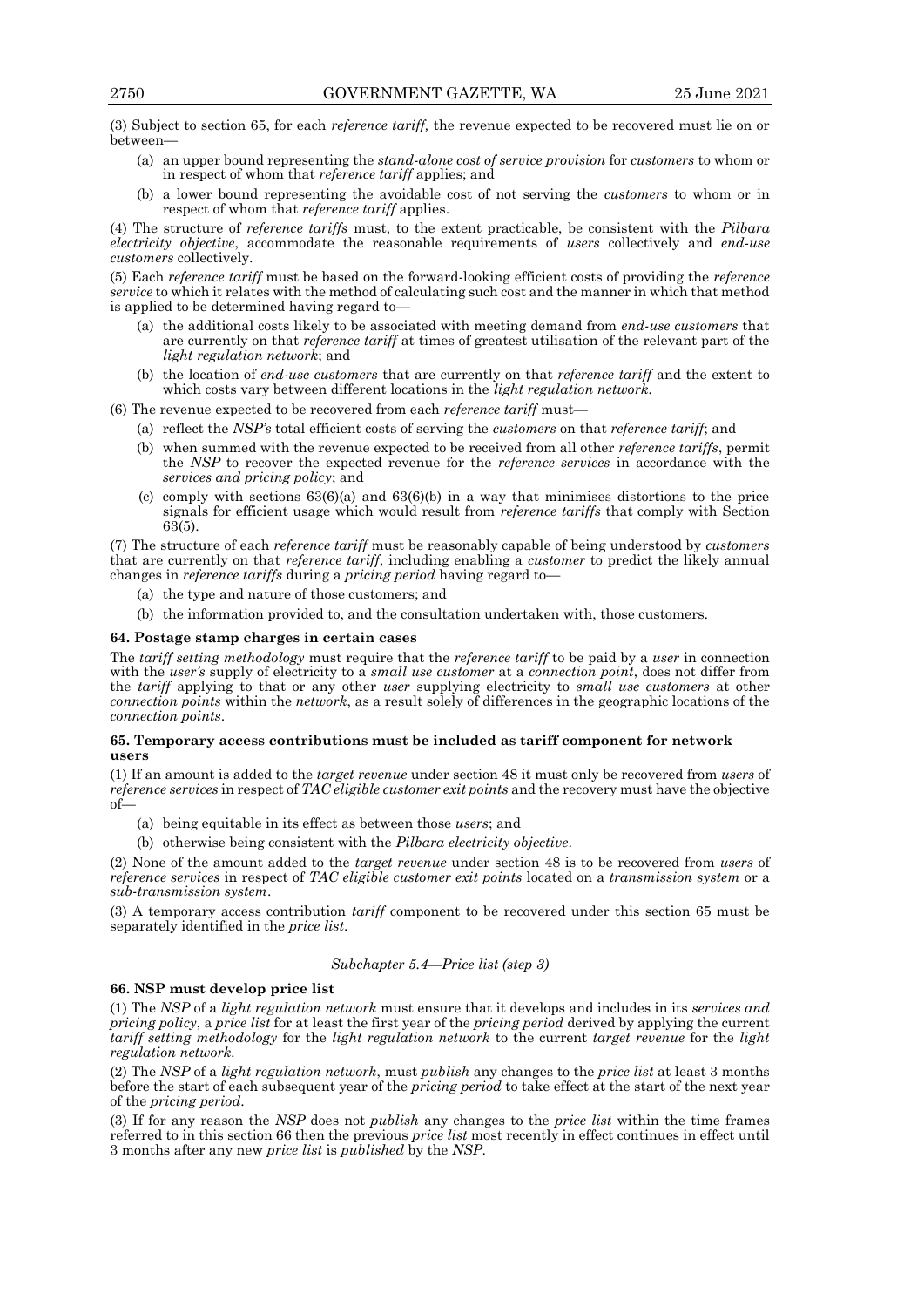## *Subchapter 5.5– Other pricing matters*

### **67. Prudent discounts and discounts for distributed generating works**

(1) In this section 67, "**equivalent tariff**" means—

- (a) for a *reference service*—the *reference tariff*; and
- (b) for a *non-reference service*—the *tariff* that it is reasonably likely would have been set as the *reference tariff* had the *non-reference service* been a *reference service*.

(2) If a *user* seeks to implement initiatives to promote the economically efficient investment in and operation of a *light regulation network*, the *NSP* must reflect in the *user's tariff*, by way of a discount, a share of any reductions in either or both of the *NSP's capital-related costs* or *non-capital costs* which arise in relation to the initiative—

- (a) by entering into an agreement with a *user* to apply a discount to the *equivalent tariff* to be paid by the *user* for a *covered service*; and
- (b) then recovering the amount of the discount from other *users* of *covered services* through *reference tariffs*.

(3) If a *user* seeks to *connect distributed generating works* to a *light regulation network*, an *NSP* must reflect in the *user's tariff*, by way of a discount, a share of any reductions in either or both of the *NSP's capital-related costs* or *non-capital costs* which arise as a result of the *entry point* or *bidirectional point* for the *distributed generating works* being located in a particular part of the *light regulation network* by—

- (a) entering into an agreement with a *user* to apply a discount to the equivalent *tariff* to be paid by the *user* for a *covered service*; and
- (b) then, recovering the amount of the discount from other *users* of *covered services* through *reference tariffs*.
- (4) The *tariff setting methodology* must include a detailed policy setting how the *NSP* will implement—
	- (a) if the *NSP* so chooses section 67(2); and
	- (b) section 67(3),

including a detailed mechanism for determining when a *user* will be entitled to receive a discount and for calculating the discount to which the *user* will be entitled.

#### **68. Non-reference tariffs**

If a *user* requests a *non-reference service* and there is a comparable *reference service* to that service*,* then in determining the *tariff* for the *non-reference service*—

- (1) the *reference tariff* for that *reference service* is to be used as a starting point; and
- (2) the *reference tariff* must be adjusted upwards or downwards to reflect the differences in the cost of service between the *reference service* and the *non-reference service*.

#### **69. Grandfathering of existing agreements for tariff setting**

In respect of any *contracts for services* entered into by an *NSP* before the date of the relevant *Pilbara network* becoming a *light regulation network*—

- (1) the *tariff* payable under those agreements must not be taken into account in the *tariff setting methodology* for *reference services*, and instead the *user* must be treated for *tariff* setting purposes as though it were paying the *reference tariff*; and
- (2) if that agreement specifies a higher level of reliability than the *reference service*, no additional contributions can be sought by the *NSP* in respect of the cost incurred to provide that higher level of reliability.

## **CHAPTER 6—ACCESS APPLICATION AND PROCESS**

# **70. Access applications**

(1) An *applicant* may request the *NSP* for a *light regulation network* to provide *access* to the *light regulation network*.

(2) A *user access guide* may recommend, and an *applicant* may make, a preliminary enquiry about *access* to the *light regulation network* before making an *access application*. The *NSP* must—

- (a) not require an *applicant* to make a preliminary enquiry before making an *access application*; and
- (b) if requested by the *applicant*, carry out *further investigations* on the basis of the preliminary enquiry and before the *applicant* makes an *access application* but only if those investigations are reasonable in nature and reasonably required to inform the *applicant's* decision on whether or not to make an *access application*.

(3) An *access application* must be in writing and must include the information required by the *user access guide* for the *light regulation network* for making an *access application*.

(4) The *NSP* must make every effort to progress an *access application* in accordance with *good electricity industry practice*, even if the *access application* is not complete in every respect. If the *NSP* identifies that an *access application* is incomplete, the *NSP* must notify the *applicant* within the time frame specified in the *user access guide,* specifying the information required to complete the *access application*.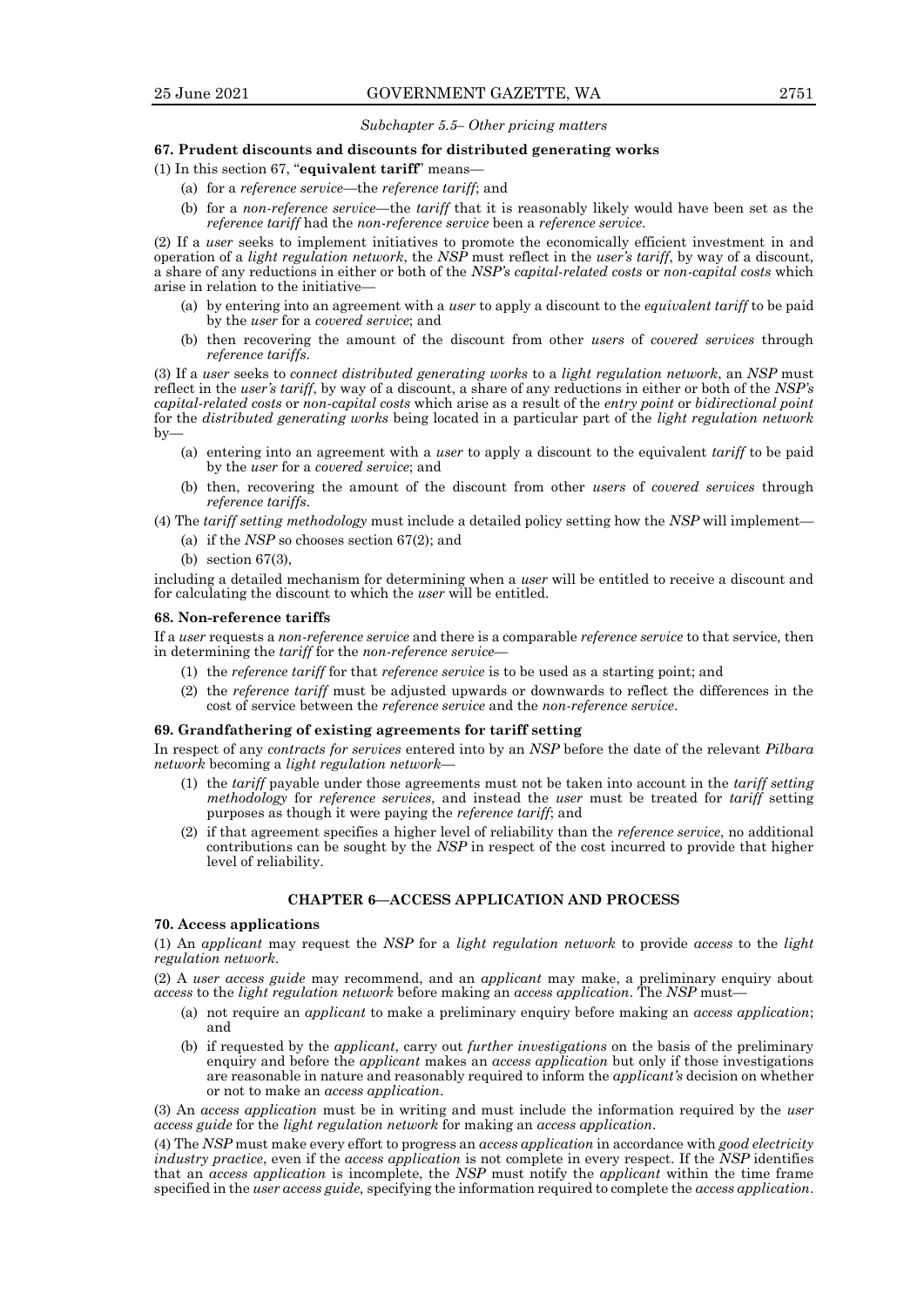(5) A dispute between the *NSP* and the *applicant* as to the need for, and nature of, any further information needed to complete an *access application* may be the subject of an *expedited determination* as an *expedited matter* under section 86.

(6) The *NSP* must notify the *applicant* if the *NSP* needs to undertake *further investigations* in relation to the *access application*.

(7) An *NSP* must—

- (a) only undertake *further investigations* in relation to an *access application* when and to the extent reasonably necessary; and
- (b) carry out *further investigations* expeditiously.

(8) An *NSP* and an *applicant* must cooperate with the *ISO* to enable the *ISO* to carry out its roles and responsibilities regarding the processing and modelling of *access applications* in accordance with the *Pilbara networks rules*.

(9) An *applicant* may amend the details of the *access* sought in an *access application* with the consent of the *NSP*. The *NSP* must not unreasonably withhold its consent and may give its consent subject to reaching agreement on a reasonable extension to the period for making an *access offer* under the *user access guide*.

(10) An *applicant* may at any time before it enters into an *access contract*, by notice in writing to the *NSP*, withdraw its *access application*.

## **71. Access offer**

(1) The *NSP* for a *light regulation network* in receipt of an *access application* must prepare and make an *access offer* within the timeframe specified by the *user access guide,* unless the *applicant* and the *NSP* agree an alternate timeframe, and in a manner that complies with the *user access guide* for the *light regulation network*.

{Note: The timeframes to be included in the *user access guide* are referenced in section 42(5).}

(2) The period for making an *access offer* under section 71(1) may be extended in circumstances where—

- (a) the *applicant* fails to pay any reasonable costs associated with progressing the *access application* in accordance with the *user access guide*; or
- (b) the *applicant* fails to accept a reasonable proposal by the *NSP* for conducting *further investigations* in relation to the *access application*; or
- (c) the *applicant* otherwise fails to take actions in a timely manner which are reasonably required by the *NSP* in order for the *NSP* to progress the *access application;* or
- (d) there is another reason, beyond the reasonable control of the *NSP*, which directly affects the progress of the *access application* and prevents the *NSP* from progressing the *access application* within that period.
- (3) An *access offer* must—
	- (a) set out the price and other *terms and conditions* on which the *NSP* offers to make *covered services* requested in the *access application* available to the *applicant*; and
	- (b) contain the details of any *required works* to be undertaken by the *NSP* or the *applicant* and any applicable technical and performance specifications; and
	- (c) be in a form capable of acceptance by the *applicant* so as to constitute a new *access contract* or form part of an existing *access contract*.

(4) An *NSP* is not required to make an *access offer* under section 71(1) in relation to a *light regulation network*—

- (a) if the *access application* has been withdrawn; or
- (b) if the *NSP* has concluded that it is not technically feasible or consistent with the safe and reliable operation of the *light regulation network* to provide the *covered service* requested by the *applicant*, having used all reasonable efforts to accommodate the reasonable requirements of the *applicant* including in relation to any *required work*; or
- (c) if the provision of the *covered service* requested by the *applicant* would require the extension of the *NSP's light regulation network* and that extension is not an *augmentation* covered by section 4*;*
	- and
- (d) in the case of a *new connection,* until the *ISO* has provided a certification that the *new connection* may proceed in accordance with the *Pilbara networks rules*.

{Note: Refer to Subchapter 9.2—Access and connection of the *Pilbara networks rules*. Note also that Subchapter 9.2 of the *Pilbara networks rules* allows for *new connections* to be exempted from *ISO* supervision.}

(5) If an *NSP* does not make an *access offer* on the grounds specified in section 71(4)(b), the *NSP* must give the *applicant reasons* explaining why the requested *covered service* cannot be provided.

(6) If the *ISO* notifies the *NSP* that a new *connection* must not proceed under the *Pilbara networks rules*, then the *ISO* and the *NSP* and, if applicable, the *applicant*, must collaborate to find a solution to address the *ISO's* concerns in accordance with the *Pilbara networks rules*.

## **72. Supplementary services**

(1) The objective of this section 72 is to ensure that adequate arrangements exist between a *user* and an *NSP* in respect of those matters which, in addition to core *services* such as the right to *connect* and the right to transfer electricity, need to be addressed in order to enable and facilitate the *user's access* to *services* in accordance with, and with a view to progressing, the *Pilbara electricity objective*.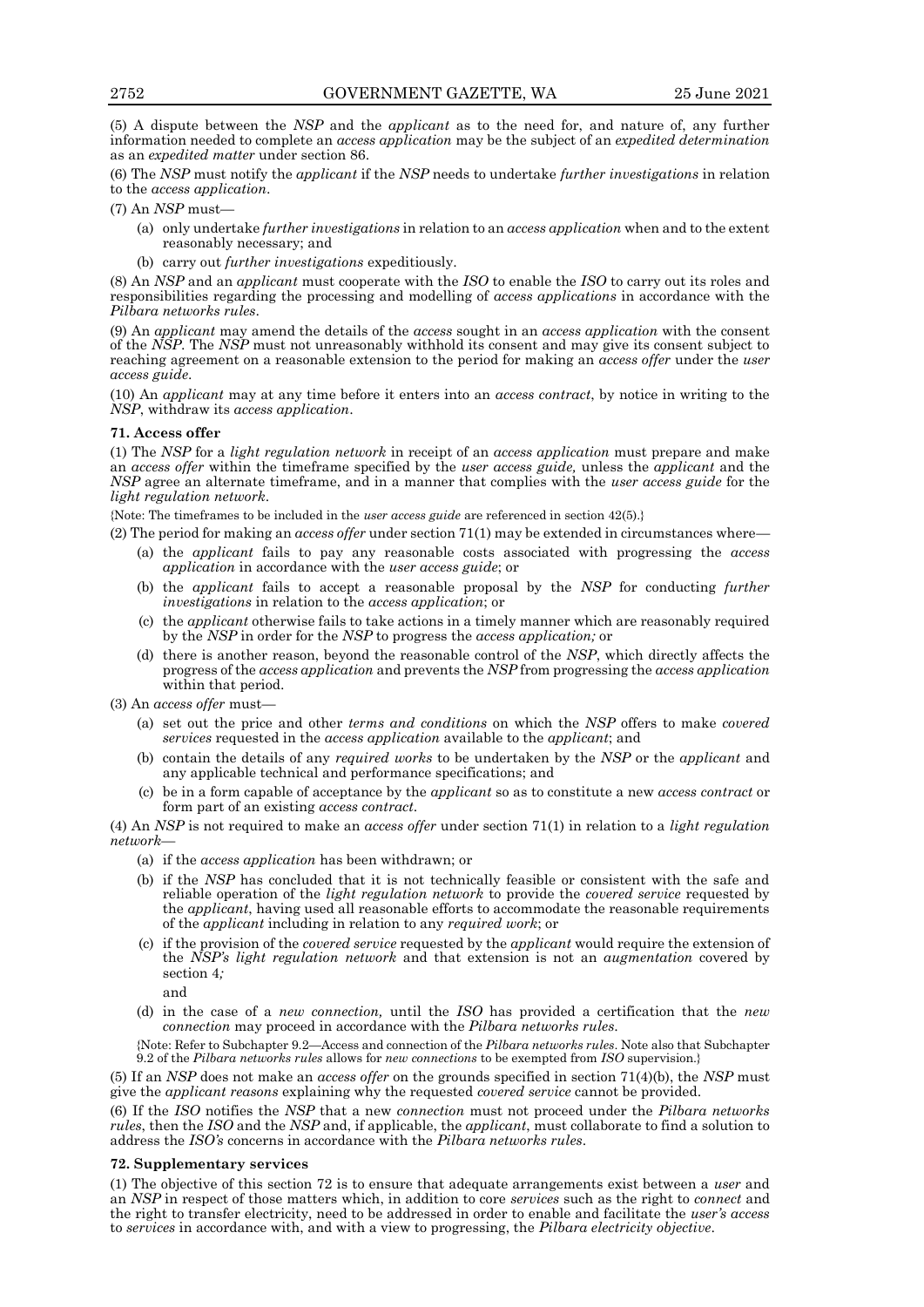(2) Each of the following matters is a **"supplementary service"**, to the extent that arrangements must exist between a *user* and an *NSP* in respect of the matter, in order to achieve the objective in section  $72(1)$ 

- (a) essential system services; and
- (b) energy balancing and settlement; and
- (c) metering; and
- (d) any other matter which meets this description.

(3) To the extent the provision of the *supplementary service* is not adequately dealt with by other means, for example by provision as a service under the *Pilbara networks rules*, an *access offer* and *access contract* must deal with each *supplementary service*, and must do so for each in a manner which—

- (a) to the extent that the *supplementary service* is dealt with in the *Pilbara networks rules* applying to the *light regulation network*—is consistent with and facilitates the treatment of the *supplementary service* in the *Pilbara networks rules*; and
- (b) otherwise—in accordance with the *harmonised technical rules* applying to the *light regulation network, good electricity industry practice* and the *Pilbara electricity objective*.

(4) For the purposes of section 72(3), for a *light regulation network* in the *NWIS*, the matters referred to in sections 72(2)(a), 72(2)(b) and 72(2)(c) are adequately dealt with in the *Pilbara networks rules* as they are in force at the *code commencement date*, and so are not required to be dealt with as a *supplementary service* under this section 72.

{Note: Section 116 requires an *arbitrator's* award to be consistent with the *Pilbara networks rules*.}

#### **73. Negotiations**

(1) An *applicant* who has made an *access application* may by notice to the *NSP* for the *light regulation network* request negotiations in relation to any aspect of *access* to a *covered service* including—

- (a) whether *access* can be granted; and
- (b) the price and other *terms and conditions* of an *access offer*.

(2) Following a request under section 73(1), the *NSP* and the *applicant* (and any other person that the *NSP* and the *applicant* agree to include as a party to negotiations) must negotiate in good faith about how *access* can be granted and if so, the *terms and conditions* for the provision of *access*.

(3) If an *access application* is for more than one *covered service*, the *applicant* may by notice to the *NSP* require negotiations in relation to those *covered services* take place as part of the same negotiation process.

(4) An *applicant* may at any time by notice to the *NSP* bring negotiations requested under this section 73 to an end, whether or not the *applicant* also refers or has referred a related *access dispute* to *arbitration*.

(5) Subchapter 9.5 applies in connection with negotiations between an *NSP* and an *applicant.*

## **CHAPTER 7—ARBITRATION OF ACCESS DISPUTES**

{Note that the *arbitrator* has *limited discretion* under this Code in relation to the following *access disputes*—

- 1. Consultation under section 37 on information to be *published—*see section 37(4).
- 2. The composition of the *Horizon Power coastal network* initial *capital base*—see section 52(3).
- 3. A determination under section 59(1) (depreciation)—see section 59(4).
- 4. *Tariff setting methodology*—see section 62(3).
- 5. Interim ringfencing under section 140—see section 140(4).
- 6. Ringfencing rules—see section 133(3)}

### *Subchapter 7.1—Administration*

## **74. Meaning of "arbitrator's determination"**

In this Code **"arbitrator's determination"** means an expedited determination, an interim determination, or a final determination.

## **75. Authority's role**

(1) The *Authority's* functions include—

- (a) establishing a pool of potential *arbitrators*;
- (b) in respect of a *dispute notice—*appointing an *arbitrator* and referring the *access dispute* the subject of the notice to it;
- (c) *publishing* information about *access disputes* and *arbitrator's determinations*; and
- (d) any other function expressly set out in this Code.

(2) The *Authority* has the power to do all things necessary or convenient to be done for or in connection with the performance of its functions.

## **76. Authority to maintain pool of potential arbitrators**

(1) The *Authority* must—

(a) establish and *maintain* a pool of at least 3 commercial arbitrators from which an *arbitrator* may be appointed; and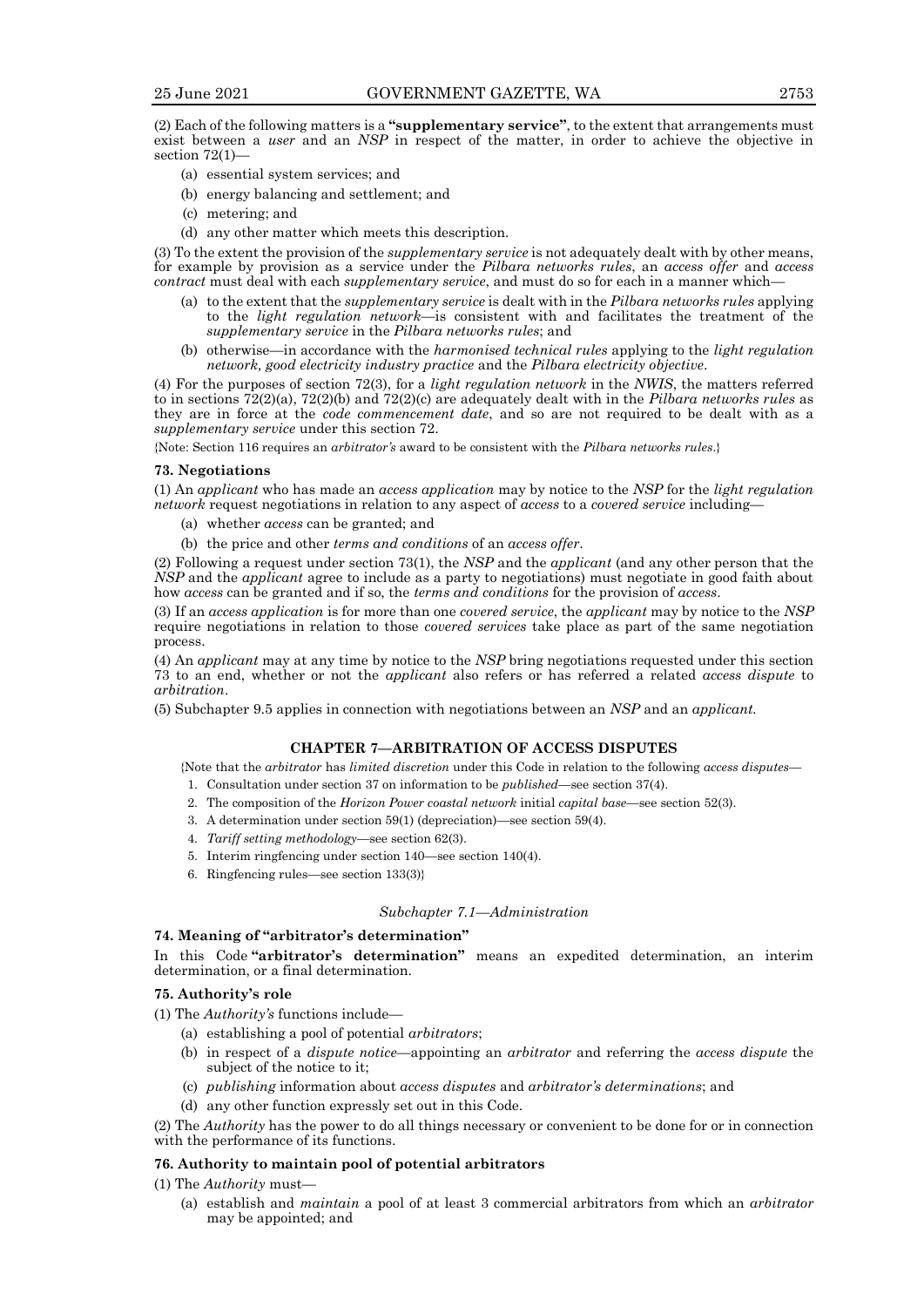- (b) ensure that each *pool member*
	- (i) is an "Australian legal practitioner" as defined in the *Legal Profession Act 2008*; and
	- (ii) has been admitted to practice in Australia for at least 10 years; and
	- (iii) has practiced primarily in arbitration or litigation; and
	- (iv) is suitably qualified to act as *arbitrator*.

(2) The *Authority* may at any time add a person to, or remove a person from, the pool established under section 76(1)(a), and in doing so may consult with any person it considers appropriate including a current *pool member*.

(3) The *Authority* must *publish* a list of *pool members*, setting out each *pool member's* name, contact details and (where provided by the *pool member*) curriculum vitae.

(4) The *Authority* may determine in its discretion from time to time the process for identifying candidates to be *pool members*.

(5) The pools created under this section 76 and under the *Pilbara networks rules* can be the same.

## **77. Publication of information**

(1) Within 5 *business days* after it receives the publication version of an *arbitrator's determination* from an arbitrator, the *Authority* must—

- (a) *publish* the following information—
	- (i) the *light regulation network* the subject of the *arbitration*; and
	- (ii) the parties' names; and
	- (iii) the name of the *arbitrator* and, if applicable, the other members of the *arbitral panel*; and
	- (iv) the time elapsed between the *access dispute* being referred to the *arbitrator* and the making of the *arbitrator's determination*; and
	- (v) the publication version of the *arbitrator's determination*;

and

- (b) email a copy of, or a hyperlink to, the information under section 77(1) to each email address listed on the *Authority's subscriber database*.
- (2) At least once a year on a date of its choosing, the *Authority* must—
	- (a) *publish* information about—
		- (i) the number of *dispute notices* lodged; and
		- (ii) in respect of each *dispute notice*—whether it was—
			- A. withdrawn; or
			- B. resolved by a *final determination*; or
			- C. resolved in some other manner;

and

(b) email a copy of, or a hyperlink to, the information under section 77(2) to each email address listed on the *Authority's subscriber database.*

(3) A good faith disclosure of information by the *Authority* under or purportedly under this section 77 is a permitted disclosure under section 161, and section 165 {Pre-disclosure process} does not apply to it.

# **78. Confidentiality**

(1) Without limiting the definition of *confidential information*, for the purposes of this Chapter 7 **"confidential information"** includes information that is prepared, filed, lodged, or served on another party, in the course of the *arbitration* and specifically includes the following—

- (a) statements in the nature of pleadings or submissions, and other information supplied to the *arbitrator* by a party to the *access dispute*; and
- (b) any information supplied by a party to another party in compliance with a direction of the *arbitrator*; and
- (c) any evidence (whether documentary or otherwise) supplied to the *arbitrator*; and
- (d) any notes made by the *arbitrator* of oral evidence or submissions given before the *arbitrator*; and
- (e) any transcript of oral evidence or submissions given before the *arbitrator*; and
- (f) any ruling or *arbitrator's determination* which is not required to be *published* under this Chapter 7; and
- (g) any other thing declared by the *arbitrator* to be *confidential information* (whether of the *arbitrator's* own motion or on the request by a party).

(2) Subject to this section 78, a person must comply with Subchapter 9.5 in respect of this Chapter 7. (3) The *arbitrator* may give an oral or written order to any person not to disclose or use specified information that was given to the person in the course of an *arbitration* without the *arbitrator's* permission and a person must comply with that order.

(4) An order under section 78(3), prevails over, and may modify the effect of, Subchapter 9.5 of this Code as it applies in respect of this Chapter 7.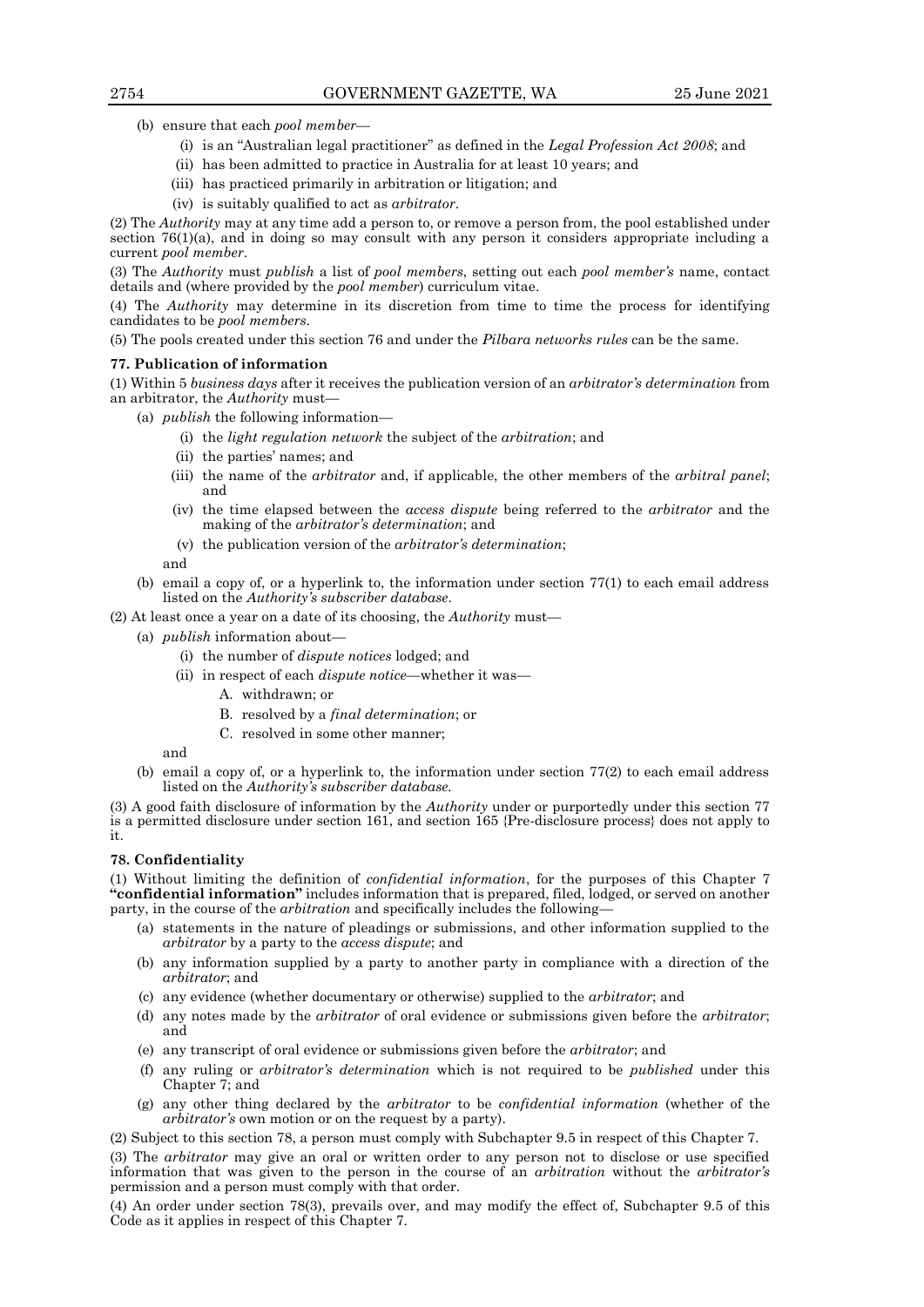(5) Without limiting section 78(4), section 165 {Pre-disclosure process} applies subject to any order under section 78(3).

# **79. Functions**

It is a function of each of—

- (1) the Authority; and
- (2) a pool member; and
- (3) an arbitrator; and
- (4) a panel expert; and
- (5) the ISO; and
- (6) an independent expert appointed under section 112,

respectively, to do each thing required of them under this Chapter 7.

### **80. Commercial Arbitration Act does not apply**

An *arbitration* under this Chapter 7 is not an arbitration within the meaning of the *Commercial Arbitration Act 2012*.

#### *Subchapter 7.2—Commencement and termination*

# **81. Dispute notice**

(1) At any time, an *applicant* or an *NSP* may lodge a *dispute notice* with the *Authority*.

- (2) The *dispute notice* must state—
	- (a) the *service* to which the *dispute notice* relates; and
	- (b) where applicable—the *access application* and the *access offer* made in response to the *access application*; and
	- (c) the matters (if any) on which agreement has been reached; and
	- (d) each matter that is in dispute and, if the *complainant* proposes that a matter or matters be dealt with as an *expedited matter*, that proposal; and
	- (e) the *complainant's* name and address, and contact details for a contact person; and
	- (f) the name and address of the other party to the *access dispute*; and
	- (g) the name and address of each other person that the *complainant* reasonably believes may have an interest in being joined as a party to, or otherwise heard in, the *access dispute*.

## **82. Notifications following dispute notice**

(1) As soon as practicable, and in any event within 2 *business days* after a *dispute notice* is lodged under section 81(1), the *complainant* must serve it on the other party.

(2) Upon receipt of a *dispute notice*, the *Authority* must—

- (a) *publish* a notice setting out—
	- (i) the parties to the *access dispute*; and
	- (ii) the *complainant's* contact details;

and

(b) email a copy of, or a hyperlink to, the *published* notice to each email address in the *Authority's subscriber database*.

#### **83. Trivial or vexatious claims**

(1) Subject to section 99, at any time, the *arbitrator* may, of their own motion or on the application of a party to an *access dispute* (other than the *complainant*), terminate an *arbitration* without making an *arbitrator's determination* if the *arbitrator* considers that—

- (a) the *complainant* lodged the *dispute notice* frivolously, vexatiously, prematurely or unreasonably; or
- (b) before lodging the *dispute notice*, the *complainant* failed to negotiate in good faith regarding the matters now subject to the *dispute notice*; or
- (c) the subject matter of the *access dispute* is trivial, misconceived or lacking in substance.

(2) The *arbitrator* terminates an *arbitration* under section 83(1) by giving notice of the termination to the parties, the *ISO* and the *Authority*.

(3) A notice under section 83(2)—

- (a) must include the *arbitrator's reasons* for the termination; and
- (b) takes effect from the later of—
	- (i) the time the parties receive the notice; or
	- (ii) the time (if any) specified in the notice.

(4) The termination of an *arbitration* under section 83(2) is final and binding on the parties. {Note: Section 124 deals with costs of the *arbitration*.}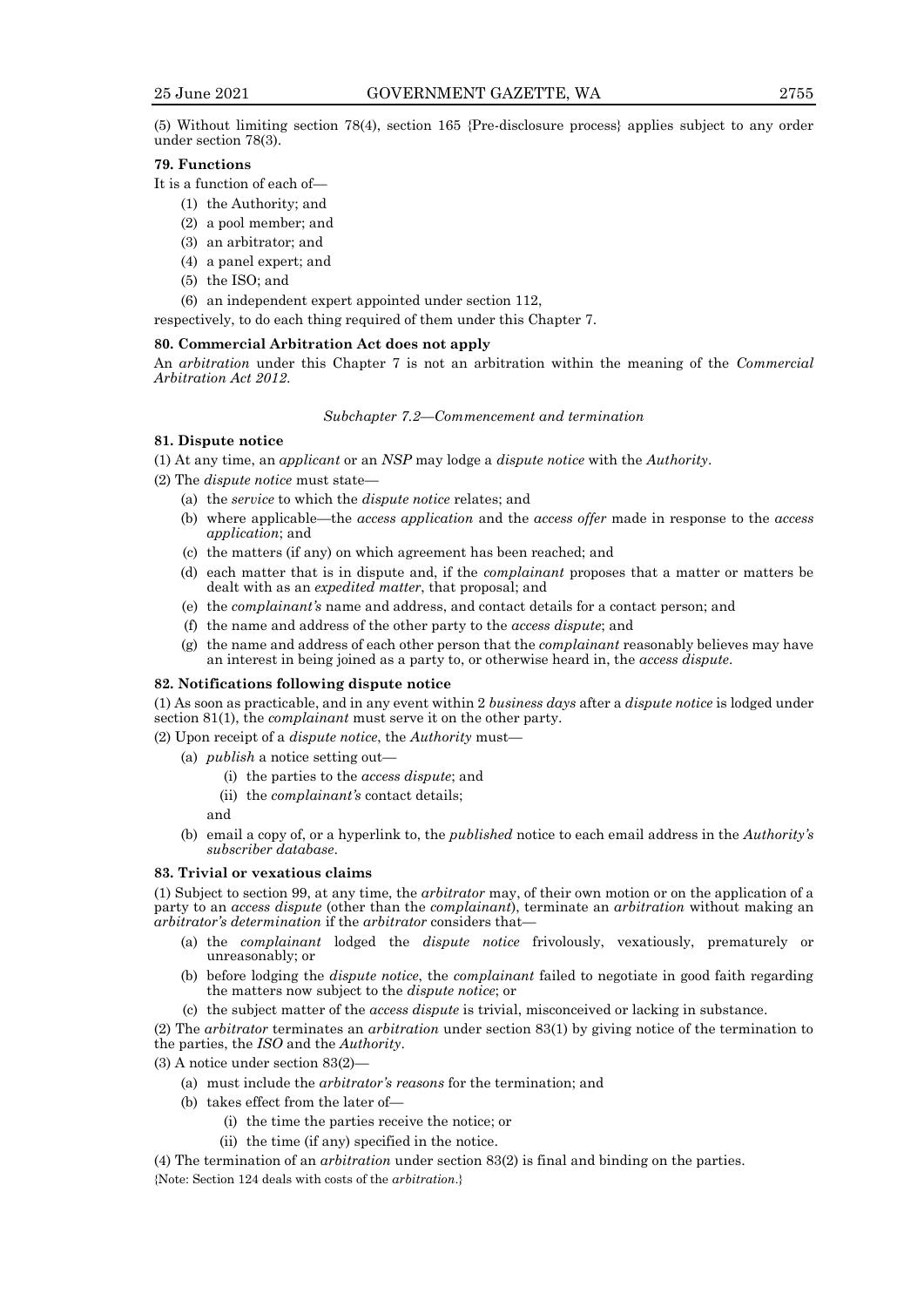## **84. Withdrawal of a dispute notice**

(1) A *complainant* (other than a *complainant* who is an *NSP*) may withdraw a *dispute notice* at any time before the *arbitrator* makes a *final determination*.

(2) If the *complainant* is an *NSP*, it may withdraw a *dispute notice* at any time before the *arbitrator* makes a *final determination,* but only with the other parties*'* written consent.

(3) If a *dispute notice* is withdrawn under this section 84—

(a) the *arbitration* terminates on the date on which the *dispute notice* is withdrawn; and

{Note: Section 124 deals with costs of the *arbitration*.}

(b) within 5 *business days* after the notice is withdrawn under this section 84, the *arbitrator* must notify the *Authority* that the *arbitration* has terminated.

## **85. Mediation**

(1) If a party to an *access dispute* is not—

- (a) the *ISO*; or
- (b) a party joined under section 88(6),

it may request that the *arbitrator* direct some or all of the parties to attend mediation to attempt to resolve some or all of the issues in dispute.

(2) The *arbitrator*—

- (a) may, of its own motion or at the request of a party under section 85(1), having regard to the objective in section 98(1); and
- (b) must, if two or more parties make a joint request under section 85(1)*,*

direct any or all of the parties to attend mediation to attempt to resolve some or all of the issues in dispute.

(3) The *arbitrator's* direction under this section 85 may set out timeframes and procedures for the mediation.

(4) Within 2 *business days* after a mediation terminates, the parties which attended mediation must give notice to the *arbitrator* setting out the issues in dispute (if any) which were resolved at mediation.

## **86. Determination of an expedited matter**

- (1) In this section 86, "**expedited matter**" means a matter (including a discrete matter arising in the course of an *arbitration*)—
- (a) which is capable of being fairly determined within the timeframe set out under this section 86; and
- (b) the resolution of which may permit the *access application* or negotiation to which the matter relates to be further progressed without the parties having to resort to a longer or full-scale dispute process.

{Note: Each of the matters listed under section 115(2) is not an *expedited matter.* Examples of an *expedited matter* include—

- the procedure applying in the course of an *access application* or a negotiation under section 73; and
- a modelling conclusion.}

(2) An *expedited determination* must not deal with any of the matters listed under section 115(2).

(3) At any time, an *applicant* or the *NSP* may apply to the *arbitrator* for the determination of an *expedited matter* under this section by giving notice-

- (a) requesting expedited hearing of the matter; and
- (b) setting out the grounds for why the expedited hearing and resolution of the matter may permit the *access application* or negotiation to which the matter relates to be further progressed without the parties having to resort to a longer or full-scale dispute process.

(4) Within 2 *business days* after receiving a notice under section 86(3), the *arbitrator* must give notice to each other party of the request—

- (a) attaching a copy of the notice under section 86(3); and
- (b) inviting the party to make a submission in response to the notice under section 86(3) within the timeframe under section 86(5).

(5) Within 5 *business days* after receiving a notice under section 86(4), a party may lodge a submission with the *arbitrator*—

- (a) supporting or opposing the request; and
- (b) giving reasons for its position; and
- (c) whether or not the party supports or opposes the request—setting out the party's position in relation to the matters under section  $86(8)$ .

(6) Within 10 *business days* after receiving a notice under section 86(4), the *arbitrator* must consider any submissions lodged under section 86(5) and either—

- (a) if, the *arbitrator* determines that the expedited hearing and resolution of the matter may permit the *access application* or negotiation to which the matter relates to be further progressed without the parties having to resort to a longer or full-scale dispute process—direct that the hearing and determination of an *expedited matter* proceed under sections 86(8) and 86(9); and
- (b) otherwise—direct that the matter continue as a normal *arbitration*.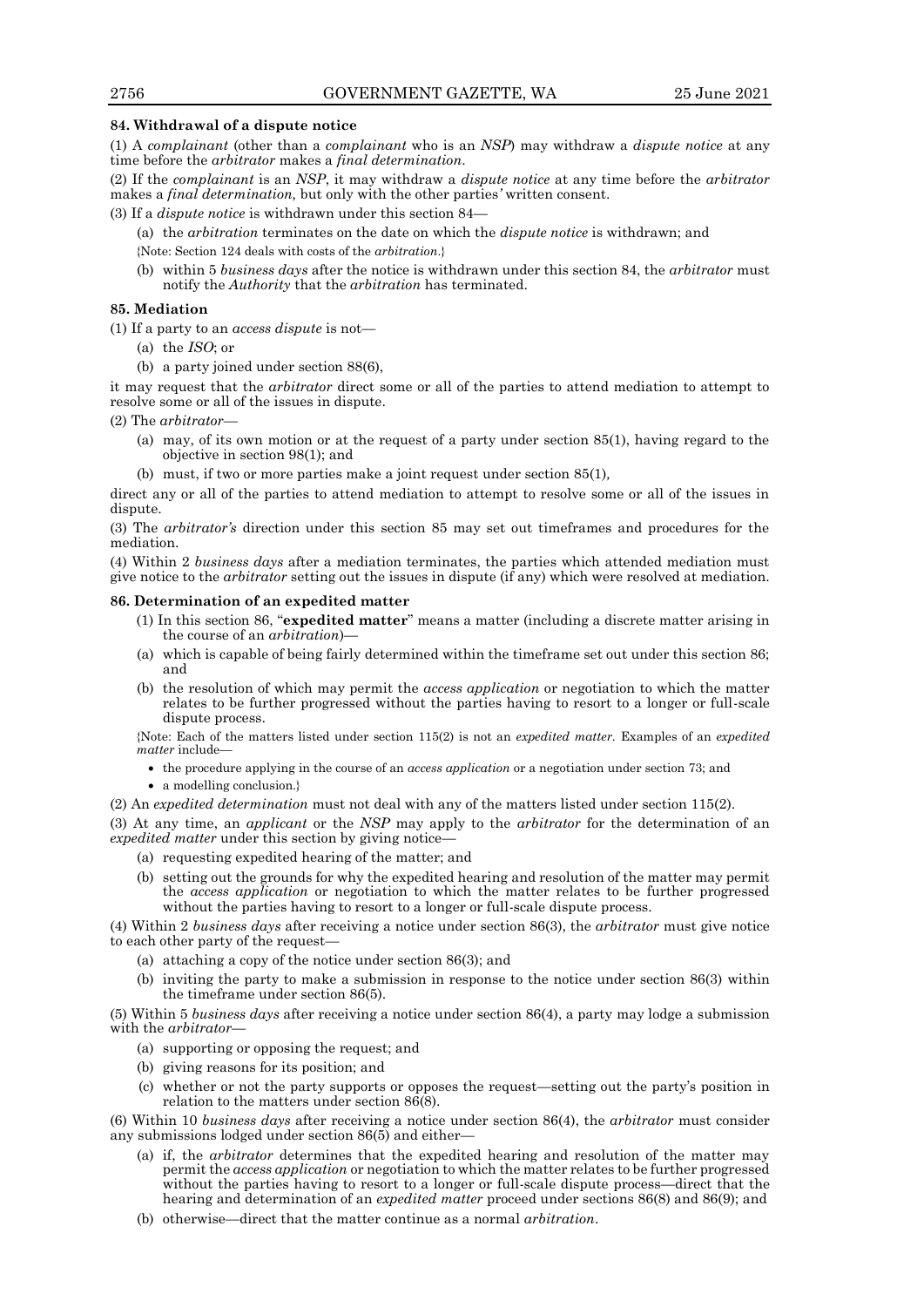(7) Upon making a direction under section 86(6), the *arbitrator* must immediately give the parties notice of the direction.

- (8) If the *arbitrator* makes a direction under section 86(6)(a)—
	- (a) unless the *arbitrator* directs otherwise, the parties are restricted to—
		- (i) one round of written submissions and evidence; and
		- (ii) one round of written submissions and evidence in reply
		- (which must not be amended except with the *arbitrator's* leave);
		- and
	- (b) unless the *arbitrator* directs otherwise, any hearing is to be conducted without legal representation (but a party may obtain legal advice in preparing the written submission); and
	- (c) the *arbitrator* may elect to dispense with a hearing and determine the matter on the papers; and
	- (d) the *arbitrato*r is to treat the objective of informality and expedition as paramount; and
	- (e) the *arbitrator* must endeavour to determine the *expedited matter* within 10 *business days* after the issue of the notice under section 86(7); and
	- (f) the parties must take all reasonable steps to assist the *arbitrator* to determine the *expedited matter* within 10 *business days* after the issue of the notice under section 86(7).
	- {Note: Section 118 sets out general requirements in respect of an *arbitrator's determination*.}

(9) If in the course of an expedited hearing the *arbitrator* determines that it is not possible to determine the *expedited matter* in the time, or on the materials, available under section 86(8), the *arbitrator* may do one or more of the following—

- (a) determine the matter as soon as practicable within a longer period not exceeding 20 *business days* after the expedited process is commenced; or
- (b) direct that the matter cease being expedited, and continue as a normal *arbitration*; or
- (c) make an *interim determination*.

(10) An *expedited determination* is binding on the parties.

# *Subchapter 7.3—Parties*

# **87. Parties to an arbitration**

- (1) The parties to an *arbitration* are—
	- (a) the *applicant* and the *NSP*; and
	- (b) if the *arbitrator* permits a person to be joined as a party under section 88(6)or directs the *ISO* to join under section 89—that person or the *ISO*, from the time they are joined.
- (2) A party to an *arbitration* must comply with any direction or order of the *arbitrator*.

#### **88. Consolidation, joinder and other third party participation**

(1) Within 5 *business days* after the *Authority publishes* information under section 90(6)(c), a person who is not a party to an *arbitration* may apply to the *arbitrator* to—

- (a) consolidate part or all of the *arbitration* with part or all of another *arbitration* (**"second arbitration"**) to which the person is a party; or
- (b) be joined as a party; or
- (c) be heard in, or participate in, the *arbitration*; or
- (d) otherwise have their views or interests considered in the *arbitration*.
- (2) An application under section 88(1) must—
	- (a) set out the applicant's name and address, and contact details for a contact person; and
	- (b) set out the order or orders sought under section 88(1); and
	- (c) be accompanied by—
		- (i) submissions in support of the application; and
		- (ii) any evidence in support of the application;
		- and
	- (d) in the case of an application under section 88(1)(a)—set out the name and address and contact details for—
		- (i) the arbitrator appointed in the *second arbitration*; and
		- (ii) each party to the *second arbitration*.

(3) Within 2 *business days* after receipt of an application under section 88(1), the *arbitrator* must give notice of the application to each party and each person listed under section 88(2)(d) (if applicable)—

- (a) enclosing a copy of the application; and
- (b) inviting submissions and evidence in response to the application within 5 *business days*.

(4) Within 5 *business days* after receiving notice under section 88(3), a person may lodge submissions and evidence in response to an application under section 88(1).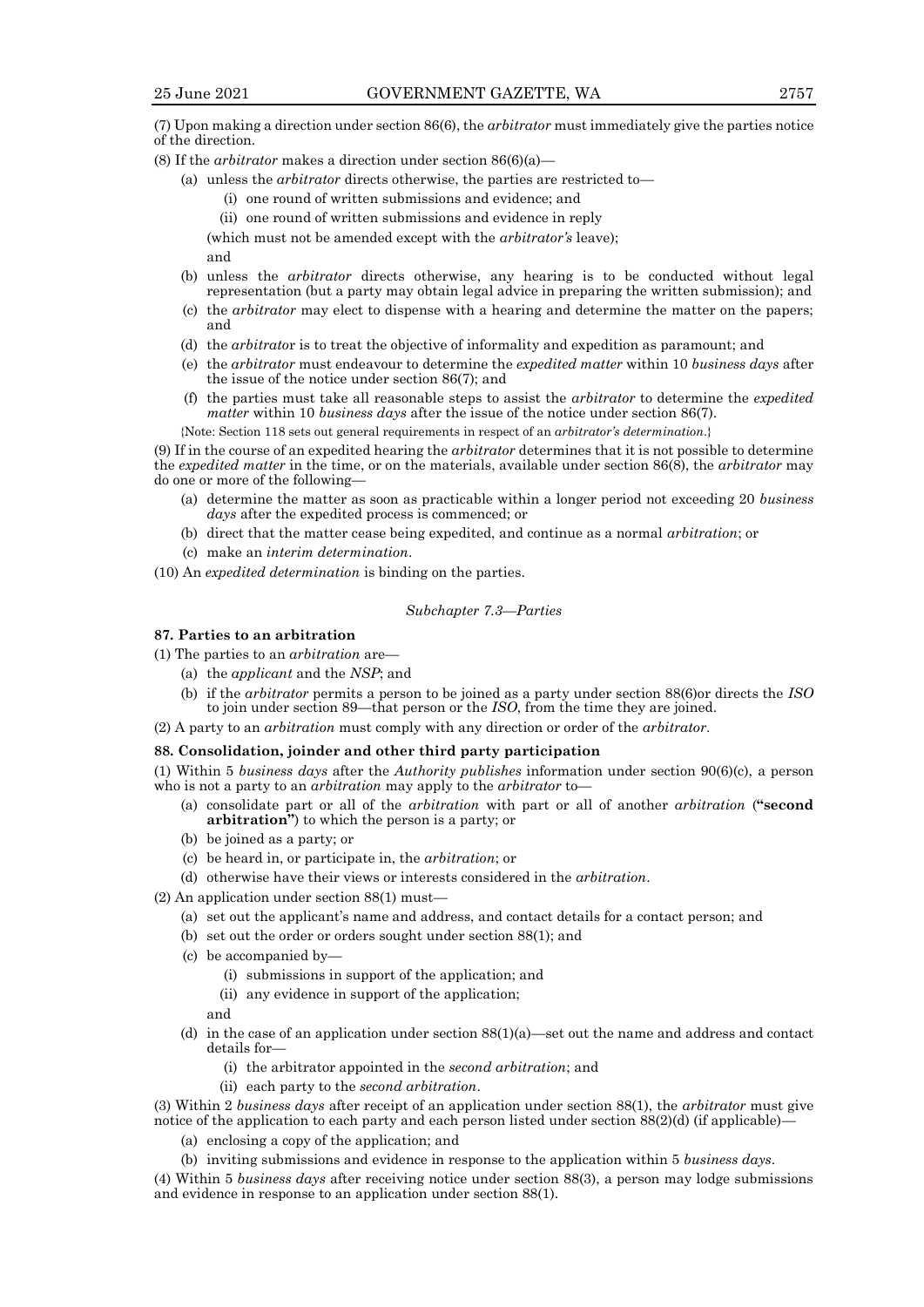(5) Within 10 *business days* after the *arbitrator* gives notice under section 88(3), the *arbitrator* may convene a hearing in relation to an application under section 88(1) and each person who received a notice under section 88(3) may participate in the hearing.

(6) As soon as practicable after receiving an application under section 88(1) and in any event within 20 *business days* after the *arbitrator* gives notice under section 88(3), the *arbitrator* must—

- (a) make such orders (if any) regarding the conduct of the *arbitration* (including the applicant's participation in the *arbitration*) as the *arbitrator* considers appropriate; and
- (b) give notice of the orders to the parties; and
- (c) in the case of an application under section  $88(1)(a)$ —give notice of the orders to each person listed under section 88(2)(d).

(7) In determining an application under section 88(1), the *arbitrator* must have regard to—

- (a) the objective in section 98(1); and
- (b) any submissions received under section 88(4); and
- (c) if the person has applied under section  $88(1)(a)$ 
	- (i) whether there is a compelling case for the application to be granted; and
	- (ii) the benefits of the application being granted; and
	- (iii) the disadvantages of the application being granted, including—
		- A. any delay in determining the *access dispute* or the *second arbitration*; and
		- B. any additional cost to the parties to the *access dispute* or the *second arbitration*; and
	- (iv) whether the request can be addressed by allowing participation in some other form; and
- (d) if the person has applied under section  $88(1)(b)$  to  $88(1)(d)$ 
	- (i) whether there is a compelling case for the application to be granted; and
	- (ii) the benefits of the application being granted; and
	- (iii) the disadvantages of the application being granted, including—
		- A. any delay in determining the *access dispute*; and
		- B. any additional cost to the parties;

and

- (iv) whether the person's participation should be limited in any way; and
- (v) whether the request can be addressed by allowing participation in some other form; and
- (e) the extent to which allowing the person's participation in this *access dispute* may avoid another *access dispute*, and any resulting efficiencies.

(8) If an *arbitrator* determines under section 88(6) that part or all of an *arbitration* is to be consolidated with part or all of another *arbitration*, within 5 *business days* after giving notice under section 88(6), the two arbitrators must—

- (i) confer in relation to procedural steps consequent upon the consolidation of the *arbitrations*, including which of them will hear and determine the consolidated *arbitration*; and
- {Note: Section 98 applies to a consolidated *arbitration*.}
- (ii) if the arbitrators agree on the procedural steps consequent upon the consolidation of the *arbitrations*—give notice of the steps to the arbitrators and the parties to the consolidated *arbitration*.

(9) If the arbitrators do not agree on the procedural steps consequent upon the consolidation of the *arbitrations* under section 88(8)—

- (a) within 1 *business* day after the expiry of the period under section 88(8)—
	- (i) the *arbitrator* must immediately give notice to the *Authority* to that effect; and
	- (ii) each arbitrator must give notice to the *Authority* of proposed procedural steps consequent upon the consolidation of the *arbitrations* and the *reasons* for the proposed steps;

and

- (b) within 5 *business days* after the *Authority* receives notice under section 88(9)(a), the *Authority* must determine the procedural steps consequent upon the consolidation of the *arbitrations* and give notice of them to the parties to the consolidated *arbitration*.
- (10) The *arbitrator* may at any time—
	- (a) direct a party to provide the *arbitrator* with sufficient information to enable it to identify other persons who might wish to apply under section 88(1); and

{Note: This may include information as to any (or any other) *applicants* and details of each *applicant's access application*.}

- (b) notify any person identified by it under section 88(10)(a) of the *access dispute* and the parties to the *access dispute*.
- (11) A party must promptly comply with a direction under section 88(10)(a).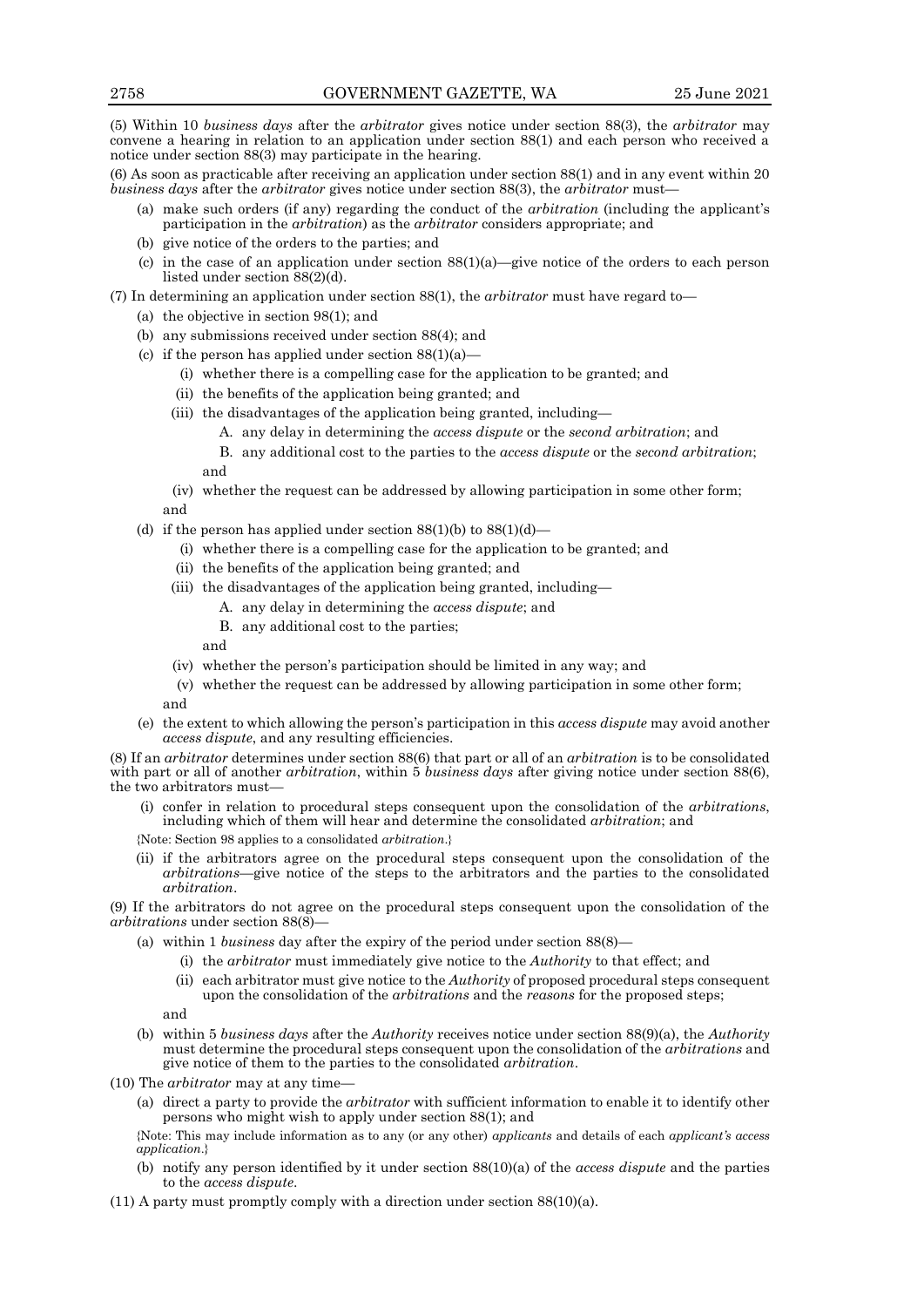## **89. Arbitrator may join the ISO as a party if absolutely necessary**

(1) Subject to this section 89, the *arbitrator* may, on its own initiative or at a party's request, consider joining the *ISO* as a party.

- (2) Before joining the *ISO* as a party, the *arbitrator* must give notice to each party and the *ISO*
	- (a) proposing the joinder of the *ISO*; and
	- (b) setting out its *reasons* for the potential joinder; and
	- (c) inviting them to make a submission on the proposal within the timeframe under section 89(3).

(3) As soon as practicable, and in any event within 5 *business days*, after receiving the *arbitrator's* notice under section 89(2), each of the parties and the *ISO* may make a submission to the *arbitrator*—

- (a) supporting or opposing the proposal; and
- (b) giving reasons including its views on the matters set out under section 89(4) and 89(5).

(4) The *arbitrator* may only join the *ISO* as a party if—

- (a) having regard to the objective at section 98(1), and the benefits of preserving the *ISO's* independence, the *arbitrator* considers it absolutely necessary to join the *ISO* as a party, to enable the *arbitrator* to properly determine the *access dispute*; and
- (b) the *arbitrator* determines that there is no other practicable way in which to obtain the necessary information or assistance, including any combination of requests under section 107(1), engagement under section 113(1), and independent experts under section 112.

(5) The *arbitrator* must not join the *ISO* as a party solely on the ground that an act or omission of the *ISO* is in dispute.

- (6) Within 10 *business days* after giving notice under 89(3), the *arbitrator*
	- (a) may direct the *ISO* to become a party to an *arbitration*; and
	- (b) must give the parties and the *ISO* notice of its decision on the joinder of the *ISO*.
- (7) A direction under section 89(6) is final and binding on the parties (including the *ISO*).

### *Subchapter 7.4—The arbitrator and the arbitral panel*

## **90. Appointing the arbitrator**

(1) As soon as practicable, and in any event within 5 *business days*, after a *dispute notice* is served, each party must give a notice to the other party—

- (a) nominating two or more *pool members* to determine the *access dispute*; and
- (b) attaching a notice from each nominated *pool member*
	- (i) confirming the *pool member's* availability to determine the *access dispute*; and
	- (ii) setting out the *pool member's* indicative schedule of fees; and
	- (iii) disclosing any matters likely to give rise to justifiable doubts as to the *pool member's*  impartiality or independence to determine the *access dispute*.

(2) Upon receipt of the notice under section 90(1) the parties must negotiate in good faith with a view to agreeing one or more *pool members* they will jointly nominate to the *Authority* to determine the *access dispute*.

(3) As soon as practicable, and in any event within 10 *business days* after a *dispute notice* is served—

- (a) if the parties have agreed on the *pool member* to determine the *access dispute*—the parties must give a joint notice to the *Authority* of the agreed *pool member* and attaching a copy of the *pool member's* notice under section 90(1)(b); or
- (b) if the parties have not agreed on the *pool member* to determine the *access dispute*, each party must give a notice to the *Authority*—
	- (i) setting out—
		- A. the *pool members* the party nominated under section 90(1); and
		- B. if applicable, any submissions the party wishes to make about a nominated *pool member*, including regarding any matters disclosed under section 90(1)(b)(iii);

and

- (ii) attaching each nominated *pool member's* notice under section 90(1)(b).
- (c) Subject to section 90(4), within 2 *business days* after receipt of a notice under section 90(3)(a), the *Authority* must appoint the *pool member* jointly nominated by the parties to determine the *access dispute*.

(4) If the *Authority* considers there to be justifiable doubts as to the impartiality or independence of a *pool member* jointly nominated in a notice under section 90(3)(a) to determine the dispute-

- (a) it must not appoint the *pool member* to determine the *access dispute*; and
- (b) as soon as practicable, the *Authority* must give the parties notice that it will not appoint the *pool member*; and
- (c) within 3 *business days* after the issue of notice under section 90(4)(b), each party must give a notice to the *Authority* setting out the information under section 90(3)(b); and
- (d) within 5 *business days* after the issue of notice under section 90(4)(b), the *Authority* must— (i) have regard to any notices it receives under section  $90(4)(c)$ ; and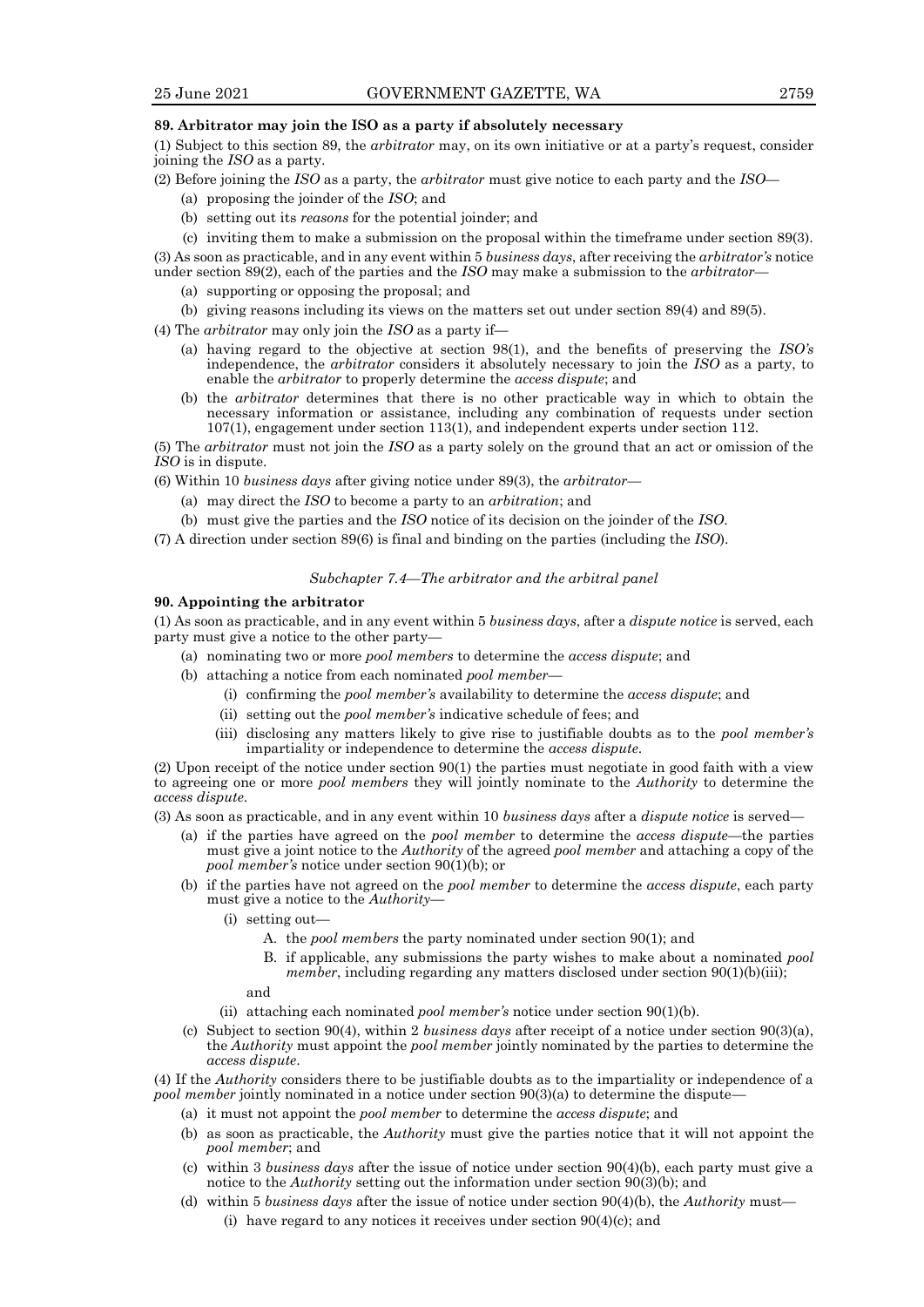- (ii) consider whether there are justifiable doubts as to the impartiality or independence of any *pool member* to determine the *access dispute*; and
- (iii) appoint a *pool member* to determine the *access dispute*.
- (5) If the parties give notice under section 90(3)(b) or fail to give any notice under section 90(3)—within 15 *business days* after service of the *dispute notice* under section 82(1), the *Authority* must—
	- (a) where applicable—have regard to any notices under section 90(3)(b); and
	- (b) consider whether there are justifiable doubts as to the impartiality or independence of any *pool member* to determine the *access dispute*; and
	- (c) appoint a *pool member* to determine the *access dispute*.
- (6) Within 1 *business day* of appointing a *pool member*, the *Authority* must—
	- (a) give a notice to the parties and the selected *pool member*
		- (i) confirming the appointment of the selected *pool member* as *arbitrator* to determine the *access dispute*; and
		- (ii) attaching the *dispute notice*; and
		- (iii) referring the *access dispute* to the *arbitrator* for determination under this Chapter 7; and
	- (b) give notice of the *arbitrator's* contact details to—
		- (i) the *ISO*; and
		- (ii) each person named under section  $81(2)(g)$ ;
		- and
	- (c) *publish* the following information—
		- (i) the *light regulation network* the subject of the *arbitration*;
		- (ii) the parties*'* names; and
		- (iii) the name and contact details of the *arbitrator*; and
		- (iv) the timeframe for a person who is not a party to apply under section 88(1); and
	- (d) email a copy of, or a hyperlink to, the *published* notice to each email address in the *Authority's subscriber database*.

(7) Subject to sections 94 and 96, the *Authority's* appointment of an *arbitrator* under this section 90 is final and binding on the parties.

# **91. [Not used]**

### **92. Arbitrator may convene an arbitral panel**

(1) Within 5 *business days* after receipt of a notice under section 90(6), a party may apply to the *arbitrator* to convene an *arbitral panel*, comprising the *arbitrator* and up to two experts, to hear the *access dispute*.

(2) An application under section 92(1) must—

- (a) set out the party's view on—
	- (i) the expertise required on the *arbitral panel*;
	- (ii) the number of experts to serve on the *arbitral panel*; and
	- (iii) the identity of the expert or experts to serve on the *arbitral panel*; and
	- (b) set out the party's submissions in support of the application; and
- (c) be accompanied by any evidence in support of the application.
- (3) Within 10 *business days* after receipt of a notice under section 90(6), the *arbitrator*
	- (a) may of its own motion; and
	- (b) must upon receipt of an application under section 92(1),
- give notice to each party—
	- (c) informing it of the proposal that the *access dispute* be heard by an *arbitral panel*; and
	- (d) in the case of the *arbitrator* proposing of their own motion that an *arbitral panel* hear the *access dispute*—setting out the *reasons* for the proposal; and
	- (e) in the case of an application under section 92(1)—attaching a copy of the application and all material lodged in support of the application; and
	- (f) inviting a submission on the proposal within the timeframe under section 92(4).

(4) As soon as practicable, and in any event within 10 *business days*, after receiving the *arbitrator's* notice under section 92(3), each party may make a submission to the *arbitrator*—

- (a) supporting or opposing the proposal, and giving reasons for its position; and
- (b) setting out the party's views on—
	- (i) the expertise required on the *arbitral panel*;
	- (ii) the number of experts to serve on the *arbitral panel*; and
	- (iii) the identity of the expert or experts to serve on the *arbitral panel*.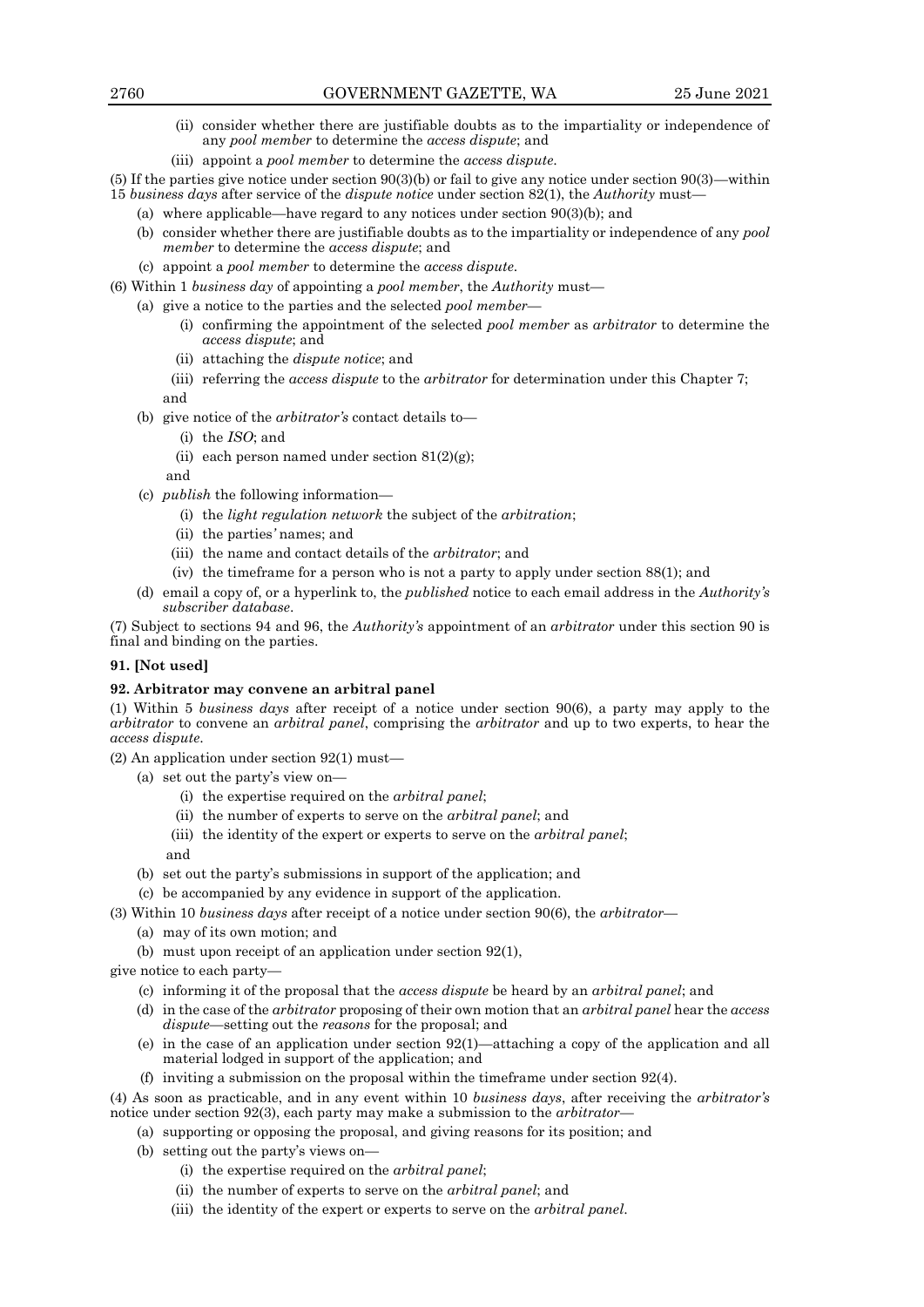- (5) Within 15 *business days* after giving notice under section 92(3), the *arbitrator* must—
	- (a) consider any submissions provided under section 92(4); and
	- (b) if the *arbitrator* considers it appropriate that the *access dispute* be heard by an *arbitral panel*
		- (i) obtain, from each person it proposes as an expert member, a notice—
			- A. confirming their availability to hear the *access dispute*; and
			- B. disclosing any matters likely to give rise to justifiable doubts as to their impartiality or independence to hear the *access dispute*; and
			- C. attaching the proposed expert member's current curriculum vitae;

and

- (ii) give a notice to the parties—
	- A. setting out
		- i. the identity of any proposed expert members; and
		- ii. the relevance of the proposed expert member's expertise to the *access dispute*;
		- iii. the fee each expert member will charge for the engagement or the manner in which that fee will be determined; and
	- B. attaching each notice under section 92(5)(b)(i); and
	- C. inviting the parties to make submissions in response to the notice within the period under section 92(6).

(6) Within 5 *business days* after receipt of the notice under section 92(5)(b)(ii), a party may lodge submissions in response to the notice.

- (7) The *arbitrator* must only appoint a proposed expert member to an *arbitral panel* if—
	- (a) the *arbitrator* considers that the person has professional expertise or experience that will assist the *arbitrator* to determine the *access dispute* efficiently and in accordance with the *Pilbara electricity objective*; and
	- (b) the *arbitrator* is satisfied that there are no justifiable doubts as to the person's impartiality or independence to hear the *access dispute*.
- (8) Within 10 *business days* after issuing the notice under section 92(5)(b)(ii), the *arbitrator* must—

(a) consider any submissions provided under section 92(6) and either—

- (i) decide to hear the *access dispute* as a single *arbitrator*; or
- (ii) decide to convene and chair an *arbitral panel*;

and

- (b) in the case of a decision to convene an *arbitral panel—*give notice to each proposed expert member appointed to the *arbitral panel* of their appointment; and
- (c) give notice to the parties of the *arbitrator's* decision and (if applicable) the names of any *panel expert* appointed to hear the *access dispute*.

(9) The *arbitrator's* decisions to convene an *arbitral panel* and appoint expert members are final and binding on the parties.

## **93. Operation of the arbitral panel**

(1) If an *access dispute* is to be heard by an *arbitral panel*, it is to be determined by the *arbitrator* as though the *arbitrator* is sitting as an *arbitrator* alone, except that the *arbitrator* must—

- (a) consider how the expertise of each *panel expert* could assist the *arbitrator* to determine a matter in the dispute; and
- (b) to the extent it determines that the expertise of a *panel expert* could assist, seek that person's views on the matter and have regard to those views in determining the dispute.
- (2) The *arbitrator* is to chair the *arbitral panel* and may determine its procedures.

# **94. Impartiality and independence of arbitral panel member**

- (1) In this section 94, **"arbitral panel member"** means, collectively—
	- (a) an *arbitrator* hearing a dispute as a single *arbitrator* or as chair of an *arbitral panel*; and
	- (b) a *panel expert* appointed under section 92(8)(b).

(2) An *arbitral panel member* must promptly disclose to the parties any circumstance likely to give rise to justifiable doubts as to the member's impartiality or independence, which the member has not previously disclosed to the parties.

(3) Subject to sections 94(4) to 94(5), if a party becomes aware that circumstances exist that give rise to justifiable doubts as to an *arbitral panel member's* impartiality or independence, it must within 3 *business days* after becoming aware of those circumstances give notice to the *arbitrator* and the other parties—

- (a) challenging the *arbitral panel member's* impartiality or independence; and
- (b) setting out the circumstances that give rise to justifiable doubts as to the *arbitral panel member's* impartiality or independence.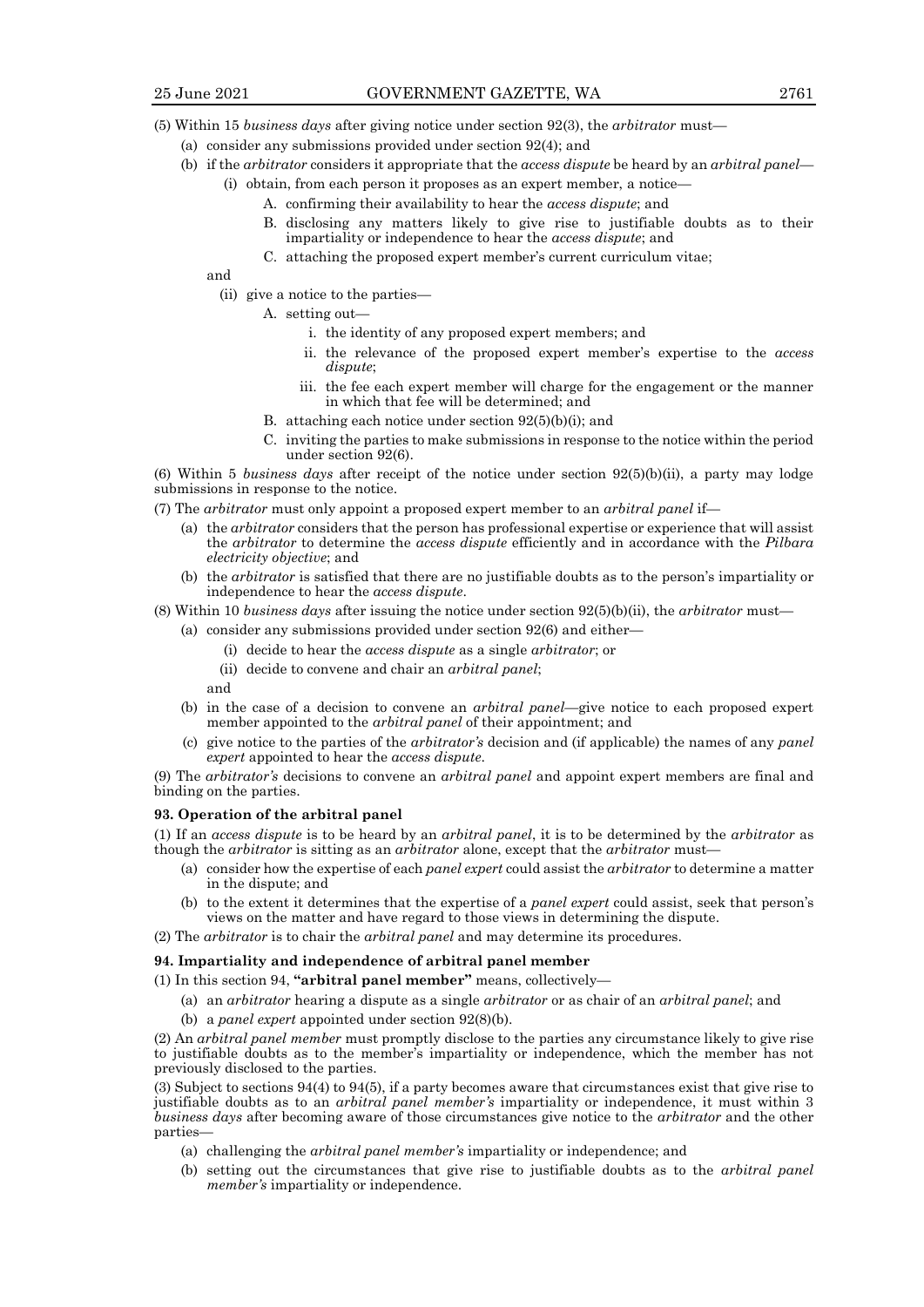(4) If a party was aware of circumstances that give rise to justifiable doubts as to an *arbitral panel member's* impartiality or independence before their appointment as an *arbitral panel member*—the party must not give notice under section 94(3) in respect of those circumstances.

(5) In this section 94, there are justifiable doubts as to the impartiality or independence of an *arbitral panel member* only if there is a real danger of bias on the part of the person in hearing or determining the *arbitration* (as the case may be).

(6) Within 5 *business days* after receipt of a notice under section 94(3), a party may give notice to the *arbitrator* and the other parties stating whether the party—

- (a) supports the challenge; or
- (b) does not support the challenge.

(7) Within 10 *business days* after the *arbitrator* receives a notice under section 94(3), the *arbitral panel member* the subject of the notice-

- (a) must give notice of their withdrawal from office if all the other parties give notices supporting the challenge; and
- (b) otherwise—may give notice of their withdrawal from office.

(8) A notice of withdrawal under section 94(7) must be given to—

- (a) in the case of the withdrawal of a *panel expert*—the *arbitrator* and the parties; and
- (b) in the case of the withdrawal of the *arbitrator*—the *Authority* and the parties.

(9) An *arbitral panel member*'s appointment in respect of an *access dispute* terminates immediately upon them giving notice under section 94(7).

{Note: Section 95 deals with change of *panel expert* and section 96 deals with change of *arbitrator*.}

(10) If an *arbitral panel member* does not withdraw from office under section 94(7)(b)—

- (a) within 10 *business days* after the *arbitrator* receives a notice under section 94(3)—the *arbitral panel member* must prepare *reasons* for the decision to not withdraw from office and (in the case of a *panel expert* provide a copy to the *arbitrator*); and
- (b) within a further 2 *business days—*the *arbitrator* must give the parties notice that the *arbitrator* rejects the challenge and give the parties a copy of the *reasons* under section 94(10)(a).

(11) If the *arbitrator* rejects a challenge under section 94(10)(b), the challenging party may, within 10 *business days* after receiving notice of the rejection, request the Chair of Resolution Institute ACN: 008 651 232 (or, if Resolution Institute no longer exists or refuses the request—the President of the Law Society of Western Australia) to decide on the challenge.

(12) A decision on a request under section 94(11) is final.

(13) While a request under section 94(11) is pending, the *arbitrator* must not progress the course of the *arbitration* and must not make an *arbitrator's determination*.

### **95. Change of panel expert**

(1) If for any reason a *panel expert* abandons the hearing of an *access dispute* or is unable to continue hearing the *access dispute*, the *panel expert* or any party may give notice to the other parties and the *arbitrator*—

(a) requesting that a new *panel expert* be appointed; and

(b) setting out the basis for the request.

(2) Within 5 *business days* after receiving a notice under section 95(1), the *panel expert* and each party may make a submission to the *arbitrator*—

- (a) supporting or opposing the request; and
- (b) giving reasons for its position.

(3) Within 5 *business days* after expiry of the time for the lodgement of a submission under section 95(2), the *arbitrator* must give notice to the *panel expert* and the parties of its decision whether to terminate the appointment of the *panel expert* and appoint a new *panel expert*.

(4) Where the *arbitrator* receives a notice under section 94(8)(a) or decides to appoint a new *panel expert*  under section 95(3)—the *arbitrator* and the parties must follow the process in section 92(5)(b) to 92(8) to appoint a new *panel expert*.

(5) Where a new *panel expert* is appointed in place of a previous *panel expert*—

- (a) the *arbitrator* may, having regard to the objective at section 98(1), order the proceeding to be reheard—
	- (i) in full, in which case all evidence heard by the previous *arbitral panel* is to be disregarded by the *arbitrator* unless resubmitted or retendered; or
	- (ii) in part, in which case any evidence heard by the *arbitral panel* during the parts of the *arbitration* which are reheard is to be disregarded by the *arbitrator* unless resubmitted or retendered;

and

(b) if no order is made under section 95(5)(a), then the *arbitration* is to continue as though the new *panel expert* had been present from the commencement of the *arbitration*.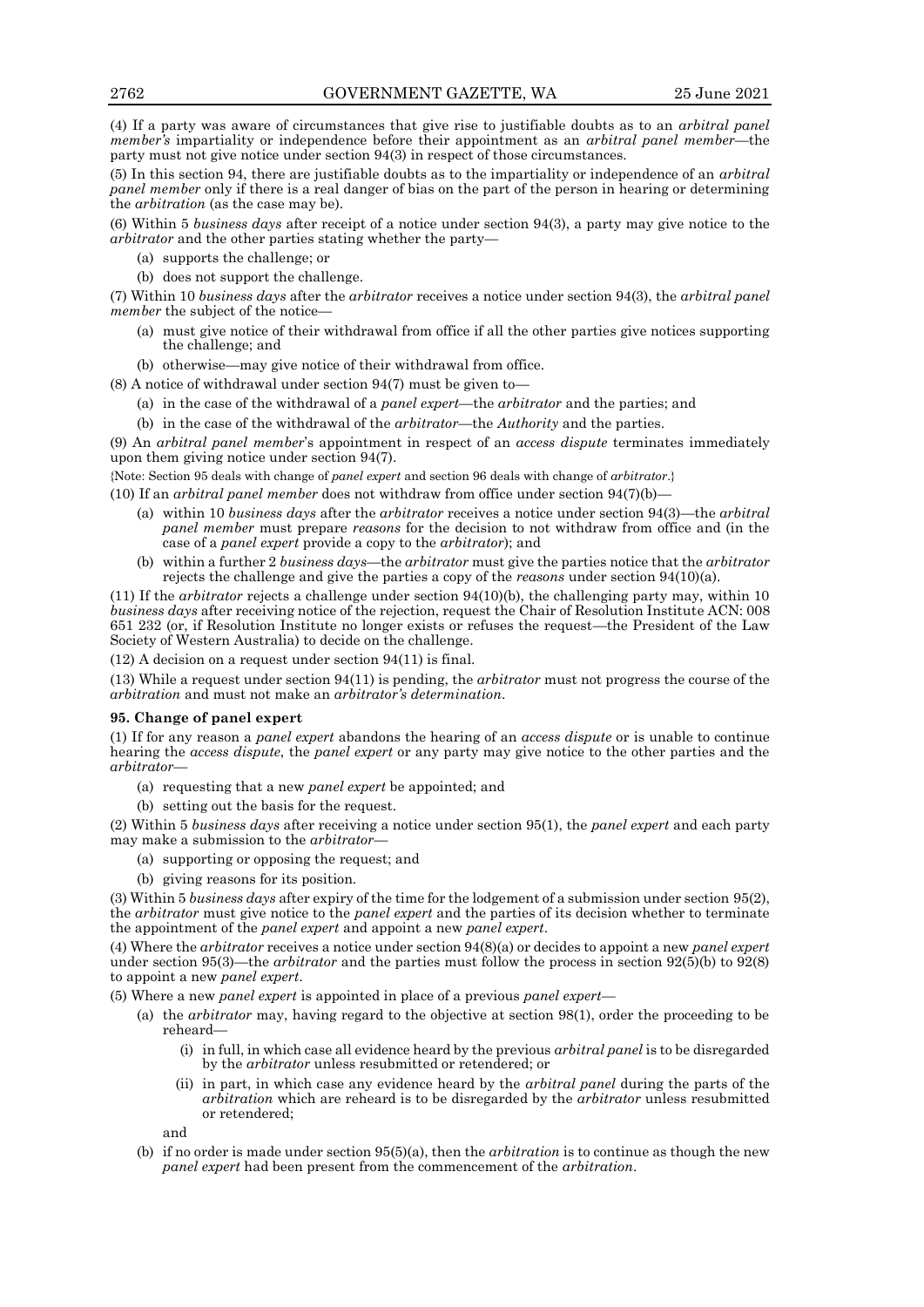## **96. Change of arbitrator**

- (1) If for any reason the *arbitrator*
	- (a) does not make a *final determination* within the time provided for under section 120(3) (as extended, if applicable); or
	- (b) abandons the *arbitration*; or
	- (c) is unable to continue the *arbitration*,
- the *arbitrator* or any party may give notice to the other parties and the *Authority*
	- (d) requesting that a new *arbitrator* to be appointed; and
	- (e) setting out the basis for the request.

(2) Within 5 *business days* after receiving a notice under section 96(1), the *arbitrator* and each party may make a submission to the *Authority*—

- (a) supporting or opposing the request; and
- (b) giving reasons for its position.
- (3) Where the *Authority* receives a notice under section 96(1)(a)—
	- (a) within 5 *business days* after expiry of the time for the lodgement of a submission under section 96(2), the *Authority* must—
		- (i) decide whether to allow further time (not exceeding 2 months) for the *arbitrator* to make a *final determination*; and
		- (ii) give notice of its decision to the *arbitrator* and the parties;

and

- (b) if the *Authority* does not allow further time under section 96(3)(a), it must terminate the appointment of the *arbitrator* and follow the process in section 90 to appoint a new *arbitrator*, for which purpose time is to be calculated from the date of the notice as if it were a *dispute notice*; and
- (c) if the existing *arbitrator* makes a *final determination* before a new *arbitrator* is appointed, then the notice under section 96(1) lapses and the *Authority* must not appoint a new *arbitrator*.

 $(4)$  If—

- (a) the *Authority* decides under section 96(3)(a) to allow further time for an *arbitrator* to make a *final determination*; and
- (b) the *Authority* considers in its absolute discretion that the *arbitrator* is unable to make a *final determination* within the extended time period,

the *Authority* must give notice to the *arbitrator* and the parties terminating the appointment of the *arbitrator* and follow the process in section 90 to appoint a new *arbitrator*, for which purpose time is to be calculated from the date of the notice as if it were a *dispute notice*.

(5) Where the *Authority* receives a notice under section 96(1)(b) or 96(1)(c)—within 5 *business days* after expiry of the time for the lodgement of a submission under section 96(2), the *Authority* must—

- (a) decide whether to terminate the *arbitrator's* appointment and appoint a new *arbitrator*; and
- (b) give notice of its decision to the *arbitrator* and the parties.

(6) An *arbitrator's* appointment in respect of an *access dispute* terminates immediately upon the *Authority* giving notice under section 96(5).

(7) Where an *arbitrator* gives a notice of withdrawal under section 94(7) or an *arbitrator's* appointment is terminated—the *Authority* must follow the process in section 90 to appoint a new *arbitrator*, for which purpose time is to be calculated from the date of the notice as if it were a *dispute notice*.

## **97. Effect of appointment of new arbitrator or panel expert on evidence previously given and determinations previously made**

(1) Where a new *arbitrator* is appointed in place of a previous *arbitrator*—

- (a) the new *arbitrator* may, having regard to the objective at section 98(1), order the proceedings to be reheard—
	- (i) in full, in which case all evidence heard by the previous *arbitrator* is to be disregarded by the new *arbitrator* unless resubmitted or retendered; or
	- (ii) in part, in which case any evidence heard by the previous *arbitrator* during the parts of the *arbitration* which are reheard is to be disregarded by the new *arbitrator* unless resubmitted or retendered;

and

- (b) if no order is made under section 97(1)(a), then the *arbitration* is to continue as though the new *arbitrator* had been present from the commencement of the *arbitration*; and
- (c) if an order is made under section  $97(1)(a)(ii)$ , then-
	- (i) the *arbitration* is to continue as though the new *arbitrator* had been present during the *earlier arbitration*; and
	- (ii) the new *arbitrator* is to treat any evidence given, document produced, or thing done in the course of the earlier *arbitration* in the same manner in all respects as if it had been given, produced or done in the course of the *arbitration* conducted by the new *arbitrator*;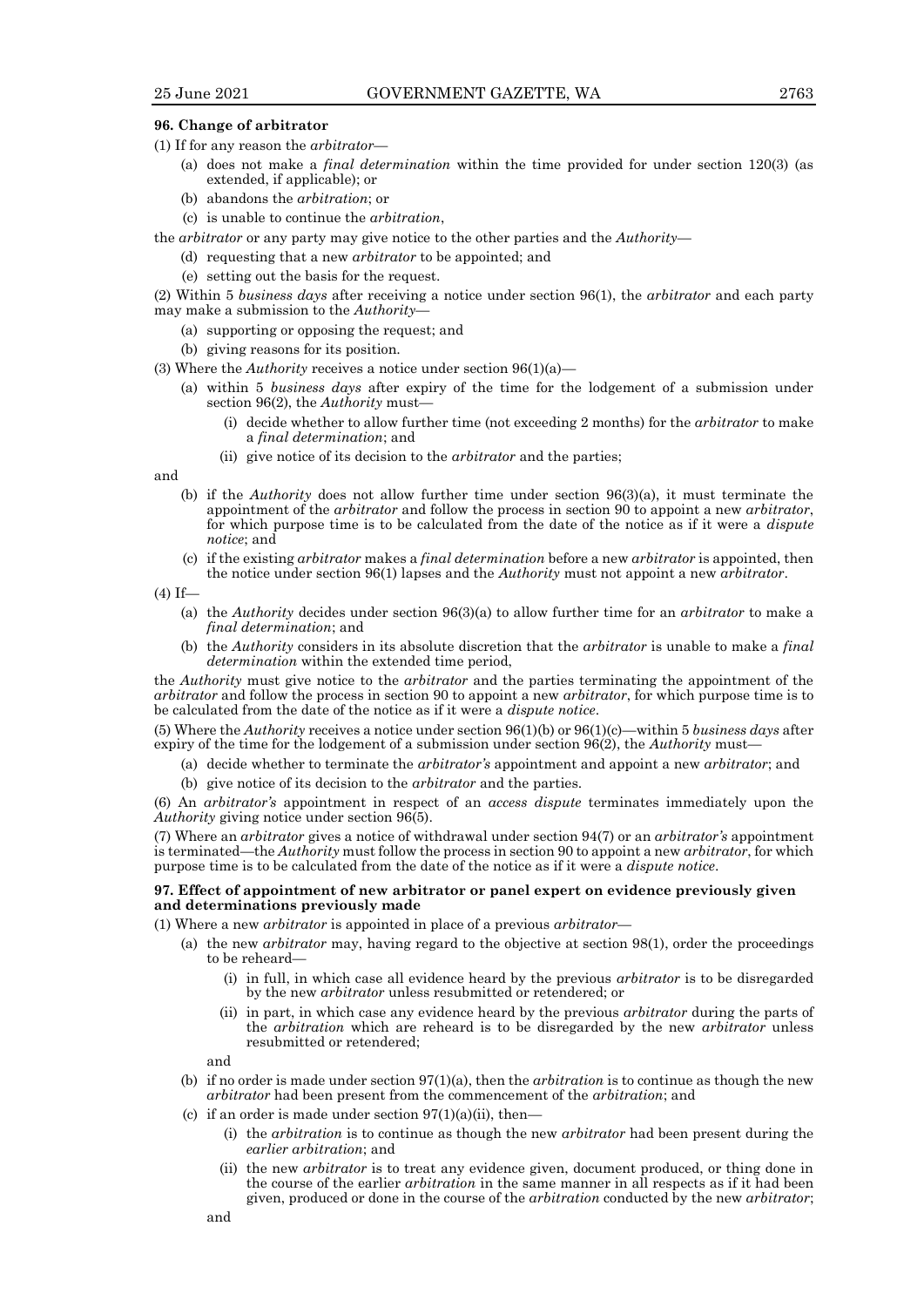- (d) any *interim determination* made in the course of the *earlier arbitration* is to be taken to have been made by the new *arbitrator*; and
- (e) the new *arbitrator* may adopt and act on any determination of a matter made in the course of the *earlier arbitration* without applying the new *arbitrator's* own judgment to the matter.

(2) In section 97(1), "**earlier arbitration**" means the *arbitration* or parts of the *arbitration* which the new *arbitrator* does not order to be re-heard under section 97(1)(a)(ii).

## *Subchapter 7.5—Procedure*

## **98. Expedition, informality and efficiency**

(1) The *arbitrator* must resolve *access disputes* with as little formality and technicality, and as much expedition and efficiency, as the requirements of this Chapter 7, and a proper hearing and determination of the *access dispute*, permit.

(2) The parties must do all things necessary for the proper and expeditious conduct of the *arbitration*, and must not seek to delay or frustrate proceedings.

(3) Without limiting section 98(1) but subject to section 99, the *arbitrator*—

- (a) is not bound by technicalities, legal forms or rules of evidence; and
- (b) may determine such procedures for the *arbitration*, and conduct the *arbitration* in such manner, as it considers appropriate from time to time.

## **99. Natural justice**

The *arbitrator* must afford the parties natural justice.

## **100. Arbitrator's procedural powers**

(1) The *arbitrator* may do any of the following things for the purpose of determining an *access dispute*—

- (a) from time to time—give directions and make orders regulating the conduct of, and regulating the conduct of a party or third party in relation to, the *access dispute* including orders directed towards achieving the objective in section 98(1); and
- (b) make an *interim determination* under section 119; and
- (c) hear and determine the *arbitration* in the absence of a party who has been given notice of the hearing; and
- (d) refer matters for determination as a "rules dispute" under the *Pilbara networks rules*.

(2) Subject to the timeframes expressly set out in this Chapter 7 and section 100(4), the *arbitrator* may determine the periods that are reasonably necessary for the fair and adequate presentation of the respective cases of the parties in the *arbitration* hearing, and may require that the cases be presented within those periods.

(3) The *arbitrator* may require evidence or argument to be presented in writing, and may decide the matters (if any) on which the *arbitrator* will hear oral evidence or argument, and the matters (if any) on which a party may put forward expert evidence.

(4) Subject to section 100(5), an *arbitrator* may, upon application by a party or of its own motion, extend a deadline applying under this Chapter 7 to—

- (a) a party; or
- (b) a third party; or
- (c) the *ISO*; or
- (d) the *arbitrator*; or
- (e) a *panel expert*,

by a reasonable period and on more than one occasion, but only if, and to the extent that a longer period of time is essential for due consideration of all the matters under consideration.

(5) In deciding whether to extend any deadline under section 100(4), the *arbitrator* must have regard to—

- (a) section 98; and
- (b) whether there is a compelling case for extending the deadline; and
- (c) the benefits and disadvantages of extending the deadline.

# **101. Precedent**

(1) A party may request the *arbitrator* to take into account a precedent set by a previous *final determination.*

(2) If a party makes a request under section  $101(1)$ —

- (a) the *arbitrator* must consider the extent to which the precedent is relevant to the current *access dispute*; and
- (b) to the extent the *arbitrator* considers the precedent relevant, it must take the precedent into account when making the current *arbitrator's determination*; and
- (c) the *arbitrator* may decide to not follow a relevant precedent, but—
	- (i) if so, must with the *final determination* give *reasons* for not following the precedent; and (ii) before making the decision, must have regard to the desirability of promoting predictability in regulatory outcomes.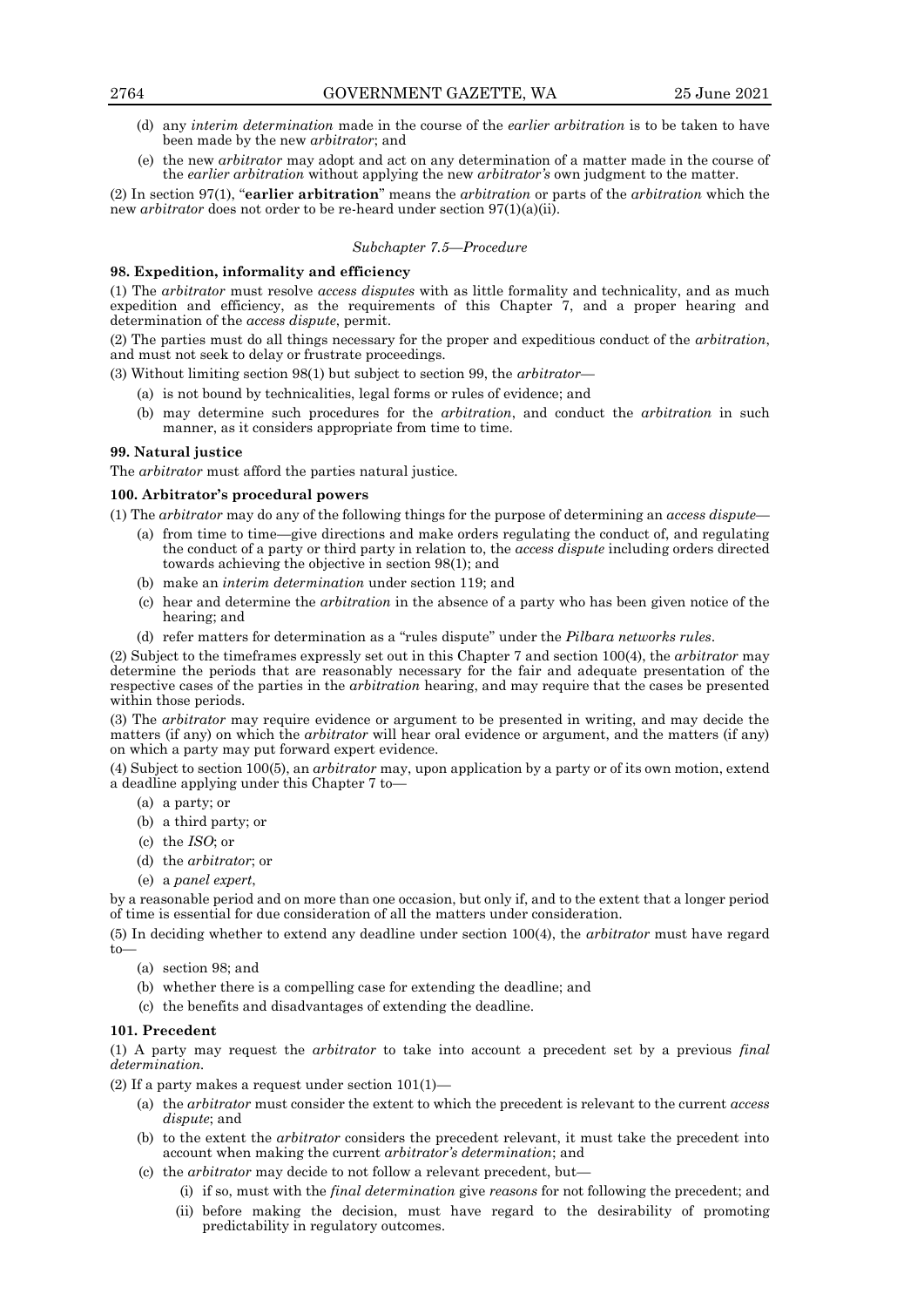#### **102. Programming**

(1) As soon as practicable, and in any event within 10 *business days* after receipt of the notice under section 90(6)(a), the parties must confer on a proposed timetable of steps to determine the *access dispute*.

- (2) Within 10 *business days* after receipt of the notice under section 90(6)(a), each party must either—
	- (a) if the parties have agreed a proposed timetable of steps to determine the *access dispute*—ensure that the agreed proposed timetable is lodged with the *arbitrator*; or
	- (b) otherwise—lodge with the *arbitrator*
		- (i) its proposed timetable of steps to determine the *access dispute*; and
		- (ii) its submissions in support of its proposed timetable.

(3) The *arbitrator* may convene a hearing for the purposes of this section 102.

- (4) Within 15 *business days* after the issue of the notice under section 90(6)(a), the *arbitrator* must—
	- (a) determine the procedures and timetable of steps for the *arbitration* of the *access dispute*; and
	- (b) notify the parties of the determination.

(5) The *arbitrator* may from time to time in its discretion amend the procedures and timetable of steps under section 102(4).

# **103. Hearing to be in private**

(1) Unless the parties to an *access dispute* agree otherwise, the *access dispute* must be heard by the *arbitrator* in private.

(2) The *arbitrator* may give written directions as to the persons who may be present at a dispute hearing that is conducted in private.

(3) In giving directions under section 103(2), the *arbitrator* must have regard to the wishes of the parties and the need for commercial confidentiality.

#### **104. Contempt**

A person must not do any act or thing in relation to the *arbitration* of an *access dispute* that would be a contempt of court if the *arbitrator* were a court of record.

## *Subchapter 7.6—Evidence and experts*

# **105. Arbitrator may inform itself as it sees fit**

(1) Subject to section 99, the *arbitrator* may gather information about any matter relevant to the *access dispute* in any way the *arbitrator* thinks appropriate, including by seeking (by whatever means the *arbitrator* considers appropriate) written submissions from persons who are not parties.

(2) If a person (including a party) provides information to the *arbitrator* pursuant to section 105(1) which is *confidential information* of that person, it must at the time of providing that information to the *arbitrator* make a submission to the *arbitrator*—

- (a) identifying the *confidential information*; and
- (b) stating whether the person consents to or objects to the information being provided to the other parties; and
- (c) if the person objects to the information being provided to the other parties*—*setting out a proposal for dealing with the information so that the *arbitrator* may provide it to the parties, which proposal may include redacting material or the *arbitrator* making an order under section 78(3).

(3) If a person (including a party) provides information to the *arbitrator* pursuant to section 105(1) which is *confidential information* of another person who is the *information owner* for the *confidential information*, it must at the time of providing that information to the *arbitrator* give a notice to the *information owner* and the *arbitrator*—

- (a) identifying any material which the person believes is *confidential information* of the *information owner*; and
- (b) providing current contact details for the *information owner* and the *arbitrator*.

(4) Nothing in section 105(3) authorises a person to provide an *information owner's confidential information* to a party or to any other person.

(5) Within 5 *business days* after an *information owner* receives a notice under section 105(3), the *information owner* may make a submission to the *arbitrator*—

- (a) identifying information which is its *confidential information*; and
- (b) stating whether it consents to or objects to the *confidential information* being provided to the parties; and
- (c) if it objects to the *confidential information* being provided to the parties*—*setting out a proposal for dealing with the material so that the *arbitrator* may provide it to the parties, which proposal may include redacting *confidential information* or the *arbitrator* making a direction under section 78(3).

(6) To the extent necessary to comply with the rules of natural justice, the *arbitrator* may, having regard to submissions received under section 105(2) or section 105(5), disclose to the parties information it gathers under section 105(1)—

- (a) in such form as the *arbitrator* determines; and
- (b) subject to such conditions or directions as the *arbitrator* determines.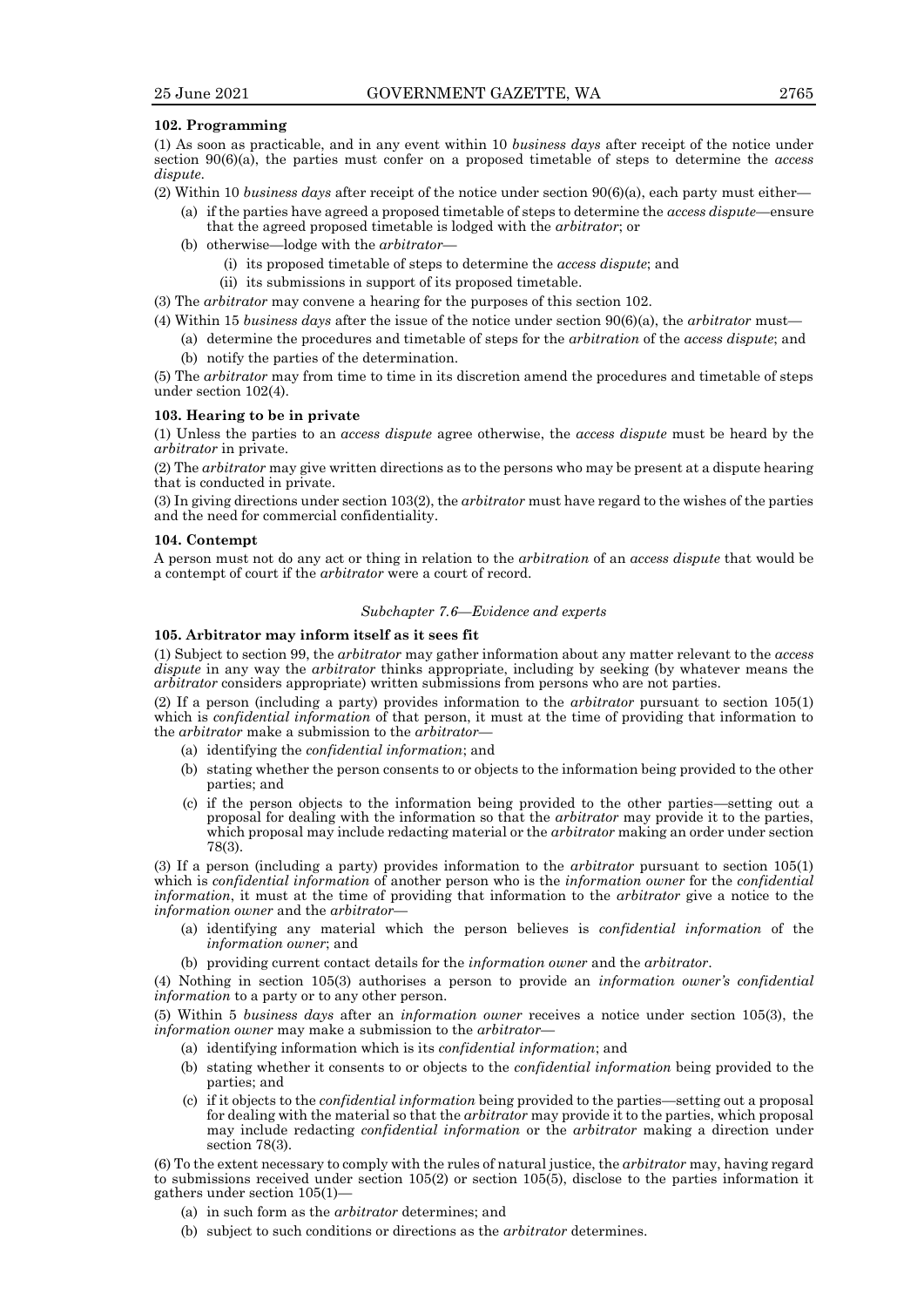## **106. Submissions**

The *arbitrator*—

- (1) must have regard to a submission from a party received within the time allowed for the submission (whether under this Code or under a direction by the *arbitrator*); and
- (2) without limiting section 106(1), may have regard to any other submission.

### **107. Arbitrator may obtain information from Authority or ISO**

(1) Without limiting section 106(1), the *arbitrator* may request the *Authority* or the *ISO* (called the **"relevant agency"** in this section 107) to give the *arbitrator* any information in the *relevant agency's*  possession that is relevant to the *access dispute*.

(2) If the *arbitrator* issues a request under section 107(1)—

- (a) the *relevant agency* must give the *arbitrator* any information requested, whether or not it is *confidential information* and whether or not it came into the *relevant agency's* possession for the purposes of the *arbitration*; and
- (b) if the *relevant agency* gives the *arbitrator confidential information*, it must identify to the *arbitrator* the nature and extent of the confidentiality or commercially sensitivity and, subject to section 107(2)(c), the *arbitrator* is to treat the information accordingly; and
- (c) to the extent necessary to comply with the rules of natural justice, the *arbitrator* may disclose to the parties any information provided by the *relevant agency* whether or not it is *confidential information*, but may make an order under section 78(3) in respect of such information.

#### **108. Power to take evidence on oath or affirmation, issue summons**

(1) The *arbitrator* may take evidence on oath or affirmation and for that purpose may administer an oath or affirmation.

(2) The *arbitrator* may summon a person to appear before the *arbitrator* to give evidence and to produce such documents (if any) as are referred to in the summons.

(3) The powers contained in sections 108(1) and 108(2) may only be exercised for the purposes of arbitrating an *access dispute*.

# **109. Failing to attend as a witness, answer questions, etc**

(1) A person who is served with a summons to appear as a witness before the *arbitrator* must not, without reasonable excuse-

- (a) fail to attend as required by the summons; or
- (b) fail to appear and report from day to day unless excused, or released from further attendance, by the *arbitrator*.

(2) A person appearing as a witness before the *arbitrator* must not, without reasonable excuse—

- (a) refuse or fail to be sworn or to make an affirmation; or
- (b) refuse or fail to answer a question that the *arbitrator* directs the person to answer; or
- (c) refuse or fail to produce a document that a summons served on the person requires the person to produce.

(3) Subject to section 109(4), the determination as to what is a reasonable excuse for the purposes of this section 109 is solely in the *arbitrator's* discretion.

(4) It is a reasonable excuse for the purposes of section 109(2) for an individual to refuse or fail to answer a question or produce a document if the *arbitrator* determines that the answer or the production of the document might tend to incriminate the individual or to expose the individual to a penalty.

(5) Section 109(4) does not limit what is a reasonable excuse for the purposes of section 109(2).

## **110. Intimidation etc.**

A person must not—

- (1) threaten, intimidate or coerce another person; or
- (2) cause or procure damage, loss or disadvantage to another person,

because that other person—

- (3) proposes to produce, or has produced, documents to the *arbitrator*; or
- (4) proposes to appear, or has appeared, as a witness before the *arbitrator*.

### **111. Documents and evidence**

(1) If documents are produced to an *arbitrator*, the *arbitrator* may take possession of, make copies of, and take extracts from, the documents and may keep the documents for as long as is necessary for the purposes of the *arbitration*.

(2) Subject to section 78 and 105, all statements, documents or other information supplied to the *arbitrator* by a party must be supplied to the other parties at the same time.

(3) Subject to section 78 and 105, any expert report or evidentiary document on which the *arbitrator* may rely in making its decision must be communicated to the parties.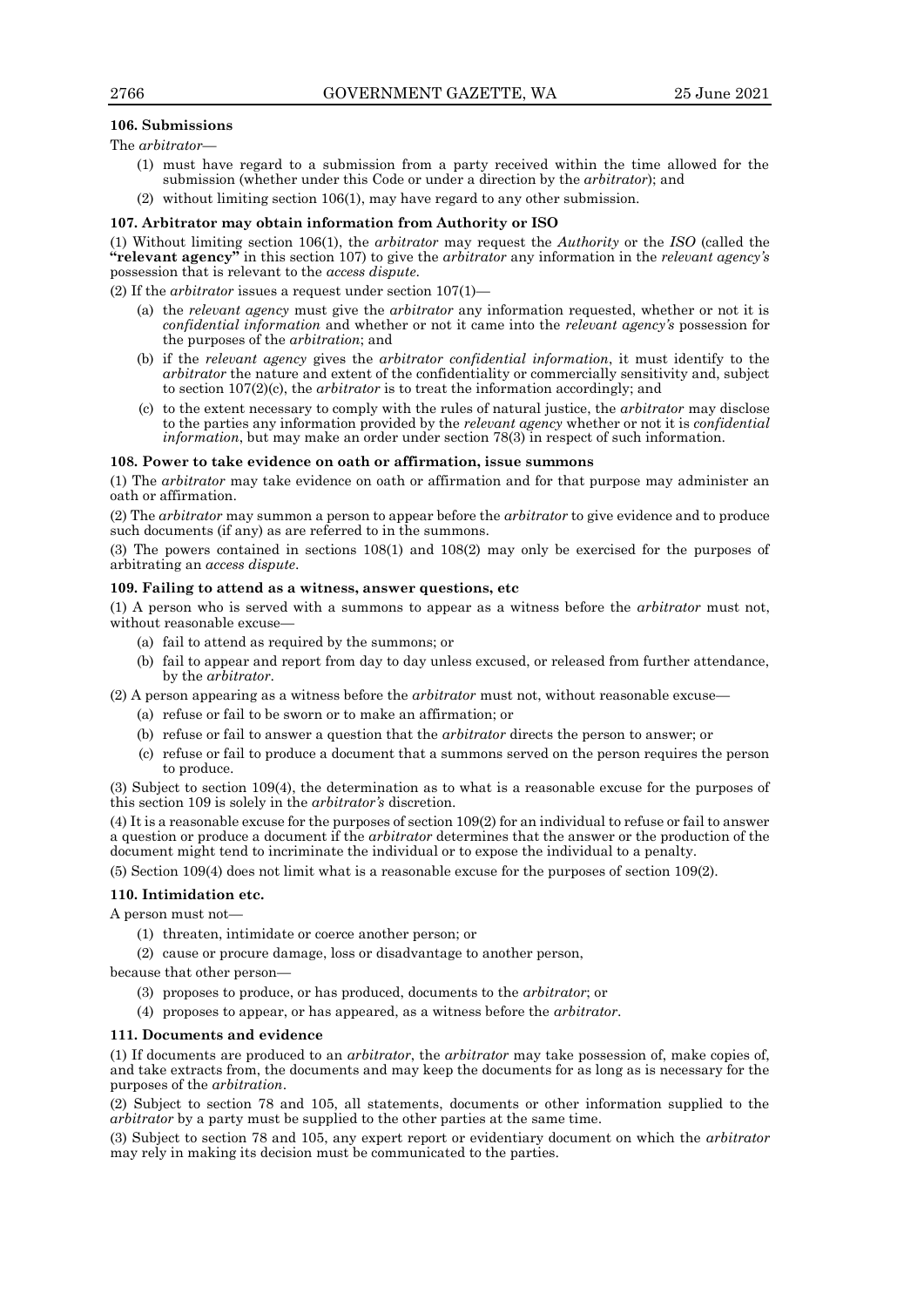#### **112. Procedure if arbitrator appoints expert**

- (1) The *arbitrator* may refer any matter to an independent expert under this section 112.
- (2) Before appointing an independent expert, the *arbitrator* must—
	- (a) obtain from the proposed independent expert—
		- (i) a current curriculum vitae; and
		- (ii) a written statement—
			- A. confirming their availability to act as an independent expert in relation to the *access dispute*; and
			- B. disclosing any matters likely to give rise to justifiable doubts as to its impartiality or independence to act as an independent expert in relation to the *access dispute*;

## and

- (b) notify the parties of—
	- (i) the *arbitrator's* intention to appoint an independent expert; and
	- (ii) the *arbitrator's reasons* for appointing an independent expert; and
	- (iii) the proposed independent expert; and
	- (iv) the amount the independent expert will charge or the manner in which that amount will be determined;

and

- (c) provide the parties with a copy of the curriculum vitae and the statement under section  $112(2)(a)$ ; and
- (d) obtain the parties*'* consent to the maximum amount that may be charged by the independent expert in connection with the reference.
- $(3)$  A party must not unreasonably withhold its consent under section  $112(2)(d)$ .
- (4) Once the *arbitrator* has obtained the parties*'* consent under section 112(2)(d), the *arbitrator* may— (a) appoint the independent expert; and
	- (b) accept the independent expert's written or oral report as evidence in the *arbitration*.

(5) The *arbitrator* must only appoint an independent expert if the *arbitrator* is satisfied that there are no justifiable doubts as to the person's impartiality or independence in relation to the *access dispute*.

(6) Unless otherwise agreed by the parties, the *arbitrator* may require a party to give the independent expert any relevant information or to produce, or to provide access to, any relevant documents or places for the expert's inspection.

{Note: Section 78 deals with Confidentiality.}

(7) The *arbitrator* may, of their own motion or on the application of a party, direct the independent expert to participate in a hearing where the parties have the opportunity to—

(a) put questions to the expert; and

(b) if the *arbitrator* so permits—present expert witnesses in order to testify on the points at issue. (8) An independent expert must comply with a direction under section 112(7).

#### **113. Arbitrator may engage the ISO's assistance**

(1) At any time, a party may request that the *arbitrator,* or the *arbitrator* may on the *arbitrator's* own motion, engage the *ISO* to—

- (a) present a report to the *arbitrator* in relation to a matter in the *access dispute*; or
- (b) appear as a witness in the *arbitration*; or
- (c) otherwise provide information to the *arbitrator* relevant to a matter in the *access dispute*; or

(d) undertake modelling or other analyses as reasonably necessary to assist in any of the above,

and the *ISO* must accept the engagement.

(2) Subject to section 113(3), before engaging the *ISO* under section 113(1), the *arbitrator* must—

- (a) notify the parties and the *ISO* of—
	- (i) the proposed scope of the engagement; and
	- (ii) the *reasons* for proposing the engagement;

and

(b) specify a time by which a party or the *ISO* may make a written submission in response to the proposal.

(3) If a party has made a request under section 113(1), the *arbitrator* must issue the notice under section 113(2) within 2 *business days* after receipt of the request.

(4) Within 15 *business days* after issuing the notice under section 113(2), the *arbitrator* must, after considering any submissions provided on the proposal under section 113(2)—

- (a) decide whether to engage the *ISO* for any of the purposes under section  $113(1)(a)$  to  $113(1)(d)$ , in a manner consistent with the objective in section 98(1) and accept the *ISO's* written or oral report as evidence in the *arbitration*; and
- (b) give notice to the *ISO* and the parties of its decision.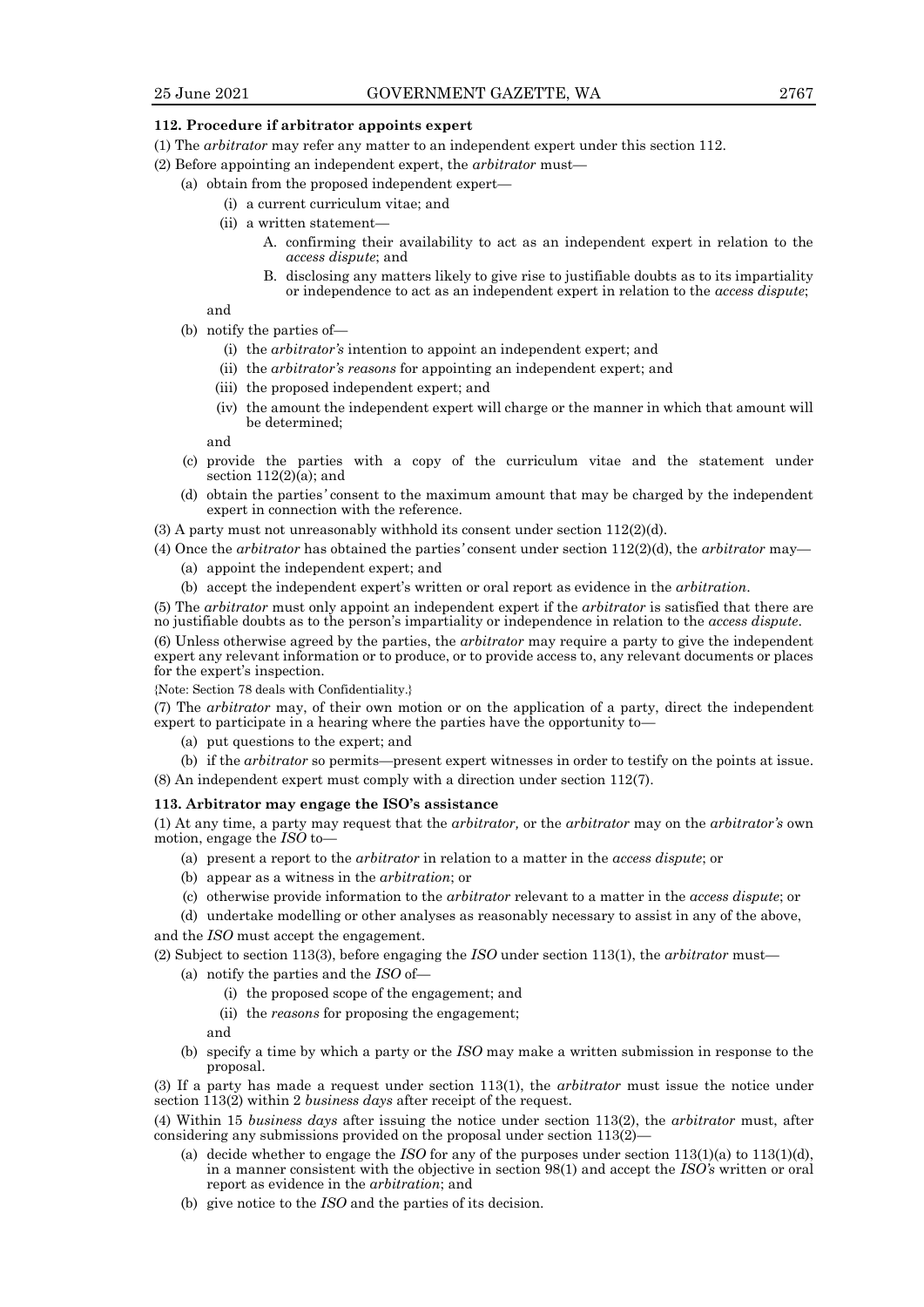(5) The *arbitrator* may consult with the *ISO* before and after engaging it under section 113(1), including as to the content and timing of the engagement and the manner in which the *ISO* may undertake the engagement.

(6) The *arbitrator* may from time to time, after consulting with the parties and the *ISO*, revise or withdraw an engagement under section 113(1).

(7) If the *arbitrator*, of its own motion or at a party's request, so directs, after the *ISO* has delivered its report on any matter referred to it under section 113(1), the *ISO* must attend at a hearing where each party has the opportunity to put questions to it and, if the *arbitrator* so permits, present expert witnesses in order to testify on the points at issue.

## *Subchapter 7.7—Determinations*

## **114. Factors the arbitrator must take into account**

(1) When making an *arbitrator's determination*, the *arbitrator* must take the following matters into account, to the extent applicable—

- (a) the *Pilbara electricity objective*; and
- (b) the *revenue and pricing principles* in section 8; and
- (c) the operational and technical requirements necessary for the safe, secure and reliable operation of the *light regulation network*; and
- (d) the *NSP's* legitimate business interests; and
- (e) the interests of all *users* of the *light regulation network*; and
- (f) the value to the *NSP* of any extension or expansion of, or *interconnection* to, the *light regulation network* the cost of which is borne by another person; and
- (g) any other matters the *arbitrator* considers relevant.

(2) In determining the reasonableness of the *new facilities investment* to be included in the *capital base*, the *arbitrator* must apply section 54(5).

(3) In determining an *access dispute* related to the *non-capital costs* component of *total costs* under section 60(1), the arbitrator must apply section 60(3).

# **115. Determinations which may be made**

(1) An *interim determination* or a *final determination* may deal with any matter the subject of the *access dispute*.

(2) Without limiting section 115(1), an *interim determination* or a *final determination* may—

- (a) require the *NSP* for a *light regulation network* to provide *access* to a *covered service*; and
- (b) specify the price and other *terms and conditions* on which the *applicant* must be given *access* to the *covered service*; and
- (c) subject to sections 116(1) and 116(2), require the *NSP* to carry out, either alone or in combination—
	- (i) an expansion of the capacity of a *light regulation network*; or
	- (ii) an *interconnection* with another *network*; or
	- (iii) a *connection* to a facility; or
	- (iv) *work* to remove or reduce a *network limit* in a *light regulation network* in accordance with the *Pilbara networks rules,*
- {Note: If a *final determination* requires *work* to be undertaken to remove or reduce a *network limit*, under section 16(2), the *NSP* may refuse to undertake the *work* until the *user* provides any required *contributions*.} and
- (d) specify conditions to be satisfied before *access* to a *covered service* commences; and
- (e) make an "immunity determination" under the *regulations*.

(3) An *interim determination* or a *final determination* may require *access* to be provided for a duration different to that sought by the *applicant* but, unless the *applicant* agrees otherwise, must not be made in relation to a different *covered service* or *services* than was sought by the *applicant*.

# **116. Restrictions on determinations**

(1) An *arbitrator's determination* may only require the *NSP* to provide a *covered service* or to carry out any of the activities referred to in section 115(2)(c) if the *arbitrator* is satisfied that the provision of the *covered service* or activity is—

- (a) technically feasible; and
- (b) consistent with *good electricity industry practice*; and
- (c) consistent with the *Pilbara networks rules*.
- (2) Unless the *NSP* agrees, an *arbitrator's determination* must not—
	- (a) require the *NSP* to—
		- (i) extend the geographical range of a *light regulation network* except where the extension comprises—
			- A. a distribution system; or
			- B. a transmission system less than 10km in length; or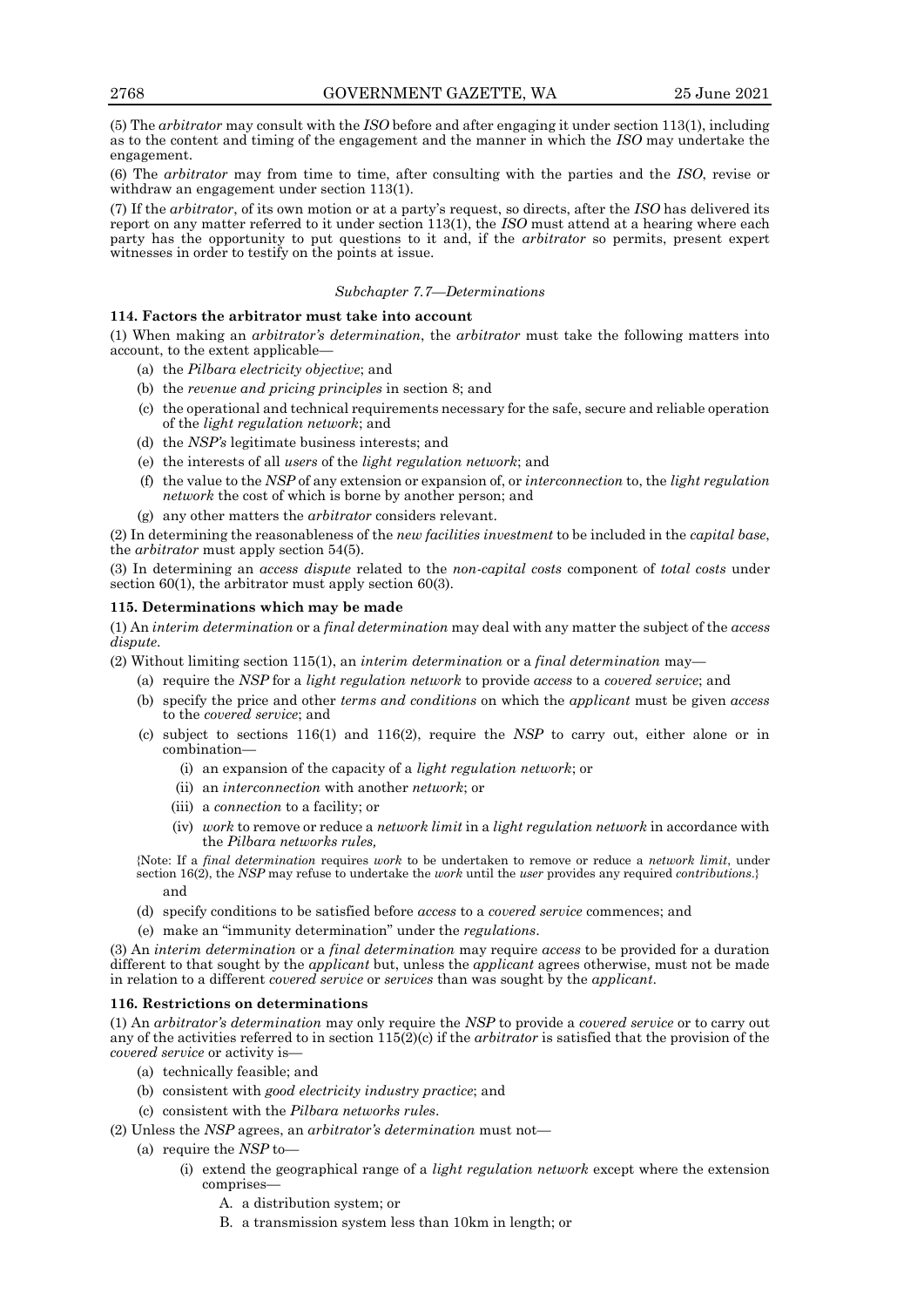(ii) carry out any of the activities referred to in section 115(2)(c) unless the *applicant* funds the activity in its entirety;

```
or
```
(b) result in the *applicant* becoming the owner (or one of the owners) of any part of the *light regulation network*, or of *augmentations* to the *light regulation network* (including expansions of the capacity and extensions of the geographical reach of the *light regulation network*)*.*

(3) Unless the *NSP* agrees, a *user* or *applicant* does not acquire any interest in a *light regulation network* by funding an *augmentation* of the *light regulation network* (including an expansion of capacity and extension of the geographical reach of *light regulation network*) pursuant to an *access application* or under an *arbitrator's determination*.

(4) If a *supplementary service* is dealt with in the *Pilbara networks rules*, the *arbitrator* cannot make an award on the *supplementary service* which is inconsistent with the *Pilbara networks rules*.

### **117. Recommendations on access matters generally**

(1) Without limiting the things which may be done under section 115 to resolve the *access dispute*, an *arbitrator's determination* may recommend (but not direct) a change to how *access* is implemented more generally under this Code and the *Pilbara networks rules*, including a possible Code, rule or procedure change, or a change to system and network modelling capabilities, processes and procedures, if the *arbitrator* considers that the change might better achieve the *Pilbara electricity objective*.

(2) The *ISO* and an affected *NSP* must consider any such recommendation.

(3) If the *arbitrator* recommends under section 117(1) that the *ISO* undertake a review of some or all of its system modelling rules, capabilities, processes and procedures, then unless the *ISO* determines that the likely costs of the review clearly outweigh any potential resulting benefits, the *ISO* must—

- (a) undertake the review; and
- (b) consider in light of that review whether any change is required.

(4) An *arbitrator's determination* must not include a recommendation of the sort described in section 117(3) unless the *arbitrator* has first consulted with the *ISO*.

- $(5)$  This section 117–
	- (a) is intended to permit high level recommendations on issues which arise in the course of the *arbitrator's* determination of an *access dispute*, and—
	- (b) does not detract from the objective in section 98(1); and
	- (c) does not give an *arbitrator* a general inquiry, rule change or reform function.

### **118. General requirements for determinations**

{Note: Section 119 sets out specific requirements in respect of an *interim determination*. Section 120 sets out specific requirements in respect of a *final determination*.}

(1) An *arbitrator's determination* must—

- (a) be in writing, dated and signed by the *arbitrator*; and
- (b) identify the parties and the place where the *arbitrator's determination* is made; and
- (c) specify the time and day on which it takes effect; and
- (d) include *reasons* for the decision set out in the *arbitrator's determination*; and
- (e) set out any matters the subject of the *arbitrator's determination* which—
	- (i) were in dispute but were agreed by the parties; and
		- (ii) remained in dispute between the parties;

and

(f) set out how the *arbitrator* took into account the matters in section 114 in making the *arbitrator's determination*;

(2) Within 2 *business days* after making an *arbitrator's determination*, the *arbitrator* must communicate the *arbitrator's determination* to the parties and the *Authority*.

(3) An *arbitrator's determination* takes effect from the time and date specified under section 118(1)(c), and if no time or date is specified, from the time it is received by the *Authority*.

#### **119. Interim determinations**

{Note: Section 118 sets out general requirements in respect of an *arbitrator's determination*.}

(1) An *interim determination* must, if it provides for *access* to a *covered service* before a *final determination* is made—

- (a) specify the *terms and conditions* on which the *applicant* must be given *access* to the *covered service*; and
- (b) include measures to facilitate the operation of section 120(2); and
- (c) specify when and how the interim *access* is to terminate if a *final determination* does not result in an *access contract* to continue the *access*.

(2) Subject to a *final determination* and any order of the *arbitrator* to the contrary, an *interim determination* is binding on the parties.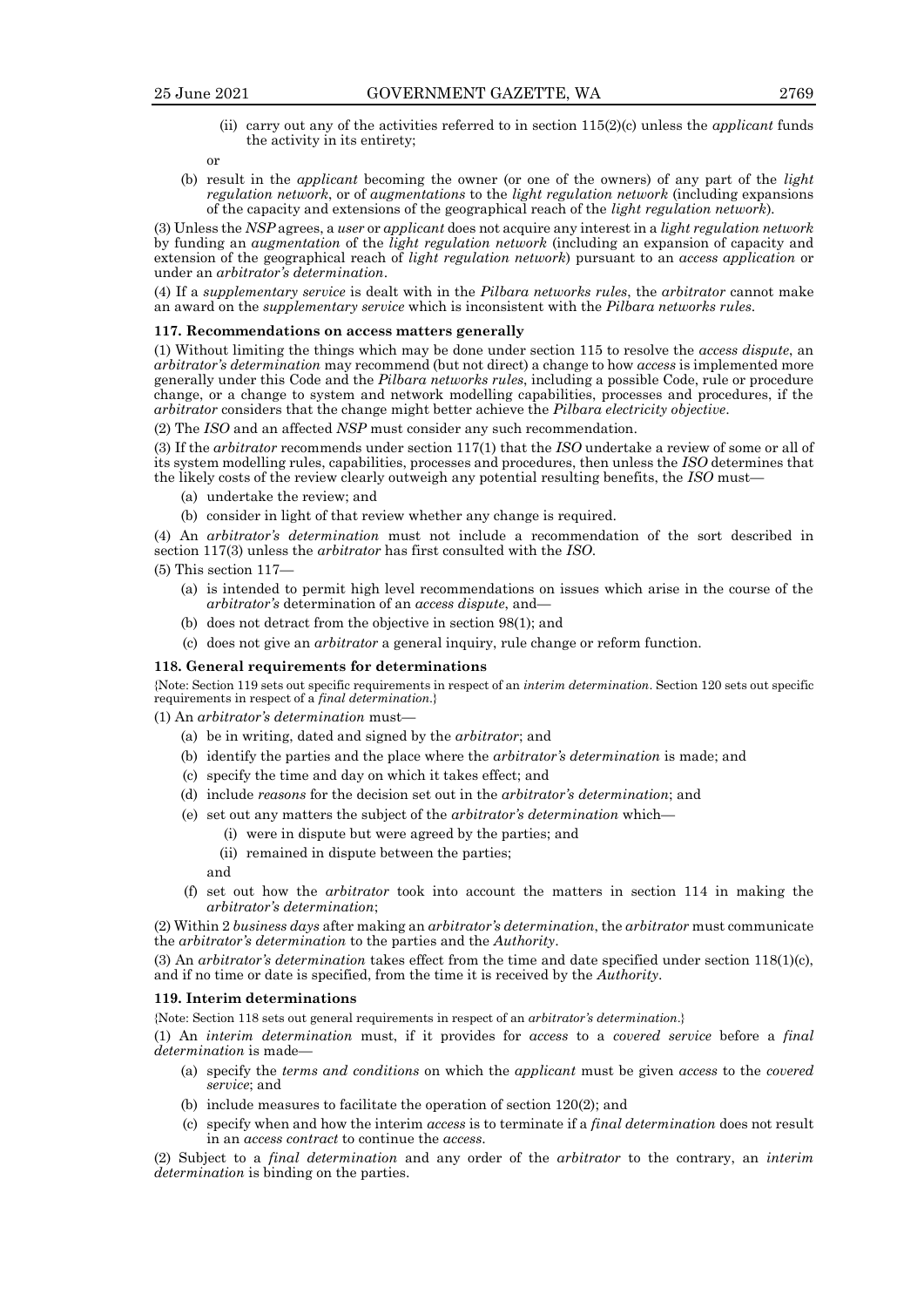## **120. Final determinations**

{Note: Section 118 sets out general requirements in respect of an *arbitrator's determination*.}

(1) Subject to clause 120(3) to 120(5), the *arbitrator* must, as soon as possible make a *final determination*.

(2) If an *arbitrator* makes an *interim determination* that provides for *access* to a *covered service* before the *final determination* is made, the *final determination* must provide for adjustments to reflect any differences between the *interim determination* and the *final determination* in respect of the period prior to—

- (a) the *applicant* gaining *access* under the *final determination*; or
- (b) *access* under the *interim determination* ceasing under section 119.

(3) Subject to section 120(4), the *arbitrator* must make the *final determination* within 7 months after the date on which notice was given under section 90(6)(a).

(4) The *arbitrator* may, of their own motion or on the joint application of the parties, extend the time period under 120(3) by up to 90 *business days* if the *arbitrator* considers that an extension is necessary in order to determine the *access dispute*.

(5) When calculating a timeframe under section 120(3) or section 120(4), the following time periods must be excluded to the extent applicable—

- (a) [*arbitral panel*] the time between the issue of a notice under section 92(3) and the issue of notice under section 92(8)(b);
- (b) [other parties joining or otherwise participating] the time between the issue of a notice under section 88(3) and the issue of a notice under section 88(6)(b);
- (c) [joinder of *ISO*] the time between the issue of a notice under section 89(2) and the issue of a notice under section 89(6)(b);
- (d) [impartiality and independence] the time between the issue of a notice under section 94(3) and the last to occur of—
	- (i) the issue of a notice under section  $94(7)(b)$ ; and
	- (ii) the issue of a notice under  $94(10)(b)$ ; and
	- (iii) a decision under section 94(11); and
- (e) [change of *panel expert*] the time between the issue of a notice under section 95(1) and either—
	- (i) the *arbitrator* giving notice of their decision under section 95(3) to not terminate the appointment of the *panel expert*; or
		- (ii) the appointment of a new panel expert under section 95(4).
- (f) [change of *arbitrator*] the time between the issue of a notice under section 96(1) and either—
	- (i) the *Authority* giving notice under section 96(3)(a); or
	- (ii) the appointment of a new *arbitrator* under section  $96(3)(b)$ ,  $96(4)$  or  $96(7)$ ; and
- (g) [mediation] the time between a referral to mediation under section 85(2) and the notice under section 85(4); and
- (h) [*expedited determination*] the time between an application under section 86(3) and the direction under section 86(6);
- (i) [independent expert] the time between the issue of a notice under section  $112(2)(b)$  and the appointment of an independent expert under section 112(4);
- (j) [engaging the *ISO*] the time between the issue of a notice under section 113(2) and a decision under section 113(4).

(6) Within 20 *business days* after making a *final determination*, the *arbitrator* must give the parties a notice—

- (a) inviting each party to make a submission on the *arbitrator's* proposed publication version of the documents under  $120(6)(b)$  within the timeframe under section  $120(7)$ ; and
- (b) attaching the *arbitrator's* proposed publication versions of the *final determination* from which the *arbitrator* has redacted *confidential information* to the extent it considers reasonably necessary to protect the parties' legitimate business interests.

(7) Within 10 *business days* after receiving notice under section 120(6), a party may make a submission to the *arbitrator* regarding the proposed publication versions of the documents under section 120(6)(b). (8) The *arbitrator* must take into account any submissions made under section 120(7), and may make further redactions or remove redactions in respect of the proposed publication version of the documents under 120(6)(b).

(9) Within 20 *business days* after giving notice under section 120(6), the *arbitrator* must give to the *Authority* a final publication version of the *final determination* for *publication* under section 77(1)(a)(v).

### **121. Determination is binding**

Subject to section 122, each of an *interim determination* and a *final determination* is binding upon the parties and each party must comply with any requirement in the *arbitrator's determination*.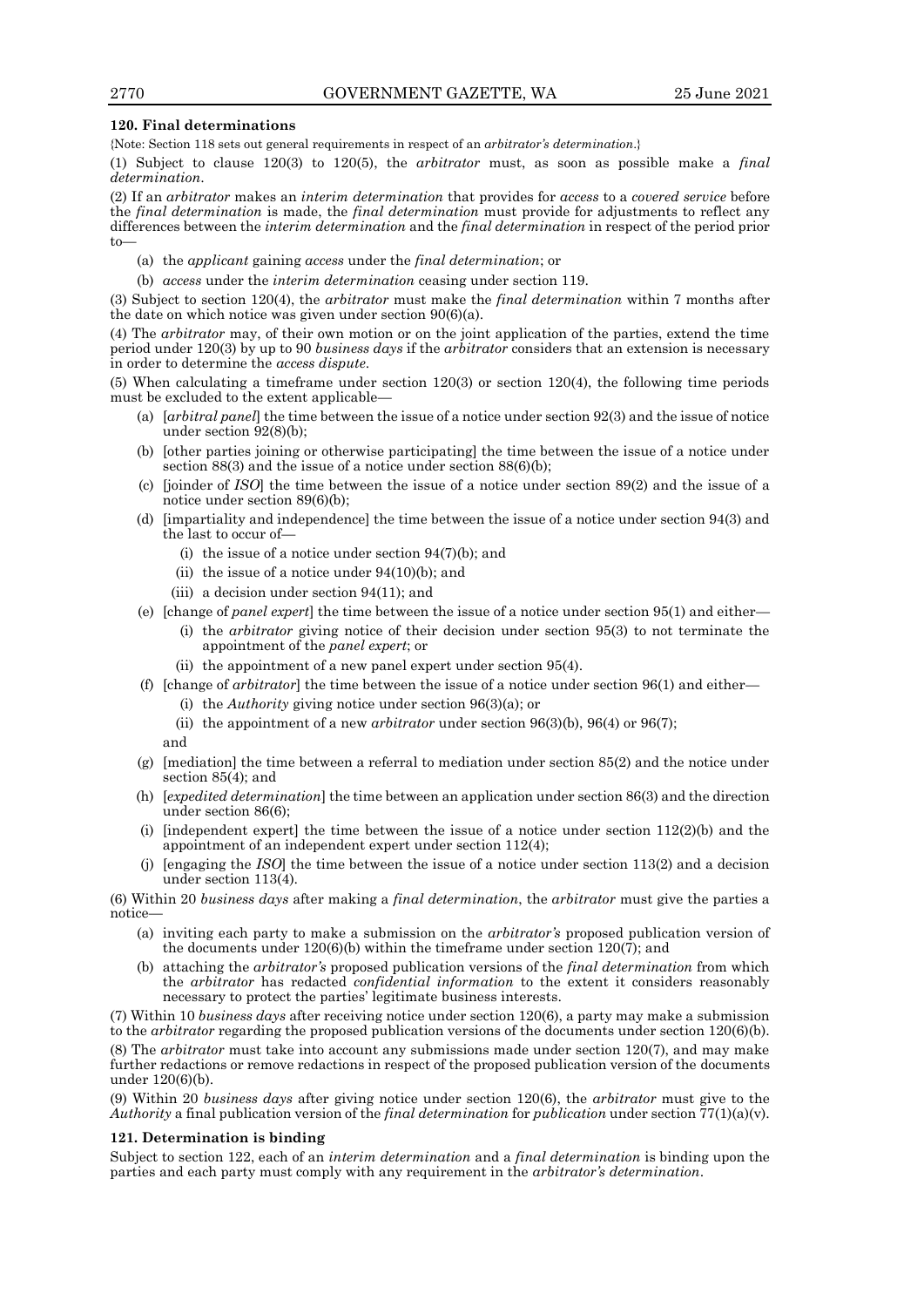#### **122. Applicant's election after determination**

(1) Within 30 *business days* after receiving either an *interim determination* or a *final determination* which provides for *access* to a *covered service*, the *applicant* must give notice to the other parties and the *Authority* setting out its election to either—

- (a) enter into; or
- (b) not enter into,

an *access contract* as specified by the *arbitrator's determination*.

(2) If an *applicant* does not give a notice of its election under section 122(1), it is deemed to have elected under section 122(1)(b) not to enter into an *access contract.*

(3) If the *applicant* elects under section 122(1)(a) to enter into an *access contract*, the *NSP* and the *applicant* must enter into an *access contract* in accordance with the *arbitrator's determination*.

{Note: Section 126 deals with enforcement under this Chapter 7.}

(4) If the *applicant* elects not to enter into an *access contract* or is deemed to have elected not to enter into an *access contract*, the *applicant's access application* remains in effect (subject to any *user access guide* provisions about dormant *access applications*).

{Note section 42(2) deals with provisions that may be included in a *user access guide* with regard to dormant *access applications*.}

(5) If the *applicant* which had *access* under the terms of an *interim determination* elects, or is deemed to have elected, under section 122(1)(b) not to enter into an *access contract* under a *final determination*, then—

- (a) that *access* ends at the time and in the manner, and on the terms, specified in the *interim determination*; and
- (b) the parties must comply with the *final determination* to the extent it provides for adjustments under section 120(2).

#### **123. Correction of errors**

(1) Within 10 *business days* after the *arbitrator* provides an *arbitrator's determination* to the parties, it may, on its own initiative or at the request of a party, give notice to the parties and to the *Authority*—

- (a) proposing to correct the *arbitrator's determination* or any accompanying instrument (including *reasons*) to remedy—
	- (i) a clerical mistake; or
	- (ii) an accidental slip or omission or an error arising therefrom; or
	- (iii) a material miscalculation of figures or a material mistake in the description of any person, thing or matter; or
	- (iv) a defect in form;

and

(b) inviting the parties and the *Authority* to make a submission on the proposal within the timeframe under section 123(2).

(2) Within 5 *business days* after receipt of a notice under section 123(1), the parties and the *Authority*  may make a submission to the *arbitrator* on the *arbitrator's* proposal to correct the *arbitrator's determination* or any accompanying instrument.

(3) Within 10 *business days* after giving notice under section 123(1), the *arbitrator* may make a correction under section 123(1), having regard to each submission received under section 123(2).

- (4) In the case of *publishing* a correction to an *arbitrator's determination*
	- (a) sections  $120(6)(b)$ ,  $120(7)$ ,  $120(8)$  and  $77(1)(a)(v)$  apply with appropriate modifications; and
	- (b) the *arbitrator* may reduce the timeframes set out under those sections.

#### *Subchapter 7.8—Costs and appeal*

# **124. Costs**

- (1) This section 124 applies even if—
	- (a) a *complainant* withdraws a *dispute notice* under section 84; or
	- (b) an *arbitration* has terminated by way of *final determination* or otherwise.
- $(2)$  Subject to section 124 $(3)$ , the parties must-
	- (a) bear their own costs of *arbitration*; and
		- (b) each pay an equal share of the following costs of the *arbitration*
			- (i) the fees and expenses of the *arbitrator* and *arbitral panel*; and
			- (ii) the costs of room hire; and
			- (iii) the cost of any additional input agreed by the parties to be necessary to the conduct of the *arbitration*; and
			- (iv) the cost of an independent expert appointed under section 112.
- (3) At the time of, or within 30 *business days* after—
	- (a) the *arbitrator* terminates an *arbitration* under section 83(2); or
	- (b) a *complainant* withdraws a *dispute notice* under section 84; or
	- (c) the *arbitrator* makes a *final determination*;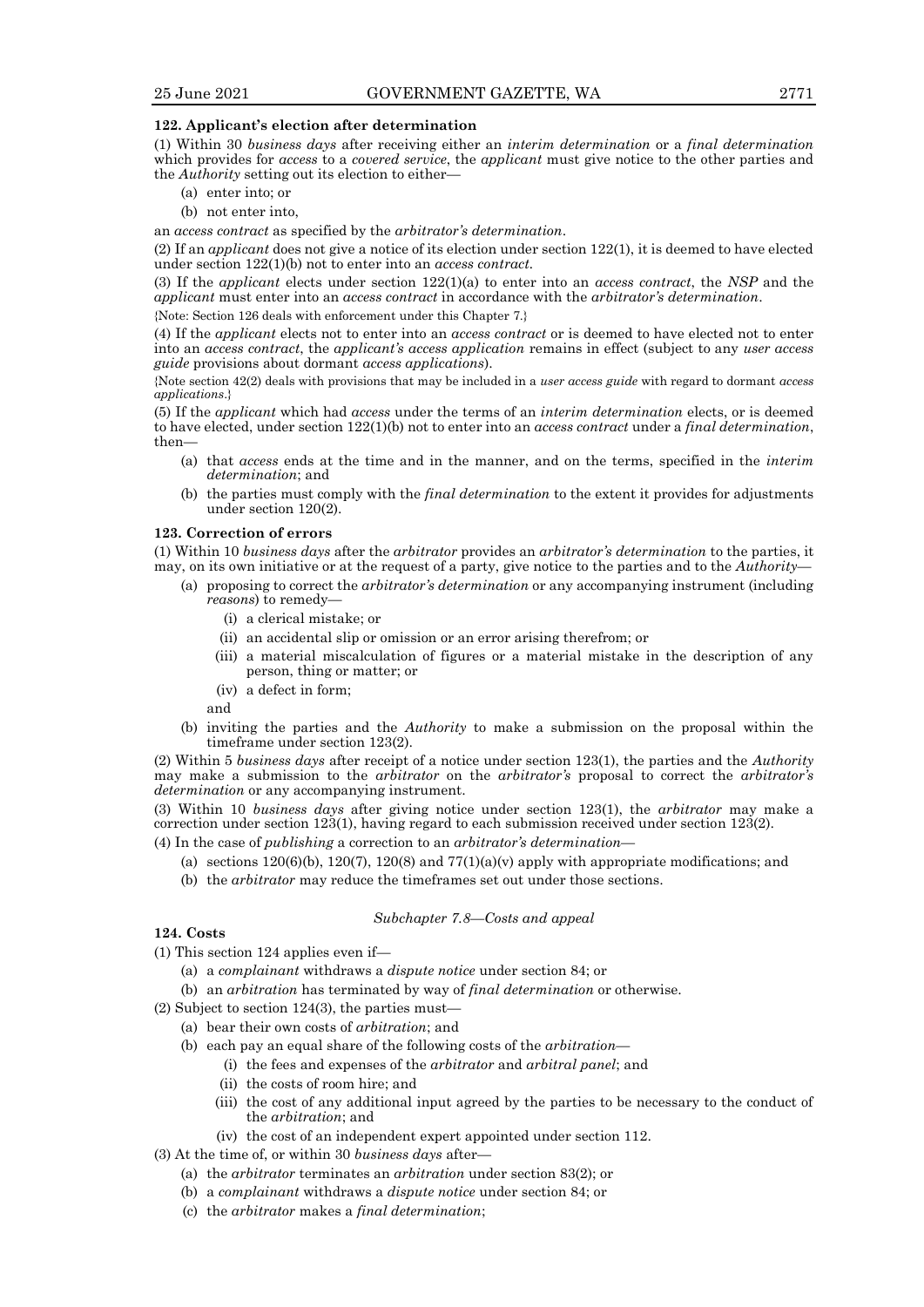the *arbitrator* may direct a party to pay part or all of another party's costs of the *arbitration* or to pay part or all of the costs referred to in section 124(2)(b), taking into account—

- (d) if applicable—
	- (i) the *reasons* for terminating the *arbitration* under section 83(2);
	- (ii) the circumstances of the *complainant* withdrawing a *dispute notice* under section 84; and
- (e) whether a party has conducted itself in the *arbitration* in a way that unnecessarily disadvantaged another party by conduct such as—
	- (i) failing to comply with an order or direction of the *arbitrator* without reasonable excuse; or
	- (ii) failing to comply with the Act, the *Pilbara networks rules* or this Code; or
	- (iii) requesting an extension of time without a reasonable basis; or
	- (iv) causing an adjournment; or
	- (v) attempting to deceive another party or the *arbitrator*;

and

- (f) whether a party has been responsible for unreasonably prolonging the time taken to progress or complete the *arbitration*; and
- (g) in the case of a party other than the *NSP* or *applicant*—the role of the party in the *access dispute* and the *arbitration*; and
- (h) whether the *applicant* elected, or was deemed to have elected, under section 122(1)(b) not to enter into an *access contract*; and
- (i) any agreement between any or all of the parties in respect of costs; and
- (j) any other matter the *arbitrator* considers relevant.

(4) Costs payable under this section—

- (a) are a debt due by the party to the *arbitrator*, or the person to whom the *arbitrator* has ordered that they be paid; and
- (b) may be recovered by that person in a court of competent jurisdiction.

## **125. Appeal to Court**

(1) A party may appeal a *final determination* to the *Supreme Court*, on a question of law.

(2) An appeal must be instituted—

- (a) not later than one month after the day on which the *final determination* is *published* under section 77(1) or within such further period as the *Supreme Court* (whether before or after the end of that period) allows; and
- (b) in accordance with the applicable rules of the *Supreme Court* (if any).

(3) The parties to an appeal under this section are the parties to the *arbitration* in respect of which the appeal is instituted.

(4) Within 2 *business days* after instituting an appeal, the party appealing the *final determination* must give notice to the *Authority* of the appeal.

(5) On the determination of an appeal under this section the *Supreme Court* may by order—

- (a) confirm the *final determination*; or
- (b) vary the *final determination*; or
- (c) remit the *final determination*, together with the *Supreme Court's* opinion on the question of law which was the subject of the appeal, to the *arbitrator* for reconsideration; or
- (d) set aside the *final determination* in whole or in part.

(6) The *Supreme Court* must not exercise its power to set aside a *final determination*, in whole or in part, unless it is satisfied that it would be inappropriate to remit the matters in question to the *arbitrator* for reconsideration.

(7) Where the *final determination* is remitted under section 125(5)(c), the *arbitrator* must, unless the order otherwise directs, make the remitted *final determination* within 2 months after the date of the order.

(8) Where the *final determination* of an *arbitrator* is varied on an appeal under this section, the *final determination* as varied has effect (except for the purposes of this section) as if it were a *final determination* of the *arbitrator*.

(9) Within 5 *business days* after the *Supreme Court* makes an order under section 125(5), the *arbitrator* must give notice of the order to the *Authority*.

### *Subchapter 7.9—Enforcement of this Chapter 7*

### **126. Supreme Court may make orders**

(1) For the purposes of this section, a person is a **"person in default"** in relation to proceedings before an *arbitrator* if the person breaches a provision of this Chapter 7.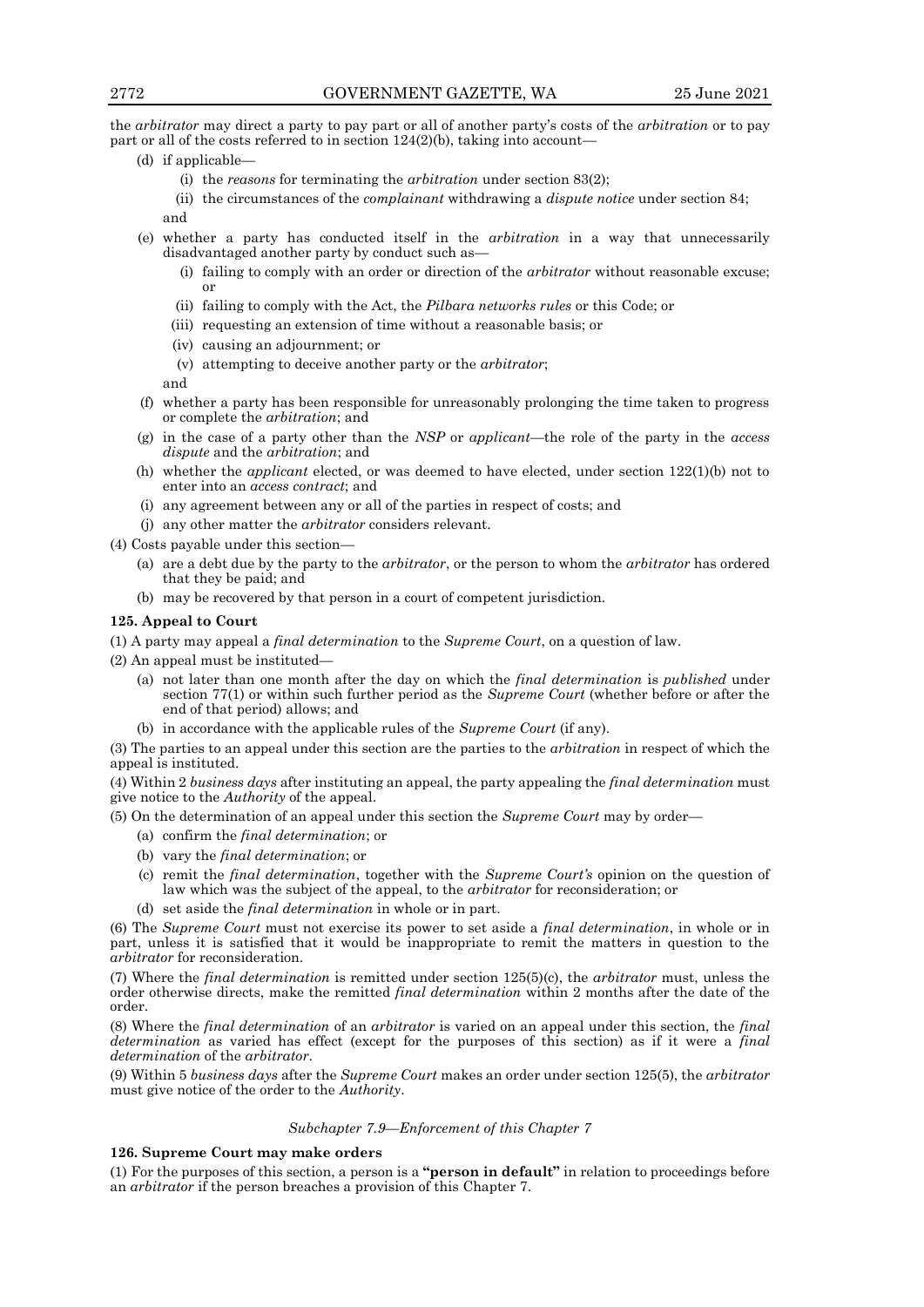(2) Unless otherwise agreed by the parties, the *Supreme Court* may, on the application of a party or the *arbitrator*, order a *person in default* to do any or all of the following—

- (a) retrieve, destroy or otherwise deal with information disclosed in breach of section 78(2) or 78(3); and
- (b) attend the *Supreme Court* to be examined as a witness; and
- (c) produce a relevant document to the *Supreme Court*; and
- (d) comply with a provision of this Chapter 7.

(3) A party may only make an application to the *Supreme Court* under subsection 126(2) with the permission of the *arbitrator*.

(4) The *Supreme Court* must not make an order under subsection 126(2) in relation to a person who is not a party unless—

- (a) before the order is made, the person is given an opportunity to make representations to the *Supreme Court*; and
- (b) the *Supreme Court* is satisfied that it is reasonable in all the circumstances to make the order.

(5) A person must not be compelled under an order made under subsection 126(2) to answer any question or produce any document which the person could not be compelled to answer or produce in a proceeding before the *Supreme Court*.

(6) If the *Supreme Court* makes an order under subsection 126(2), it may in addition make orders for the transmission to the *arbitrator* of any of the following—

- (a) a record of any evidence given under the order; and
- (b) any document produced under the order or a copy of any such document; and
- (c) any order made by the *Supreme Court*.

(7) Any evidence, document or thing transmitted under subsection 126(6) is taken to have been given, produced or done (as the case requires) in the course of the *access dispute*.

(8) If the *Authority* or an *arbitrator* fails to meet an obligation under a timeframe specified under this Chapter 7—

- (a) they are not a *person in default* as defined in section 126(1) by reason only of the failure; and
- (b) the failure does not affect the validity of the *arbitration* or the *arbitrator's determination*.

# **CHAPTER 8—RINGFENCING**

*Subchapter 8.1—General*

#### **127. Ringfencing policy objective**

(1) The primary objective of Chapter 8 is to ensure that vertical integration of an *NSP* with an *other business* does not lead to a reduction of competition in a *related market* by requiring rules which—

- (a) prevent the use of *commercially sensitive information* outside of the *network business* or for a purpose other than the purpose for which the information was acquired or developed; and
- (b) allocate costs between the *network business* and any *associate* or *other business* of the *NSP* in a manner which avoids the charges being paid by *users* of the *network business* incorporating costs or charges associated with an *associate* or *other business* of the *NSP* (other than charges properly and transparently levied by the *associate* or *other business* for *services* or other things provided to, or at the direction of, the *network business* or the *ISO* for the benefit of *users*, such as charges for the supply of essential system services); and
- (c) prevent discriminatory treatment—
	- (i) in favour of an *associate* or *other business* of the *NSP* as compared to a competitor in a *related market*; or
	- (ii) against such a competitor.
- (2) A secondary objective of Chapter 8 is to achieve the primary objective by allowing for—
	- (a) flexibility, recognising the fact that the structure and nature of *NSP's* businesses differ substantially; and
	- (b) a balancing of cost and disruption against the primary objective of this Chapter 8; and
	- (c) flexibility to deal with changing circumstances over time.

(3) The primary objective in section 127(1) applies in respect of a *network business* unless the Minister makes a determination under section 138(1).

### **128. General obligation in relation to ringfencing policy objective**

(1) The *NSP* of a *light regulation network* must ensure that it does not knowingly engage in conduct that is contrary to the primary objective in section 127(1).

(2) Section 128(1) applies with effect from—

- (a) in respect of the *Alinta Port Hedland network* and the *Horizon Power coastal network*—the later of 1 July 2021 and the *code commencement date*; and
- (b) in respect of any other *light regulation network*—the date on which a *form of regulation decision* that the relevant *network* is to be *lightly regulated* takes effect.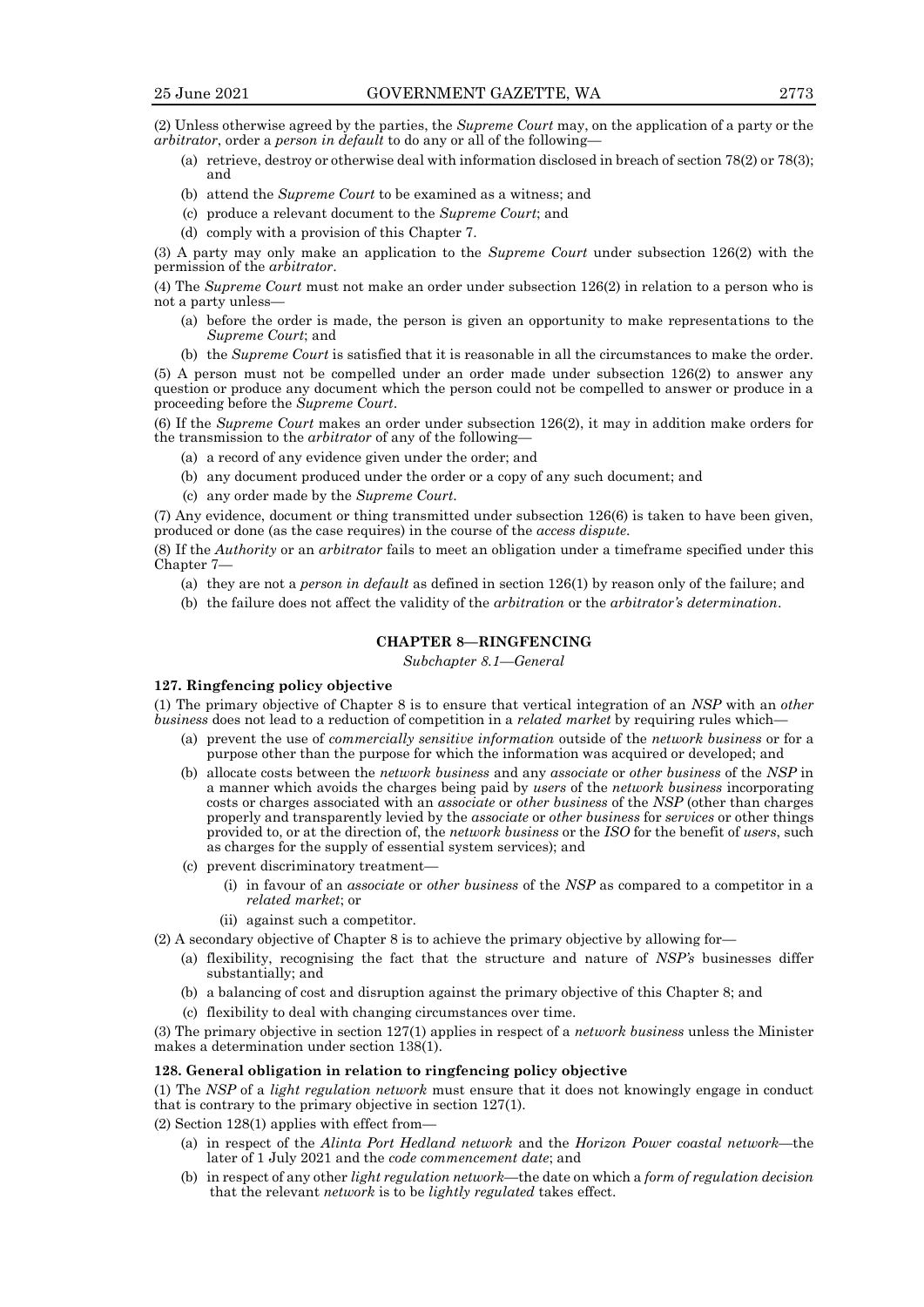(3) If a determination has been issued by the Minister under section 138(1) in respect of a *network business,* then—

- (a) section 128(1) does not apply; and
- (b) the *NSP* of the *light regulation network* must ensure that it does not knowingly engage in conduct that is contrary to any specific objectives in that determination.

#### **129. Application of this chapter to vertically-integrated businesses**

If the *NSP* for a *light regulation network* also carries on an *other business*, a reference in this Chapter 8 to an **"associate"** of the *NSP* or of its *network business* includes any *other business* of the *NSP*.

#### *Subchapter 8.2—Associate arrangements*

## **130. Associate arrangements must be in writing**

An *NSP* must record in writing the full *terms and conditions* of any *associate arrangement*.

#### **131. NSP's internal associate arrangements must be in writing**

If the *network business* of an *NSP* provides one or more *covered services* to an *other business* of the *NSP*  (**deemed associate arrangement**) then—

- (1) the *network business* and the *other business* must record in writing the full *terms and conditions* of the *deemed associate arrangement* by which the *network business* is to provide the *covered services* to the *other business*, to the same standard as they would if they were arms-length separate entities; and
- (2) unless the contrary intention appears, a reference in this Code to an *access contract* includes a *deemed associate arrangement*; and
- (3) unless the contrary intention appears, a reference in this Code to a *user* includes the *other business* under a *deemed associate arrangement*.

#### **132. Requirements for associate arrangements**

The parties to an *associate arrangement* must ensure that—

- (1) it is consistent with the objectives under this Chapter 8; and
- (2) it is not contrary to the *Pilbara electricity objective*; and
- (3) it is not entered into for the purpose, and does not have the effect or likely effect, of substantially lessening competition in a market for *access* by any person to *services;* and
- (4) in respect of any goods or services that the *network business* provides to, or receives from any *associate* of the *network business*—those goods or services are provided or received on terms that would be reasonable if the parties were dealing at arm's length; and
- (5) in respect of any goods or services that the *network business* provides to, or receives from, a third party operating in competition with an *associate* of the *network business*—those goods or services are provided or received on a basis that does not competitively or financially disadvantage the third party, relative to the *associate*.

#### *Subchapter 8.3—Ringfencing rules*

#### **133. NSP must adopt ringfencing rules**

(1) Except to the extent that a determination issued by the Minister under section 138(1) provides otherwise, an *NSP* must, in relation to a *network business*—

- (a) by the *ringfencing publication date—publish ringfencing rules* for the *network business;* and
- (b) from the *ringfencing commencement date*—comply with the *published ringfencing rules* for the *network business*.

(2) *Ringfencing rules* may be expressed to take effect immediately or at a specified time, but must commence within 6 months of the *ringfencing publication date*.

(3) The *arbitrator* has *limited discretion* in relation to an *access dispute* related to *ringfencing rules*.

(4) The *published ringfencing rules* of the *NSP* will continue to apply until any revised *ringfencing rules* are approved under section 135.

## **134. Content of ringfencing rules**

(1) *Ringfencing rules* must contain measures, which may include processes and procedures, designed to ensure the following, in each case to the extent the relevant subsection below is applicable—

- (a) in respect of section 127(1)(a) of the primary objective—that *commercially sensitive information* and any information received by the *NSP* in respect of a function under the *Pilbara network rules* is kept confidential and is only used within the *network business* and for the purpose for which it was acquired or developed*;* and
- (b) in respect of section 127(1)(b) of the primary objective—that the *NSP* allocates or attributes costs relating to its *network business* in a way that, from the *ringfencing commencement date*—
	- (i) provides a true and fair view of—
		- A. the *network business* as distinct from any *other business* carried on by the *NSP* or any *associate* of the *NSP*; and
		- B. income derived from, and expenditure relating to, the *network business*; and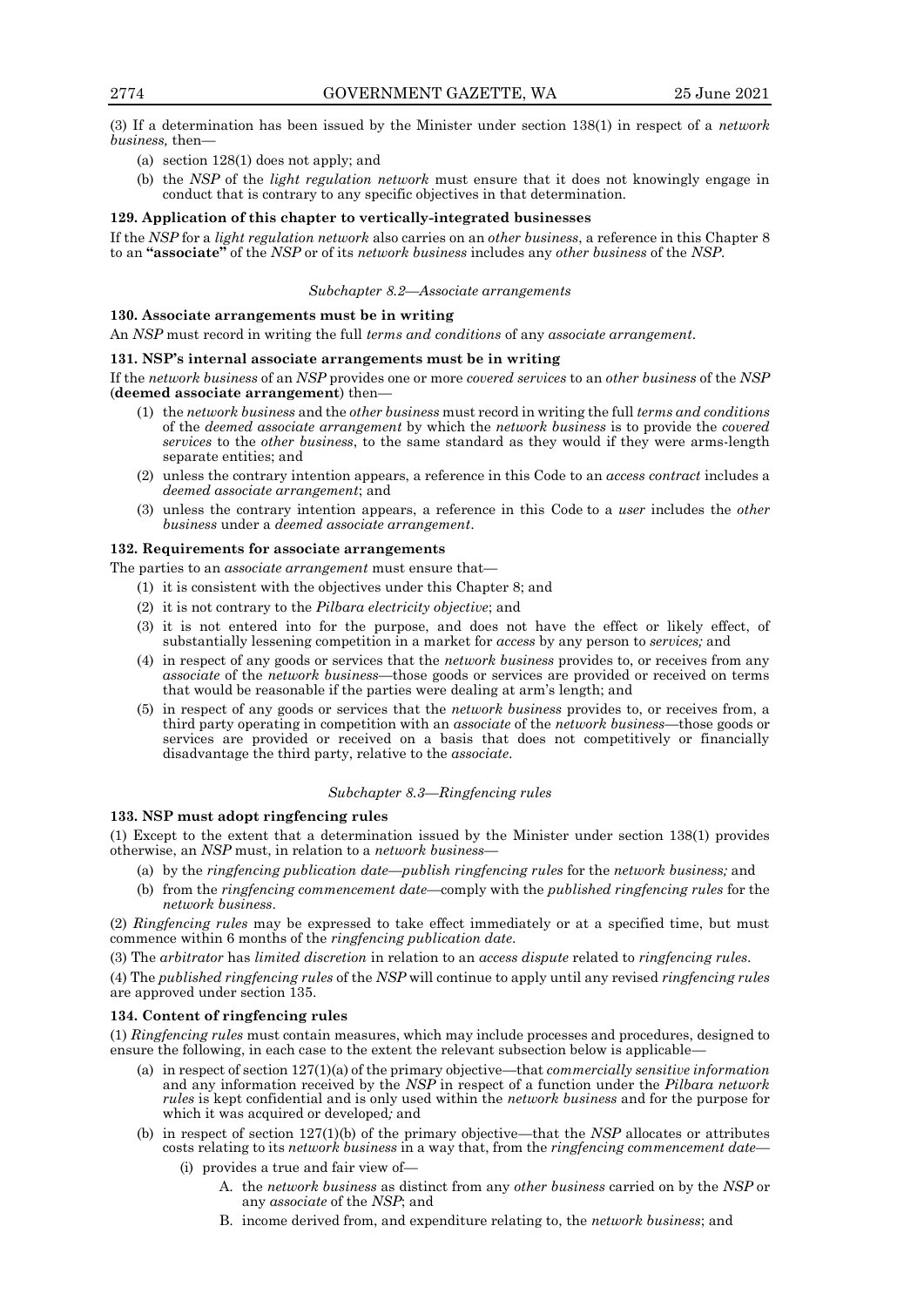- C. the *NSP's* assets and liabilities so far as they relate to the *network business*; and
- D. the percentage of any corporate overhead costs applied to the *network business* for services that provide the *network business* with necessary resources;

## and

- (ii) enables all revenue received by the *NSP* from the provision of goods or services to an *associate* of the *network business* to be separately identified; and
- (iii) enables all expenditure by the *NSP* on goods or services provided by an *associate* of the *network business* to be separately identified;

and

- (c) in respect of section  $127(1)(c)$  of the primary objective—measures to ameliorate the potential for discriminatory treatment in favour of an *associate* or *other business* of the *NSP* as compared to competitors in a *related market*, or against such competitors, whether the treatment occurs through operational decision making, contracting or otherwise; and
- (d) in respect of any specific objectives included in a determination under section 138(1)—measures to effectively address those objectives, including any measures specified by the Minister in the determination; and
- (e) that the *NSP* establishes, *maintains* and keeps records that demonstrate—
	- (i) how the *NSP* meets its obligations under this section 134; and
	- (ii) which provide sufficient information to enable an assessment as to whether the *NSP* and its *network business* are complying, and have complied, with this section 134, and to detect any non-compliances.

(2) *Ringfencing rules* which apply to a *network business* may, and must to the extent necessary to achieve the objectives under this Chapter 8, require an *NSP* to procure an *associate* of the *network business* to comply with any applicable *ringfencing rules*.

#### **135. Authority to approve ringfencing rules**

(1) An *NSP* must apply to the *Authority* for a determination whether the NSP's proposed *ringfencing rules* adequately address the requirements of this Chapter 8.

(2) Following an application by an *NSP* under section 135(1), the *Authority* must complete the process in this section 135 within six months after receipt of the proposed *ringfencing rules*.

(3) Before making a determination under section 135(4) the *Authority* may (but is not required to) consult the public in accordance with the *standard consultation process*.

(4) The *Authority* must determine that the proposed *ringfencing rules* either—

- (a) effectively address the requirements of this Chapter 8—in which case the *Authority* must *publish* a determination to that effect (**"ringfencing approval"**); or
- (b) do not effectively address the requirements of this Chapter 8, in which case the *Authority*
	- (i) must notify the *NSP* of the determination; and
	- (ii) with the notice may, but is not required to, suggest amendments to the *ringfencing rules* that would meet the relevant requirements.

(5) Any amendments to *ringfencing rules* suggested by the *Authority* under section 135(4)(b)(ii) must be consistent with the applicable objectives under this Chapter 8 and—

- (a) must have regard to—
	- (i) the potential harms the *ringfencing rules* are intended to address; and
	- (ii) the direct and indirect costs that are likely to be incurred by the *NSP* in imposing a particular requirement*;*

and

- (b) must not result in the cost of compliance with the relevant requirement for the *NSP* (and its *associates*) outweighing the public benefit resulting from compliance. If the relevant requirement would, in the *Authority's* opinion, lead to increased competition in a market, the *Authority* must, in carrying out the assessment, disregard costs associated with losses arising from competition in upstream or downstream markets.
- (6) If the *Authority* makes a determination under section 135(4)(b), then—
	- (a) the *NSP* must, within 30 *business days* of the notice under section 135(4)(b)(i), amend the *ringfencing rules* and resubmit them to the *Authority* and the *Authority* must assess the resubmitted *ringfencing rules* in accordance with this section 135. If the *Authority* chooses to consult in the public in relation to the resubmitted *ringfencing rules* the *Authority* may do so in accordance with the *expedited consultation process*; and
	- (b) if following an assessment of the resubmitted *ringfencing rules*, the *Authority* determines that the amended *ringfencing rules* do not effectively address the requirements of this Chapter 8, then the *Authority* must—
		- (i) *publish* a determination to that effect; and
		- (ii) draft *ringfencing rules* for the purpose of ensuring that the requirements of this Chapter 8 are adequately addressed, which rules must be consistent with the requirements of section 135(5), and provide those *ringfencing rules* to the *NSP* at the same time as the *Authority's* determination under section 135(6)(b)(i); and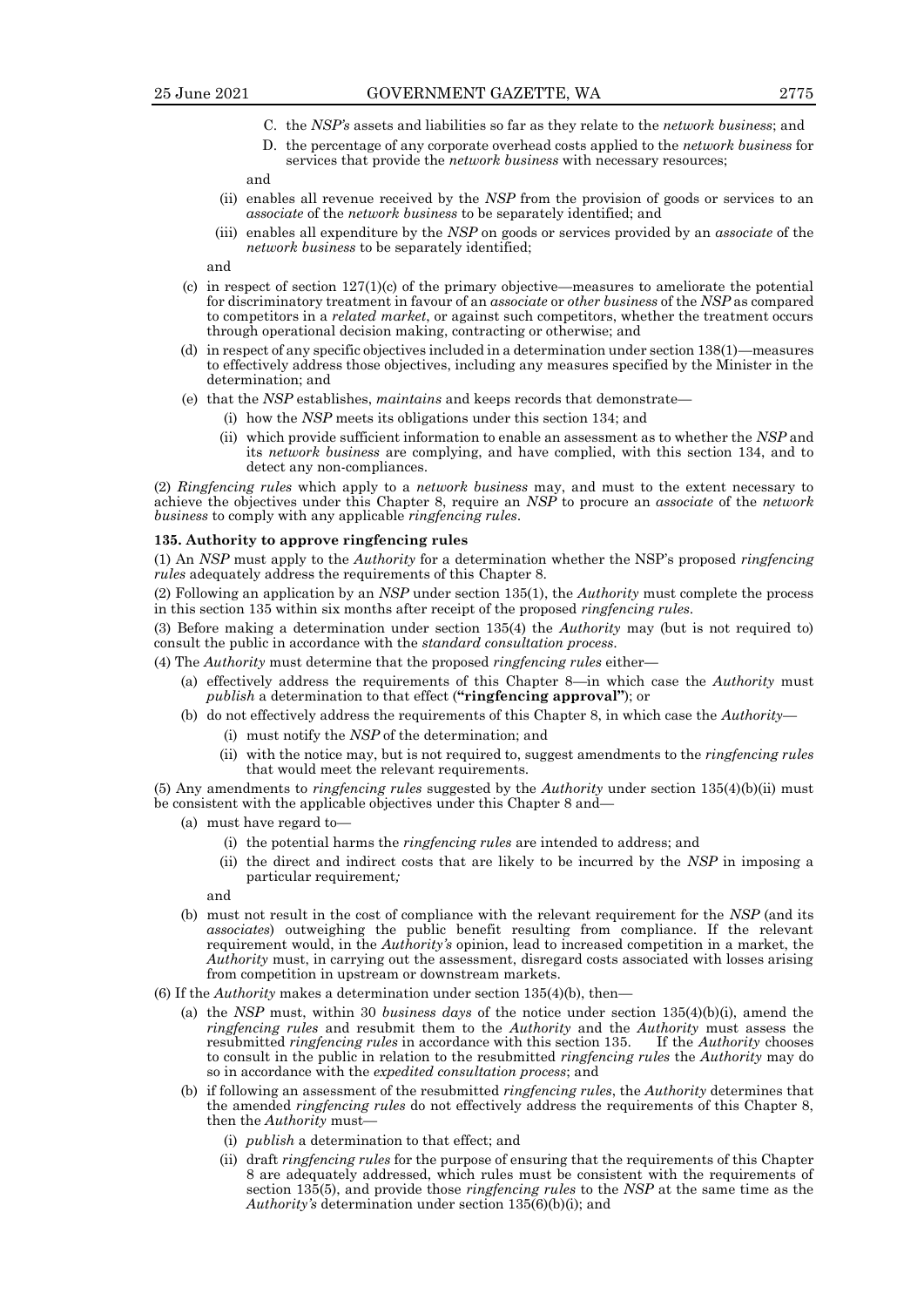- 
- (iii) *publish* a determination (**"ringfencing approval"**) approving the *ringfencing rules* drafted and provided under section 135(6)(b)(ii);

and

(c) if the *NSP* does not submit amended *ringfencing rules* within the time required by section 135(6)(a)—the *Authority* must *publish* a determination that the *NSP's* proposed *ringfencing rules* do not effectively address the requirements of this Chapter 8.

(7) The *Authority* must not make a determination which would require an *NSP* or other person to engage in an act or omit to engage in an act which would contravene a *written law* or a *statutory instrument*.

(8) Subject to section 135(7), the *Authority* has *limited discretion* under this section 135.

{Note: See section 10 regarding *limited discretion*.}

(9) The effect of a *ringfencing approval* by the *Authority* under this section 135 is to bind the *arbitrator* in respect of an a*ccess dispute* regarding the effectiveness of the *ringfencing rules* to address the requirements of this Chapter 8.

### **136. [Not used]**

### **137. Review of ringfencing rules**

An *NSP* must review its *ringfencing rules*—

- (1) not less than 15 months before the start of a *new pricing period* for the *light regulation network*; and
- (2) within three months after the occurrence of an event that is likely to have a material effect on the operation of the *ringfencing rules*,

and if any changes are required to address the requirements of this Chapter 8, submit revised *ringfencing rules* to the *Authority* for a determination under section 135.

{Note: Examples of events that are likely to have a material effect on the operation of the *ringfencing rules* include a corporate restructure, merger or acquisition.}

## *Subchapter 8.4—Network specific objectives and deferral*

# **138. Determination of specific objectives**

(1) An *NSP* may, at any time, apply to the Minister to determine specific ringfencing policy objectives in respect of a *network business* which may include—

- (a) the primary objective in section 127(1), or part of it; or
- (b) a modified ringfencing policy objective designed to achieve a similar effect; or
- (c) a determination that no ringfencing policy objectives are applicable to the *network business*,

and the Minister may determine and *publish* specific ringfencing policy objectives in respect of that *network business*.

(2) The Minister must make a determination under section 138(1) if having regard to—

- (a) the potential harms this Chapter 8 is intended to address; and
- (b) the direct and indirect costs that are likely to be incurred by the *NSP* in requiring compliance with this Chapter 8 in accordance with primary objective in section 127(1)*;*

the *NSP* demonstrates to the satisfaction of the Minister that the cost of compliance with the primary objective in section 127(1) outweighs the public benefit resulting from compliance. If compliance with this Chapter 8, including in accordance with primary objective in section  $127(1)$ , would, in the Minster's opinion, lead to increased competition in a market, the Minister must, in carrying out the assessment, disregard costs associated with losses arising from competition in upstream or downstream markets.

(3) The Minister's determination under section 138(1)—

- (a) may apply for a specified period or indefinitely; and
- (b) may be unconditional or impose conditions (including ringfencing measures) upon the *NSP* as the Minister considers fit in which case the *NSP* must comply with the conditions; and
- (c) may be varied or replaced by the Minister after reasonable notice to the *NSP*.

(4) A person may apply to the Minister for a determination made under section 138(1) to be varied or replaced and the Minister must consider the application and within a reasonable time advise the person and the *NSP* of the Minister*'s* determination in relation to the application.

(5) Before issuing, varying or replacing a determination under section 138(1), the Minister may (but is not required to) consult with the public in accordance with the *standard consultation process* and must *publish* notice of the determination or its variation or replacement.

### **139. Deferral of ringfencing publication date**

(1) If an *NSP* applies for a determination under section 138(1) either—

- (a) before, or within one month after, a *form of regulation decision* that the relevant *network* is to be *lightly regulated*; or
- (b) in respect of the *Alinta Port Hedland network* or the *Horizon Power coastal network*, before, or within one month after, the *code commencement date,*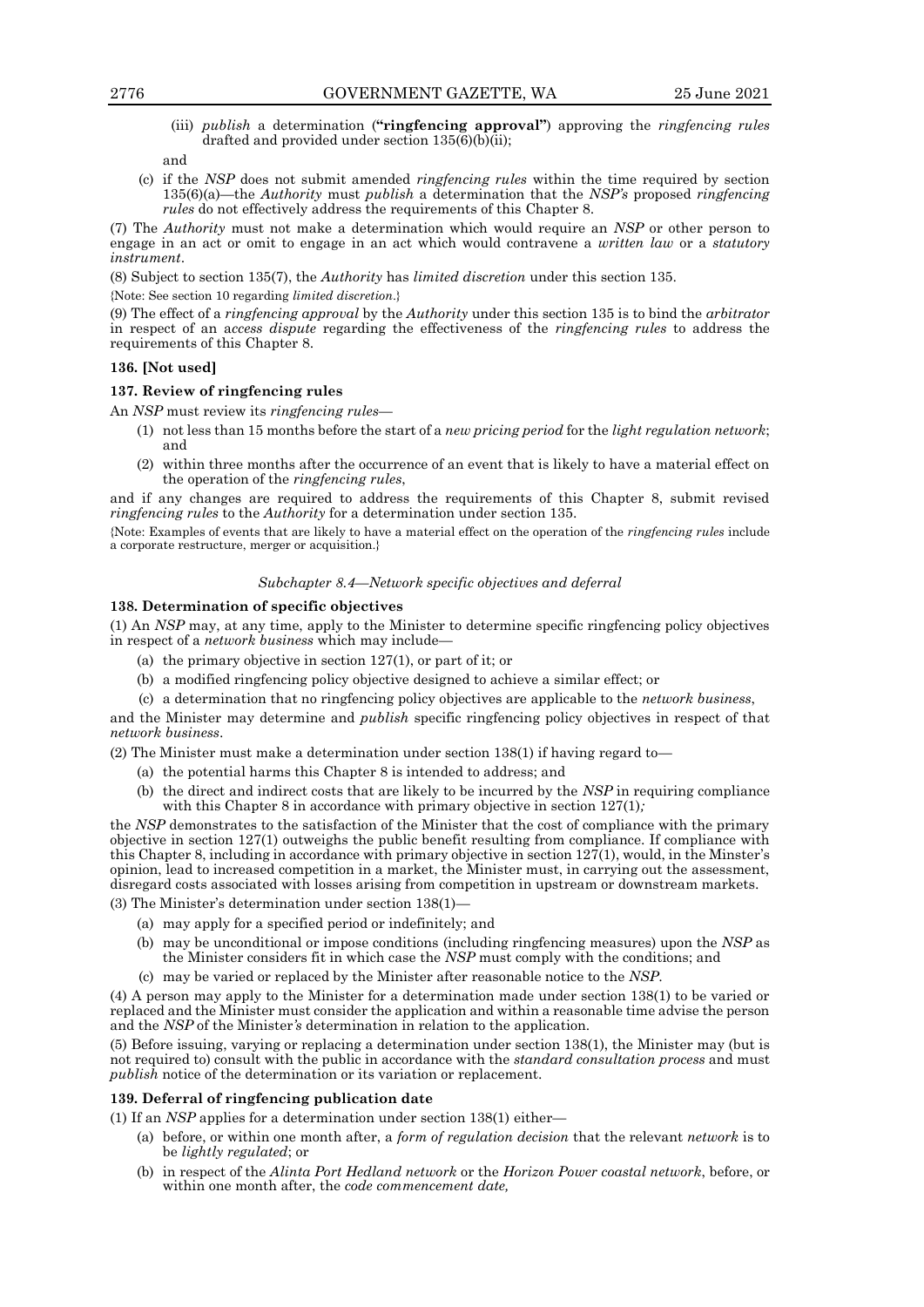the *ringfencing publication date* (to the extent applicable) is deferred until the date which is 6 months after the date of the Minister's decision on the determination application (where such date is later than the original *ringfencing publication date*).

- (2) An *NSP* must apply for a determination by the *Authority* under section 135(1) either—
	- (a) before, or within one month after, a *form of regulation decision* that the relevant *network* is to be *lightly regulated*; or
	- (b) in respect of the *Alinta Port Hedland network* or the *Horizon Power coastal network*, before, or within one month after, the *code commencement date*; or
	- (c) if section 139(1) applies, before, or within one month after, the date of a determination by the Minister under section 138(1).

(3) Provided an *NSP* complies with section 139(2), the *ringfencing publication date* is deferred until the date which is 10 *business days* after a *ringfencing approval* (where such date is later than the original *ringfencing publication date*).

## **140. Interim ringfencing**

(1) Until the *ringfencing commencement date* in respect of a *network business*, the *NSP* of the *network business* must ensure, as far as is practicable in the circumstances, that—

- (a) basic procedures are in place within the *network business*; and
- (b) proportionate training of relevant personnel is undertaken,

designed to address the primary objective of this Chapter 8.

(2) An *NSP* is not required to comply with section 140(1) in respect of the primary objective if the *NSP* has applied for a determination under section 138(1), in the timeframe specified in section 139(1)(a) or 139(1)(b) (as applicable), and the Minister has not yet made a decision on that determination application.

(3) The procedures implemented under section 140(1) cannot be subject to a determination by the *Authority* under section 135.

(4) The *arbitrator* has *limited discretion* in relation to an *access dispute* relating to the procedures implemented under section 140(1) and must take into account the fact that the procedures are a temporary measure until *ringfencing rules* are in effect.

#### *Subchapter 8.5—Compliance*

## **141. Compliance monitoring and compliance reporting**

(1) An *NSP* must—

- (a) establish, *maintain* and implement effective procedures to ensure and monitor its compliance with the *ringfencing rules*; and
- (b) report to the *Authority* details of any breach of section 133(1)(b) within 5 *business days* of determining that the breach has occurred.

(2) A person who considers that an *NSP* has breached section 133(1)(b) may provide details of the breach to the *Authority*.

(3) The *Authority* may *publish* the nature of any non-compliance with an *NSP's ringfencing rules*.

(4) If the *Authority* proposes to disclose *confidential information* under section 141(3)—

- (a) it must first comply with section 165 {Pre-disclosure process}; but
- (b) for the purposes of the balancing in section 165(2), the *Authority* may disregard any detriment to the *NSP* by way of reputational harm or embarrassment.

## **CHAPTER 9—MISCELLANEOUS**

*Subchapter 9.1—Horizon Power coastal network and Alinta Port Hedland network transition*

#### **142. Obligation to negotiate access during transition**

If an *applicant* requests an *access contract* in respect of the *Horizon Power coastal network* or the *Alinta Port Hedland network* before the date on which information must be first *published* in respect of those *networks* under section 38, then—

- (1) the *NSP* for the relevant *network* must provide a draft information pack to the *applicant* which must include any information issued for public consultation under section 37; and
- (2) the *NSP* for the relevant *network* and the *applicant* must negotiate the terms of *access* to the *light regulation network* in good faith.

#### **143. Transition pricing**

(1) If an *access application* is received in respect of the *Horizon Power coastal network* or the *Alinta Port Hedland network* before the *Authority* has determined the *rate of return* to be applied to those *networks* under section 57, then the relevant *NSP* must negotiate the *charges* to be paid for *access* to the *light regulation network* having regard to section 45.

(2) Following the *rate of return* being determined by the *Authority* under section 57, the *NSP* for each of the *Horizon Power coastal network* and the *Alinta Port Hedland network* must calculate the prices to be set out in the *price list* in accordance with Chapter 5 of this Code and *publish* its *services and pricing policy* within the time permitted by section 38.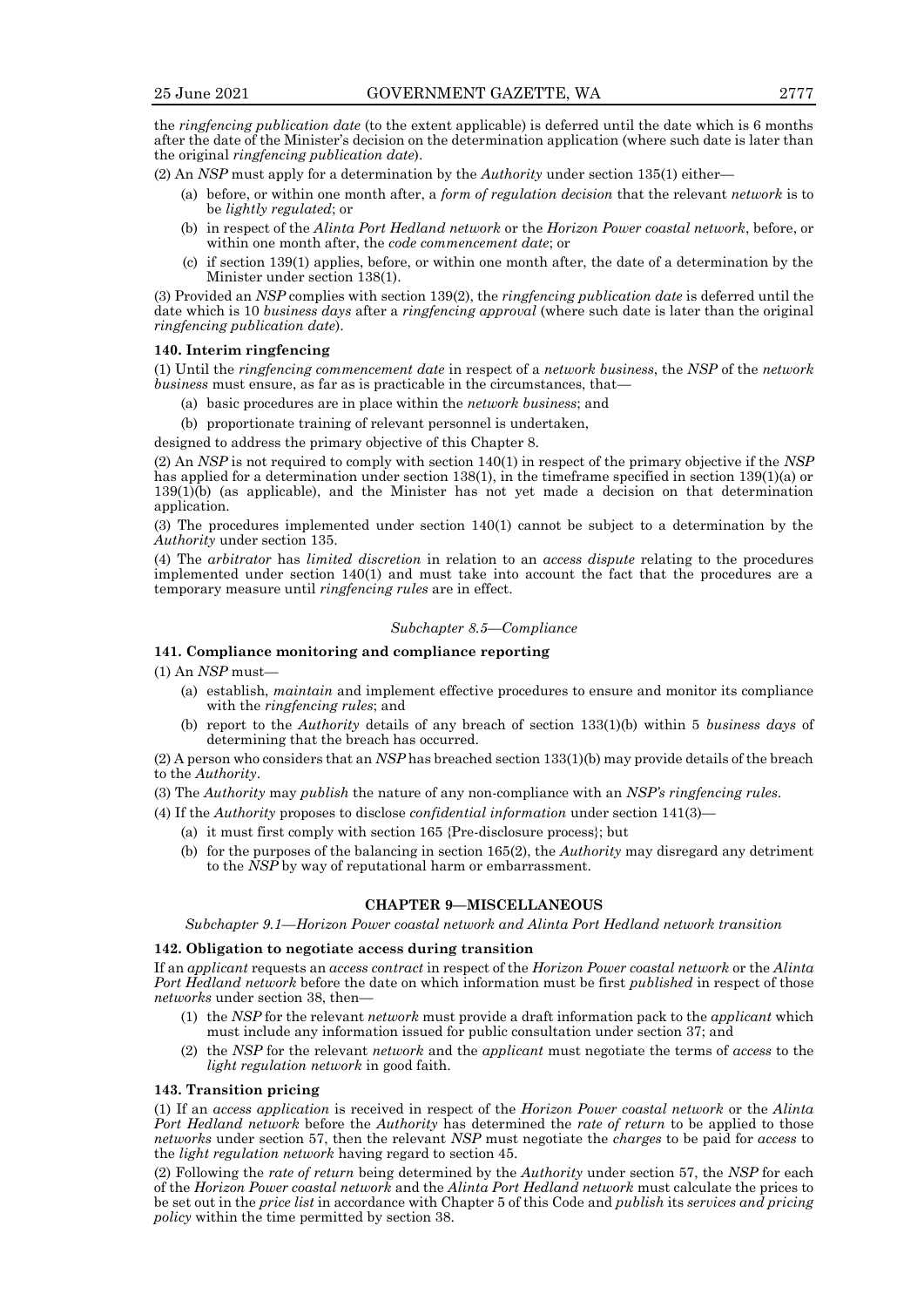(3) The prices in the *price list* must be effective from the *code commencement date* and apply to each *access contract* entered into on or after the *code commencement date* with effect from that date unless an *access contract* contains a clause which explicitly excludes the operation of this clause 143(3).

#### **144. No access disputes during transition**

Despite any other provision of this Code—

- (1) an *access dispute* cannot be commenced in respect of *access* to either the *Horizon Power coastal network* or the *Alinta Port Hedland network* until 7 January 2022; and
- the information contained in a draft information pack provided under section  $142(1)$  cannot be the subject of any *access dispute* commenced after that date.

#### **145. Contracts preserved**

(1) Subject to section 14(4), any *contracts for services* to either the *Horizon Power coastal network* or the *Alinta Port Hedland network* as at the *code commencement date*, will continue in accordance with their terms, including for the duration of any option periods provided for in any such contracts (subject to any variations the parties may agree from time to time).

## *Subchapter 9.2—Authority Cost Recovery*

# **146. Standing charges, liability for and amount of**

(1) If, during any period in a *quarter*, a *light regulation network* is specified in Sub-appendix 2.1, a charge is payable in connection with the performance by the *Authority* of its functions under section 120ZG of the *Act*, regulation 34 of the *regulations* and under this Code.

(2) A charge payable under section 146(1) for a *light regulation network* for a *quarter* must be paid by any person who is an *NSP* in relation to the *light regulation network* during the *quarter*.

(3) The amount of the charge payable under section 146(1) by a person for a *light regulation network* for a *quarter* is determined in accordance with this formula—

$$
S = C x P x \frac{D_p}{D_q}
$$

where—

- S is the amount of the *standing charge*;
- C is the amount of the *core function costs* for the *quarter*;
- P is the percentage specified in Sub-appendix 2.1 for the *light regulation network;*
- D<sup>P</sup> is the number of days in the *quarter* during which—
	- (i) the *network* specified in Sub-appendix 2.1 is a *light regulation network*; and
	- (ii) the person is the *NSP* in relation to the *network*;
- D<sup>Q</sup> is the number of days in the *quarter*.

# **147. Standing charges, assessment and payment of**

(1) As soon as is practicable after the end of each *quarter* the *Authority* must—

- (a) assess the *standing charges* payable by a person for the *quarter*; and
- (b) give a notice of assessment to the person specifying—
	- (i) the amount of each of those charges and the total amount payable; and
	- (ii) the amount of the *core function costs* used in calculating those charges; and
	- (iii) the day on which the notice of assessment was issued.

(2) A person given a notice of assessment must pay the assessment amount to the *Authority* within 30 days after the day specified in it under section 147(1)(b)(iii).

(3) If the person does not pay the assessment amount in full within the allowed period, interest on the outstanding amount is payable to the *Authority* at the *prescribed rate* calculated daily.

(4) If a person given a notice of assessment so requests, the *Authority* must give the person a written explanation of how the *core function costs* specified in the notice were calculated and reasonable details of the core functions they relate to.

# **148. Specific charges, liability for and amount of**

(1) If the *Authority* performs a function listed in Sub-appendix 2.2, it may give a person who, under Sub-appendix 2.2, is liable to pay a *specific charge* for the *Authority's* performance of the function a notice requiring the person to pay a charge—

- (a) for the *Authority's* performance of the function; and
- (b) for anything the *Authority* did that was necessary or convenient to be done for or in connection with performing the function.

(2) If under Sub-appendix 2.2 more that one *NSP* is liable to pay the *specific charge* for the performance by the *Authority* of a function listed in Sub-appendix 2.2, the charge is to be apportioned between them as follows—

- (a) if each of the *NSPs* who are liable is the *NSP* for a *light regulation network,* then—
	- (i) if those *light regulation networks* are only some of the *light regulation networks* listed in Sub-appendix 2.1—each *NSP* is liable for the proportion of the *specific charge* that is the same proportion as the percentage, specified in Sub-appendix 2.1, for the *NSPs network*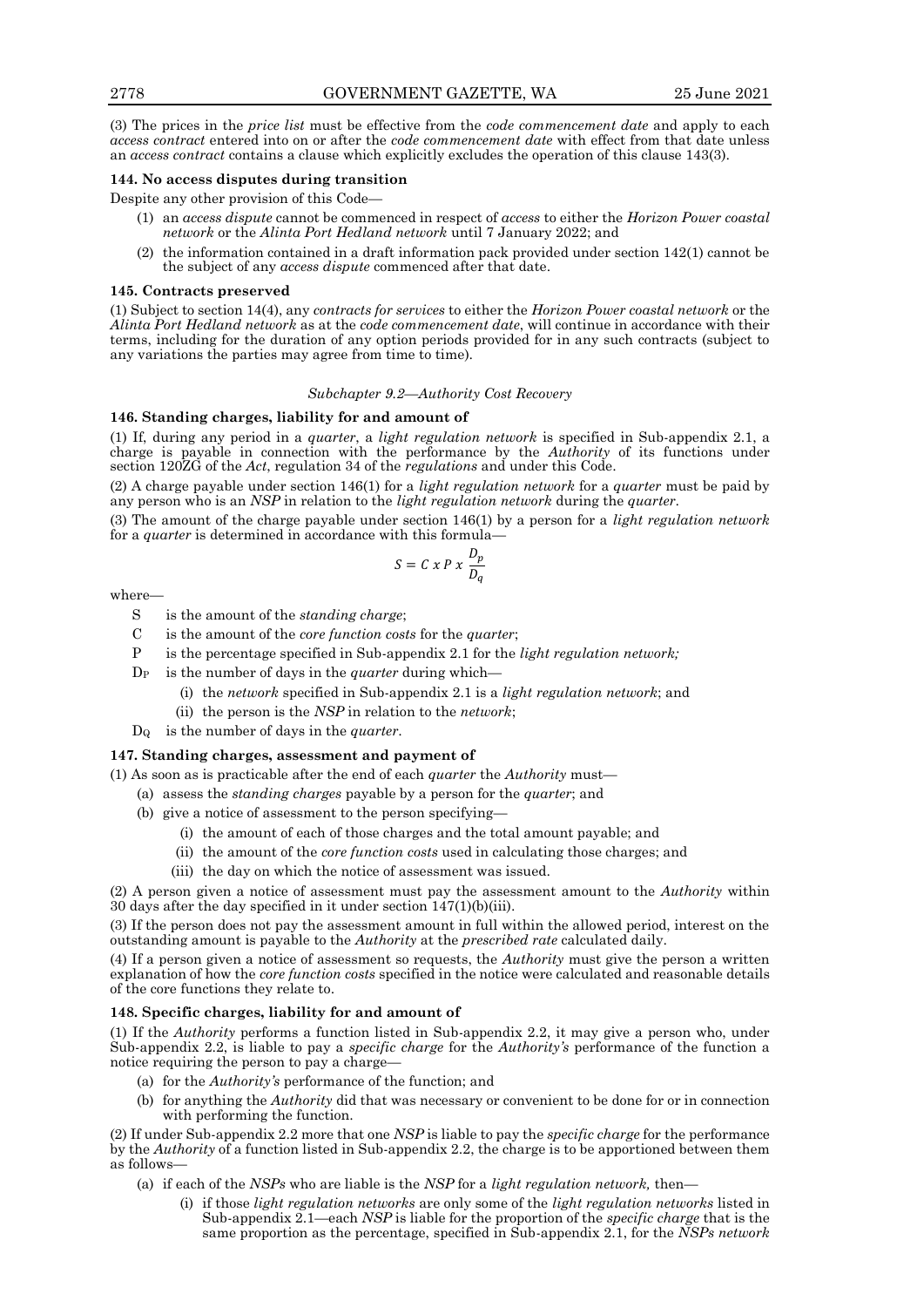bears to the sum of the percentages, specified in Sub-appendix 2.1, for all of the *light regulation networks* of which the *NSPs* are liable;

(ii) otherwise—each *NSP* is liable for the percentage, specified in Sub-appendix 2.1 for the *light regulation network*, of the *specific charge*;

(b) otherwise—each *NSP* is liable for an equal share of the *specific charge*.

- (3) A notice given under section 148(1) must specify—
	- (a) the amount of the *specific charge*; and
	- (b) the day on which the notice was issued.

(4) The amount of a *specific charge* is to be an amount equivalent to costs described in section 148(5) that—

- (a) have been incurred by the *Authority*; and
- (b) are directly attributable to the performance of the relevant function or to the doing of anything that was necessary or convenient to be done for or in connection with the performance of the relevant function.

(5) For the purposes of section 148(4), the costs are—

- (a) costs of consultants or contractors engaged by the *Authority* including accommodation costs, travel costs and equipment costs; and
- (b) photocopying, mailing, publishing and advertising costs; and
- (c) costs associated with public consultation conducted under this Code.

(6) The *Authority* must provide the person liable to pay a *specific charge* with an itemised account of the costs covered by the charge if the person so requests.

(7) A person given a notice under section 148(1) must pay the *specific charge* to the *Authority* within 30 days after the day specified in it under section 148(3)(b).

(8) If the person does not pay the *specific charge* in full within the allowed period, interest on the outstanding amount is payable to the *Authority* at the *prescribed rate* calculated daily.

#### **149. Authority document, fee for**

(1) The *Authority* may require a person who requests a document prepared by or on behalf of the *Authority* in the performance of a function under this Code to pay a fee for the document.

(2) The fee is to be calculated by the *Authority* according to the costs incurred in providing the document but is not in any case to exceed \$100.

(3) The *Authority* cannot require the *Coordinator* or the Director of Energy Safety (referred to in the *Energy Coordination Act 1994*) to pay a fee under section 149(1).

### **150. Unpaid amounts, recovery of**

(1) The *Authority* may recover any unpaid assessment amount or *specific charge*, together with any interest payable under this Subchapter 9.2 in a court of competent jurisdiction as a debt due to the *Authority*.

 $(2)$  In proceedings under section 150 $(1)$  a certificate—

- (a) purporting to be signed by the chairperson; and
- (b) specifying an amount as being an assessment amount or a *specific charge*; and
- (c) specifying an amount as being interest payable under section 147(3) or 148(8); and
- (d) specifying a person as being liable to pay the specified amounts; and
- (e) stating that the specified amounts are unpaid,

is, without proof of the appointment of the chairperson or of the authenticity of the signature, sufficient evidence of the matters specified or stated.

## **151. Authority's annual report, matters to be included in**

The annual report submitted by the *Authority* under the *Financial Management Act 2006* section 61 must include details of the following matters in respect of the financial year to which the annual report relates—

(1) the total amount of *standing charges* for each person; and

(2) the total amount of *specific charges* for each person.

## **152. No double recovery**

If the *Authority* performs a function under Part 8A of the Act, this Code or the *Pilbara networks rules*, the *Authority* must ensure that there is no double recovery of costs as a result of either-

(1) the recovery of a *standing charge* or a *specific charge* under this Code; or

(2) the recovery of costs under the *Pilbara networks rules*.

### *Subchapter 9.3—ISO Cost Recovery*

## **153. ISO cost recovery**

If the *ISO* performs a function under this Code, the costs of performing that function are to be recovered by way of the "ISO fees" (as defined in the *Pilbara networks rules*).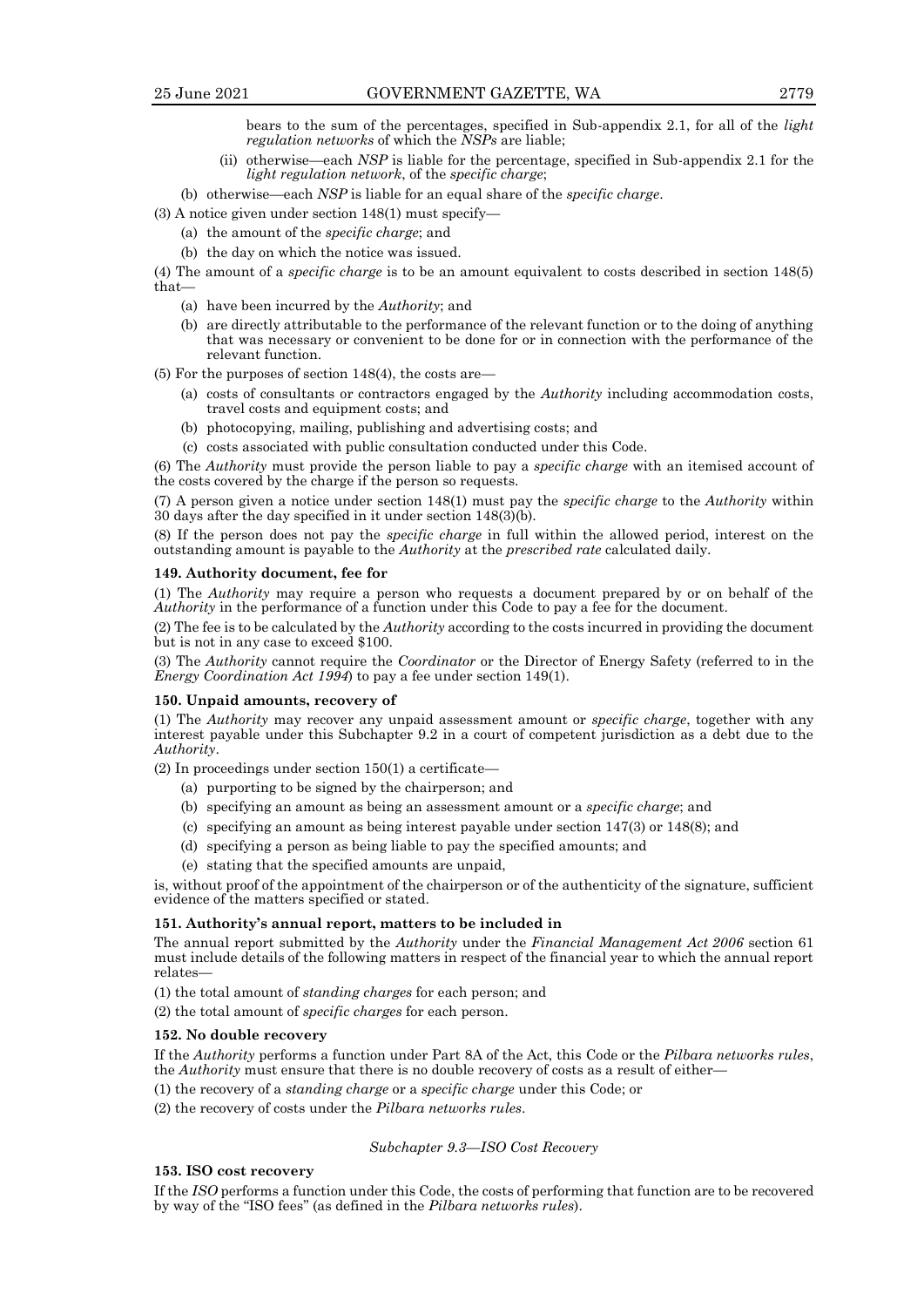## *Subchapter 9.4—Publication*

# **154. Meaning of "publish"**

(1) Where an *NSP* is required by this Code to *publish* a thing, that thing must remain *published* until the later of the date which is 7 years after—

- (a) the date this Code is repealed; and
- (b) the date the final *access contract* entered into by the *NSP* under this Code expires or is terminated.

## **155. Authority's subscriber database**

(1) Any person may make a request to the *Authority* to receive all notices *published* by the *Authority* under this Code by providing the *Authority* with their—

- (a) name; and
- (b) email address.

(2) Within one month of the *code commencement date*, the *Authority* must *publish* a notice on its website inviting requests under section 155(1).

(3) The *Authority* must establish and maintain a database containing the name and email address of each person who has requested to receive all notices *published* by the *Authority* under this Code under section  $155(1)$  by-

- (a) as soon as practicable after receiving a request under section 155(1)—adding the person's name and email address to the database; and
- (b) as soon as practicable after receiving a written request from a person to remove their name and email address from the database—removing the person's name and email address from the database; and
- (c) removing a person's name and email address from the database if the *Authority* reasonably believes that emails sent to the email address are not successfully delivered.

### *Subchapter 9.5—Confidential information*

## **156. Confidentiality objective**

(1) The primary objective of this Subchapter 9.5 is—

- (a) to preserve the confidentiality of *confidential information* to the greatest extent practicable consistent with—
	- (i) a person's performance of their functions under the *Pilbara regime*; and
	- (ii) the *Pilbara electricity objective* and any applicable objective stated in this Code;

and

- (b) if a *recipient* receives *confidential information* in connection with the *Pilbara regime*, to ensure that a *recipient* uses it only for—
	- (i) the *recipient's* performance of their functions under the *Pilbara regime*; and
	- (ii) in accordance with the *Pilbara electricity objective* and any applicable objective stated in this Code.

(2) A secondary objective of this Subchapter 9.5 is to achieve the primary objective as quickly, simply, and with as little compliance burden and cost, as practicable.

# **157. Definitions**

In this Subchapter 9.5—

- (a) **"confidential information"** means, subject to section 158, information that—
	- (i) by its nature is confidential; or
	- (ii) is specified to be confidential by the *discloser*;

and

- (b) **"discloser"** means a person who discloses *confidential information* to a *recipient* under the *Pilbara regime*, and includes an *information owner*;
- (c) **"information owner"**, for an element of *confidential information*, means the person whose confidence would be breached by the element's disclosure; and

{Note: This will often be the person who first discloses confidential information under the Pilbara regime, or the person who owns the *confidential information*.}

- (d) **"Pilbara regime"** means Parts 8A and 9B of the Act, Parts 8 and 10 of the Act applying in respect of a *Pilbara network*, this Code, and the *Pilbara networks rules*; and
- (e) **"recipient"** means a person to whom *confidential information* is disclosed under the *Pilbara regime*.

# **158. Information which is not confidential**

The following is not *confidential information* for the purposes of this Code—

- (1) information which is in the public domain or ascertainable from public domain sources; and
- (2) information which came into the *recipient's* hands by means which did not create a duty of confidentiality under the *Pilbara regime*; and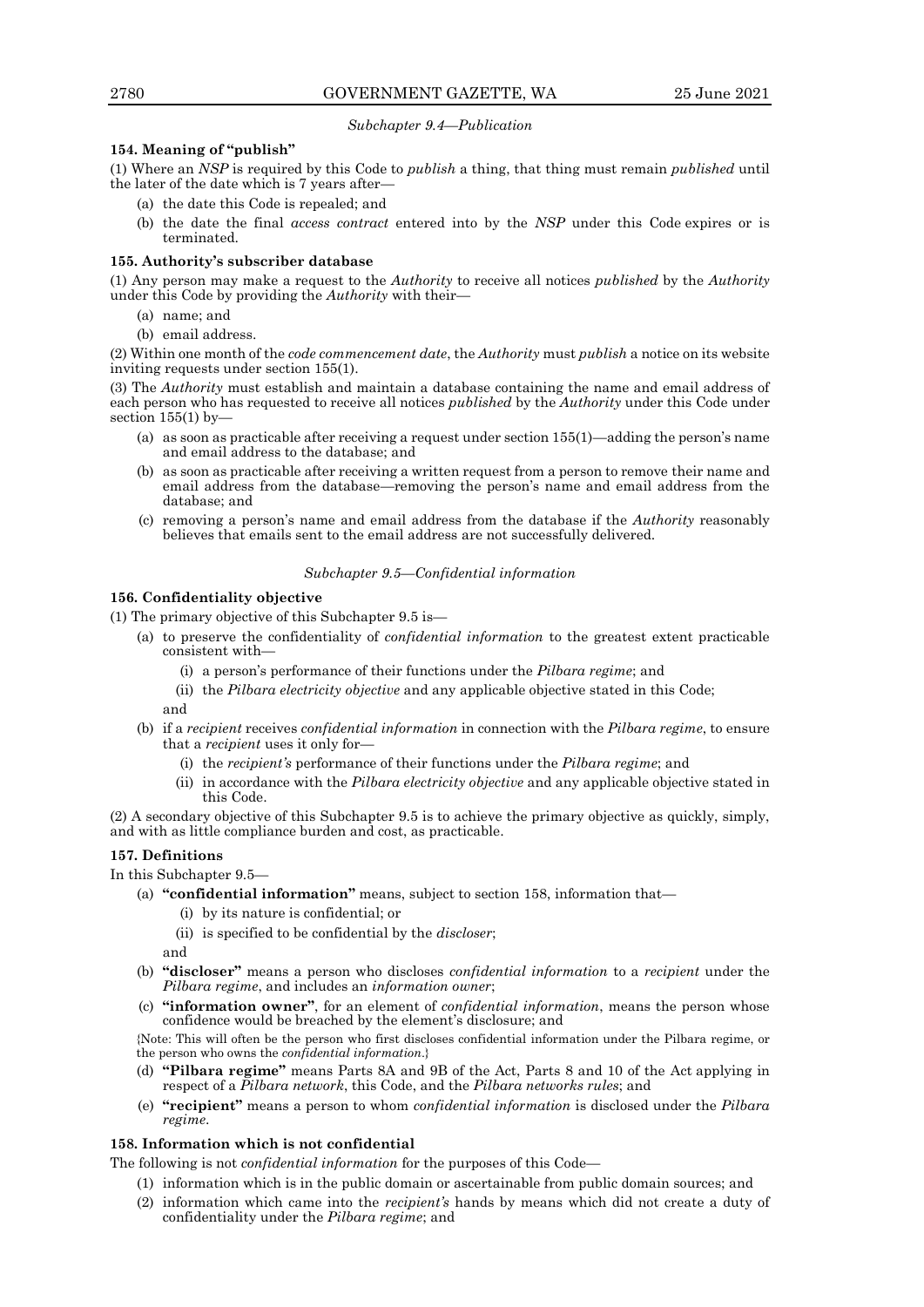- 
- (3) information which the *recipient* already possessed at the time it was disclosed to the *recipient*  by the *discloser*; and
- (4) information which the *recipient* develops independently.

# **159. Restriction on use of confidential information**

#### (1) A *recipient* may use *confidential information*—

- (a) for the purposes of performing a function under the *Pilbara regime*; and
- (b) as required or permitted by this Code or the *Pilbara regime*.

(2) A *recipient* must not use *confidential information* for any other purpose, without the *information owner's* written consent.

# **160. Restriction on disclosure of confidential information**

Except as permitted under sections 161, 162 and 163, a *recipient* must not disclose *confidential information*.

## **161. Permitted disclosure—In performance of a function**

(1) A *recipient* may disclose *confidential information* to the extent the *recipient* in good faith determines is reasonably necessary for performing a function under the *Pilbara regime*.

(2) Section 165 {Pre-disclosure process} applies to a disclosure under this section 161.

# **162. Permitted disclosure—General**

(1) A *recipient* may disclose *confidential information*—

- (a) with the *information owner's* written consent, in accordance with any conditions in that consent; or
- (b) on a confidential basis to its legal and other professional advisers; or
- (c) as required under a written law, the listing rules of the Australian Securities Exchange or the rules of any other applicable financial market; or
- (d) to, or as directed by, a court, arbitrator or other tribunal, on a confidential basis unless the court, arbitrator or other tribunal directs otherwise; or
- $(e)$  if
	- (i) the *recipient* does not disclose any elements of the information that could lead to the identification of the *information owner*; or
	- (ii) the manner in which the *recipient* discloses the information does not identify the *information owner* and could not reasonably be expected to lead to the *information owner* being identified.

{Note: *Confidential information* may be combined or arranged with other information to prevent the identification of the *information owner* to whom the *confidential information* relates.}

(2) Section 165 {Pre-disclosure process} applies to a disclosure under this section 162.

# **163. Permitted disclosure—To a governance entity**

A *recipient* may disclose *confidential information* on a confidential basis to the *ISO*, the *Authority*, the *Coordinator* or the Minister (a **"governance entity"**), and the *governance entity* may use the information, for the purposes of, or in connection with, the *governance entity's* performance of a function under the *Pilbara regime* or another *written law*.

# **164. Permitted disclosure—Non-confidential parts of documents**

If a document contains both *confidential information* and other information, a *recipient* may disclose the document if—

- (1) the *confidential information* is omitted or obscured; and
- (2) the omission of *confidential information* is evident from a mark or note at the place in the document from which the information is omitted.

#### **165. Pre-disclosure process**

(1) The process in this section 165 applies if called for by, and as modified by, a section of this Code.

(2) If a person (**"intending discloser"**) proposes to disclose *confidential information* (**"proposed disclosure"**) then the person must first have regard to the primary and secondary objectives in section 156, and consider the balance between—

- (a) the benefits associated with the *proposed disclosure*; and
- (b) any likely detriment to the *information owner* from the *proposed disclosure*.

(3) The *intending discloser*, acting reasonably and in good faith, may abridge or modify the process in this section 165 having regard to the factors in section 165(2).

(4) Subject to section 165(3), the *intending discloser* must, before making the *proposed disclosure*—

- (a) notify the *information owner* of the *proposed disclosure*, describing the information proposed to be disclosed and, if practicable, the circumstances of the disclosure; and
- (b) allow the *information owner* an opportunity to express its views and to request redactions or other changes in order to minimise disclosure of the *confidential information*; and
- (c) have regard to the *information owner's* views and requests; and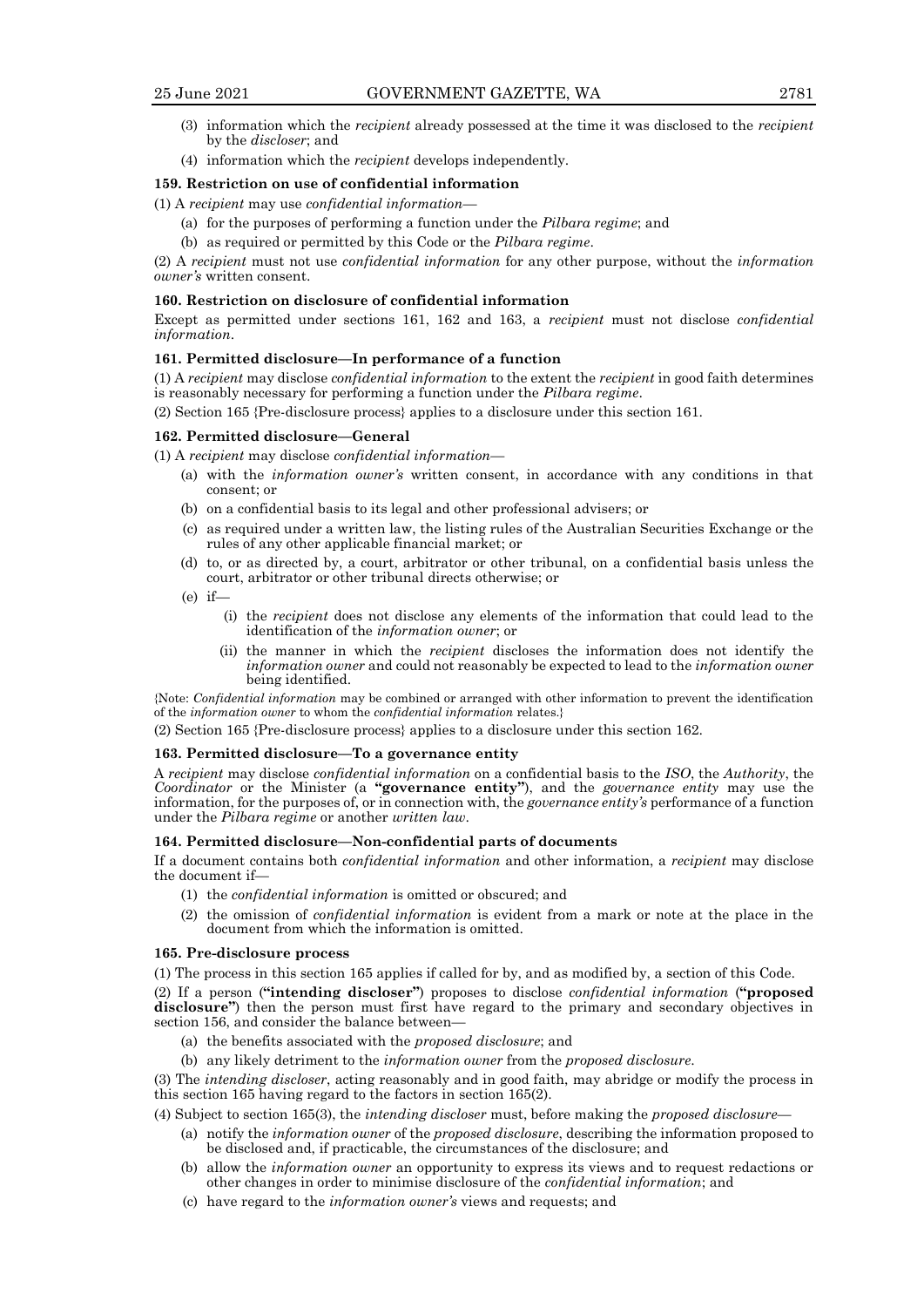- (d) if the *proposed disclosure* is being compelled through a process under a *written law* or otherwise—
	- (i) make reasonable endeavours (so far as is permitted) to minimise what is disclosed; and
	- (ii) if the *information owner* is able to intervene in the process and seeks to do so, not seek to hinder, or impose unreasonable conditions on, that intervention.

## **166. Intermediate disclosers**

If the *discloser* is not the *information owner,* it must give the *recipient* reasonable information to enable the *recipient* to identify the *information owner*.

## **167. Protection for disclosure under this Code**

{Note: This section 167 is made under section 120D(1) of the Act.}

(1) A disclosure or use of confidential or commercially sensitive information which is required or permitted by this Code, is authorised by this Code.

(2) If the disclosure or use of confidential or commercially sensitive information is authorised by this Code—

- (a) no civil or criminal liability is incurred in respect of the use or disclosure; and
- (b) the use or disclosure is not to be regarded as—
	- (i) a breach of any duty of confidentiality or secrecy imposed by law or contract; or
	- (ii) a breach of professional ethics or standards or any principles of conduct applicable to a person's employment; or
	- (iii) unprofessional conduct.

# **STANDARD AND EXPEDITED CONSULTATION PROCESSES**

## **Introduction**

A1.1 If this Code requires a *decision maker* to deal with a *matter for consultation* in accordance with the *standard consultation process* or the *expedited consultation process*, the *decision maker* must proceed in accordance with this Appendix 1.

A1.2 The timings in this Appendix 1 apply, unless the section which refers to this Appendix 1 provides otherwise.

### **Expedited consultation process**

A1.3 If required to proceed in accordance with the *expedited consultation process,* the *decision maker* must proceed as follows—

- (a) the *decision maker* must, after such consultation (if any) as the *decision maker* considers appropriate (and any revision of the *matter for consultation* that results from that consultation), make a draft decision; and
- (b) the *decision maker* must then *publish*
	- (i) the draft decision; and
	- (ii) a notice inviting written submissions and comments on the draft decision, within a period (at least 15 *business days*) stated in the notice; and
- (c) the *decision maker* must, within 20 *business days* after the period allowed for making submissions and comments on the draft decision, consider all submissions and comments made within the time allowed (and may consider any other material including any late submission) and make its final decision.

### **Standard consultation process**

If required to proceed in accordance with the *standard consultation process*, the *decision maker* must proceed as follows—

A1.4 Issues paper

- (a) The *decision maker* may produce and *publish* an issues paper examining the issues relating to the *matter for consultation*.
- A1.5 Submissions from the NSP
	- (a) Where the *decision maker* is someone other than the *NSP* and is required to invite submissions from the public in relation to a *matter for consultation* in relation to a *covered Pilbara network* it must also invite submissions from the *NSP*.
- A1.6 First round public submissions
	- (a) The *decision maker* must *publish* an invitation for submissions in relation to a *matter for consultation*.
	- (b) A *decision maker* must specify in its invitation for submissions under clause A1.6(a) the length of time it will allow for the making of submissions on a *matter for consultation* in accordance with clause A1.6(d).
	- (c) A person may make a submission on a *matter for consultation* within the period of time specified by the *decision maker*.
	- (d) The time specified by the *decision maker* for the making of submissions must be at least 10 *business days* after the invitation is *published*, and must be at least 10 *business days* after any issues paper was *published* under clause A1.4(a).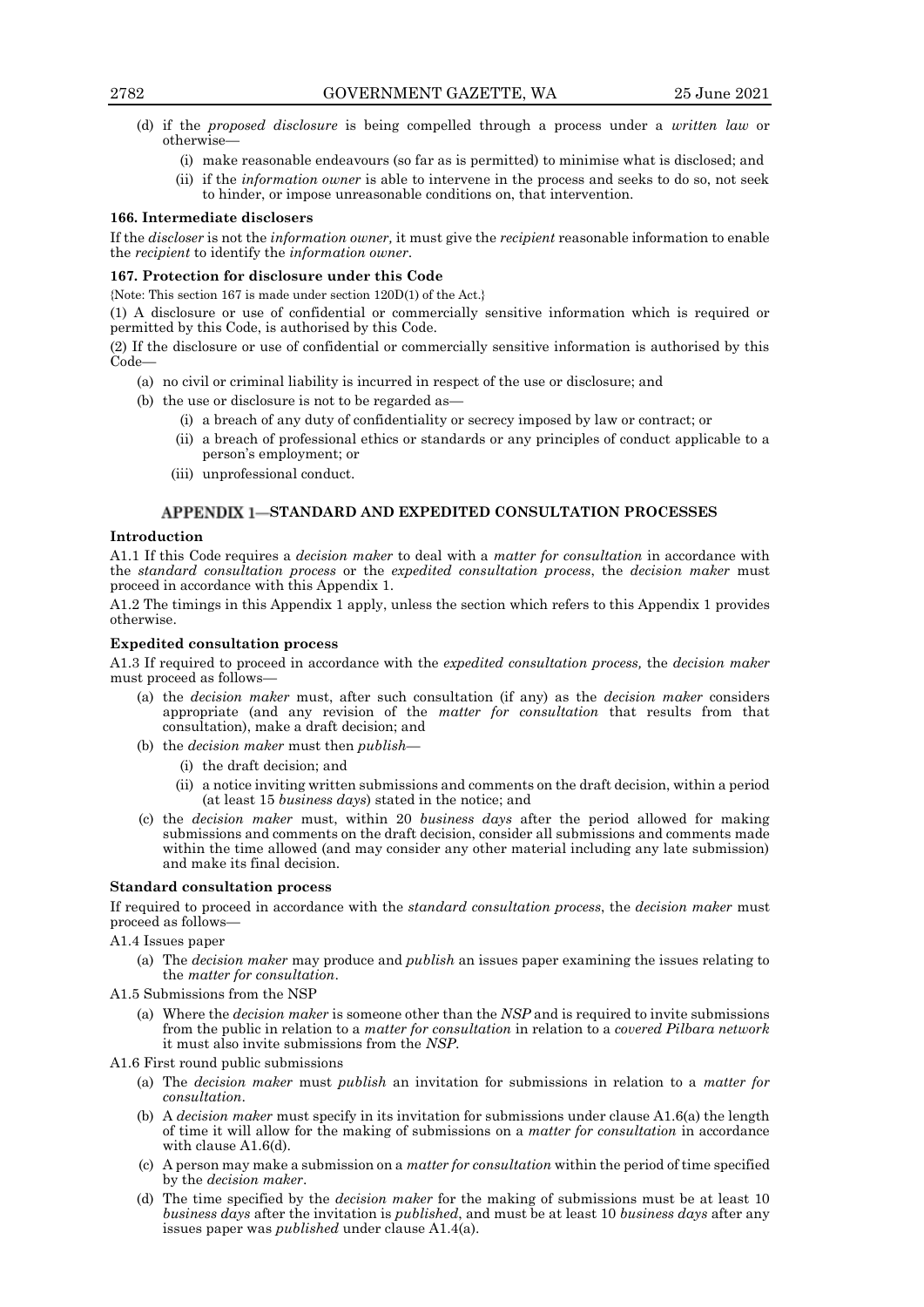- A1.7 Draft decision by the decision maker
	- (a) Subject to clause A1.11, the *decision maker* must consider any submissions made on the *matter for consultation*.
	- (b) The *decision maker* may make a draft decision if, in the opinion of the *decision maker* the circumstances warrant the making of a draft decision.
	- (c) If the *decision maker* determines that a draft decision is warranted, the *decision maker* must *publish* the draft decision within 2 months after the due date for submissions under clause A1.6(b).
- A1.8 Second round public submissions (if applicable)
	- (a) Clauses A1.8(b) to A1.8(e) apply only if the *decision maker makes* a draft decision under clause A1.7(b).
	- (b) The *decision maker* must *publish* an invitation for submissions on the draft decision at the time it *publishes* the draft decision.
	- (c) A *decision maker* must specify in its invitation for submissions under clause A1.8(b) the length of time it will allow for the making of submissions on a *matter for consultation* in accordance with clause A1.8(e).
	- (d) A person may make a submission on the draft decision to the *decision maker* within the time period specified by the *decision maker*.
	- (e) The time specified by the *decision maker* for the making of submissions on the draft decision must be at least 10 *business days* after the draft decision is *published.*

A1.9 Final decision by the decision maker

- (a) Subject to clause A1.11, the *decision maker* must consider any submissions and make a final decision in relation to the *matter for consultation*.
- (b) The time for the *decision maker* to make and *publish* its final decision is—
	- (i) where a draft decision has been made, within 30 *business days* after the due date for submissions under clause A1.8(c); or
	- (ii) otherwise, within 2 months after the due date for submissions under clause A1.6(b).

# **Publication of submissions**

A1.10 The *decision maker* must *publish* all submissions made under this Appendix 1.

## **Late submissions**

A1.11 The *decision maker* may, consider any submission made after the time for making that submission has expired.

#### **Additional consultation**

A1.12 The *decision maker* may undertake additional consultation at any point during the process if required.

### **Extension of deadlines**

A1.13 The *decision maker* may on one or more occasions extend any time limit specified in this Appendix 1 for a period determined by the *decision maker* if, and only to the extent that, the *decision maker* first reasonably determines that—

- (a) a longer period of time is essential for due consideration of all matters under consideration or satisfactory performance of its obligations under this Code, or both; and
- (b) the *decision maker* has taken all reasonable steps to fully utilise the times and processes provided for in this Appendix 1.

A1.14 The *decision maker* must not exercise the power in clause A1.13 to extend a time limit unless, before the day on which the time would otherwise have expired, it *publishes* notice of, and *reasons* for, its decision to extend the time limit.

# **AUTHORITY'S COSTS**

*Sub-appendix 2.1—Percentages for calculating standing charges*

| ltem | <b>Network</b>                | Percentage |
|------|-------------------------------|------------|
| A2.1 | Horizon Power coastal network | 50%        |
| 42.2 | Alinta Port Hedland network   | 50%        |

*Sub-appendix 2.2—Functions for which specific charges are payable* 

| Item | <i>Authority's</i> function under<br>this Code for which specific<br><i>charge</i> payable                                                          | Person liable to pay <i>specific</i><br>charge for Authority's<br>performance of the<br>functions |
|------|-----------------------------------------------------------------------------------------------------------------------------------------------------|---------------------------------------------------------------------------------------------------|
| A2.3 | Functions under section 56 in $\vert$ NSP that applies to<br>relation to approval of <i>new</i>   Authority for approval.<br>facilities investment. | the                                                                                               |